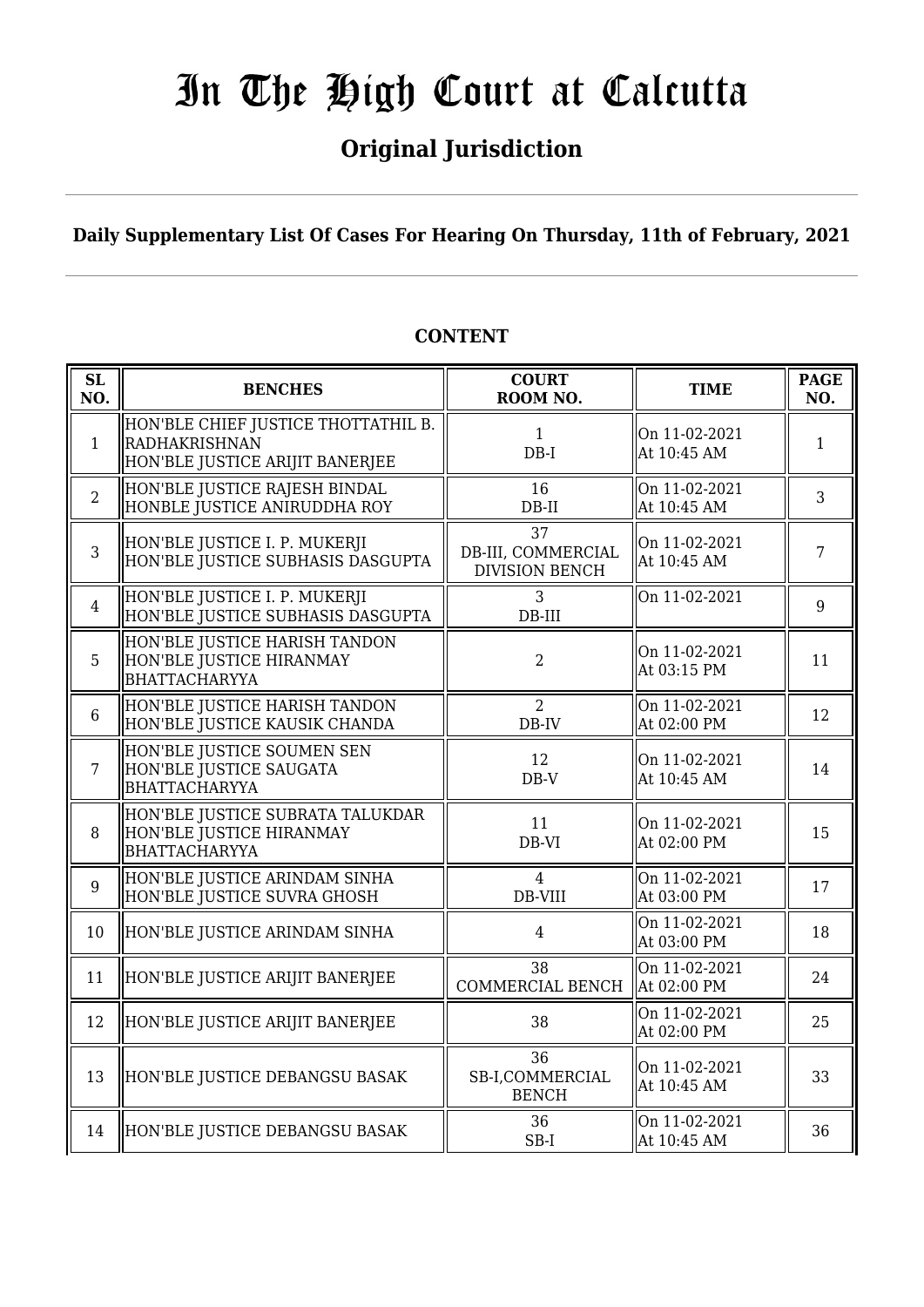| $\overline{\text{SL}}$<br>NO. | <b>BENCHES</b>                                  | <b>COURT</b><br>ROOM NO. | <b>TIME</b>                  | <b>PAGE</b><br>NO. |
|-------------------------------|-------------------------------------------------|--------------------------|------------------------------|--------------------|
| 15                            | HON'BLE JUSTICE SHIVAKANT PRASAD                | 9                        | On 11-02-2021<br>At 11:00 AM | 48                 |
| 16                            | HON'BLE JUSTICE RAJASEKHAR MANTHA               | 13<br>SB-III             | On 11-02-2021<br>At 02:00 PM | 49                 |
| 17                            | HON'BLE JUSTICE SABYASACHI<br>BHATTACHARYYA     | 8<br>SB-IV               | On 11-02-2021<br>At 10:45 AM | 50                 |
| 18                            | HON'BLE JUSTICE SHEKHAR B. SARAF                | 26<br>SB-VI              | On 11-02-2021<br>At 03:00 PM | 55                 |
| 19                            | HON'BLE JUSTICE RAJARSHI BHARADWAJ              | 15<br>SB-VII             | On 11-02-2021<br>At 10:45 AM | 57                 |
| 20                            | HON'BLE JUSTICE RAVI KRISHAN KAPUR              | 39<br>SB-IX              | On 11-02-2021<br>At 10:45 AM | 58                 |
| 21                            | HON'BLE JUSTICE RAVI KRISHAN KAPUR              | 10<br>SB-IX              | On 11-02-2021<br>At 10:45 AM | 59                 |
| 22                            | HON'BLE JUSTICE ARINDAM MUKHERJEE               | 23<br>$SB-X$             | On 11-02-2021<br>At 02:00 PM | 63                 |
| 23                            | HON'BLE JUSTICE BISWAJIT BASU                   | 18<br>SB-XI              | On 11-02-2021<br>At 10:45 AM | 64                 |
| 24                            | HON'BLE JUSTICE AMRITA SINHA                    | 24<br>SB-XII             | On 11-02-2021<br>At 10:45 AM | 65                 |
| 25                            | HON'BLE JUSTICE ABHIJIT<br><b>GANGOPADHYAY</b>  | 22<br><b>SB-XIII</b>     | On 11-02-2021<br>At 03:30 PM | 67                 |
| 26                            | THE LEARNED MASTER & OFFICIAL<br><b>REFEREE</b> | <b>CHAMBER</b>           | On 11-02-2021<br>At 12:00 PM | 68                 |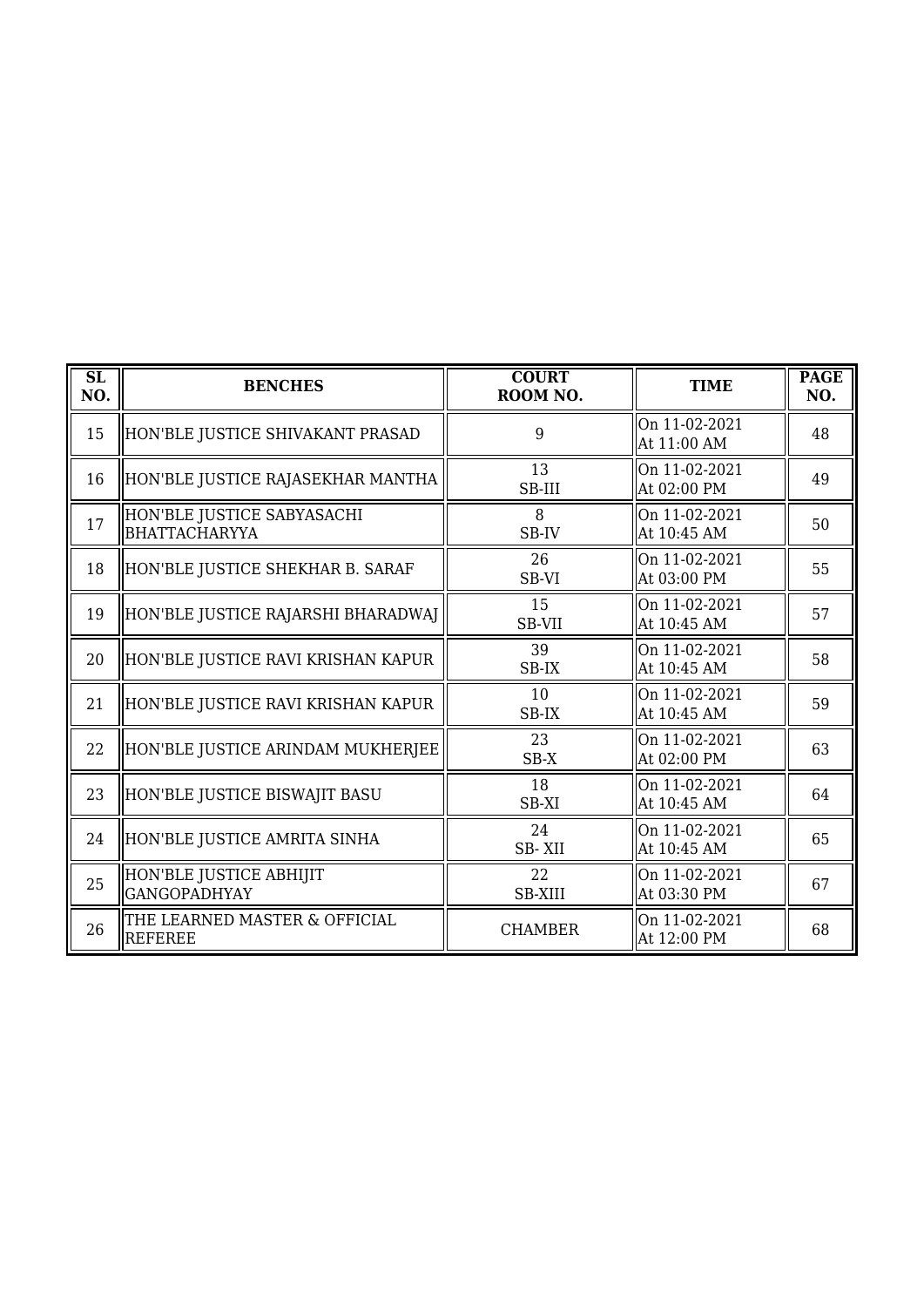

### **Original Side**

**DAILY CAUSELIST For Thursday The 11th February 2021**

#### **COURT NO. 1**

#### **DIVISION BENCH (DB-I)**

#### **AT 10:45 AM**

#### **HON'BLE CHIEF JUSTICE THOTTATHIL B. RADHAKRISHNAN HON'BLE JUSTICE ARIJIT BANERJEE (VIA VIDEO CONFERENCE)**

**ON AND FROM MONDAY, THE 1ST FEBRUARY, 2021 AS LONG AS THE DIVISION BENCH COMPRISING OF HON'BLE CHIEF JUSTICE THOTTATHIL B. RADHAKRISHNAN AND HON'BLE JUSTICE ARIJIT BANERJEE DOES NOT SIT- HON'BLE JUSTICE RAJESH BINDAL AND HON'BLE JUSTICE ANIRUDDHA ROY- WILL TAKE, IN ADDITION TO THEIR OWN LIST AND DETERMINATION, URGENT MATTERS RELATING TO THE LIST AND DETERMINATION OF THE DIVISION BENCH COMPRISING OF HON'BLE CHIEF JUSTICE THOTTATHIL B. RADHAKRISHNAN AND HON'BLE JUSTICE ARIJIT BANERJEE.**

**ON AND FROM WEDNESDAY, THE 13TH JANUARY, 2021 - APPEALS FROM ORDERS RELATING TO RESIDUARY UNDER GROUP - IX INCLUDING APPLICATIONS CONNECTED THERETO; PUBLIC INTEREST LITIGATION; CRIMINAL CONTEMPT MATTERS; APPEALS UNDER SECTION 19(1)(a) OF THE CONTEMPT OF COURT'S ACT; APPLICATIONS UNDER SECTION 27 OF THE ELECTRICITY REGULATORY COMMISSION ACT, 1998, INCLUDING APPLICATIONS CONNECTED THERETO;**

**HABEAS CORPUS;**

**ANY OTHER MATTER, IRRESPECTIVE OF CLASSIFICATION, AS DIRECTED BY THE HON'BLE CHIEF JUSTICE. NOTE:MATTERS WILL BE TAKEN UP THROUGH PHYSICAL HEARING ONLY WHEN BOTH THE PARTIES ARE AGREED. NOTE:(1) ON THURSDAY, APPEALS FROM ORDERS RELATING TO RESIDUARY UNDER GROUP-IX INCLUDING APPLICATIONS CONNECTED THERETO, WILL BE TAKEN UP.**

> **(2) ON FRIDAY, PUBLIC INTEREST LITIGATION MATTERS WILL BE TAKEN UP.**

> > **NOTE: NO MENTIONING IN COURT**

#### **NEW APPLICATIONS**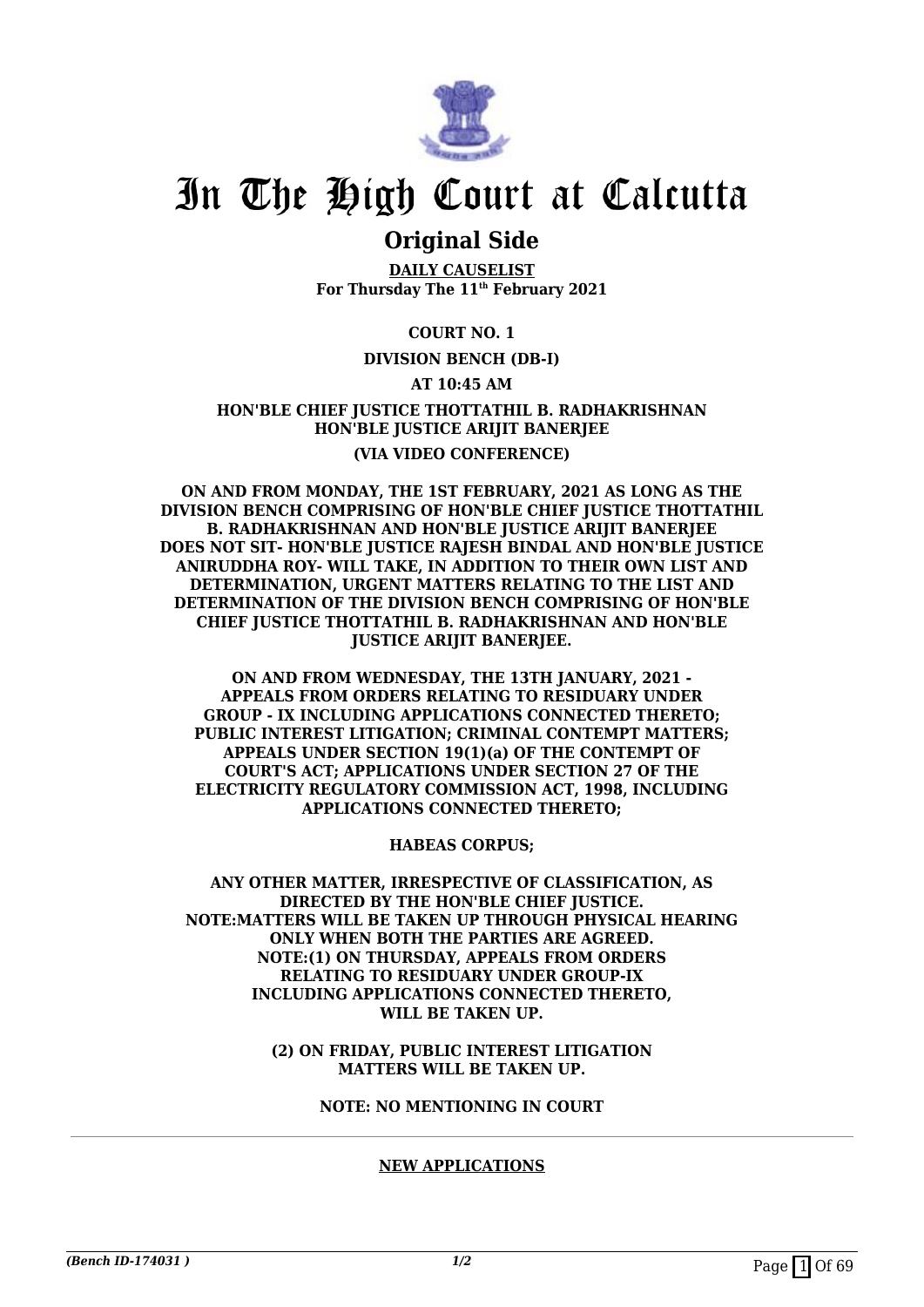| 1 | APOT/16/2020<br>WITH<br>WPO/243/2003 | BISWAJIT TEWARI AND ORS. U. S. AGARWAL<br>VS<br><b>EASTERN COALFIELDS</b><br>LIMITED AND ORS. |                                    |
|---|--------------------------------------|-----------------------------------------------------------------------------------------------|------------------------------------|
|   | IA NO: GA/1/2020(Old No:GA/626/2020) |                                                                                               |                                    |
| 2 | IA NO. GA/1/2020<br>In APO/142/2020  | DR. ANUPA PAL NEE<br><b>GHOSH</b><br>Vs<br>STATE BANK OF INDIA AND                            | JAVED MAJID<br><b>JAVED MAJID</b>  |
|   |                                      | ORS.                                                                                          |                                    |
| 3 | APO/149/2020<br>WITH<br>WPO/376/2020 | A K PROPERTIES PVT. LTD.<br>AND ANR.<br>VS<br>STATE BANK OF INDIA ANR<br>ORS.                 | <b>DEBASHIS</b><br><b>KARMAKAR</b> |

IA NO: GA/1/2020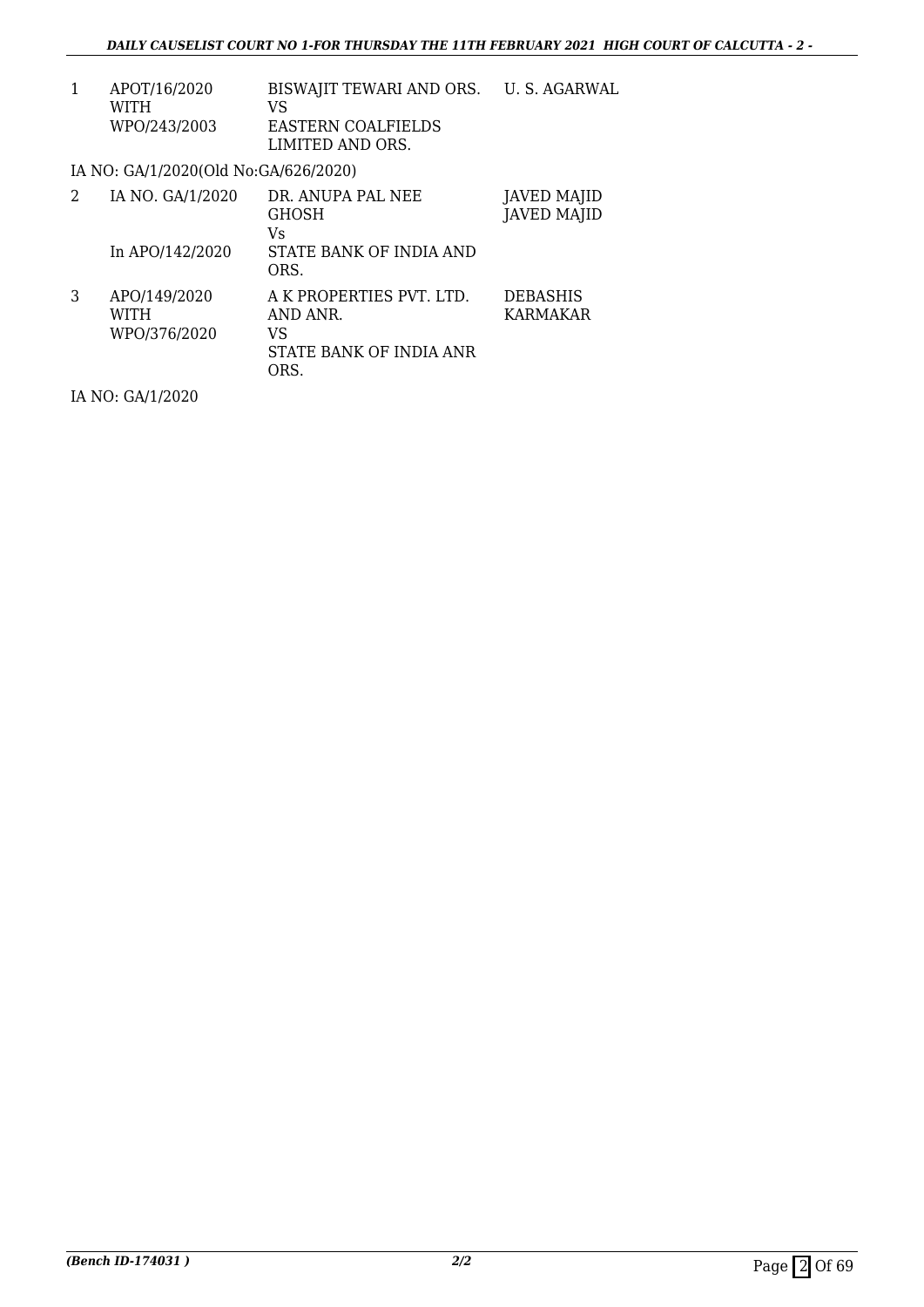

### **Original Side**

**DAILY CAUSELIST For Thursday The 11th February 2021**

**COURT NO. 16**

**DIVISION BENCH (DB-II)**

**AT 10:45 AM HON'BLE JUSTICE RAJESH BINDAL HONBLE JUSTICE ANIRUDDHA ROY (VIA VIDEO CONFERENCE)**

#### **NOTE:MATTERS WILL BE TAKEN UP THROUGH PHYSICAL HEARING ONLY WHEN BOTH THE PARTIES ARE AGREED.**

#### **ON AND FROM MONDAY, THE 1ST FEBRUARY, 2021 AS LONG AS THE DIVISION BENCH COMPRISING OF HON'BLE CHIEF JUSTICE THOTTATHIL B. RADHAKRISHNAN AND HON'BLE JUSTICE ARIJIT BANERJEE DOES NOT SIT - WILL TAKE, IN ADDITION TO THEIR OWN LIST AND DETERMINATION, URGENT MATTERS RELATING TO THE LIST AND DETERMINATION OF THE DIVISION BENCH COMPRISING OF HON'BLE CHIEF JUSTICE THOTTATHIL B. RADHAKRISHNAN AND HON'BLE JUSTICE ARIJIT BANERJEE.**

**E-MENTIONING WILL BE TAKEN UP AT THE FIRST SITTING OF THE COURT. OUT OF WHICH ORIGINAL SIDE WILL BE TAKEN UP FIRST. AND THEN APPELLATE SIDE WILL BE TAKEN UP.**

#### **APPELLATE SIDE LIST WILL BE TAKEN UP AT THE FIRST HALF. ORIGINAL SIDE LIST WILL BE TAKEN UP AFTER RECESS.**

#### **NEW APPLICATIONS - I**

| ITAT/3/2021                 | PRINCIPAL COMMISSIONER<br>OF INCOME TAX SILIGURI<br>VS<br>NEETU AGARWAL | S LAMBA | SUBASH AGARWAL<br>AND ASSOCIATES |
|-----------------------------|-------------------------------------------------------------------------|---------|----------------------------------|
| IA NO: GA/1/2021, GA/2/2021 |                                                                         |         |                                  |
| ITAT/4/2021                 | PRINCIPAL COMMISSIONER<br>OF INCOME TAX, SILIGURI<br>VS<br>NITU AGARWAL | S LAMBA | SUBASH AGARWAL<br>AND ASSOCIATES |

IA NO: GA/1/2021, GA/2/2021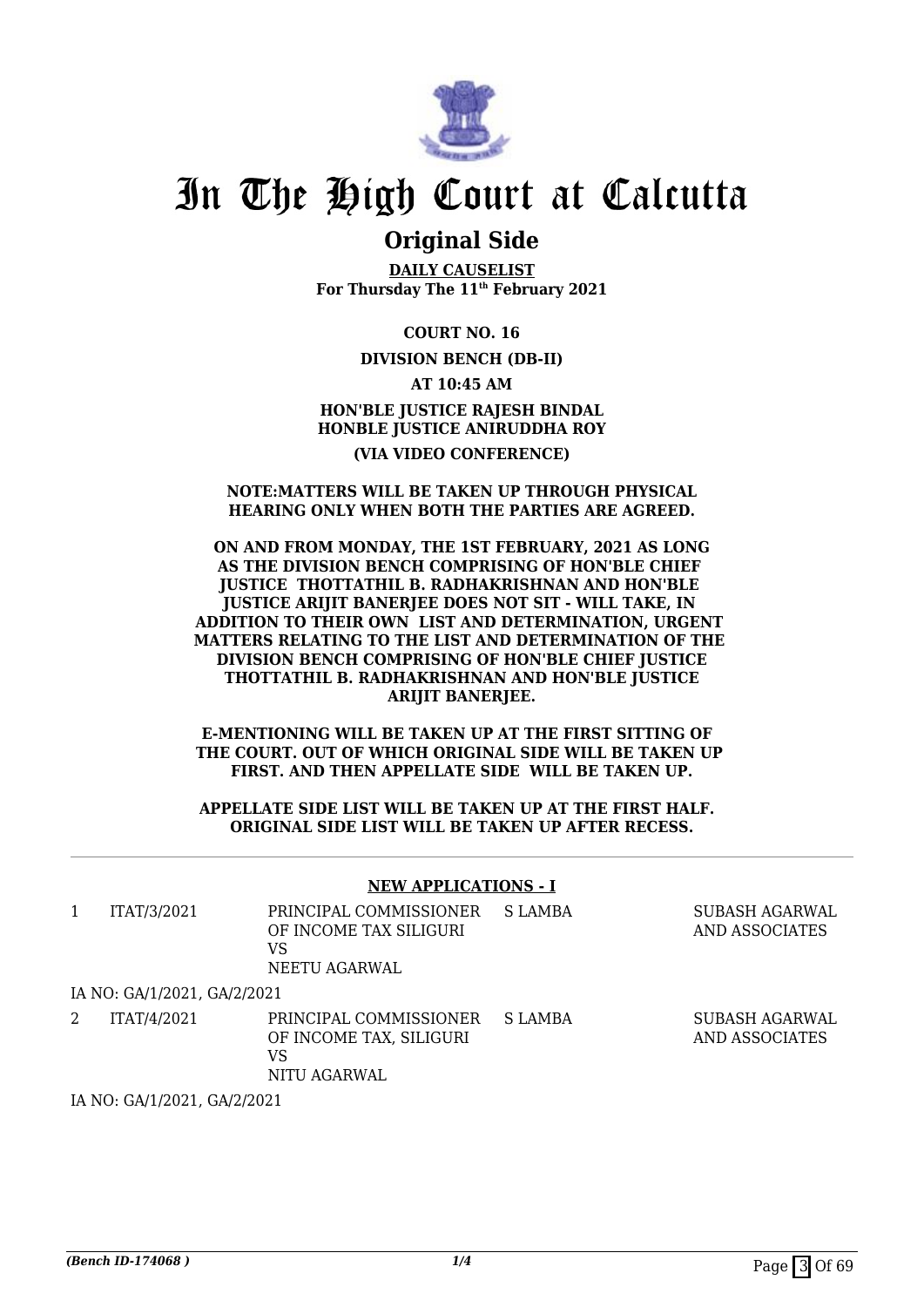3 ITAT/11/2021 PRINCIPAL COMMISSIONER OF INCOME TAX , CENTRAL KOLKATA -2 VS M/S SUPRABHA INDUSTRIES LIMITED S LAMBA

IA NO: GA/1/2021, GA/2/2021

4 ITAT/13/2021 PRINCIPAL COMMISSIONER OF INCOME TAX CENTRAL 2 VS M/S RAUNAK INFRASTRUCTURE LTD S LAMBA

IA NO: GA/1/2021, GA/2/2021

#### **NEW APPLICATIONS**

5 ITAT/163/2016 COMM. OF I.T.(INTERNATIONAL TAXATION & TRANSFER PRICING) KOL VS PRICEWATERHOUSE COOPERS L.L.P. YOGESH VATS IA NO: GA/1/2016(Old No:GA/1110/2016) 6 ITAT/32/2018 PRINCIPAL COMM OF INCOME TAX 4, KOLKATA VS M/S KRISHI RASAYAN EXPORTS PVT LTD Y VATS **VIVEK MURARKA** IA NO: GA/1/2018(Old No:GA/484/2018), GA/2/2018(Old No:GA/485/2018) 7 ITAT/38/2018 PRINCIPAL COMM OF INCOME TAX 4, KOLKATA VS M/S KRISHI RASAYAN Y VATS **VIVEK MURARKA** 

EXPORTS PVT LTD IA NO: GA/1/2018(Old No:GA/514/2018), GA/2/2018(Old No:GA/515/2018)

8 CUSTA/44/2018 THE COMMISSIONER OF CUSTOMS (PREVENTIVE), KOLKATA VS M/S. BABA TRADERS SANJUKTA GUPTA

IA NO: GA/1/2018(Old No:GA/1870/2018)

9 ITAT/203/2018 PRINCIPAL COMMISSIONER OF INCOME TAX, CENTRAL-I, KOLKATA VS M/S. AMBICA CAPITAL MARKETS. LTD. Y VATS BHASKAR SENGUPTA

IA NO: GA/1/2018(Old No:GA/1626/2018), GA/2/2018(Old No:GA/1628/2018)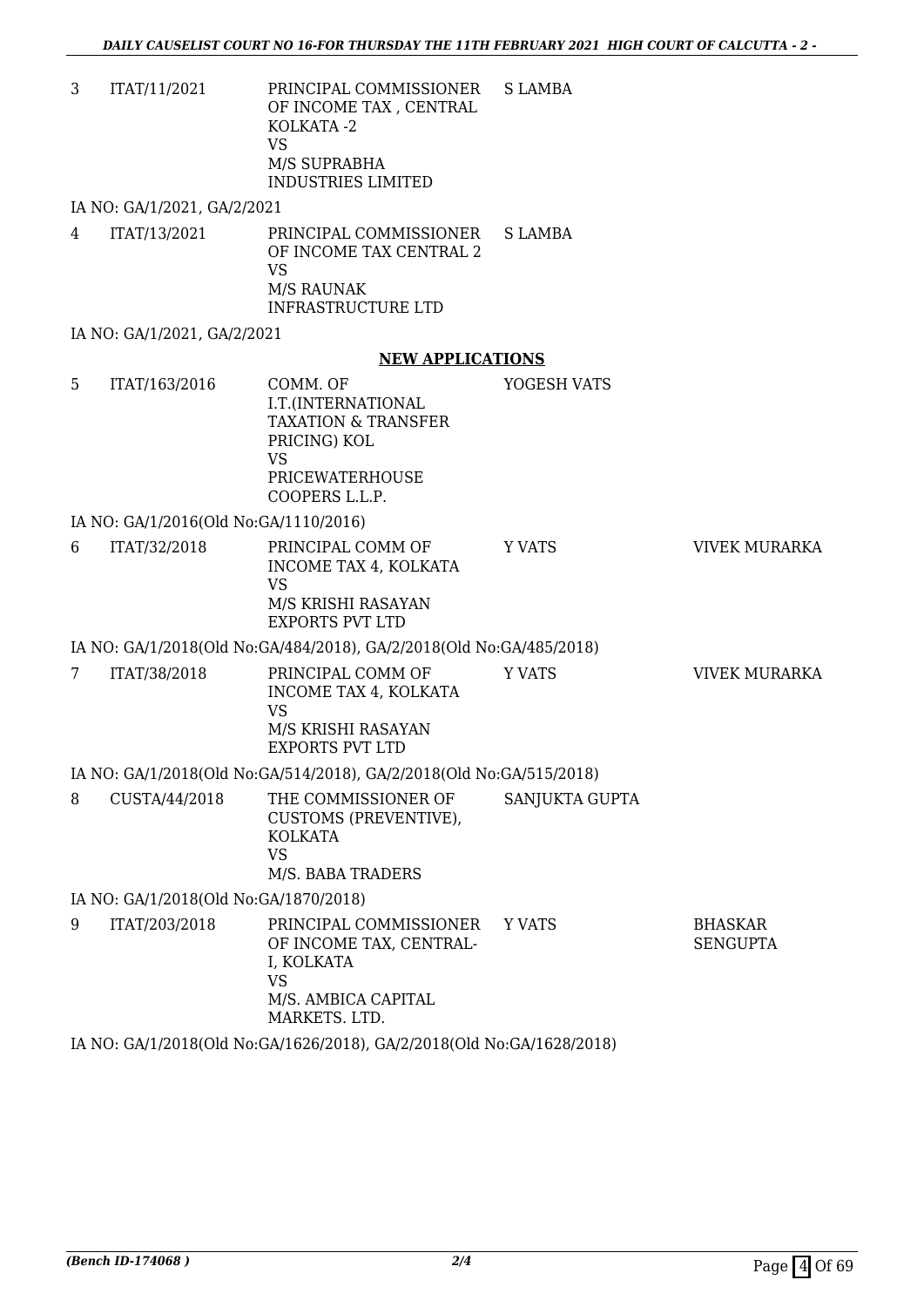| 10 | ITAT/208/2018                                       | COMMISSIONER OF<br>INCOME TAX (IT & TP),<br>KOLKATA<br>VS.<br>M/S. DONGFANG ELECTRIC<br><b>CORPORATION</b>                                                                                       | Y. VATS                                        |
|----|-----------------------------------------------------|--------------------------------------------------------------------------------------------------------------------------------------------------------------------------------------------------|------------------------------------------------|
|    | IA NO: GA/1/2018(Old No:GA/1802/2018)               |                                                                                                                                                                                                  |                                                |
| 11 | IA NO. GA/3/2021<br>GA 1357/2019<br>In CEXA/40/2019 | <b>COMMISSIONER OF</b><br>SERVICE TAX, KOLKATA @<br>WITH GA 1356/2019 COMMISSIONER OF CGST<br>AND CX, KOLKATA SOUTH<br>COMMISSIONERATE<br>Vs.<br>M/S BHARAT PETROLEUM<br>CORPORATION LTD.        | <b>AMITABRATA ROY</b><br><b>AMITABRATA ROY</b> |
| 12 | IA NO. GA/4/2021<br>GA 1357/2019<br>In CEXA/40/2019 | <b>COMMISSIONER OF</b><br>SERVICE TAX, KOLKATA @<br>WITH GA 1356/2019 COMMISSIONER OF CGST<br>AND CX, KOLKATA SOUTH<br><b>COMMISSIONERATE</b><br>Vs.<br>M/S BHARAT PETROLEUM<br>CORPORATION LTD. | <b>AMITABRATA ROY</b><br><b>AMITABRATA ROY</b> |
| 13 | ITAT/153/2019                                       | PRINCIPAL COMMISSIONER<br>OF INCOME TAX-5,<br><b>KOLKATA</b><br>VS.<br>M/S. ANAND ENTERPRISES                                                                                                    | YOGESH VATS                                    |

LTD

IA NO: GA/2/2019(Old No:GA/1906/2019)

| 14 ITAT/181/2019 | PRINCIPAL COMMISSIONER YVATS<br>OF INCOME TAX, ASANSOL<br>VS<br>SRI TUSHAR KANTI<br>BANERJEE |  |
|------------------|----------------------------------------------------------------------------------------------|--|
|                  |                                                                                              |  |

IA NO: GA/1/2019(Old No:GA/2655/2019), GA/2/2019(Old No:GA/2656/2019)

15 ITAT/182/2019 PRINCIPAL COMMISSIONER OF INCOME TAX-2, KOLKATA VS M/S.EMAMI INFRASTRUCTURE LTD YOGESH VATS

IA NO: GA/1/2019(Old No:GA/2670/2019), GA/2/2019(Old No:GA/2671/2019) 16 CUSTA/13/2020 COMMISSIONER OF K. K. MAITI

CUSTOMS (ADMN. AND AIRPORT) VS M/S. MALLICK CLEARING AGENCY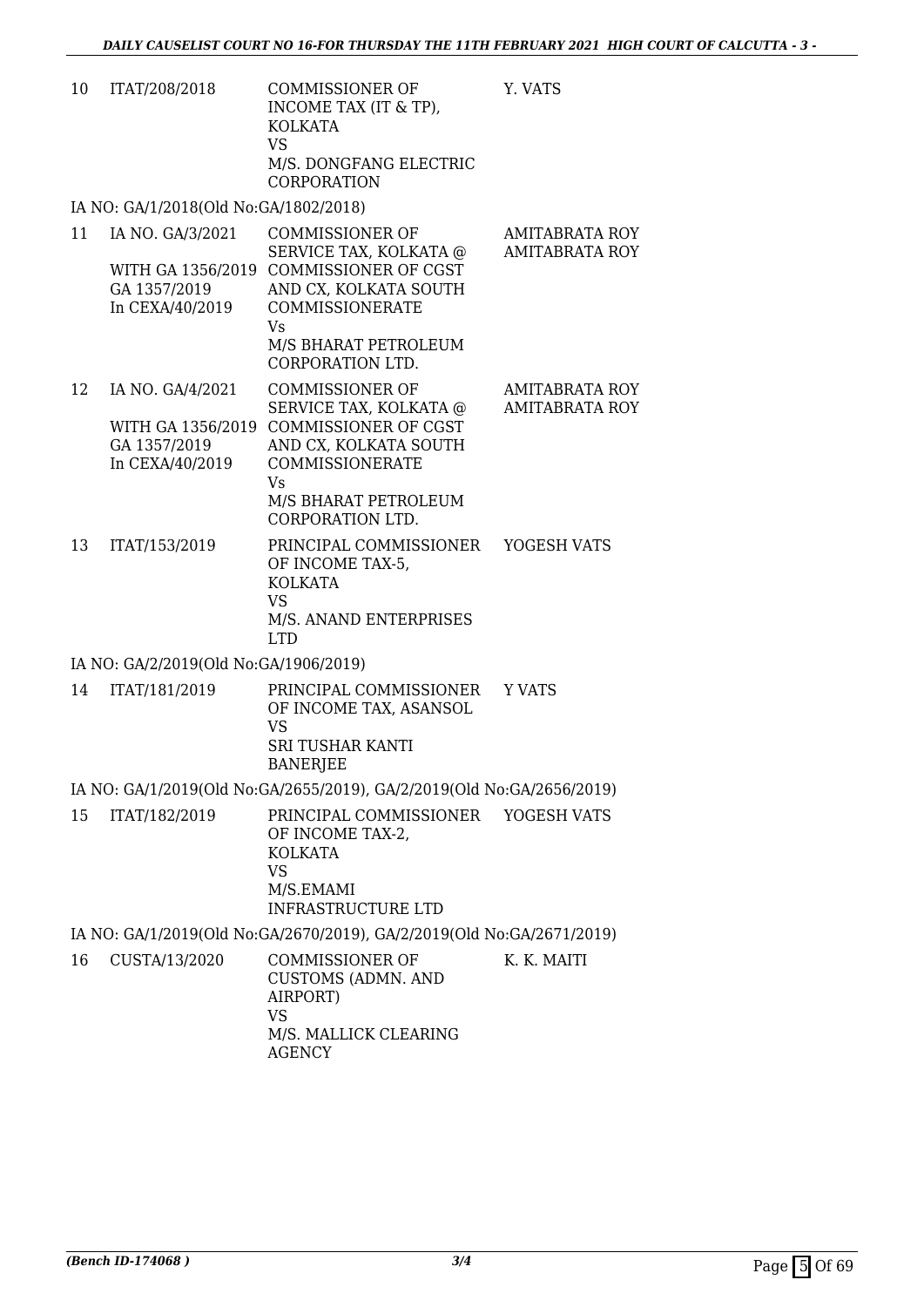17 ITAT/20/2020 PRINCIPAL COMMISSIONER OF INCOME TAX-2, KOLKATA VS M/S THE CALCUTTA TRAMWAYS COMPANY (1978) LTD. YOGESH VATS

IA NO: GA/1/2020, GA/2/2020

#### **SPECIALLY ASSIGNED MATTERS**

18 APOT/13/2021 [S.A.]WITH WPO/22/2020 DEVRON EXPORTS PRIVATE LIMITED VS THE LIFE INSURANCE CORPORATION OF INDIA AND ANR. SANDIP AGARWAL AND CO.

IA NO: GA/1/2021

#### **FOR HEARING**

| 19 | ITA/53/2010  | M/S. TATA TEA LIMITED<br>VS<br>COMMISSIONER OF<br>INCOME TAX, KOLKATA-II &<br>ORS.                          | NILANJANA PAL<br>(BANERJEA) |               |
|----|--------------|-------------------------------------------------------------------------------------------------------------|-----------------------------|---------------|
| 20 | ITA/120/2018 | THE PRINCIPAL<br>COMMISSIONER OF<br>INCOME TAX-4, KOLKATA<br>VS<br>M/S. KRISHI RASAYAN<br>EXPORTS PVT. LTD. | Y. VATS                     | VIVEK MURARKA |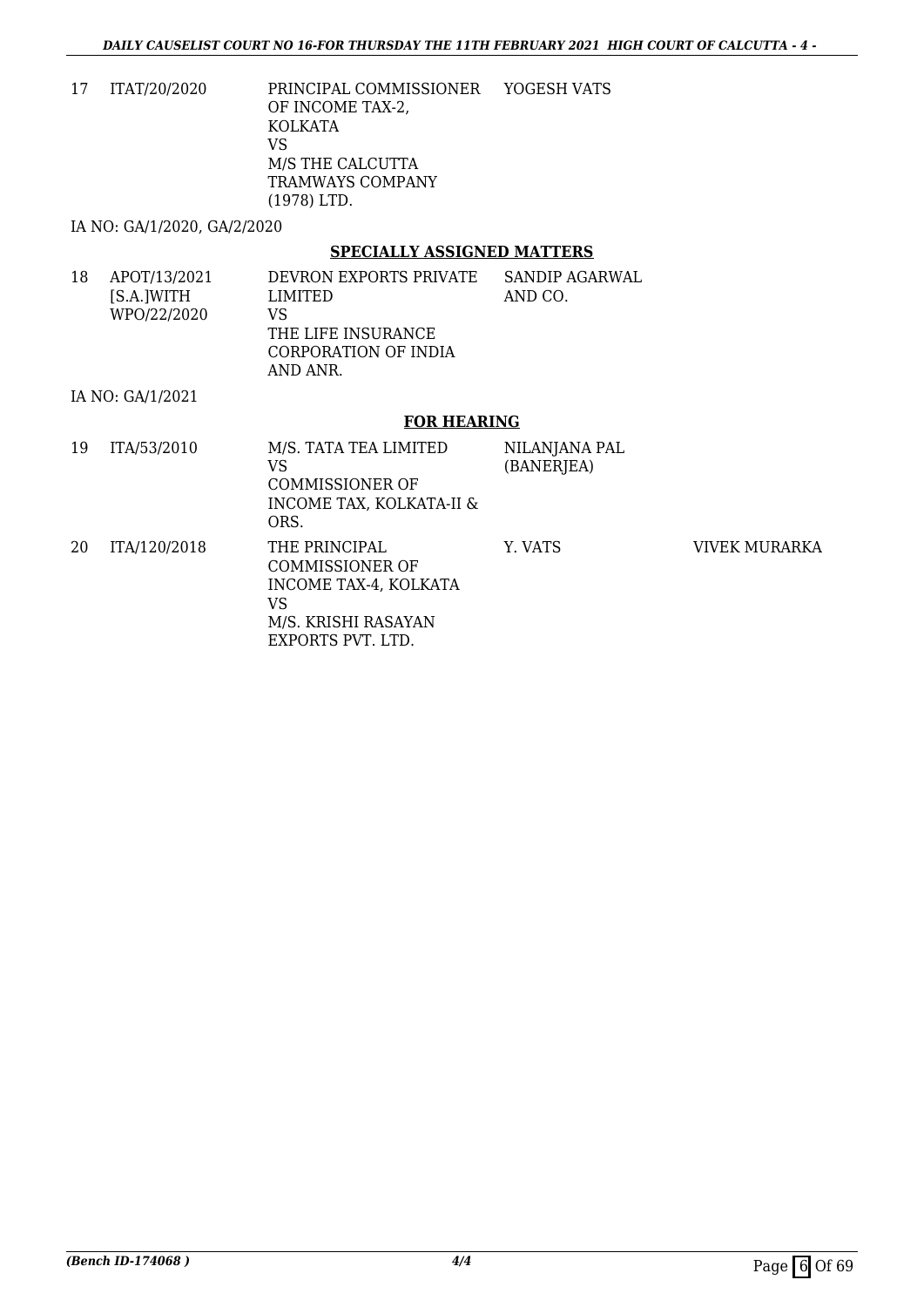

### **Original Side**

**DAILY CAUSELIST For Thursday The 11th February 2021**

**COURT NO. 37**

**DIVISION BENCH (DB-III, COMMERCIAL DIVISION BENCH)**

**AT 10:45 AM**

**HON'BLE JUSTICE I. P. MUKERJI HON'BLE JUSTICE SUBHASIS DASGUPTA**

**ON AND FROM MONDAY, 1ST FEBRUARY, 2021 TO MONDAY, 15TH FEBRUARY, 2021- WILL SIT TOGETHER AND TAKE UP THE LIST AND DETERMINATIONOF HON'BLE JUSTICE I. P. MUKERJI AND HON'BLE JUSTICE MD. NIZAMUDDIN.**

#### **(VIA VIDEO CONFERENCE) NOTE:MATTERS WILL BE TAKEN UP THROUGH PHYSICAL HEARING ONLY WHEN BOTH THE PARTIES ARE AGREED.**

**TODAY (11/02/2021) ORIGINAL SIDE MATTERS WILL BE TAKEN UP IMMEDIATELY AFTER APPELLATE SIDE.**

**-----------------------------------------------------------------------------------------**

**NOTE: (1) THIS LIST WILL BE TAKEN UP EVERYDAY FROM 10:45 A.M. TILL RECESS OR UNTIL ITS EXHAUSTION WHICHEVER IS EARLIER.**

**(2) IF THERE IS NO COMMERCIAL COURT MATTERS IN THE LIST, MENTIONING OF COMMERCIAL COURT MATTERS WILL BE ENTERTAINED AT COURT NO. 3 ON THE REGULAR BASIS.**

**(3) COMMERCIAL COURT SHALL NOT SIT AT COURT NO. 37 IF THERE IS NO COMMERCIAL MATTER**

#### **NEW APPLICATIONS**

C K JAIN AND CO

1 APOT/18/2021 WITH CS/152/2020 JAIDEEP HALWASIYA VS

ASTREX ENTERPRISES PVT LTD

IA NO: GA/1/2021

#### **FOR ARGUMENTS**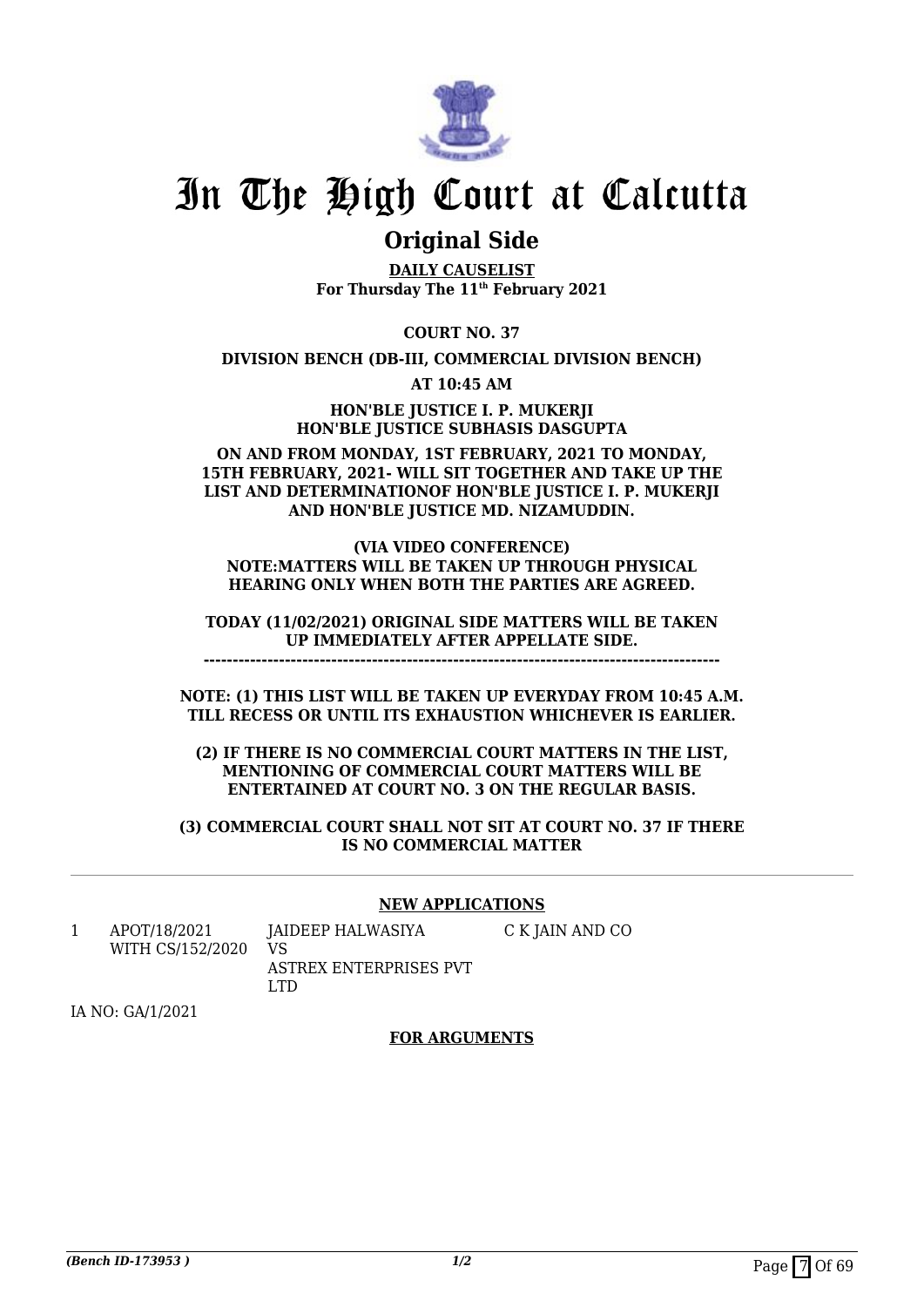2 APOT/11/2021 WITH CS/55/2020 GA/870/2020

BASUDEV BUILDERS PRIVATE LIMITED AND ANR. VS SOUTH INDIAN BANK LIMITED AND ANR.

L. P. AGARWALLA AND CO.

IA NO: GA/1/2021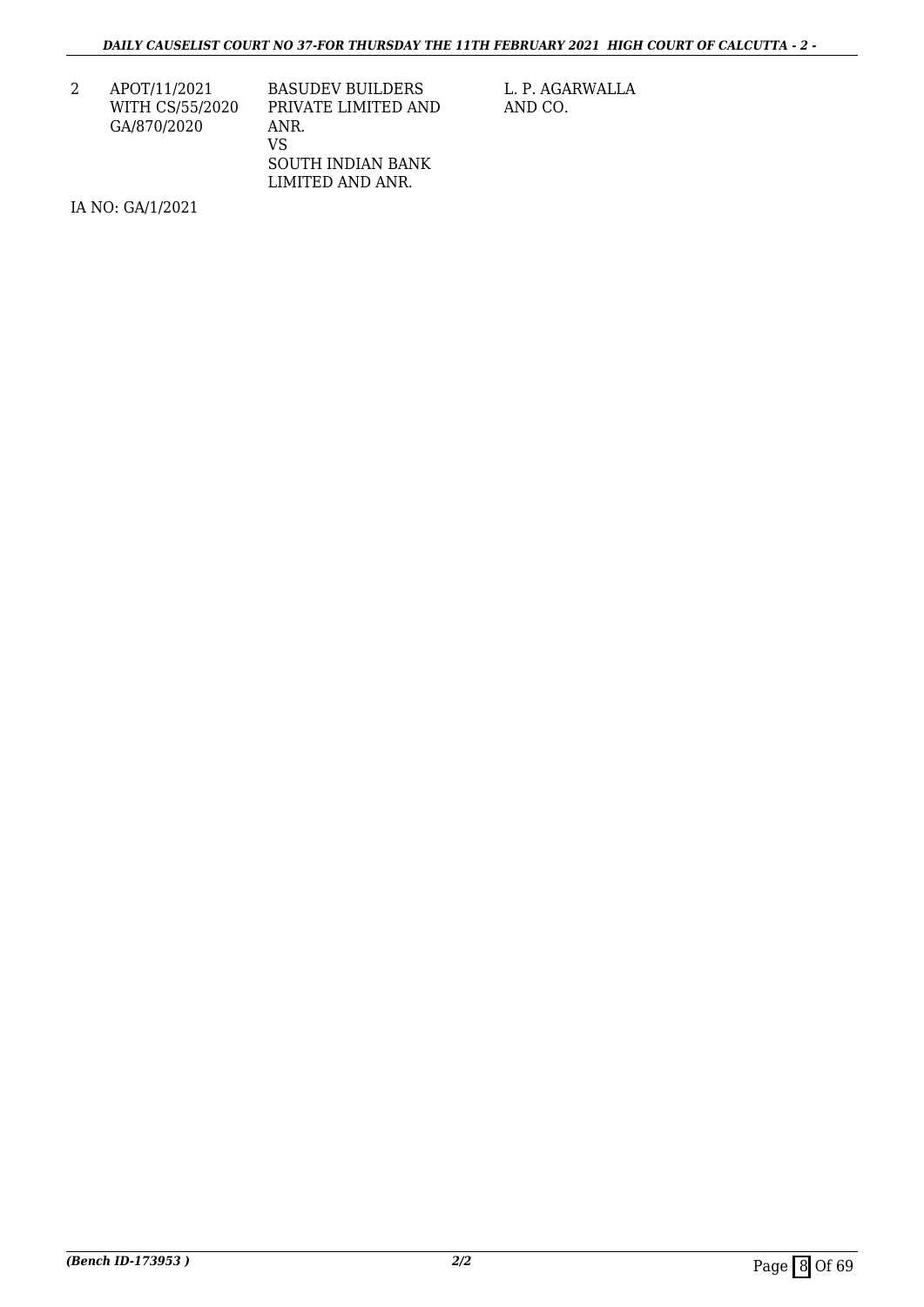

### **Original Side**

**DAILY CAUSELIST For Thursday The 11th February 2021**

**COURT NO. 3**

#### **DIVISION BENCH (DB-III)**

**HON'BLE JUSTICE I. P. MUKERJI HON'BLE JUSTICE SUBHASIS DASGUPTA**

**ON AND FROM MONDAY, 1ST FEBRUARY, 2021 TO MONDAY, 15TH FEBRUARY, 2021 - WILL SIT TOGETHER AND TAKE UP THE LIST AND DETERMINATION OF HON'BLE JUSTICE I. P. MUKERJI AND HON'BLE JUSTICE MD. NIZAMUDDIN.**

#### **AFTER COMMERCIAL COURT**

**------------------------------------------**

**(VIA VIDEO CONFERENCE) NOTE:MATTERS WILL BE TAKEN UP THROUGH PHYSICAL HEARING ONLY WHEN BOTH THE PARTIES ARE AGREED.**

**NOTE: (1)THIS LIST WILL BE TAKEN UP AT 2:00 P.M. OR AT 10:45 A.M. IF THERE IS NO COMMERCIAL COURT MATTERS OR ON EXHAUSTION OF THE COMMERCIAL COURT LIST WHICHEVER IS EARLIER.**

**(2) IF THERE IS NO COMMERCIAL COURT MATTERS IN THE LIST, MENTIONING OF COMMERCIAL COURT MATTERS WILL BE ENTERTAINED AT COURT NO. 3 ON THE REGULAR BASIS.**

**(3) COMMERCIAL COURT SHALL NOT SIT AT COURT NO. 37 IF THERE IS NO COMMERCIAL MATTER.**

**(4) MENTIONING WILL BE ENTERTAINED ONLY ON MONDAY.**

**(5) APPEALS FROM DECREE WILL BE TAKEN UP FIRST ON EVERY MONDAY AND TUESDAY.**

**(6) APPEALS FROM ORDER WILL BE TAKEN UP FIRST ON EVERY WEDNESDAY AND THURSDAY.**

**(7) WRIT APPEALS WILL BE TAKEN UP FIRST ON EVERY FRIDAY.**

#### **TO BE MENTIONED**

1 APO/526/2015 WITH WPO/878/2003 UPENDRA CHOUDHURY VS M/S. J. K. INDUSTRIES LTD.  $&$  ORS. NAYAN RAKSHIT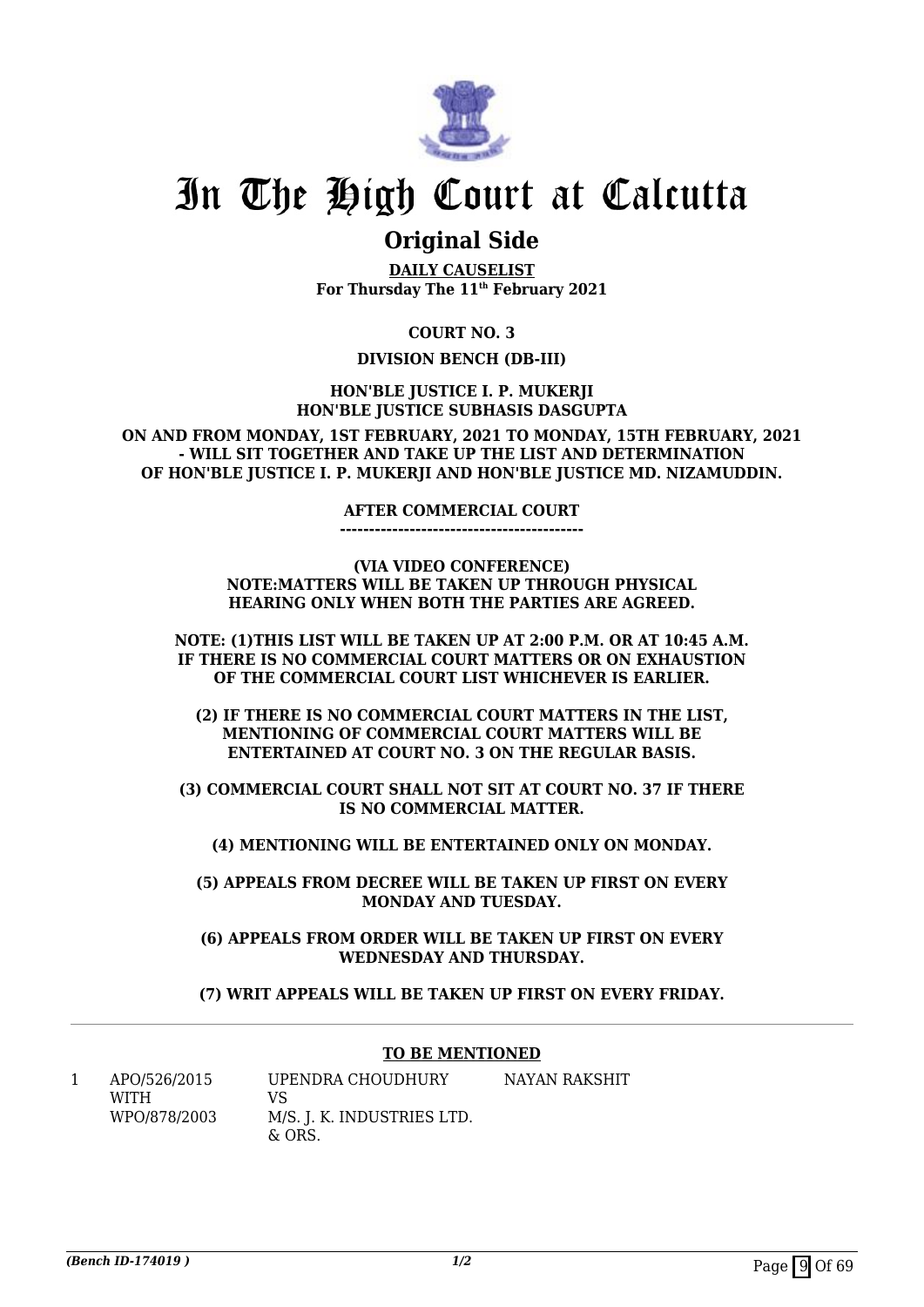| APO/9/2016   | UPENDRA CHOUDHURY              | NAYAN RAKSHIT |
|--------------|--------------------------------|---------------|
| <b>WITH</b>  | VS.                            |               |
| WPO/878/2003 | $M/S$ J K INDUSTRIES LTD. $\&$ |               |
|              | ORS.                           |               |

#### **NEW APPLICATIONS**

|   | IA NO. GA/2/2020     | RAJPATH CONTRACTORS &  |                      |
|---|----------------------|------------------------|----------------------|
|   |                      | ENGINEERS PVT. LTD.    | S. C. RAY            |
|   | WITH APO/160/2003 Vs |                        | CHAUDHURI & CO.      |
|   | In APO/76/2007       | STATE OF W.B.          |                      |
| 4 | APOT/10/2021         | <b>SUVINAY KAPOOR</b>  | <b>FASIUR RAHMAN</b> |
|   | WITH CP/233/2008     | VS                     | MOLLA                |
|   |                      | M/S. DUNLOP INDIA      |                      |
|   |                      | LIMITED (IN LIQN.) AND |                      |
|   |                      | ANR.                   |                      |

#### IA NO: ACO/1/2021

#### **APPEALS FROM DECREE**

| 5 | APD/41/2019<br>IS.A.1 WITH<br>CS/302/2005 | PUNJAB NATIONAL BANK<br>VS.<br>APEEJAY HOPUSE PRIVATE<br>LIMITED | PRATYUSH PATWARI |
|---|-------------------------------------------|------------------------------------------------------------------|------------------|
|   |                                           |                                                                  |                  |

#### **APPEALS FROM ORDERS**

| 6 | APO/120/2019<br>WITH AP/1502/2015 BANK AND ANR<br>AP/1341/2015 | STANDARD CHARTERED<br>VS<br>TILAK MEHRA AND ORS                         | SANDIP AGARWAL<br>AND CO |
|---|----------------------------------------------------------------|-------------------------------------------------------------------------|--------------------------|
|   | APO/13/2021<br>WITH CS/120/2020                                | M/S PRETORIA PROPERTIES<br>LLP<br>VS<br>NAGENDRA KUMAR RATHI<br>AND ORS | FOX AND MANDAL           |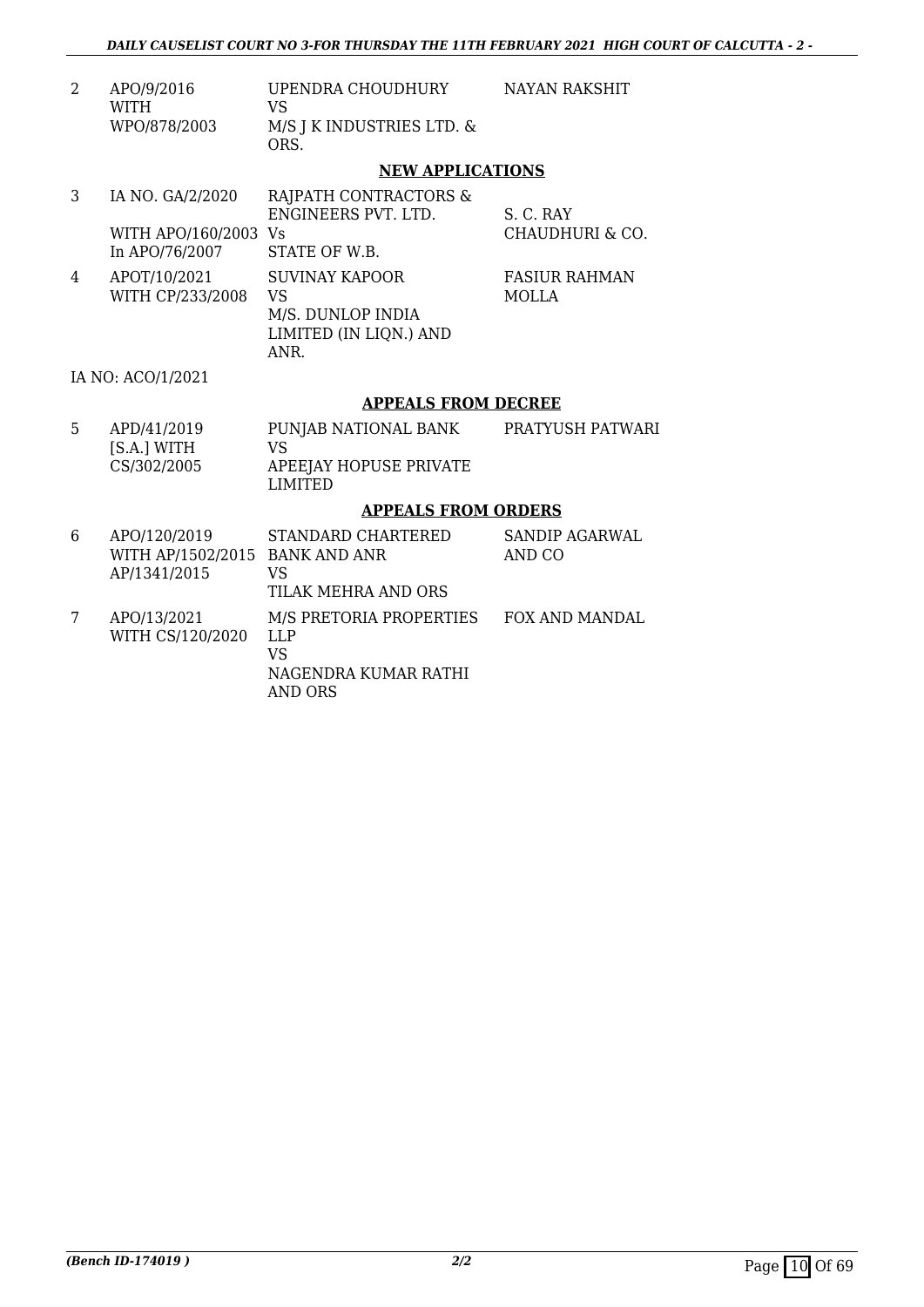

### **Original Side**

**DAILY CAUSELIST For Thursday The 11th February 2021**

**COURT NO. 2**

**DIVISION BENCH ()**

**AT 3:15 PM**

**HON'BLE JUSTICE HARISH TANDON HON'BLE JUSTICE HIRANMAY BHATTACHARYYA (VIA VIDEO CONFERENCE)**

**NOTE:MATTERS WILL BE TAKEN UP THROUGH PHYSICAL HEARING ONLY WHEN BOTH THE PARTIES ARE AGREED.**

**FOR 12/02/2021**

**ON FRIDAY, 12TH FEBRUARY,2021 AT 3:15 P.M. - WILL SIT TOGETHER AND TAKE UP A REVIEW MATTER.**

#### **REVIEW APPLICATION**

1 RVWO/2/2020 M/S. BHOWMICK ENTERPRISE (INDIA) VS UOI AND ORS. TAPAS DUTTA

IA NO: GA/2/2020, GA/3/2020(Old No:GA/1137/2020)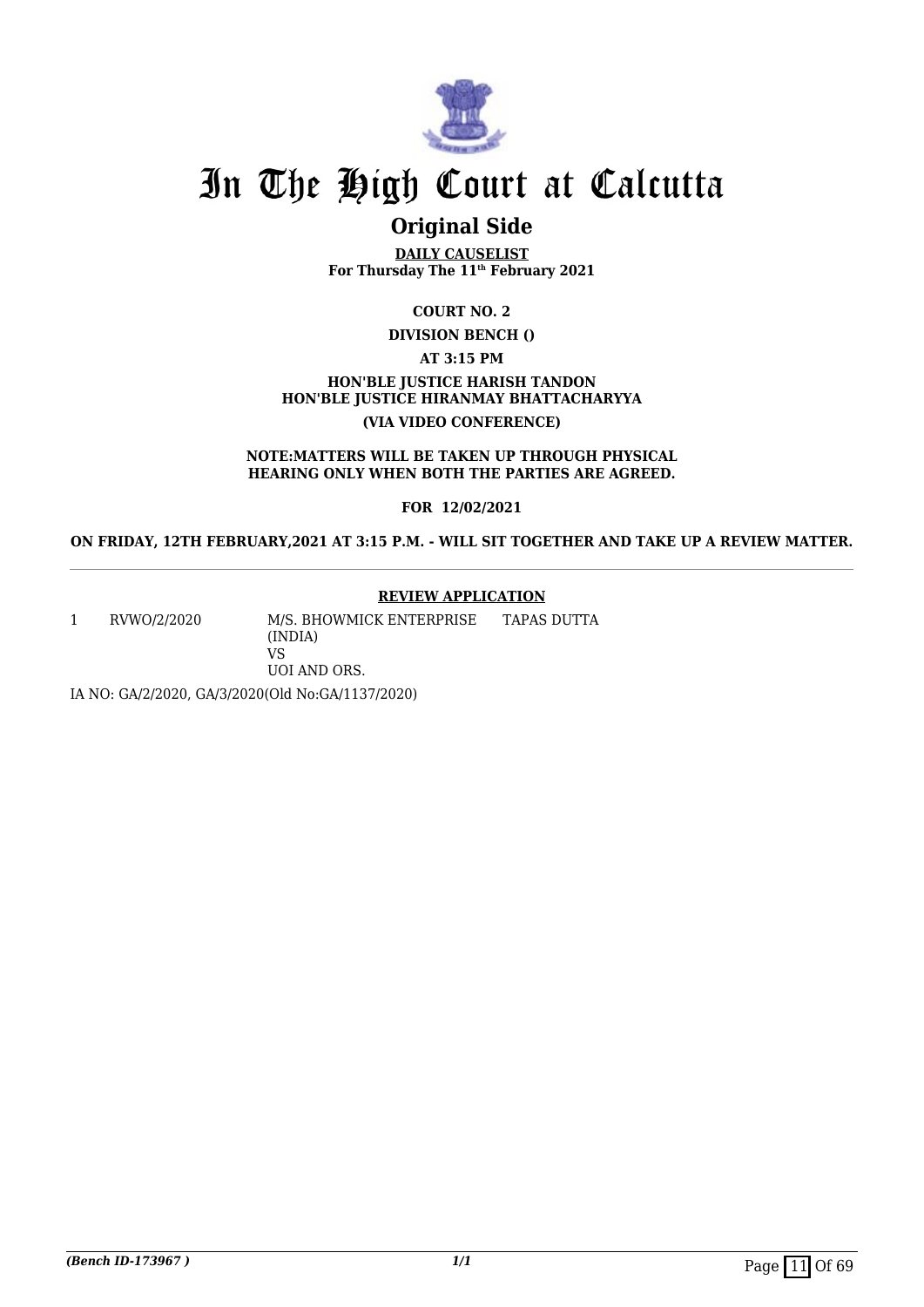

### **Original Side**

**DAILY CAUSELIST For Thursday The 11th February 2021**

**COURT NO. 2**

#### **DIVISION BENCH (DB-IV)**

**AT 2:00 PM**

#### **HON'BLE JUSTICE HARISH TANDON HON'BLE JUSTICE KAUSIK CHANDA (VIA VIDEO CONFERENCE)**

#### **NOTE:MATTERS WILL BE TAKEN UP THROUGH PHYSICAL HEARING ONLY WHEN BOTH THE PARTIES ARE AGREED.**

**NOTE: ORIGINAL SIDE MATTERS SHALL BE TAKEN UP ON FRIDAY AT 2:00 P.M.**

**FOR 12/02/2021**

**----------------------**

#### **NEW APPLICATIONS**

| APO/127/2020  | M/S. GANAPATI           | ARINDAM PAUL |
|---------------|-------------------------|--------------|
| <b>WITH</b>   | TECHNOLOGY SERVICES     |              |
| WPO/1552/2010 | PRIVATE LIMITED AND ANR |              |
|               | VS                      |              |
|               | THE STATE OF WEST       |              |
|               | BENGAL AND ORS          |              |

IA NO: GA/1/2020

#### **APPEALS FROM ORDERS**

| 2 | APO/446/2015           | MAGEBA BRIDGE          | R.GINODIA & CO     |
|---|------------------------|------------------------|--------------------|
|   | <b>WITH</b>            | PRODUCTS LTD & ANR.    |                    |
|   | WPO/933/2013           | VS                     |                    |
|   |                        | THE WEST BNEGAL SMALL  |                    |
|   |                        | <b>INDUSTRIES</b>      |                    |
|   |                        | DEVELOPMENT CORP. LTD  |                    |
| 3 | APO/220/2019           | ATANU CHAKRABORTY      | RAJAJIT CHATTERJEE |
|   | <b>WITH OCO/1/2020</b> | VS                     |                    |
|   | WPO/38/2018 [S.A.]     | HIGH COURT OF CALCUTTA |                    |
|   |                        | AND ORS                |                    |

IA NO: GA/1/2019(Old No:GA/2957/2019)

#### **APPEALS FROM DECREE**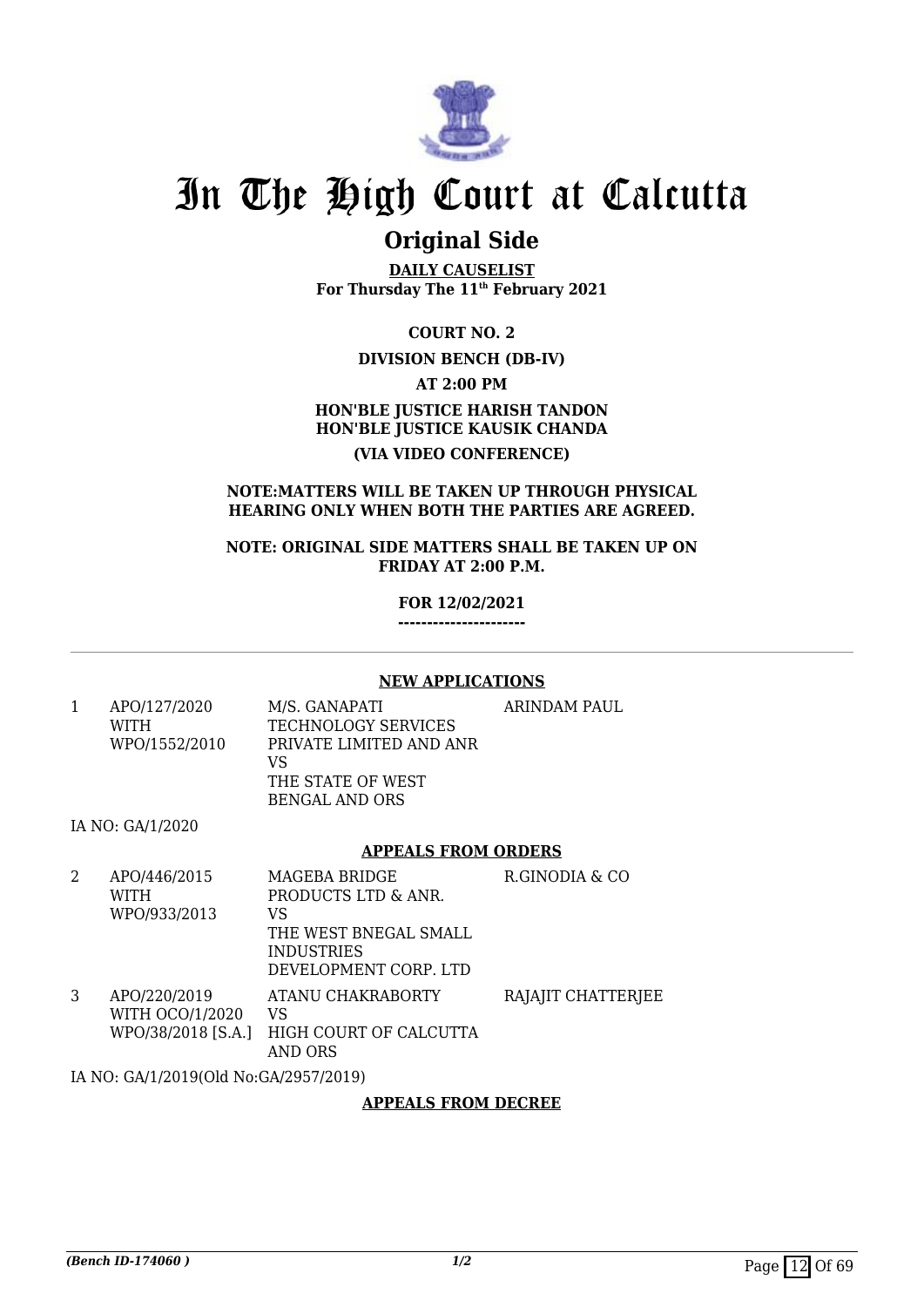| 4 | APD/281/2016                        | UNION OF INDIA               | <b>SHYAMAL</b>     |
|---|-------------------------------------|------------------------------|--------------------|
|   | [S.A.] WITH                         | VS                           | <b>CHAKRABORTY</b> |
|   | CS/489/2000                         | <b>HINDUSTAN</b>             |                    |
|   |                                     | CONSULTANCY & SERVICES       |                    |
|   |                                     | LTD. & ANR                   |                    |
|   | IA NO: GA/2/2017(Old No:GA/62/2017) |                              |                    |
| 5 | APD/570/2017                        | AJAY JAISWAL                 | G S GUPTA          |
|   | [S.A.]                              | VS                           |                    |
|   |                                     | <b>ESKAY BROTHERS STEELS</b> |                    |

IA NO: GA/1/2017(Old No:GA/3897/2017)

| 6 | APD/571/2017    | AJAY JAISWAL      | G.S. GUPTA |
|---|-----------------|-------------------|------------|
|   | [ <b>S.A.</b> ] | VS                |            |
|   |                 | PANKAJ KUMAR GOEL |            |

LTD

IA NO: GA/1/2017(Old No:GA/3899/2017)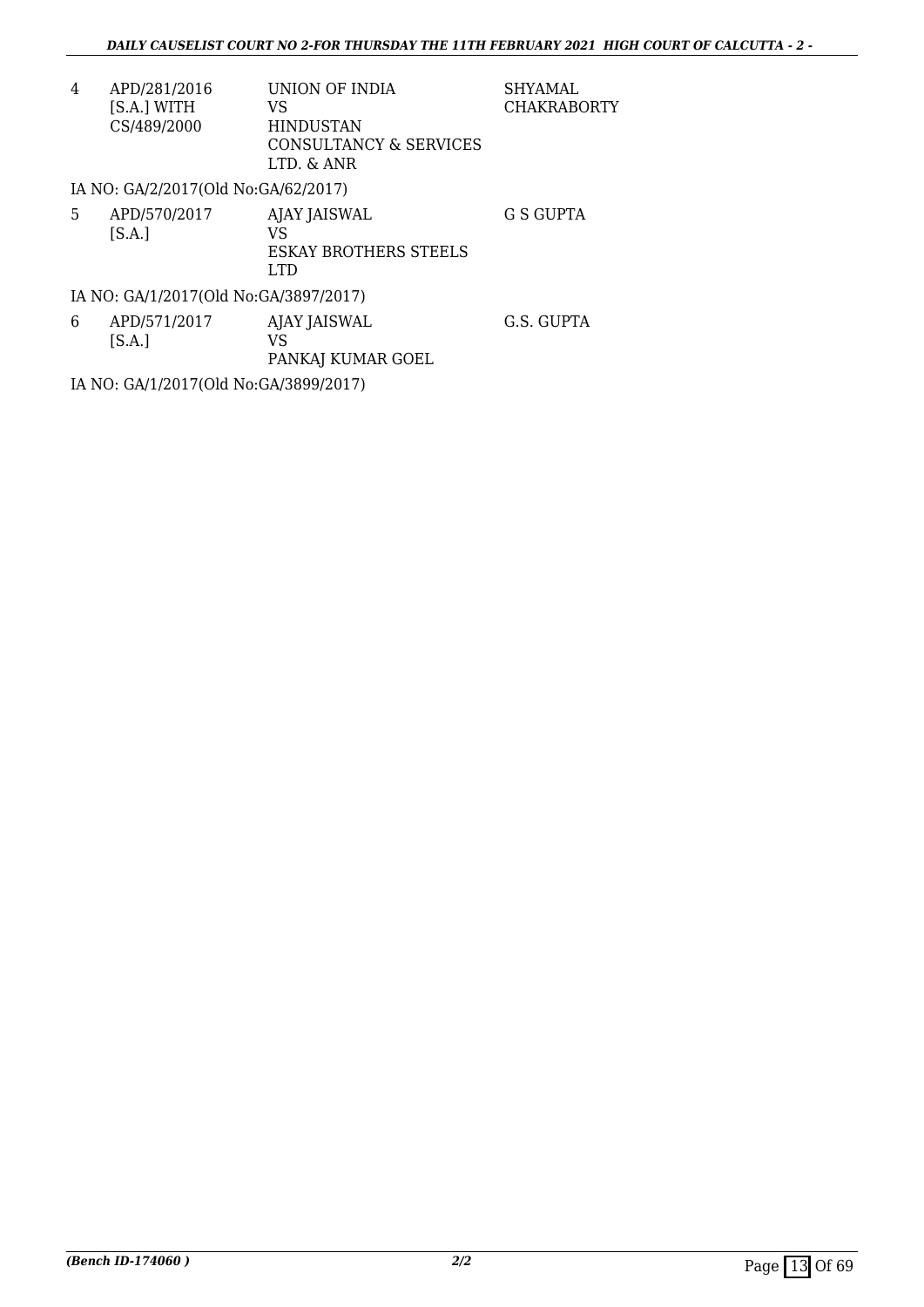

### **Original Side**

**DAILY CAUSELIST For Thursday The 11th February 2021**

**COURT NO. 12**

#### **DIVISION BENCH (DB-V)**

**AT 10:45 AM**

**HON'BLE JUSTICE SOUMEN SEN HON'BLE JUSTICE SAUGATA BHATTACHARYYA (VIA VIDEO CONFERENCE)**

#### **NOTE:MATTERS WILL BE TAKEN UP THROUGH PHYSICAL HEARING ONLY WHEN BOTH THE PARTIES ARE AGREED.**

**NOTE: ORIGINAL SIDE MATTERS SHALL BE TAKEN UP ON TUESDAY AT THE FIRST SITTING OF THE COURT.**

#### **NOTE: MENTIONING WILL BE ALLOWED STRICTLY UPON NOTICE TO THE OTHER SIDE**

#### **TO BE MENTIONED**

| 1 | IA NO. GA/3/2021        | CAPSTAN SHIPPING AND<br><b>ESTATES LIMITED</b><br>Vs.                                                         | <b>TRIPTIMOY</b><br><b>TALUKDER</b>      |
|---|-------------------------|---------------------------------------------------------------------------------------------------------------|------------------------------------------|
|   | In APOT/73/2019         | <b>MALAY KUMAR</b><br><b>CHATTERJEE</b>                                                                       |                                          |
| 2 | IA NO. GA/2/2020        | AMIT DASGUPTA<br>Vs.                                                                                          | <b>SUMITRA DAS</b><br><b>SUMITRA DAS</b> |
|   | [S.A.]<br>In APO/4/2020 | UNION OF INDIA AND ORS.                                                                                       |                                          |
| 3 | IA NO. GA/3/2020        | AMIT DASGUPTA<br>Vs.                                                                                          | <b>SUMITRA DAS</b><br><b>SUMITRA DAS</b> |
|   | [S.A.]<br>In APO/4/2020 | UNION OF INDIA AND ORS.                                                                                       |                                          |
| 4 | RVWO/2/2021             | CHIRA RANJAN BISWAS<br><b>VS</b><br>THE GENERAL MANAGER<br>(REGION), FOOD<br>CORPORATION OF INDIA<br>AND ORS. | <b>SOURAV CHATTERJEE</b>                 |
|   |                         |                                                                                                               |                                          |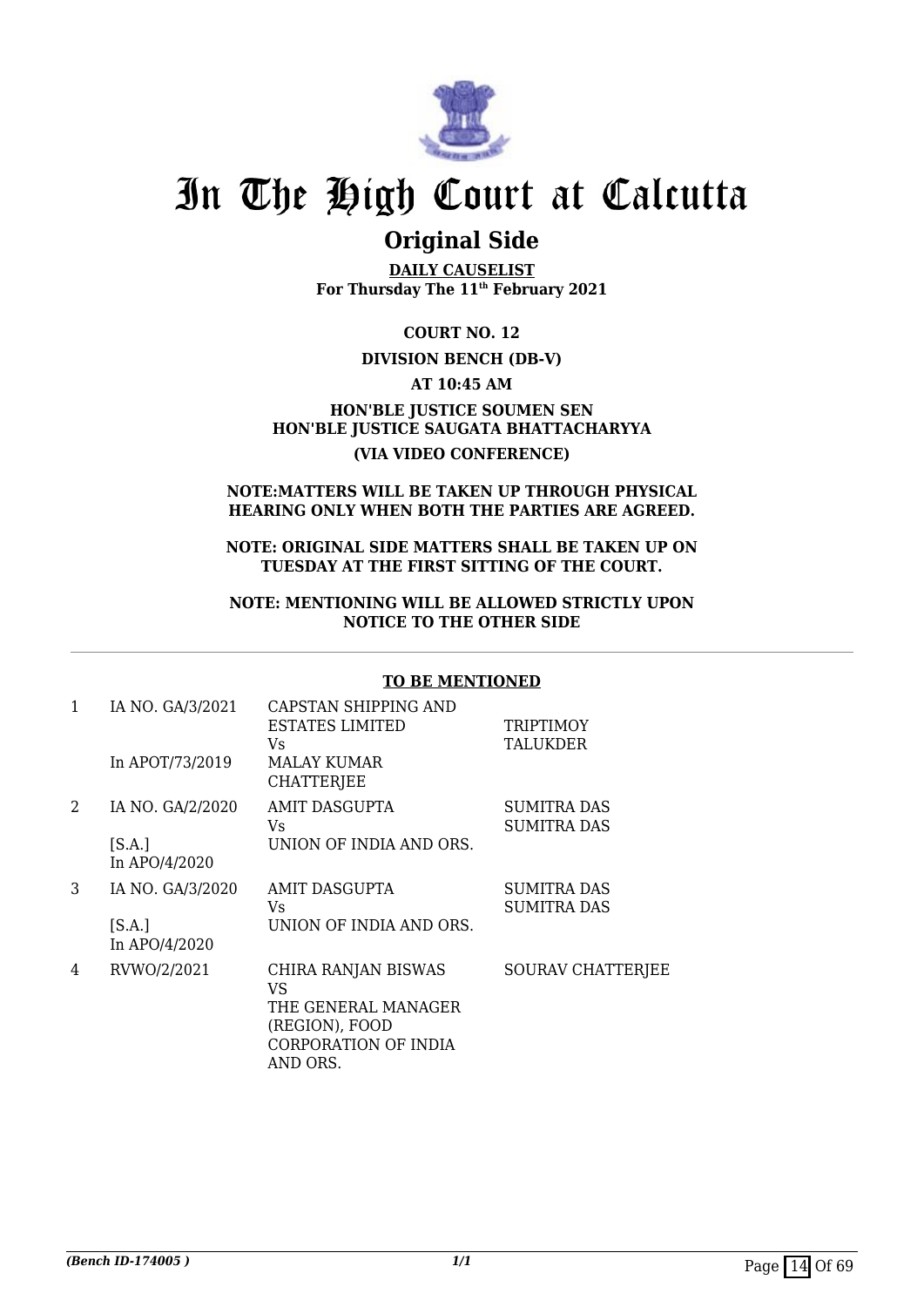

### **Original Side**

**DAILY CAUSELIST For Thursday The 11th February 2021**

**COURT NO. 11**

#### **DIVISION BENCH (DB-VI)**

**AT 2:00 PM**

**HON'BLE JUSTICE SUBRATA TALUKDAR HON'BLE JUSTICE HIRANMAY BHATTACHARYYA (VIA VIDEO CONFERENCE)**

#### **NOTE:MATTERS WILL BE TAKEN UP THROUGH PHYSICAL HEARING ONLY WHEN BOTH THE PARTIES ARE AGREED.**

**ON TUESDAY AND THURSDAY ORIGINAL SIDE MATTERS WILL BE TAKEN UP AFTER RECESS.**

#### **APPLICATION**

| 1 | IA NO. GA/1/2021<br>WITH<br>WPO/460/2019<br>In APO/10/2021        | KANAK PROJECTS LIMITED<br>AND ANR.<br>Vs<br>KOLKATA MUNICIPAL<br>CORPORATION AND ORS.      | <b>HSA</b><br><b>HSA</b>          |
|---|-------------------------------------------------------------------|--------------------------------------------------------------------------------------------|-----------------------------------|
| 2 | IA NO. GA/1/2021<br><b>WITH</b><br>WPO/388/2018<br>In APO/12/2021 | MAYAVATI TRADING<br>PRIVATE LIMITED<br>Vs<br>THE KOLKATA MUNICIPAL<br>CORPORATION AND ORS. | <b>TEESHAM DAS</b><br>TEESHAM DAS |
| 3 | APOT/14/2021<br><b>WITH</b><br>WPO/628/2018                       | <b>SURAJIT BISWAS</b><br>VS<br>THE KOLKATA MUNICIPAL<br>CORPORATION AND ORS                | MAHABOOB AHMED                    |
|   | IA NO: GA/1/2021                                                  |                                                                                            |                                   |

#### **APPEALS FROM ORDERS**

| 4 | APO/163/2020 | KANAK PROJECTS LIMITED | <b>HSA</b> |
|---|--------------|------------------------|------------|
|   | <b>WITH</b>  | AND ANR.               |            |
|   | WPO/460/2019 | VS.                    |            |
|   |              | KOLKATA MUNICIPAL      |            |
|   |              | CORPORATION AND ORS.   |            |

IA NO: GA/1/2021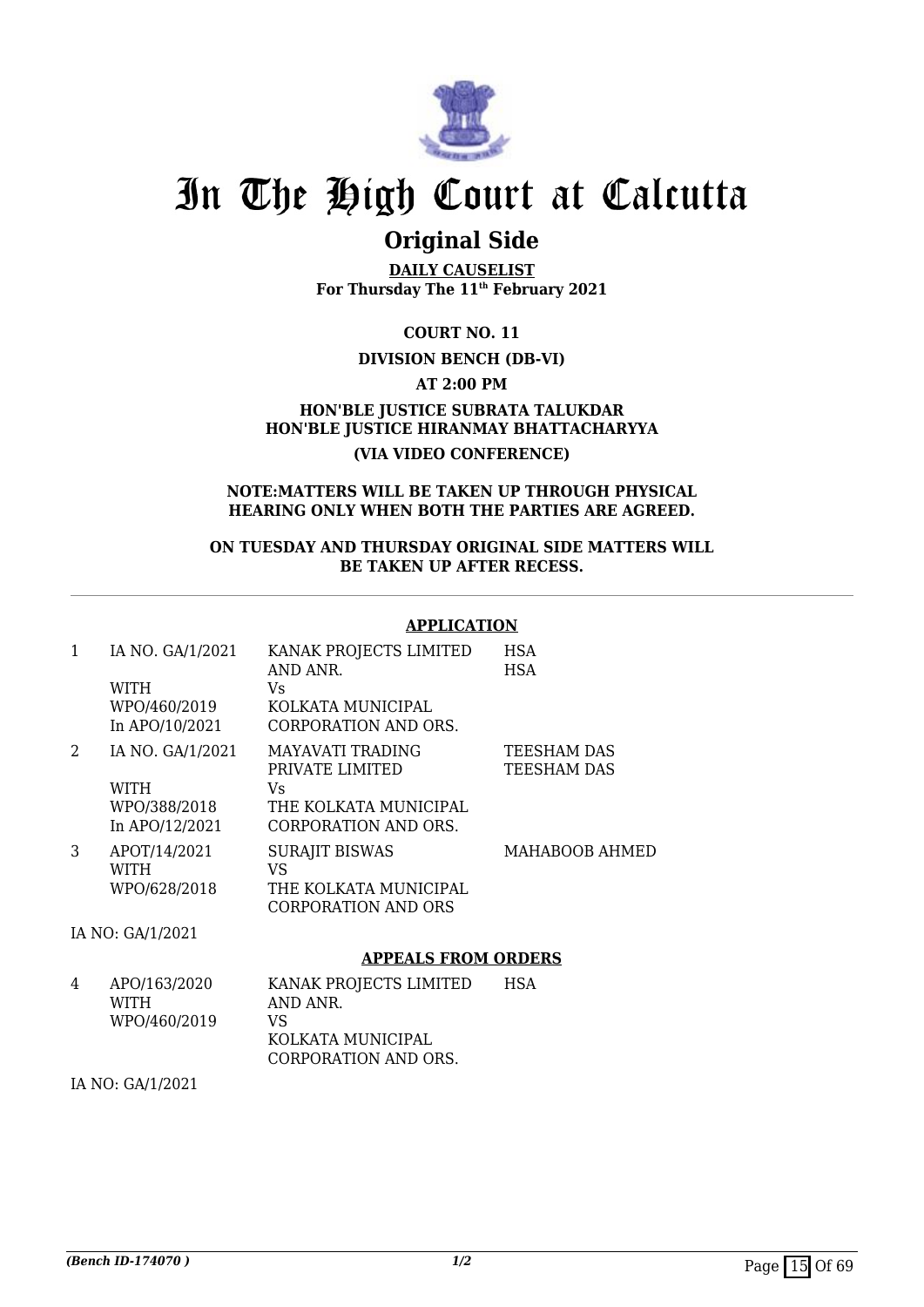| 5 | APO/6/2021   | M/S B P DAS AND CO AND | SUBRATA   |
|---|--------------|------------------------|-----------|
|   | WITH         | ORS                    | MUKHERJEE |
|   | WPO/598/2019 | VS.                    |           |
|   |              | AMITAVA CHATTERJEE AND |           |
|   |              | ORS                    |           |

#### **APPEALS FOR HEARING**

| 6 | APO/3/2020<br><b>WITH</b><br>WPO/146/2010                   | PURTI WEST ENCLAVE<br>PRIVATE LIMITED<br>VS<br>KOLKATA MUNICIPAL<br>CORPORATION AND ORS.        | SWETA GANDHI<br><b>MURGAI</b> |
|---|-------------------------------------------------------------|-------------------------------------------------------------------------------------------------|-------------------------------|
|   |                                                             | IA NO: GA/1/2019(Old No:GA/1830/2019), GA/2/2019(Old No:GA/2418/2019)                           |                               |
| 7 | IA NO. GA/2/2021<br>WITH<br>WPO/975/2016<br>In APO/158/2020 | THE KOLKATA MUNICIPAL<br>CORPORATION AND ANR.<br>Vs.<br>SMT. MADHUMITA GUPTA<br>AND ORS.        | H. S. MONDAL<br>H. S. MONDAL  |
| 8 | IA NO. GA/3/2021<br>WITH<br>WPO/975/2016<br>In APO/159/2020 | THE KOLKATA MUNICIPAL<br><b>CORPORATION AND ANR.</b><br>Vs.<br>SMT. MADHUMITA GUPTA<br>AND ORS. | H. S. MONDAL<br>H. S. MONDAL  |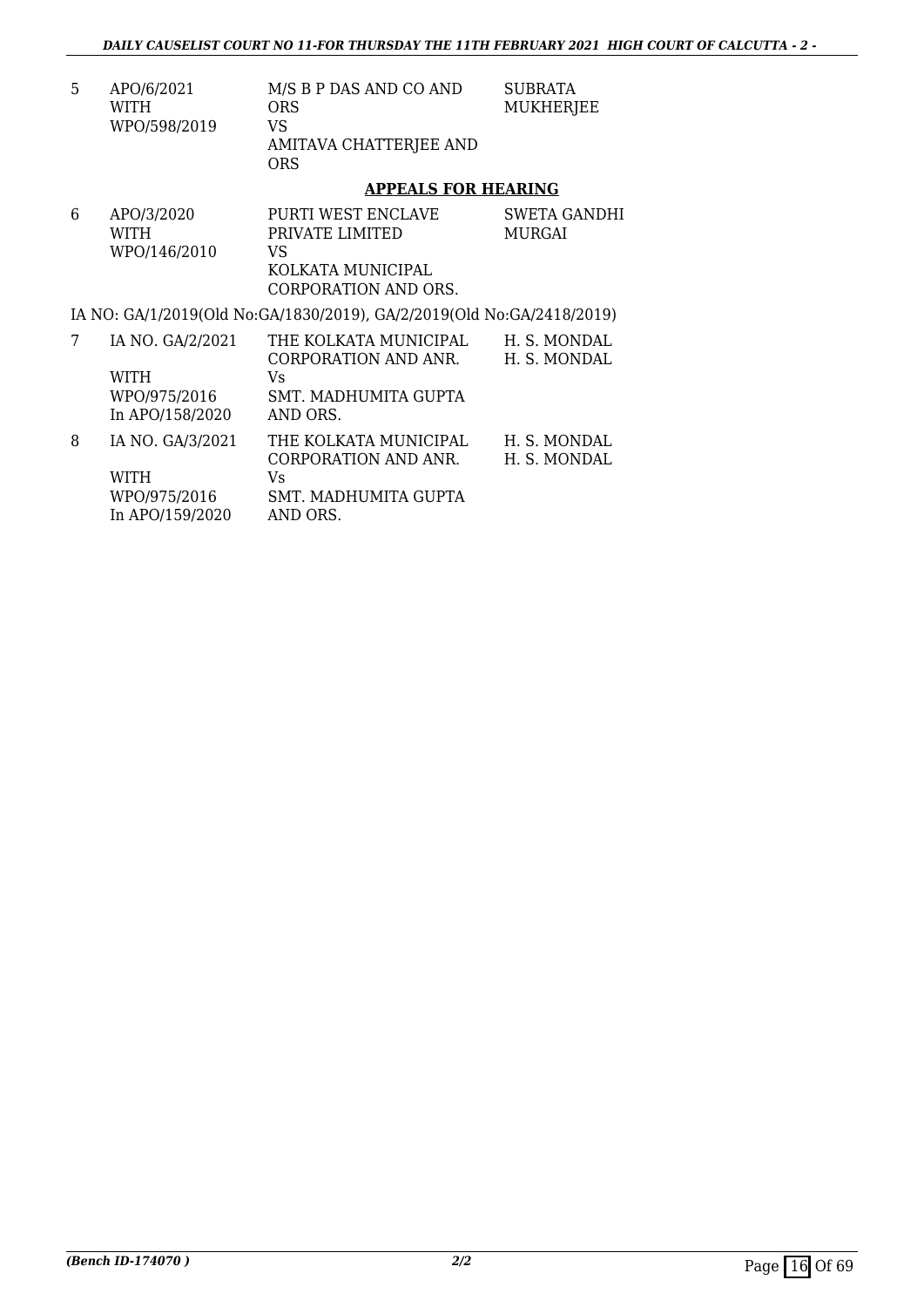

## **Original Side**

**DAILY CAUSELIST For Thursday The 11th February 2021**

**COURT NO. 4 DIVISION BENCH (DB-VIII) AT 3:00 PM HON'BLE JUSTICE ARINDAM SINHA HON'BLE JUSTICE SUVRA GHOSH (VIA VIDEO CONFERENCE)**

**NOTE:MATTERS WILL BE TAKEN UP THROUGH PHYSICAL HEARING ONLY WHEN BOTH THE PARTIES ARE AGREED.**

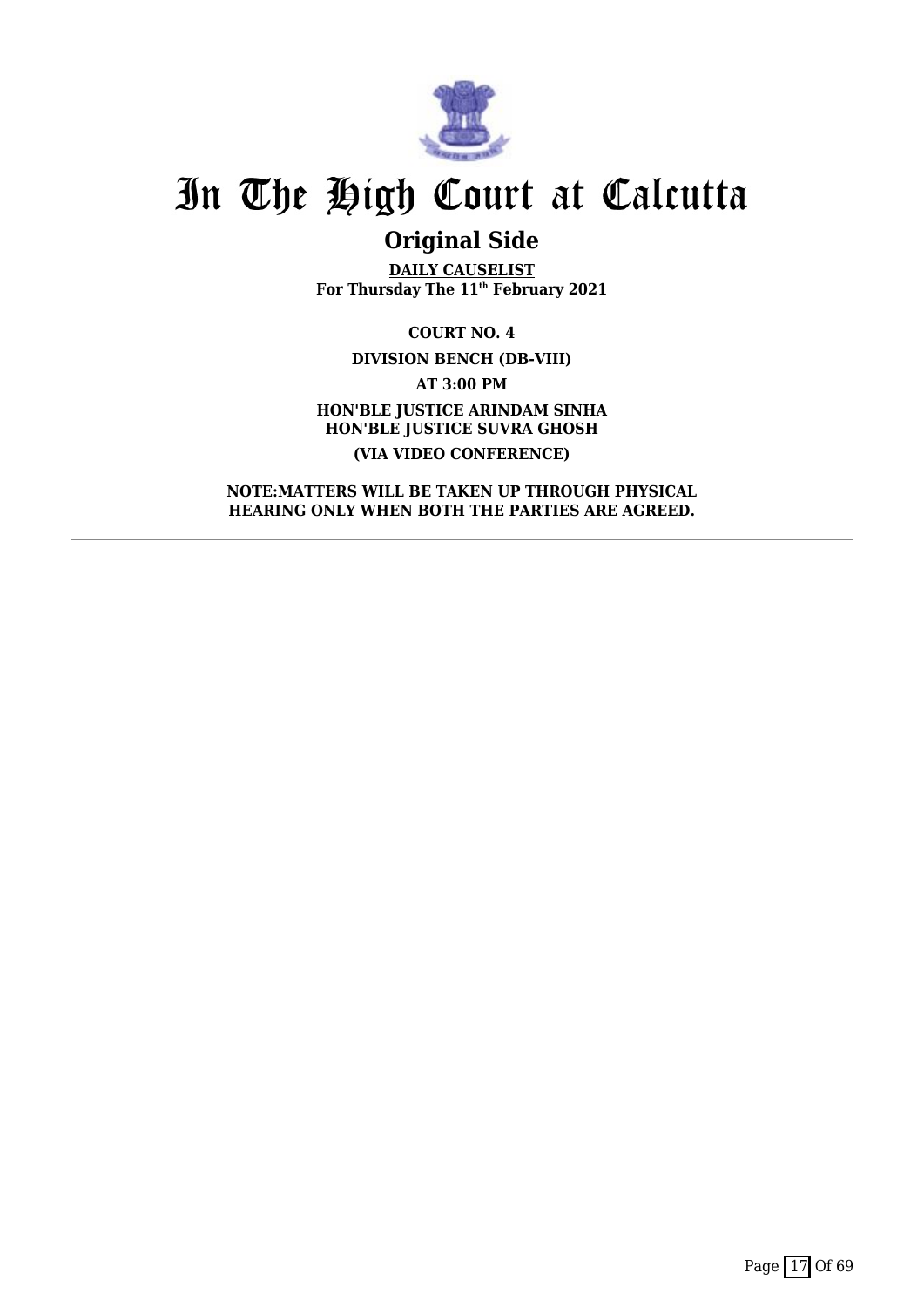

### **Original Side**

**DAILY CAUSELIST For Thursday The 11th February 2021**

### **COURT NO. 4 SINGLE BENCH () AT 3:00 PM HON'BLE JUSTICE ARINDAM SINHA (VIA VIDEO CONFERENCE)**

#### **NOTE:MATTERS WILL BE TAKEN UP THROUGH PHYSICAL HEARING ONLY WHEN BOTH THE PARTIES ARE AGREED.**

#### **ON EVERY WEDNESDAY, THURSDAY AND FRIDAY AT 3:00 P.M.- WILL SIT SINGLY AND TAKE SOME PART-HEARD, CONTEMPT, ASSIGNED, REVIEW, MODIFICATION/CLARIFICATION MATTERS.**

#### **AT 3:00 P.M. (AFTER APPELLATE SIDE, IF TIME PERMITS.)**

|   |                                                | <b>SPECIALLY ASSIGNED MATTERS</b>                                                           |                                  |                                |
|---|------------------------------------------------|---------------------------------------------------------------------------------------------|----------------------------------|--------------------------------|
| 1 | AP/391/2018<br>[S.A.]                          | DAMODAR VALLEY<br><b>CORPORATION</b><br><b>VS</b><br><b>BLUE STAR PACKAGING</b><br>PVT. LTD | SUBIR PAL                        | V.BHATIA AND ASSO.             |
|   |                                                | IA NO: GA/1/2018(Old No:GA/2347/2018), GA/2/2019                                            |                                  |                                |
| 2 | IA NO. GA/30/2021 BALARAM DAS                  | Vs                                                                                          | S.RAYCHOWDHURY<br>S.RAYCHOWDHURY |                                |
|   | [S.A.]<br>In CS/308/1872                       | <b>GURU CHARAN BISWAS</b>                                                                   |                                  |                                |
| 3 | IA NO. GA/26/2019<br>(Old No:<br>GA/1367/2019) | <b>BALARAM DAS</b><br>Vs.<br><b>GURU CHARAN BISWAS</b>                                      | S.RAYCHOWDHURY<br>S.RAYCHOWDHURY |                                |
|   | [S.A.]<br>In CS/308/1872                       |                                                                                             |                                  |                                |
| 4 | IA NO. GA/16/2017<br>(Old No:<br>GA/4004/2017) | MR. SHYAMAL KUMAR<br><b>MUKHERJEE</b><br>Vs.<br>RUP KUMAR BARIK & ORS.                      | P.C. BOSE<br><b>B.MULLICK</b>    | C.K.DUTTA, P.C.<br><b>BOSE</b> |
|   | [S.A.]<br>In CS/1337/1965                      |                                                                                             |                                  |                                |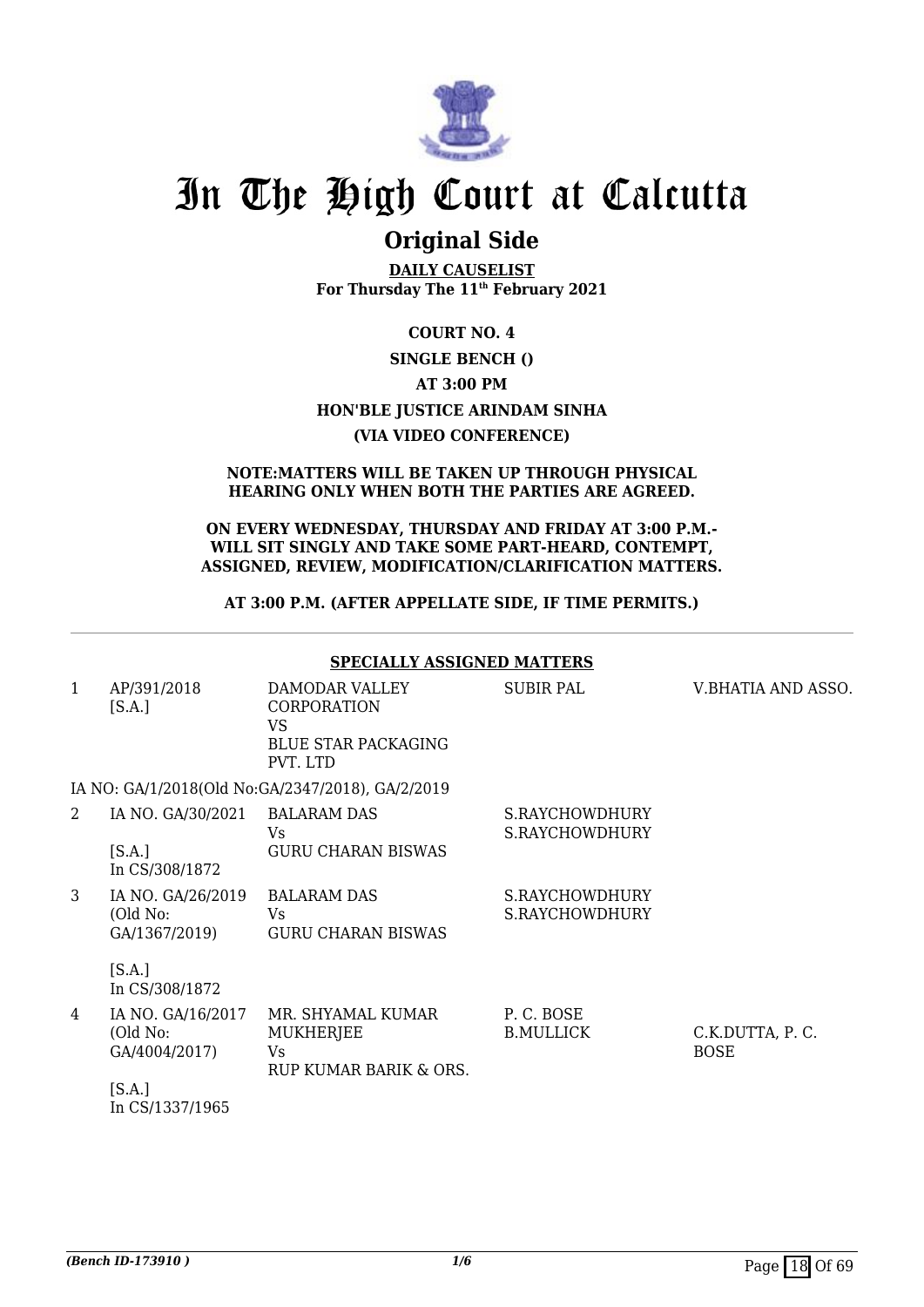| 5  | IA NO. GA/17/2018<br>(Old No:<br>GA/1625/2018)<br>[S.A.] | MR. SHYAMAL KUMAR<br>MUKHERJEE<br>Vs<br>RUP KUMAR BARIK & ORS.                          | P.C. BOSE<br><b>B.MULLICK</b>                  | C.K.DUTTA, P.C.<br><b>BOSE</b> |
|----|----------------------------------------------------------|-----------------------------------------------------------------------------------------|------------------------------------------------|--------------------------------|
| 6  | In CS/1337/1965<br>CS/830/1987<br>[S.A.]                 | <b>ENERTECH ENGINEERS</b><br>(INDIA) PVT.LTD.<br><b>VS</b><br>TECALEMIT INDIA LIMITED   | M.K.ROY<br><b>CHOWDHURI &amp; CO</b>           |                                |
|    | IA NO: GA/1/2003(Old No:GA/4302/2003)                    |                                                                                         |                                                |                                |
| 7  | IA NO. GA/1/2003<br>(Old No:<br>GA/3506/2003)            | S.T.P. LIMITED<br>Vs<br>NIRMALJIT SINGH HOON                                            | JHUNJHUNWALA &<br>CO.<br>JHUNJHUNWALA &<br>CO. | B.M. BAGARIA & CO.             |
|    | [S.A.]<br>In CS/1034/1987                                |                                                                                         |                                                |                                |
| 8  | IA NO. CA/20/2019<br>(Old No:<br>CA/165/2019)            | IN THE MATTER OF SUTNA<br>STONE & LIME CO.LTD.<br>AND (IN LIQN.)<br><b>Vs</b>           | O/L<br>O/L                                     |                                |
|    | [S.A.]<br>In CP/580/2000                                 |                                                                                         |                                                |                                |
| 9  | IA NO. CA/12/2010<br>(Old No:<br>CA/891/2010)            | IN THE MATTER OF: THE<br>SUTNA STONE & LIME CO.<br>LTD. (LIQ) RE:<br><b>Vs</b>          | N.C. BOSE & CO.<br>O/L                         |                                |
|    | [S.A.]<br>In CP/580/2000                                 | SARVESHWARI MINING (P)<br>LTD. VS THE O/L, HIGH<br>COURT                                |                                                |                                |
| 10 | IA NO. CA/18/2017<br>(Old No:<br>CA/195/2017)            | IN THE MATTER OF SUTNA<br>STONE & LIME CO.LTD.<br>AND (IN LIQN.)<br>Vs                  | O/L, HIGH COURT,<br><b>CALCUTTA</b><br>O/L     |                                |
|    | [S.A.]<br>In CP/580/2000                                 |                                                                                         |                                                |                                |
| 11 | IA NO. CA/19/2018<br>(Old No:<br>CA/195/2018)            | IN THE MATTER OF :<br><b>SUTNA STONE &amp; LIME</b><br>CO.LTD. AND (IN LIQN.)<br>Vs     | O/L, HIGH COURT,<br><b>CALCUTTA</b><br>O/L     |                                |
|    | [S.A.]<br>In CP/580/2000                                 |                                                                                         |                                                |                                |
| 12 | IA NO. CA/16/2016<br>(Old No:<br>CA/88/2016)             | RE: SUTNA STONE & LIME<br>CO.LTD. AND (IN LIQN.)-<br>AND-<br><b>Vs</b>                  | <b>KHAITAN &amp; CO</b><br>O/L                 |                                |
|    | [S.A.]<br>In CP/580/2000                                 | <b>COLLECTOR &amp; D.M.OF</b><br>SATNA M.P -VS-THE O/L,<br>HIGH COURT CAL &             |                                                |                                |
| 13 | WPO/22/2005<br>[S.A.]                                    | BUDGE BUDGE CO. LTD. &<br>ANR.<br><b>VS</b><br>ASST.COM. COMMERCIAL<br>TAXES, CORP.DIV. | S. KAKRANIA & CO.                              |                                |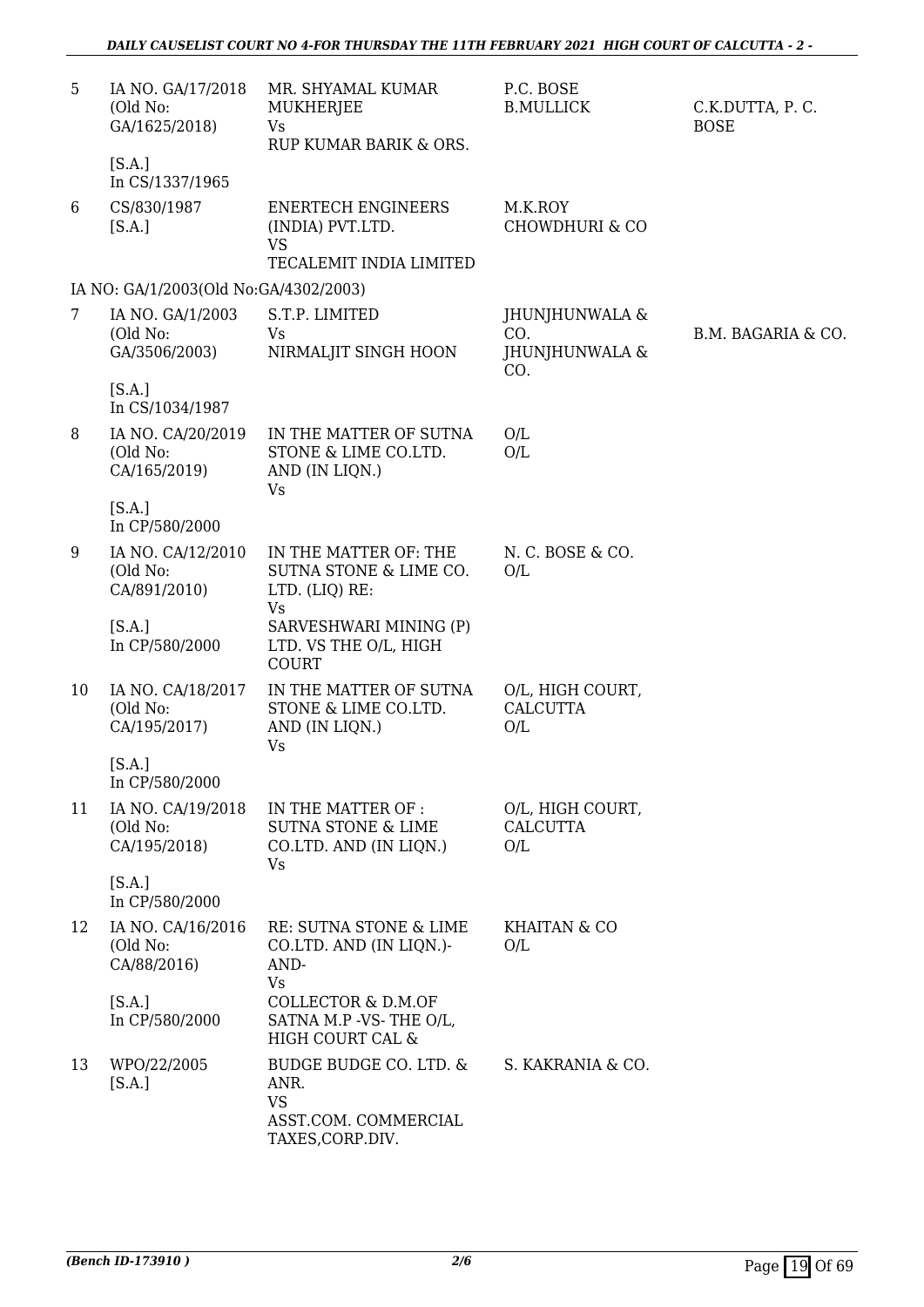| 14 | IA NO. GA/6/2019<br>(Old No:<br>GA/427/2019)  | JAI CHAND MAHTAB & ORS.<br>Vs<br>SRI NIL MADHAB ROY &<br>ORS.                  | M/S. R. C. KAR<br>M/S. R. C. KAR                            |                                                             |
|----|-----------------------------------------------|--------------------------------------------------------------------------------|-------------------------------------------------------------|-------------------------------------------------------------|
|    | [S.A.]<br>In CS/127/2006                      |                                                                                |                                                             |                                                             |
| 15 | IA NO. GA/9/2019<br>(Old No:<br>GA/1711/2019) | NUMAZAR DORAB MEHTA &<br>ORS.<br>Vs<br>THE ASSAM COMPANY                       | M/S. S. JALAN<br>M/S. S. JALAN & CO.                        |                                                             |
|    | [S.A.]<br>In CS/16/2007                       | <b>INDIA LIMITED</b>                                                           |                                                             |                                                             |
| 16 | IA NO. GA/1/2009<br>(Old No:<br>GA/1083/2009) | AVA PYNE & SORS.<br>Vs<br>BIVA PYNE & ORS.                                     | <b>SUBHRA DAS</b><br><b>SUBHRA DAS</b>                      |                                                             |
|    | In CS/103/2009                                |                                                                                |                                                             |                                                             |
| 17 | IA NO. GA/5/2016<br>(Old No:<br>GA/336/2016)  | SHYAMA SHARAN<br><b>BHALOTIA &amp; ORS.</b><br>Vs<br><b>ESSEM ENERPRISES</b>   | ANURAG BAGARIA<br>ANURAG BAGARIA                            |                                                             |
|    | [S.A.]<br>In CS/140/2009                      | PRIVATE LTD.                                                                   |                                                             |                                                             |
| 18 | IA NO. GA/4/2016<br>(Old No:<br>GA/332/2016)  | SHYAMA SHARAN<br>BHALOTIA & ORS.<br>Vs<br>FORTUNE ENTERPRISES                  | ANURAG BAGARIA<br>ANURAG BAGARIA                            |                                                             |
|    | [S.A.]<br>In CS/141/2009                      | PRIVATE LTD.                                                                   |                                                             |                                                             |
| 19 | IA NO. GA/3/2015<br>(Old No:<br>GA/2872/2015) | RAJEEV MAHESWARI AND<br><b>ORS</b><br>Vs<br><b>WARDENS OF THE</b>              | R.GINODIA & CO.<br><b>CHOUDHURY'S LAW</b><br><b>OFFICES</b> |                                                             |
|    | [S.A.]<br>In CS/300/2013                      | ARMENIAN HOLY CHURCH<br>OF NAZARETH                                            |                                                             |                                                             |
| 20 | IA NO. GA/5/2018<br>(Old No:                  | RAJEEV MAHESWARI AND<br><b>ORS</b>                                             | <b>CHOUDHURY'S LAW</b><br><b>OFFICE</b>                     |                                                             |
|    | GA/667/2018)<br>[S.A.]<br>In CS/300/2013      | Vs<br><b>WARDENS OF THE</b><br>ARMENIAN HOLY CHURCH<br>OF NAZARETH             | <b>CHOUDHURY'S LAW</b><br><b>OFFICES</b>                    |                                                             |
| 21 | IA NO. GA/2/2014<br>(Old No:<br>GA/1596/2014) | SAPA BS INDIA PRIVATE<br><b>LIMITED</b><br>Vs                                  | FOX & MANDAL<br>J. N. BOSE & CO.                            | <b>SURENDRA</b><br>DUBE(DEF.NO. 1                           |
|    | [S.A.]<br>In CS/368/2013                      | TIRUPATI HOMES PRIVATE<br>LIMITED & ANR.                                       |                                                             | AND 2)                                                      |
| 22 | IA NO. GA/3/2014<br>(Old No:<br>GA/3287/2014) | SAPA BS INDIA PRIVATE<br><b>LIMITED</b><br>Vs<br><b>TIRUPATI HOMES PRIVATE</b> | J. N. BOSE & CO.<br>J. N. BOSE & CO.                        | FOX & MANDAL<br><b>SURENDRA</b><br>DUBE(DEF.NO. 1<br>AND 2) |
|    | [S.A.]<br>In CS/368/2013                      | LIMITED & ANR.                                                                 |                                                             |                                                             |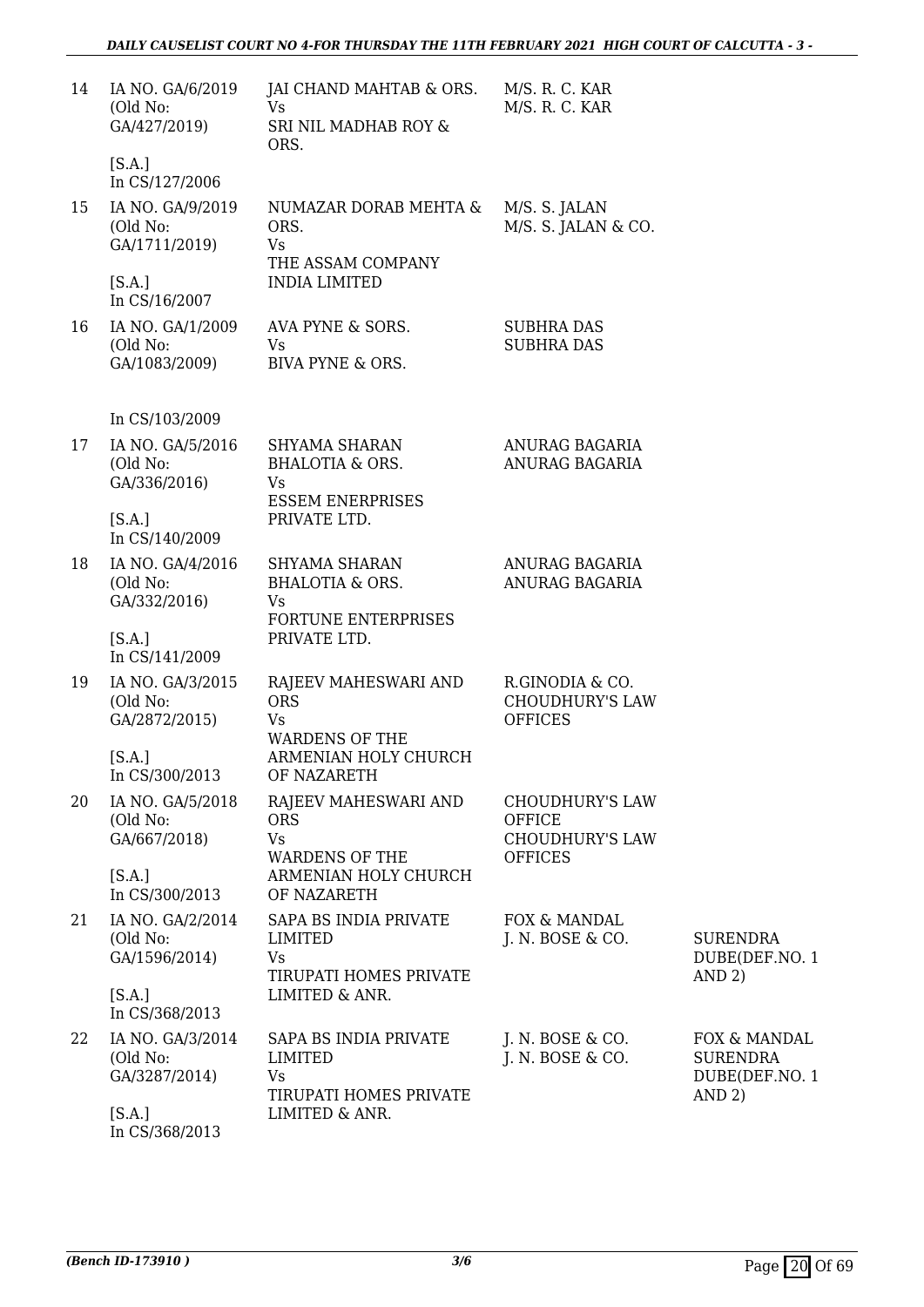| 23 | CS/72/2015<br>[S.A.]                          | EAST WIND HOLIDAY<br>TOURS PVT. LTD.<br>VS<br>AIR INDIA LIMITED                                                      | KAUNISH<br><b>CHAKRABORTI</b>                                                        |                                      |
|----|-----------------------------------------------|----------------------------------------------------------------------------------------------------------------------|--------------------------------------------------------------------------------------|--------------------------------------|
|    |                                               | IA NO: GA/3/2018(Old No:GA/2732/2018), GA/4/2018(Old No:GA/2853/2018)                                                |                                                                                      |                                      |
| 24 | EC/975/2015<br>[S.A.]                         | SIFANDROS CARRIER LTD.<br>VS<br>SRIMUNISUVRATA AGRI<br>INTERNATIONAL LTD.                                            | BOSE and amp MITRA                                                                   |                                      |
|    | IA NO: GA/2/2019(Old No:GA/118/2019)          |                                                                                                                      |                                                                                      |                                      |
| 25 | EC/1071/2015<br>[S.A.] WITH EC<br>1072/2015   | NPR FINANCE LIMITED<br><b>VS</b><br>SANJAY KHEMANI                                                                   | RADHIKA SINGH &<br>CO.                                                               |                                      |
|    | IA NO: GA/1/2016(Old No:GA/3661/2016)         |                                                                                                                      |                                                                                      |                                      |
| 26 | IA NO. GA/2/2016<br>(Old No:<br>GA/513/2016)  | <b>GOOD EARTH MINMET PVT</b><br><b>LTD</b><br>Vs<br>SRI CHANDRA MOHAN<br><b>GUPTA</b>                                | FOX & MANDAL<br>FOX & MANDAL                                                         |                                      |
|    | In CS/11/2016                                 |                                                                                                                      |                                                                                      |                                      |
| 27 | IA NO. GA/1/2016<br>(Old No:<br>GA/137/2016)  | GOOD EARTH MINMET PVT<br><b>LTD</b><br><b>Vs</b><br>SRI CHANDRA MIHAN                                                | FOX & MANDAL<br>FOX & MANDAL                                                         |                                      |
|    | In CS/11/2016                                 | <b>GUPTA</b>                                                                                                         |                                                                                      |                                      |
| 28 | IA NO. GA/4/2016<br>(Old No:<br>GA/655/2016)  | GOOD EARTH MINMET PVT<br><b>LTD</b><br>Vs<br>SRI CHANDRA MOHAN<br><b>GUPTA</b>                                       | MR. DEBASISH DE<br>FOX & MANDAL                                                      |                                      |
|    | In CS/11/2016                                 |                                                                                                                      |                                                                                      |                                      |
| 29 | IA NO. GA/1/2018<br>(Old No:<br>GA/1843/2018) | PRASANNA KUMAR NAHATA<br>Vs.<br>ABHISHEK DHANANIA                                                                    | <b>SANCHETI &amp;</b><br><b>SANCHETI</b><br><b>SANCHETI &amp;</b><br><b>SANCHETI</b> | K.L. YADAV & CO.<br>K.L. YADAV & CO. |
|    | [S.A.]<br>In EC/509/2016                      |                                                                                                                      |                                                                                      |                                      |
| 30 | WPO/1011/2016<br>[S.A.]                       | <b>BARIK BISWAS</b><br><b>VS</b><br>UNION OF INDIA & ORS.                                                            | <b>MANOJ MALHOTRA</b>                                                                |                                      |
| 31 | WPO/1017/2016<br>[S.A.]                       | MOKSED MONDAL<br><b>VS</b><br>UNION OF INDIA & ORS                                                                   | PRIYANKA BHUTORIA                                                                    |                                      |
| 32 | AP/1111/2016<br>[S.A.]                        | DAMODAR VALLEY<br>CORPORATION<br><b>VS</b><br>M/S STP LTD                                                            | <b>SUBIR PAL</b>                                                                     | <b>SUBHRANSU</b><br><b>GANGULY</b>   |
| 33 | AS/3/2017<br>[S.A.]                           | RIGVEDA MARITIME PT LTD<br><b>VS</b><br>THE O& P INTERESTED IN<br>VESSEL M.V. VSEVOLOD<br><b>BELETSKIY &amp; ANR</b> | S.K.DAS & CO                                                                         |                                      |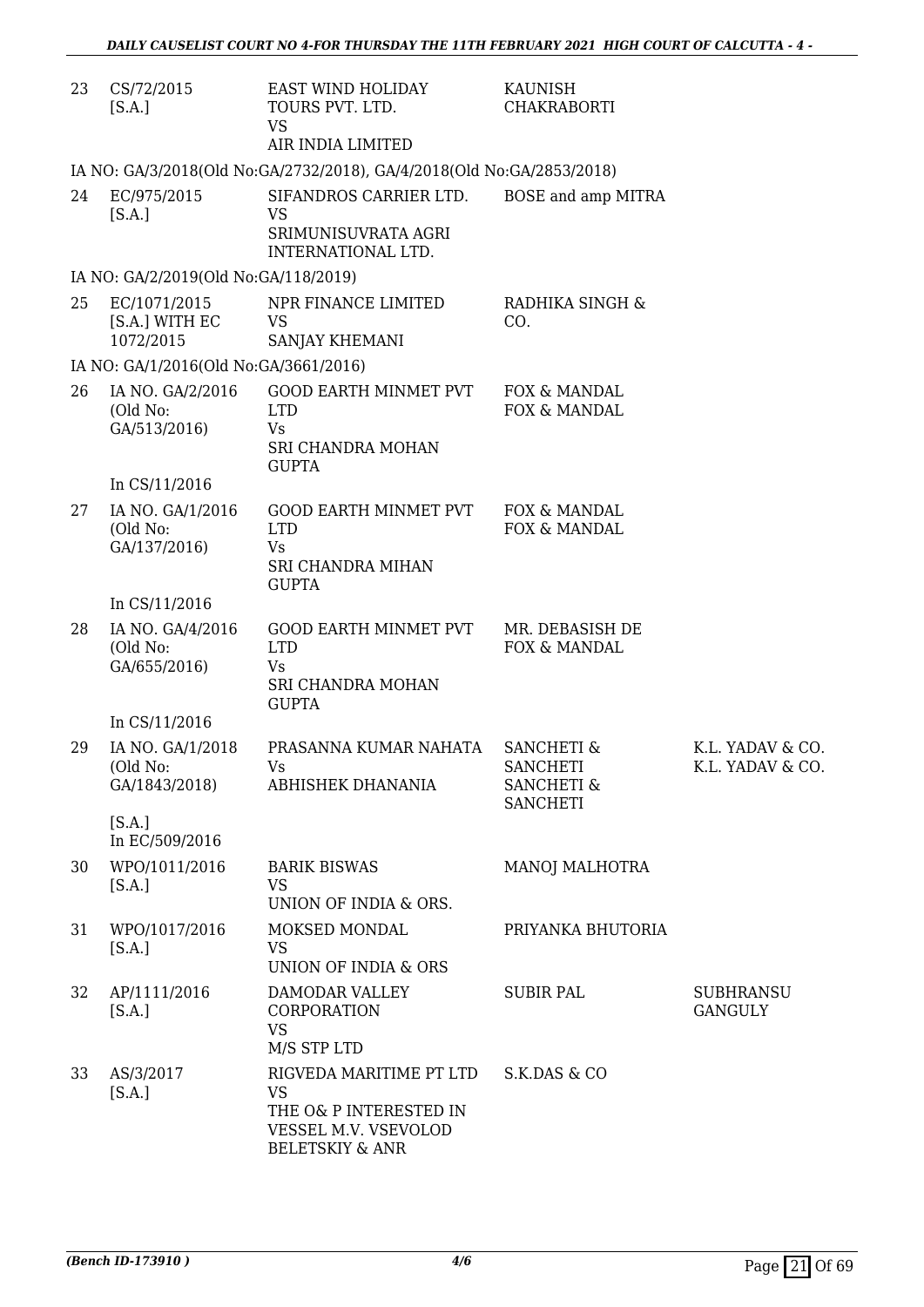| 34 | EC/85/2017<br>[S.A.]                          | <b>ASHOK KUMAR PAUL</b><br><b>VS</b><br><b>UCO BANK</b>                                                 | S.P. BRAHMACHARI                           |                                                        |
|----|-----------------------------------------------|---------------------------------------------------------------------------------------------------------|--------------------------------------------|--------------------------------------------------------|
|    | IA NO: GA/1/2019                              |                                                                                                         |                                            |                                                        |
| 35 | CS/119/2017<br>[S.A.]                         | TORSA MACHINES LTD<br><b>VS</b><br>SURABHI INTERNATIONAL<br>& ORS                                       | GANESH N. JAJODIA                          |                                                        |
|    | IA NO: GA/1/2017(Old No:GA/2041/2017)         |                                                                                                         |                                            |                                                        |
| 36 | IA NO. GA/9/2019<br>(Old No:<br>GA/491/2019)  | PAWAN KUMAR DHOOT<br><b>Vs</b><br>DEO KUMAR SARAF & ORS.                                                | <b>NAMRATA BASU</b><br><b>NAMRATA BASU</b> |                                                        |
|    | [S.A.]<br>In CS/168/2017                      |                                                                                                         |                                            |                                                        |
| 37 | WPO/486/2017<br>[S.A.]                        | MD. HUSSAIN<br><b>VS</b>                                                                                | RAVI KUMAR DUBEY                           |                                                        |
|    |                                               | UNION OF INDIA & ANR                                                                                    |                                            |                                                        |
| 38 | IA NO. GA/2/2018<br>(Old No:<br>GA/3078/2018) | SUDIP DAKSHY & ANR.<br>Vs<br>RT. REVD. ASHOKE BISWAS<br>& ORS.                                          | SANJAY KUMAR BAID<br><b>SUBHRA DAS</b>     | <b>SUBHRANSU</b><br><b>GANGULY</b><br>(DEF.NO.3) SINHA |
|    | [S.A.]<br>In CS/180/2018                      |                                                                                                         |                                            | CO (DEF NO 2                                           |
| 39 | IA NO. GA/1/2018<br>(Old No:<br>GA/3003/2018) | SUDIP DAKSHY & ANR.<br>Vs<br>RT. REVD. ASHOKE BISWAS<br>& ORS.                                          | <b>SUBHRA DAS</b><br><b>SUBHRA DAS</b>     | <b>SUBHRANSU</b><br><b>GANGULY</b><br>(DEF.NO.3) SINHA |
|    | [S.A.]<br>In CS/180/2018                      |                                                                                                         |                                            | CO (DEF NO 2                                           |
| 40 | WPO/223/2018<br>[S.A.]                        | SHRI KAILASH KUMAR<br>TIBREWAL<br><b>VS</b><br>UNION OF INDIA & ANR.                                    | L.P. MANOT & CO.                           |                                                        |
|    | IA NO: GA/1/2019(Old No:GA/800/2019)          |                                                                                                         |                                            |                                                        |
| 41 | WPO/224/2018<br>[S.A.]                        | SMT. SEEMA TIBREWAL<br>VS<br>UNION OF INDIA & ANR                                                       | L.P. MANOT & CO.                           |                                                        |
|    | IA NO: GA/1/2019(Old No:GA/801/2019)          |                                                                                                         |                                            |                                                        |
| 42 | AP/339/2018<br>[S.A.]                         | <b>DAMODAR VALLEY</b><br>CORPORATION<br><b>VS</b><br><b>SETH &amp; ASSOCIATES</b>                       | <b>AMIT KUMAR NAG</b>                      |                                                        |
| 43 | EC/460/2018<br>[S.A.]                         | AI CHAMPADANY<br><b>INDUSTRIES LIMITED</b><br><b>VS</b><br>ORIENTAL INSURANCE<br><b>COMPANY LIMITED</b> | <b>ABHIJIT GUHA RAY</b>                    |                                                        |
| 44 | AP/485/2018<br>[S.A.]                         | M/S TIMBOCOM<br>VS<br>KOLKATA PORT TRUST                                                                | <b>SOUMEN DAS</b>                          |                                                        |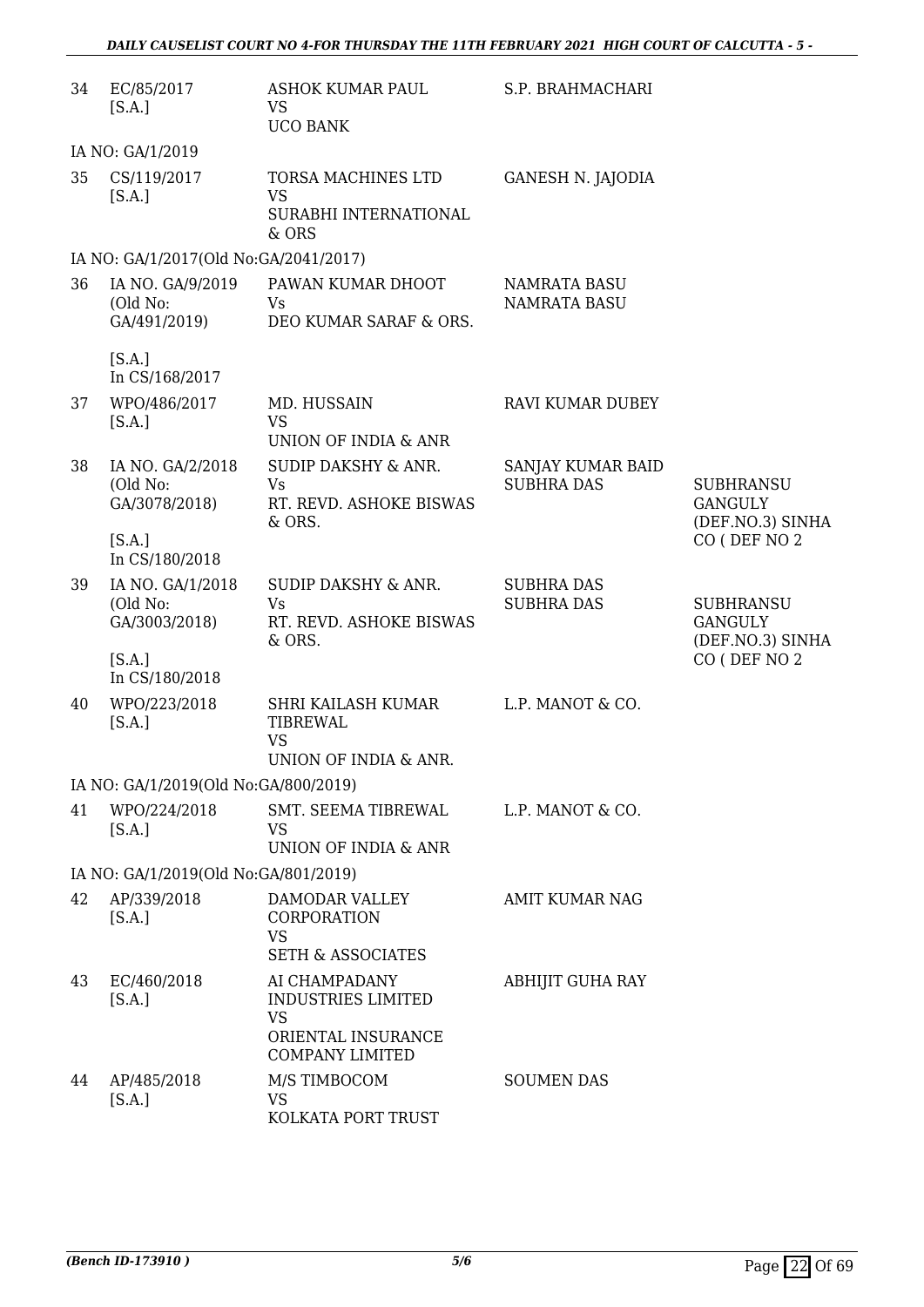| 45 | IA NO. GA/2/2019<br>(Old No:<br>GA/1349/2019)<br>[S.A.]<br>In CS/2/2019 | SATISH KUMAR<br>JHUNJHUNWALA & ORS<br>Vs.<br><b>AVANI TOWERS PRIVATE</b><br><b>LIMITED &amp; ANR</b>                                                                 | S.K. BAJORIA<br>S.K. BAJORIA                             | SANKET SARAOGI<br>SANKET SARAOGI                   |
|----|-------------------------------------------------------------------------|----------------------------------------------------------------------------------------------------------------------------------------------------------------------|----------------------------------------------------------|----------------------------------------------------|
| 46 | CS/111/2019<br>[S.A.]                                                   | ANIL RAJKUMAR MUKERJI<br><b>AND 3 OTHERS</b><br><b>VS</b><br>RT REV PARITOSH<br>CANNING AND 9 OTHERS                                                                 | AISHWARYA KUMAR<br><b>AWASTHI</b>                        | SINHA AND CO.<br>(RES.1,2 IN G.A 1532)<br>OF 2019) |
|    |                                                                         | IA NO: GA/1/2019(Old No:GA/1517/2019), GA/2/2019(Old No:GA/1523/2019), GA/3/2019(Old<br>No:GA/1532/2019), GA/4/2020(Old No:GA/7/2020), GA/5/2020(Old No:GA/828/2020) |                                                          |                                                    |
| 47 | WPO/122/2019<br>[S.A.]                                                  | DIPAK JAMNADAS POPAT<br><b>AND ORS</b><br><b>VS</b><br>THE STATE OF WEST<br><b>BENGAL AND ORS</b>                                                                    | <b>ANJAN</b><br><b>BHATTACHARYA (DAS</b><br>AND COMPANY) |                                                    |
| 48 | WPO/234/2019<br>[S.A.]                                                  | EMTA COAL LIMITED<br><b>VS</b><br><b>INCOME TAX SETTLEMENT</b><br>COMMISSION (INCOME TAX<br>AND WEALTH TAX),<br>ADDITIONAL BENCH AND<br>ORS.                         | JHUNJHUNWALA AND<br>CO.                                  |                                                    |
|    |                                                                         | <b>COURT APPLICATION</b>                                                                                                                                             |                                                          |                                                    |
| 49 | IA NO. GA/18/2021<br>[S.A.]<br>In CS/159/2010                           | NAVIN CHANDRA OJHA<br>Vs.<br>CALCUTTA SAFE DEPOSIT<br>CO. LTD. & ORS.                                                                                                | <b>ANIRBAN GHOSH</b><br><b>ANIRBAN GHOSH</b>             |                                                    |
| 50 | IA NO. GA/13/2019<br>(Old No:<br>GA/2234/2019)<br>[S.A.]                | NAVIN CHANDRA OJHA<br>Vs<br><b>CALCUTTA SAFE DEPOSIT</b><br>CO. LTD. & ORS.                                                                                          | <b>ANIRBAN GHOSH</b><br><b>ANIRBAN GHOSH</b>             |                                                    |
|    | In CS/159/2010                                                          |                                                                                                                                                                      |                                                          |                                                    |
| 51 | IA NO. GA/17/2020                                                       | NAVIN CHANDRA OJHA<br><b>Vs</b>                                                                                                                                      | <b>ANIRBAN GHOSH</b><br>ANIRBAN GHOSH                    |                                                    |
|    | [S.A.]                                                                  | CALCUTTA SAFE DEPOSIT                                                                                                                                                |                                                          |                                                    |

In CS/159/2010 CO. LTD. & ORS.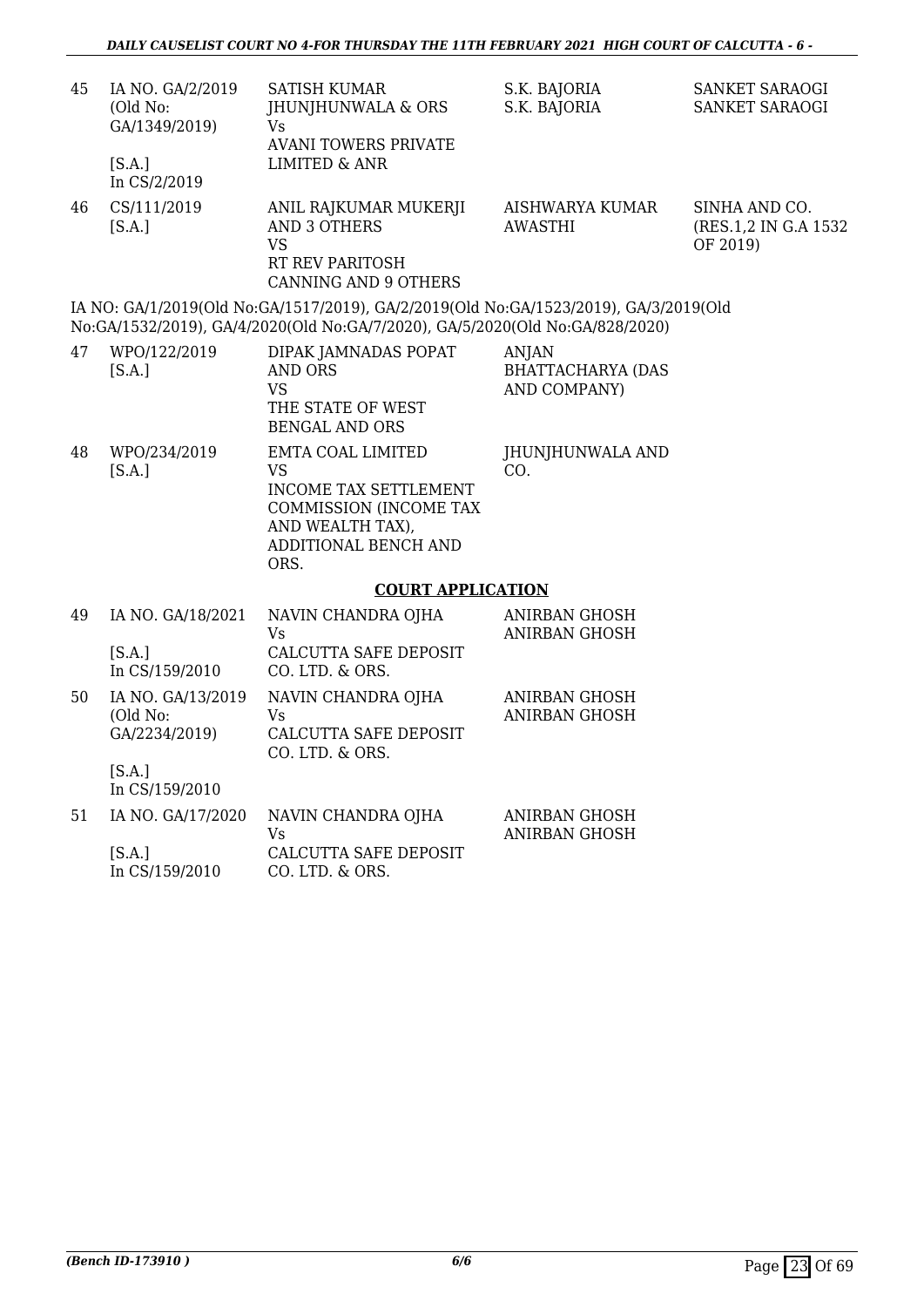

### **Original Side**

**DAILY CAUSELIST For Thursday The 11th February 2021**

**COURT NO. 38**

**SINGLE BENCH (COMMERCIAL BENCH)**

**AT 2:00 PM**

**HON'BLE JUSTICE ARIJIT BANERJEE**

#### **ON AND FROM MONDAY, 1ST FEBRUARY, 2021, AS LONG AS THE DIVISION BENCH COMPRISING HON'BLE THE CHIEF JUSTICE THOTTATHIL B. RADHAKRISHNAN AND HON'BLE JUSTICE ARIJIT** BANERIEE DOES NOT SIT - WILL SIT SINGLY AND TAKE UP THE **LIST AND DETERMINATION OF HON'BLE JUSTICE ASHIS KUMAR CHAKRABORTY.**

**(VIA VIDEO CONFERENCE) NOTE:MATTERS WILL BE TAKEN UP THROUGH PHYSICAL HEARING ONLY WHEN BOTH THE PARTIES ARE AGREED.**

**NOTE : ORIGINAL SIDE MATTERS WILL BE TAKEN UP AFTER RECESS**

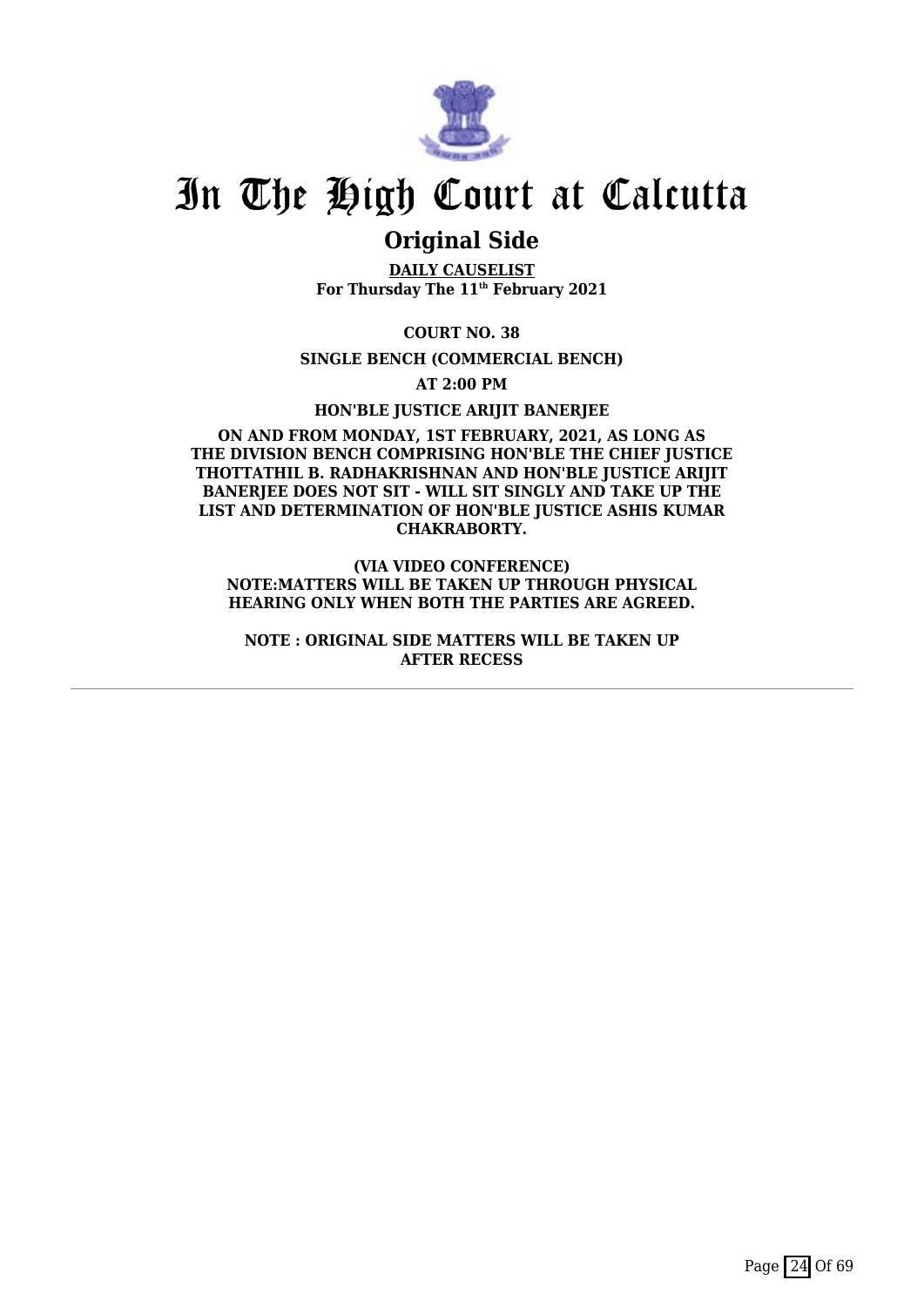

### **Original Side**

**DAILY CAUSELIST For Thursday The 11th February 2021**

#### **COURT NO. 38**

**SINGLE BENCH ()**

#### **AT 2:00 PM**

#### **HON'BLE JUSTICE ARIJIT BANERJEE**

#### **ON AND FROM MONDAY, 1ST FEBRUARY, 2021, AS LONG AS THE DIVISION BENCH COMPRISING HON'BLE THE CHIEF JUSTICE THOTTATHIL B. RADHAKRISHNAN AND HON'BLE JUSTICE ARIJIT BANERJEE DOES NOT SIT - WILL SIT SINGLY AND TAKE UP THE LIST AND DETERMINATION OF HON'BLE JUSTICE ASHIS KUMAR CHAKRABORTY.**

#### **(VIA VIDEO CONFERENCE) NOTE:MATTERS WILL BE TAKEN UP THROUGH PHYSICAL HEARING ONLY WHEN BOTH THE PARTIES ARE AGREED.**

#### **NOTE : ORIGINAL SIDE MATTERS WILL BE TAKEN UP AFTER RECESS**

#### **TO BE MENTIONED**

| $\mathbf{1}$  | IA NO. CA/15/2012<br>(Old No:<br>CA/431/2012)                  | ANGELO BROTHERS (IN LIQN)<br>& ANR.<br>Vs<br>SATYAJIT MITRA & ORS.                                                  | NIRMALJIT SINGH<br>HOON (IN PERSON)<br>VICTOR MOSES & CO. | O/L,D.K.SINGH |
|---------------|----------------------------------------------------------------|---------------------------------------------------------------------------------------------------------------------|-----------------------------------------------------------|---------------|
|               | In CP/90/1983                                                  |                                                                                                                     |                                                           |               |
| 2             | IA NO. CA/18/2013<br>(Old No:<br>CA/401/2013)                  | RE: ANGELO BROTHERS (IN<br>LIQN) -AND-<br>Vs<br>RE: NAWDEEP SINGH -VS- O.<br>L., AND ANR                            | TRIPTIMOY<br>TALUKDER<br>VICTOR MOSES & CO.               | O/L,D.K.SINGH |
|               | In CP/90/1983                                                  |                                                                                                                     |                                                           |               |
| $\mathcal{S}$ | IA NO. CA/11/2020                                              | RE : BELLS CONTROL LIMITED<br>-AND-<br>Vs                                                                           | <b>SAYAK MITRA</b>                                        |               |
|               | In CP/808/2016                                                 |                                                                                                                     |                                                           |               |
|               |                                                                | <b>COMPANY MATTER (NEW)</b>                                                                                         |                                                           |               |
| 4             | IA NO. CA/1/2019<br>(Old No:<br>CA/162/2019)<br>In CP/139/1975 | TRACO CARBIDE LTD. (IN<br>LIQN)<br>Vs<br><b>GOUTAM KUMAR BISWAS -VS-</b><br>THE O/L, HIGH COURT,<br><b>CALCUTTA</b> |                                                           |               |
|               |                                                                |                                                                                                                     |                                                           |               |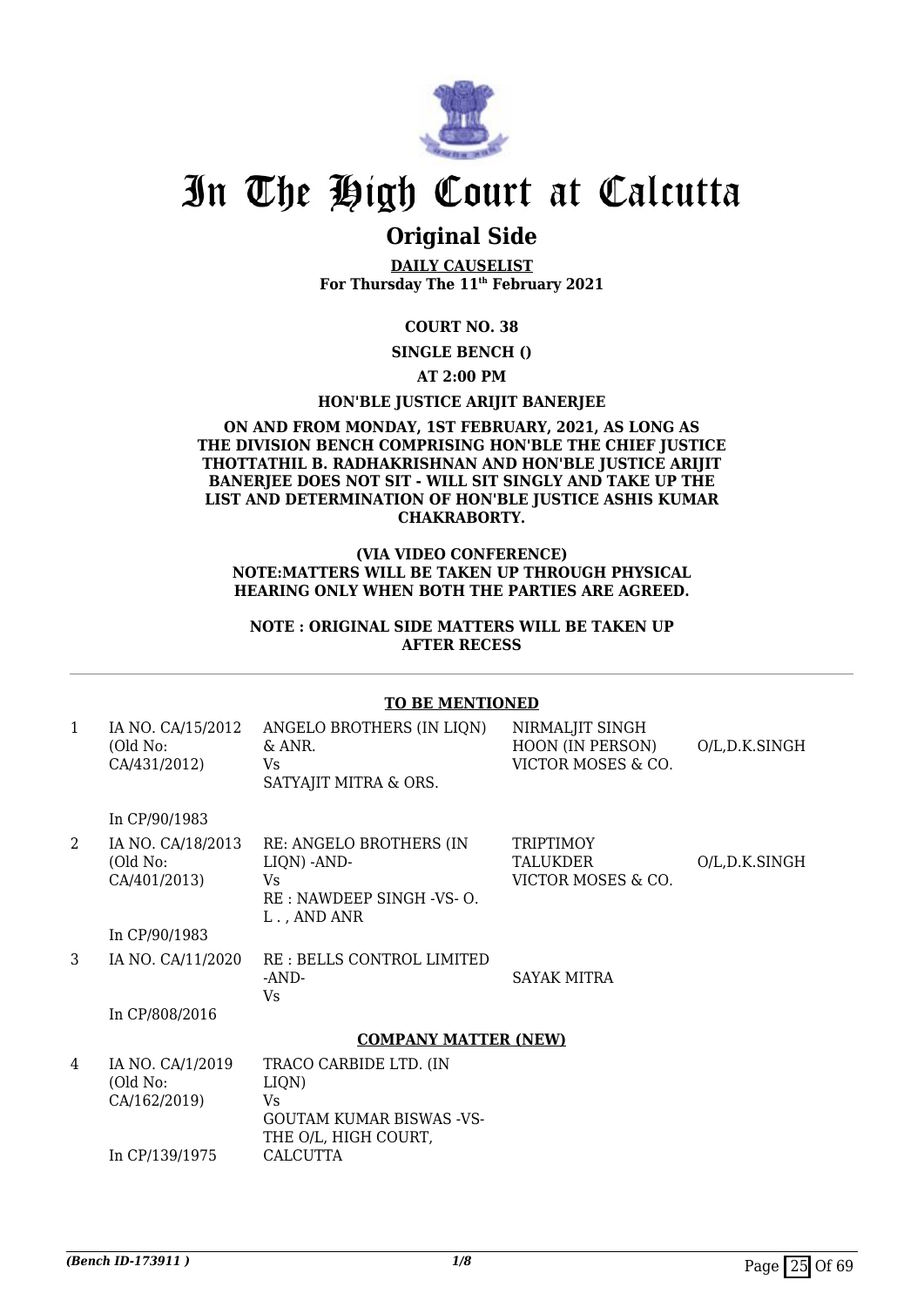| 5  | IA NO. CA/14/2021 | IN THE MATTER OF: VRAJRAJ<br>ISPAT LTD. - AND-<br>Vs                                                                              | <b>SANJIB DAWN</b>                 |
|----|-------------------|-----------------------------------------------------------------------------------------------------------------------------------|------------------------------------|
|    | In CP/420/2016    | KOHINOOR STEEL PVT. LTD.                                                                                                          |                                    |
|    |                   | <b>FOR HEARING</b>                                                                                                                |                                    |
| 6  | WPO/567/2017      | HIMALAY PAPER & BOARD<br>MILLS PVT LTD<br><b>VS</b>                                                                               | MR. PINGAL<br><b>BHATTACHARYYA</b> |
|    |                   | STSTE OF WEST BENGAL &<br><b>ORS</b>                                                                                              |                                    |
|    |                   | <b>NEW MOTIONS (SECTION 11)</b>                                                                                                   |                                    |
| 7  | AP/66/2021        | AKA LOGISTICS PRIVATE<br>LIMITED<br><b>VS</b>                                                                                     | ANURADHA PODDAR                    |
|    |                   | DAMODAR VALLEY<br>CORPORATION                                                                                                     |                                    |
| 8  | AP/67/2021        | AKA LOGISTICS PRIVATE<br>LIMITED<br><b>VS</b>                                                                                     | ANURADHA PODDAR                    |
|    |                   | DAMODAR VALLEY<br>CORPORATION                                                                                                     |                                    |
| 9  | AP/68/2021        | AKA LOGISTICS PRIVATE<br>LLIMITED<br><b>VS</b>                                                                                    | ANURADHA PODDAR                    |
|    |                   | DAMODAR VALLEY<br>CORPORATION                                                                                                     |                                    |
| 10 | AP/69/2021        | AKA LOGISTICS PVT LTD<br>VS<br>DAMODAR VALLEY                                                                                     | ANURADHA PODDAR                    |
|    |                   | CORPORATION                                                                                                                       |                                    |
| 11 | AP/70/2021        | AKA LOGISTICS PVT LTD<br><b>VS</b>                                                                                                | ANURADHA PODDAR                    |
|    |                   | DAMODAR VALLEY<br>CORPORATION                                                                                                     |                                    |
|    | 12 AP/71/2021     | NKAS SERVICES PVT LTD<br><b>VS</b><br>DAMODAR VALLEY<br><b>CORPORATION</b>                                                        | ANURADHA PODDAR                    |
| 13 | AP/188/2019       | THE BRITH WAITE BURN AND<br>JESSOP CONSTRUCTION CO<br><b>LTD</b><br><b>VS</b><br><b>GENERAL MANAGER EASTERN</b><br><b>RAILWAY</b> | PUSHAN MAJUMDAR                    |
| 14 | AP/147/2020       | ACE ENGINEERING                                                                                                                   | PAWAN KUMAR<br>MAHESHWARI          |
|    |                   | INFRATECH (I) PVT. LTD.<br><b>VS</b><br><b>BHARAT HEAVY ELECTRICALS</b><br>LIMITED                                                |                                    |
| 15 | AP/177/2020       | ACES INFOTECH (P) LIMITED<br><b>VS</b>                                                                                            | <b>BUDDHADEB GHOSH</b>             |
|    |                   | KOLKATA MUNICIPAL<br>CORPORATION                                                                                                  |                                    |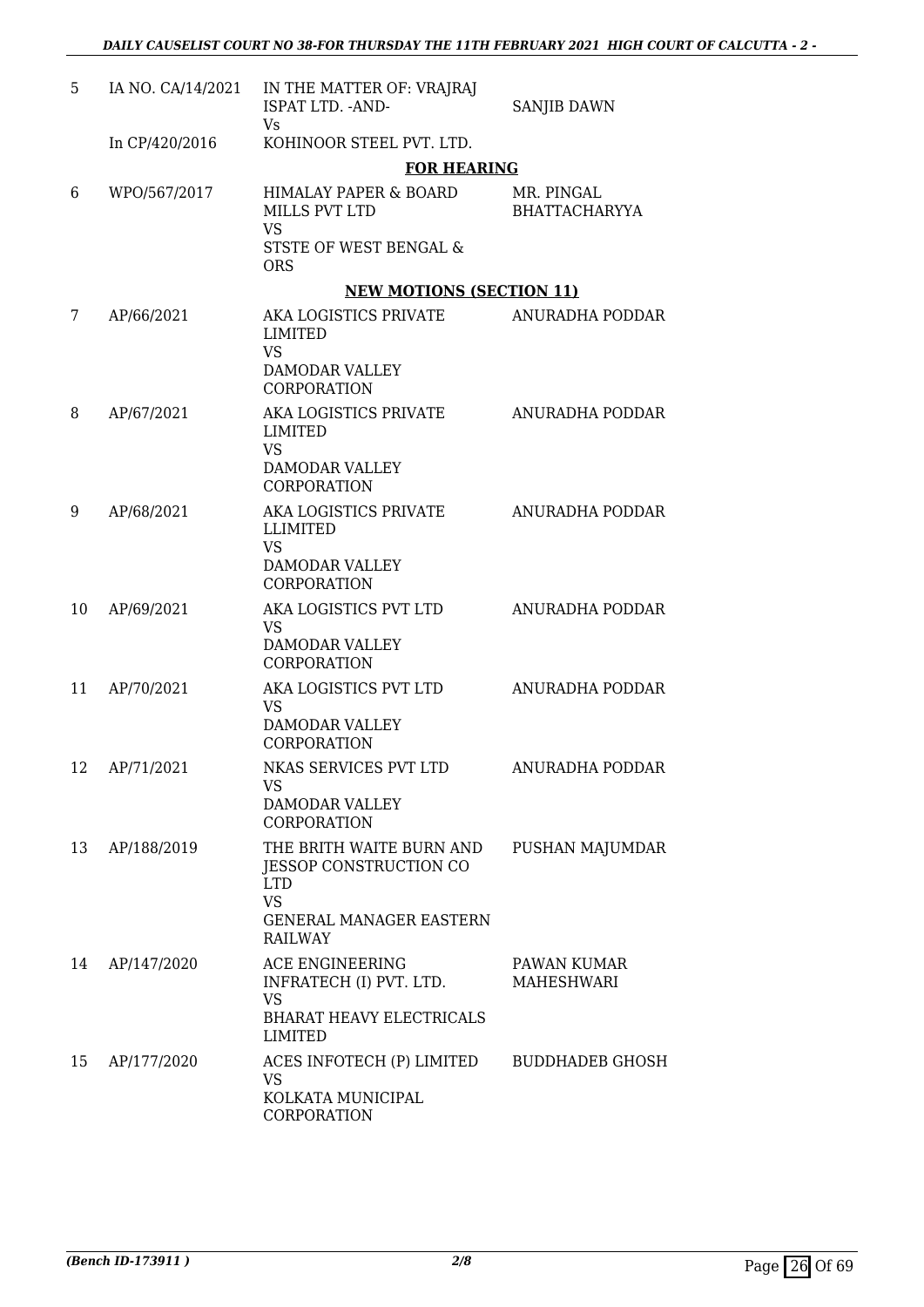| 16 | AP/200/2020                          | M/S. REMCO AND CO.<br><b>VS</b><br>UNION OF INDIA AND ORS.                                                           | RAHUL SARKAR                       |                       |
|----|--------------------------------------|----------------------------------------------------------------------------------------------------------------------|------------------------------------|-----------------------|
|    | IA NO: GA/1/2020(Old No:GA/878/2020) |                                                                                                                      |                                    |                       |
| 17 | AP/319/2020                          | TARUN KANTI DAS<br><b>VS</b><br>UNION OF INDIA AND ANR.                                                              | SOURAV CHATTERJEE                  |                       |
| 18 | AP/321/2020                          | G. P. TRONICS PRIVATE<br>LIMITED AND ANR.<br><b>VS</b><br>SOLIEL RESTAURANT PRIVATE<br><b>LIMITED</b>                | SANDERSONS AND<br><b>MORGANS</b>   |                       |
| 19 | AP/326/2020                          | M/S. BALAJEE EDUCATION<br>PRIVATE LIMITED<br><b>VS</b>                                                               | <b>SOUMA SIL</b>                   |                       |
| 20 | AP/329/2020                          | <b>BISHWAJIT BARNWAL</b><br>GILLANDERS ARBUTHNOT<br>AND CO. LTD.<br>VS<br>STEEL AUTHORITY OF INDIA<br><b>LIMITED</b> | ABHIJIT RAY                        | <b>SREEJOYEE BOSE</b> |
| 21 | AP/330/2020                          | KRANTI INFRA PROJECTS<br>PRIVATE LIMITED<br><b>VS</b><br>SREI EQUIPMENT FINANCE<br>LIMITED                           | RUNA PALIT                         | SINHA AND CO.         |
| 22 | AP/332/2020                          | B. B. R. CONSTRUCTION<br><b>COMPANY</b><br><b>VS</b><br>UNION OF INDIA                                               | A. N.<br>BHATTACHARYYA<br>AND CO.  |                       |
| 23 | AP/333/2020                          | CIVTECH INDIA PRIVATE<br><b>LIMITED</b><br><b>VS</b><br>THE ORIENTAL INSURANCE<br>CO. LTD.                           | <b>NAYAN RAKSHIT</b>               |                       |
| 24 | AP/335/2020                          | AIRCARE ENTERPRISES AND<br>ORS.<br><b>VS</b><br>LEVER FOUNDATION, WEST<br>BENGAL AND ANR.                            | <b>AVIJIT DEY</b>                  |                       |
| 25 | AP/337/2020                          | M/S. EASTMAN CRUSHER CO.<br>$(P)$ LTD.<br><b>VS</b><br>LARSEN AND TOUBRO<br><b>LIMITED</b>                           | <b>GOUTAM KUMAR</b><br><b>GOON</b> |                       |
| 26 | AP/345/2020                          | <b>GYANESHWAR PRASAD</b><br><b>AGARWAL</b><br><b>VS</b><br>DISHNET WIRELESS LIMITED                                  | <b>FARHAN GHAFFAR</b>              |                       |
| 27 | AP/348/2020                          | DOLLY CHAKRAVORTY<br><b>VS</b><br><b>SHYAMAL RAY</b>                                                                 | <b>SHABANA HASIN</b>               |                       |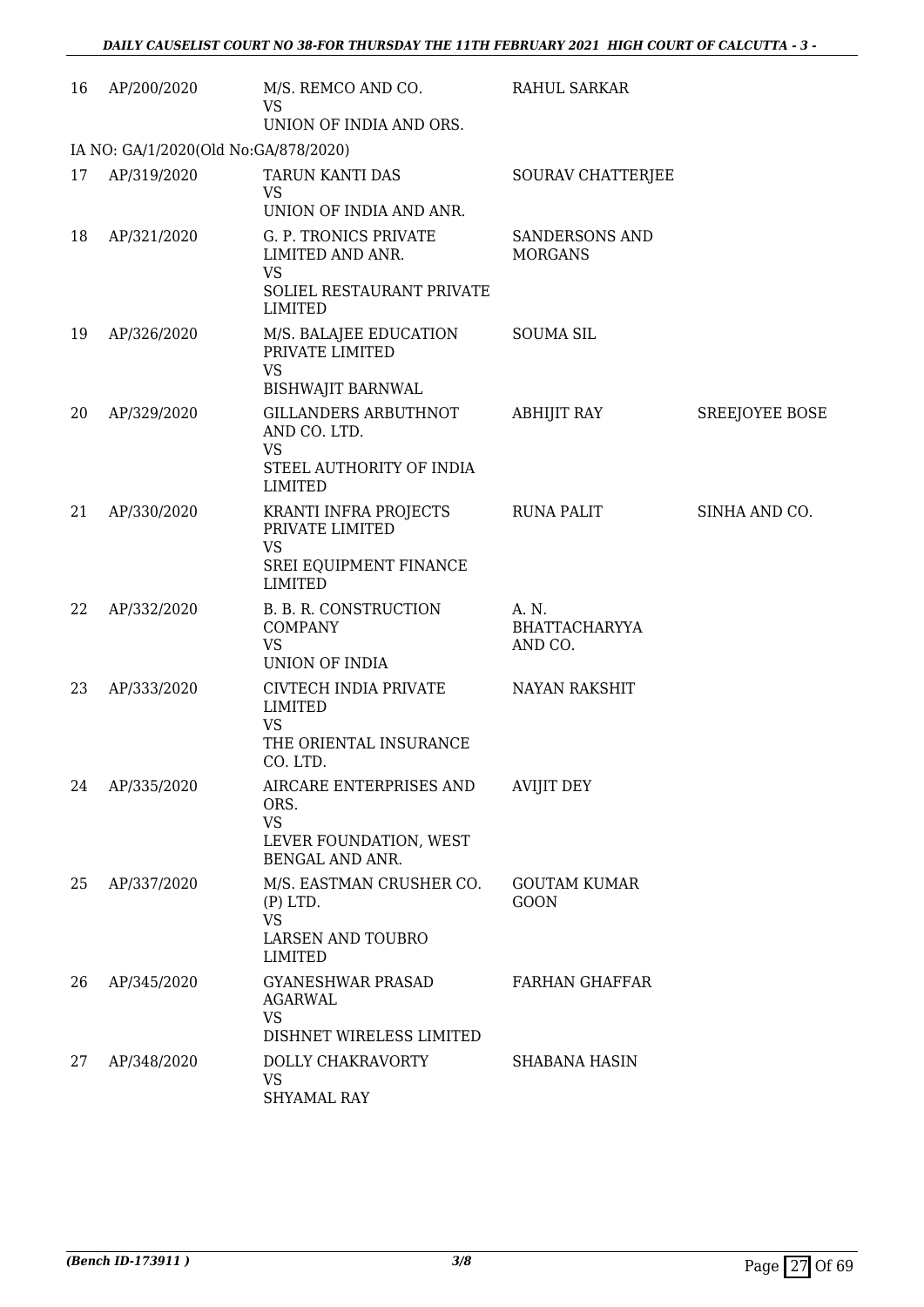| 28 | AP/349/2020 | <b>BHARAT PETROLEUM</b><br><b>CORPORATION LTD</b><br>VS<br>MAHESH SHAH                                               | <b>SUMAN DEY</b>                     |
|----|-------------|----------------------------------------------------------------------------------------------------------------------|--------------------------------------|
| 29 | AP/356/2020 | <b>GOURI SARKAR</b><br><b>VS</b><br>INDIAN OIL CORPORATION<br><b>LIMITED</b>                                         | <b>CHIRANJIB SINHA</b>               |
| 30 | AP/363/2020 | MCNROE CONSUMER<br>PRODUCTS PRIVATE LIMITED<br><b>VS</b><br><b>ALLURE CONSUMER</b><br>PRODUCTS PRIVATE LIMITED       | <b>SOBHAN KUMAR</b><br><b>PATHAK</b> |
| 31 | AP/365/2020 | NAUSHAD ALAM<br><b>VS</b><br>PARTHA CHAKRABORTY                                                                      | <b>MAINAK SWARNOKAR</b>              |
| 32 | AP/366/2020 | NAUSHAD ALAM<br>VS<br>PARTHA CHAKRABORTY                                                                             | <b>MAINAK SWARNOKAR</b>              |
| 33 | AP/370/2020 | BRAITHWAITE AND COMPANY<br>LTD <sub>1</sub><br><b>VS</b><br>LUCKY EXPORTS AND ORS                                    | AJY GAGGGAR                          |
| 34 | AP/371/2020 | RREPL-KIPL (JV)<br><b>VS</b><br>EASTERN COALFIELDS LTD                                                               | <b>RIJU GHOSH</b>                    |
| 35 | AP/374/2020 | M/S HINDUSTHAN BUILDERS<br><b>VS</b><br><b>IRCON INTERNATIONAL</b><br><b>LIMITED</b>                                 | SOMNATH SAHA                         |
| 36 | AP/375/2020 | KRISHANU SAHA<br>VS<br><b>SUDIP SATYAPRIYA</b><br><b>CHAKRABORTY</b>                                                 | PRASANTA KUMAR<br><b>BAGCHI</b>      |
| 37 | AP/376/2020 | M/S. ELGI EQUIPMENTS LTD.<br>VS<br>M/S. HIRANMAYE ENERGY<br>LTD.                                                     | DIPANJAN DATTA                       |
| 38 | AP/378/2020 | INDWELL CONSTRUCTIONS<br>PVT. LIMITED<br><b>VS</b><br><b>BHARAT HEAVY ELECTRICALS</b><br>LIMITED (BHEL)              | PAL CHOUDHURI<br>AND CO.             |
| 39 | AP/386/2020 | WELLSIDE INFRASTRUCTURE<br>PRIVATE LIMITED<br><b>VS</b><br>INOX LEISURE LIMITED AND<br><b>ORS</b>                    | <b>MAYANK KAKRANIA</b>               |
| 40 | AP/392/2020 | CIVCON CONSTRUCTION PVT.<br>LTD.<br><b>VS</b><br>THE WEST BENGAL SMALL<br>INDUSTRIES DEVELOPMENT<br>CORPORATION LTD. | PIYALI DUTTA                         |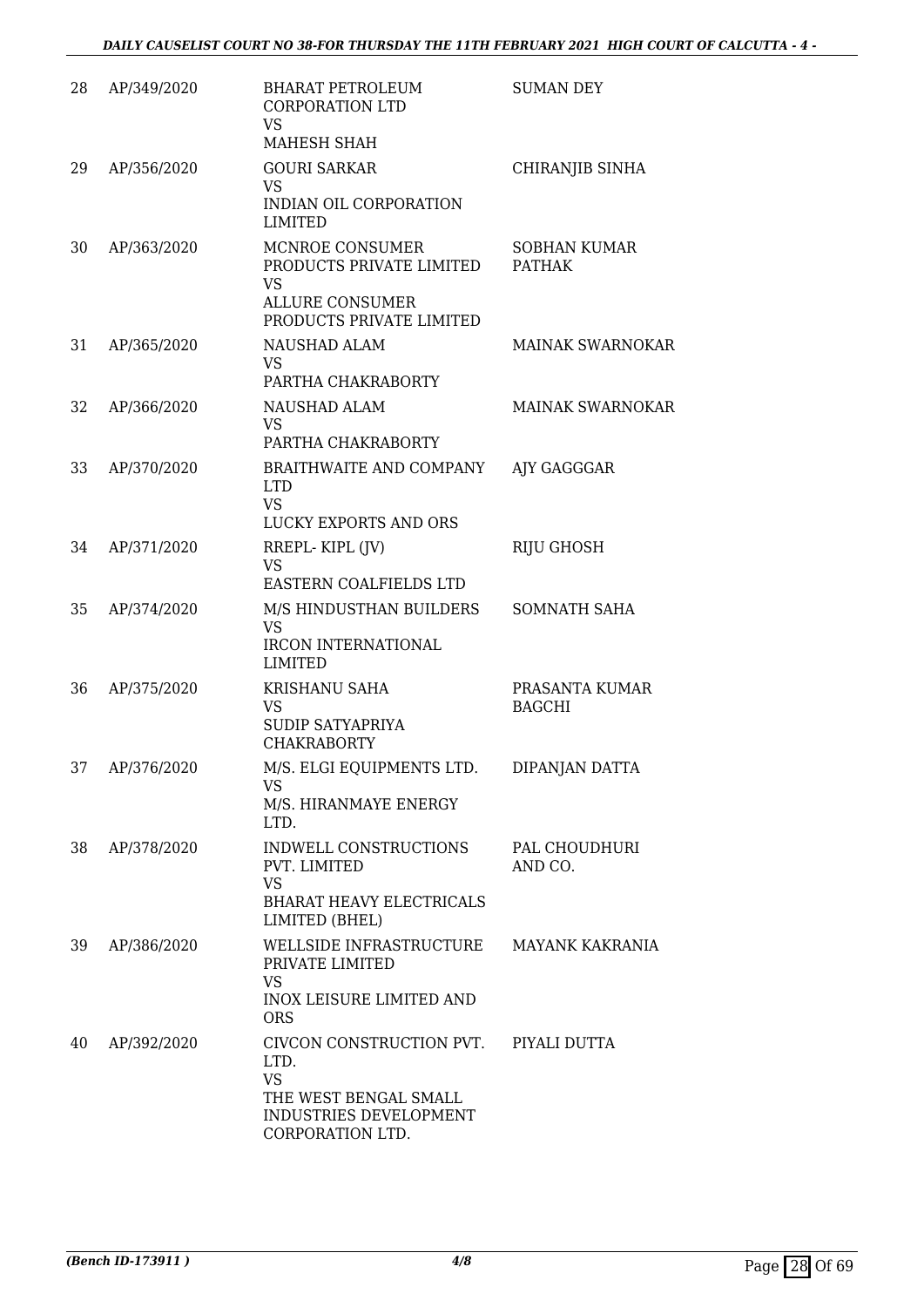| 41 | AP/398/2020 | RANJIT GHOSH<br>VS<br>SOMDEEP GHOSH AND ANR                                                                                          | <b>FARHAN GHAFFAR</b>           |
|----|-------------|--------------------------------------------------------------------------------------------------------------------------------------|---------------------------------|
| 42 | AP/403/2020 | <b>SMPL INFRA LIMITED</b><br>VS<br>EAST INDIA UDYOG LIMITED                                                                          | S KAKRANIA AND CO               |
| 43 | AP/404/2020 | <b>SPML INFRA LTD</b><br><b>VS</b><br>EAST INDIA UDYOG LTD                                                                           | S KAKRANIA AND CO               |
| 44 | AP/406/2020 | <b>SPML INFRA LTD</b><br><b>VS</b><br>EAST INDIA UDYOG LTD                                                                           | S KAKRANIA AND CO               |
| 45 | AP/407/2020 | <b>SMPL INFRA LIMITED</b><br><b>VS</b><br>EAST INDIA LIMITED                                                                         | S KAKRANIA AND CO               |
| 46 | AP/408/2020 | <b>SPML INFRA LTD</b><br><b>VS</b><br>EAST INDIA UDYOG LIMITED                                                                       | S KAKRANIA AND CO               |
| 47 | AP/412/2020 | SRI HIMSEKHAR DUTTA<br>VS<br><b>SMT. MOUMITA SARKAR</b>                                                                              | <b>DEBASISH</b><br>MUKHOPADHYAY |
| 48 | AP/413/2020 | CIVON CONSTRUCTION PVT<br><b>LTD</b><br><b>VS</b>                                                                                    | <b>TAPAS SINGHA ROY</b>         |
|    |             | <b>IRCON INTERNATIONAL</b><br>LIMITED                                                                                                |                                 |
| 49 | AP/414/2020 | <b>JAYANTI CINEMA PRIVATE</b><br><b>LIMITED</b><br><b>VS</b><br><b>GSA RETAIL LIMITED</b><br>(FORMERLY RDB REGENT<br>RETAIL LIMITED) | <b>VICTOR MOSES AND</b><br>CO.  |
| 50 | AP/418/2020 | D.M.P. NIRMAN PRIVATE<br>LIMITED AND ANR.<br>VS 7<br>INDIAN INSTITUTE OF<br>MANAGEMENT AND ANR.                                      | SOURAV CHATTERJEE               |
| 51 | AP/424/2020 | SAKET INFRADEVELOPERS<br>PRIVATE LIMITED<br>VS<br>CENTARAL INSTITUTE OF<br><b>ROAD TRANSPORT</b>                                     | AMRITA PANJA<br><b>MOULICK</b>  |
| 52 | AP/1/2021   | LABVANTAGE SOLUTIONS<br>PRIVATE LIMITED<br>VS<br><b>BWA SERVICES PRIVATE</b><br>LIMITED                                              | SHAKEEL<br>MOHAMMED AKHTER      |
| 53 | AP/3/2021   | M/S.PREM CHANDRA SINGH<br>VS<br>UNION OF INDIA                                                                                       | <b>BIJON MAJUMDAR</b>           |
| 54 | AP/4/2021   | M/S. PREM CHANDRA SINGH<br>VS<br>Union of India                                                                                      | <b>BIJON MAJUMDAR</b>           |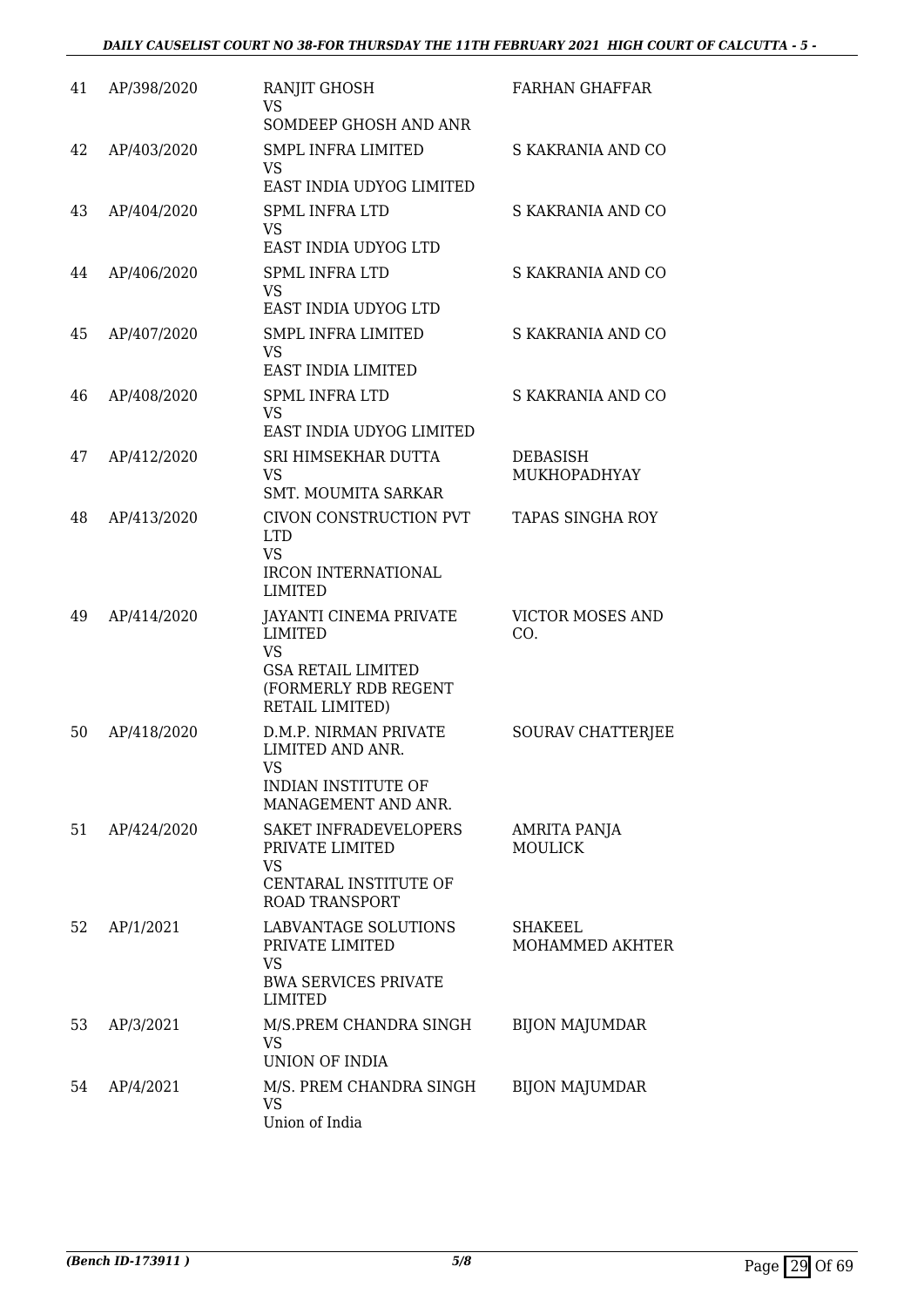| 55 | AP/5/2021  | CKJ INVESTMENTS PVT LTD<br><b>VS</b><br>EMKAY GLOBAL FINANCIAL<br><b>SERVICES LTD</b>                          | PRADIP KUMAR<br>SARAWAGI                  |
|----|------------|----------------------------------------------------------------------------------------------------------------|-------------------------------------------|
| 56 | AP/6/2021  | SRI KRISHNA AND CO.<br>VS<br>SIMPLEX INFRASTRUCTURE<br>LTD.                                                    | <b>MANDEEP KAUR</b>                       |
| 57 | AP/7/2021  | SRI NAWAL KISHORE GUPTA<br><b>VS</b><br><b>SRI TILAK DEWAN</b>                                                 | <b>MISS PARNA ROY</b><br><b>CHOUDHURY</b> |
| 58 | AP/10/2021 | PECON SOFTWARE LIMITED<br><b>VS</b><br>WEST BENGAL STATE<br>ELECTRICITY DISTRIBUTION<br><b>COMPANY LIMITED</b> | OM NARAYAN RAI                            |
| 59 | AP/11/2021 | M/S. B. B. M. ENTERPRISES<br><b>VS</b><br>THE STATE OF WEST BENGAL<br>AND ORS.                                 | <b>SUPRATIK BASU</b>                      |
| 60 | AP/14/2021 | PAHARPUR COOLING TOWERS<br><b>LTD</b><br><b>VS</b><br><b>BHARAT HEAVY ELECTRICALS</b><br><b>LTD</b>            | S JALAN AND CO                            |
| 61 | AP/19/2021 | <b>NETAI MAITY</b><br><b>VS</b><br><b>NEMAI MAITY</b>                                                          | PARTHA PRATIM<br>MUKHOPADHYAY             |
| 62 | AP/20/2021 | M/S. MAP MINES AND<br>MINERALS LIMITED<br><b>VS</b><br>CORE MINERAL AND ANR                                    | <b>VICTOR MOSES AND</b><br>CO             |
| 63 | AP/31/2021 | JOY INFRAPROJECT PRIVATE<br><b>LIMITED</b><br><b>VS</b><br>DEBAPRASAD<br>MUKHOPADHYAY                          | <b>SANKAR KUMAR</b><br><b>SAMANTA</b>     |
| 64 | AP/39/2021 | M/S BBTA RCPL (JV)<br>VS<br>PRAKASH CHANDRA<br><b>MOHANTY</b>                                                  | ANIRBAN MAJUMDAR                          |
| 65 | AP/44/2021 | M/S. TIMBCON<br>VS<br>KOLKATA PORT TRUST                                                                       | <b>SOUMEN DAS</b>                         |
| 66 | AP/45/2021 | JADOB ELECTRIC COMPANY<br>VS<br>METRO RAILWAY, KOLKATA                                                         | MANISH SHUKLA                             |
| 67 | AP/46/2021 | ADITYA KUMAR CHATTERJEE<br>VS<br>M/S. RAVI RANJAN<br>DEVELOPERS PVT LTD                                        | <b>EMON</b><br><b>BHATTACHARYA</b>        |
| 68 | AP/47/2021 | M/S. SHYAMAL<br>MUKHOPADHYAY<br><b>VS</b><br>UNION OF INDIA AND ORS.                                           | SOURAV CHATTERJEE                         |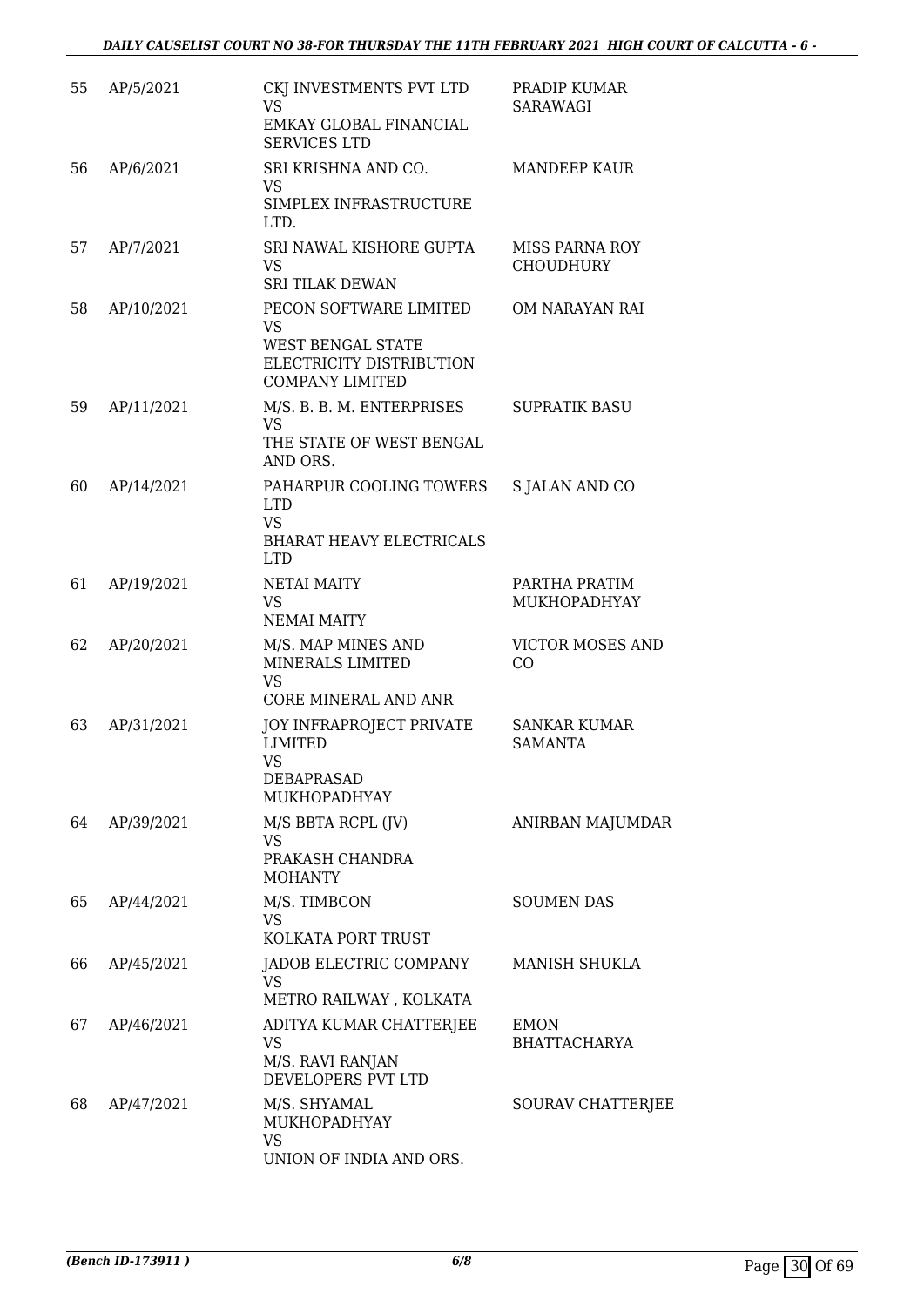| 69 | AP/48/2021                                    | M/S ROYAL INFRACONSTRU<br><b>LTD</b><br><b>VS</b><br><b>BRAITHWAITE AND COMPANY</b><br><b>LIMITED</b>          | PRAGYA BHOWMICK                                      |
|----|-----------------------------------------------|----------------------------------------------------------------------------------------------------------------|------------------------------------------------------|
| 70 | AP/53/2021                                    | C. S. CONSTRUCTION-GANGES<br>(V)<br><b>VS</b><br>CHIEF<br>ENGINEER/CONSTRUCTION-III<br>OF EAST                 | <b>MANDEEP KAUR</b>                                  |
| 71 | AP/60/2021                                    | CALCUTTA ENGINEERS AND<br><b>BUILDERS PVT LTD</b><br><b>VS</b><br><b>MOUNTHILL REALTY PVT LTD</b>              | S JALAN AND CO                                       |
|    |                                               | <b>NEW MOTIONS</b>                                                                                             |                                                      |
| 72 | IA NO. GA/1/2020<br>In AP/549/2019            | DEEPAK MEHRA AND ORS.<br>Vs<br>SUJOY KUMAR NAG AND ORS.                                                        | <b>SYED NURUL AREFIN</b><br><b>SYED NURUL AREFIN</b> |
|    |                                               | DEBENDRA PRASAD GUPTA                                                                                          | <b>MAYUKH GUPTA</b>                                  |
| 73 | IA NO. GA/1/2020<br>(Old No:<br>GA/576/2020)  | AND ANR<br>Vs<br>THE NATIONAL SMALL                                                                            | <b>MAYUKH GUPTA</b>                                  |
|    |                                               | INDUSTRIES CORPORATION                                                                                         |                                                      |
|    | In AP/7/2020                                  | LTD.                                                                                                           |                                                      |
| 74 | IA NO. GA/1/2021                              | M/S. ROYAL INFRACONSTRU<br>LTD.<br>Vs                                                                          | PRAGYA BHOWMICK<br>PRAGYA BHOWMICK                   |
|    | In AP/35/2020                                 | <b>EASTERN RAILWAYS</b><br>REPRESENTED BY THE<br><b>GENERAL MANAGER</b>                                        |                                                      |
|    |                                               | <b>COMPANY MATTER ADJOURNED</b>                                                                                |                                                      |
| 75 | IA NO. CA/36/2018<br>(Old No:<br>CA/238/2018) | IN THE MATTER OF M/S.<br>DUNLOP INDIA LIMITED (IN<br>LIQN)<br>Vs                                               | I.C.SANCHETI & CO<br><b>FOX &amp; MANDAL</b>         |
|    | In CP/233/2008                                | -AND-FREIGHT CARRIERS OF<br>INDIA LTD -VS -THE O/L, HIGH<br><b>COUR</b>                                        |                                                      |
| 76 | CP/564/2014                                   | M/S. SHREE BASUKINATH<br>FOOD PROCESSORS LTD.<br><b>VS</b><br>M/S. DHIRAJ AGENCIES PVT.<br>LTD.                | RAHUL KARMAKAR                                       |
| 77 | CP/100/2015                                   | IN THE MATTER OF: BENGAL<br><b>SHELTER HOUSING</b><br>DEVELOPMENT LTD. -<br><b>VS</b><br>- AND- ARIHANT STEELS | AVIJIT DEY                                           |
| 78 | CP/151/2016                                   | RE :M/S. ADITI AGRO OIL PVT<br>LTD AND<br>VS<br>ASSET RECONSTRUCTION<br>COMPANY (INDIA) LTD                    | VIKRAM WADEHRA                                       |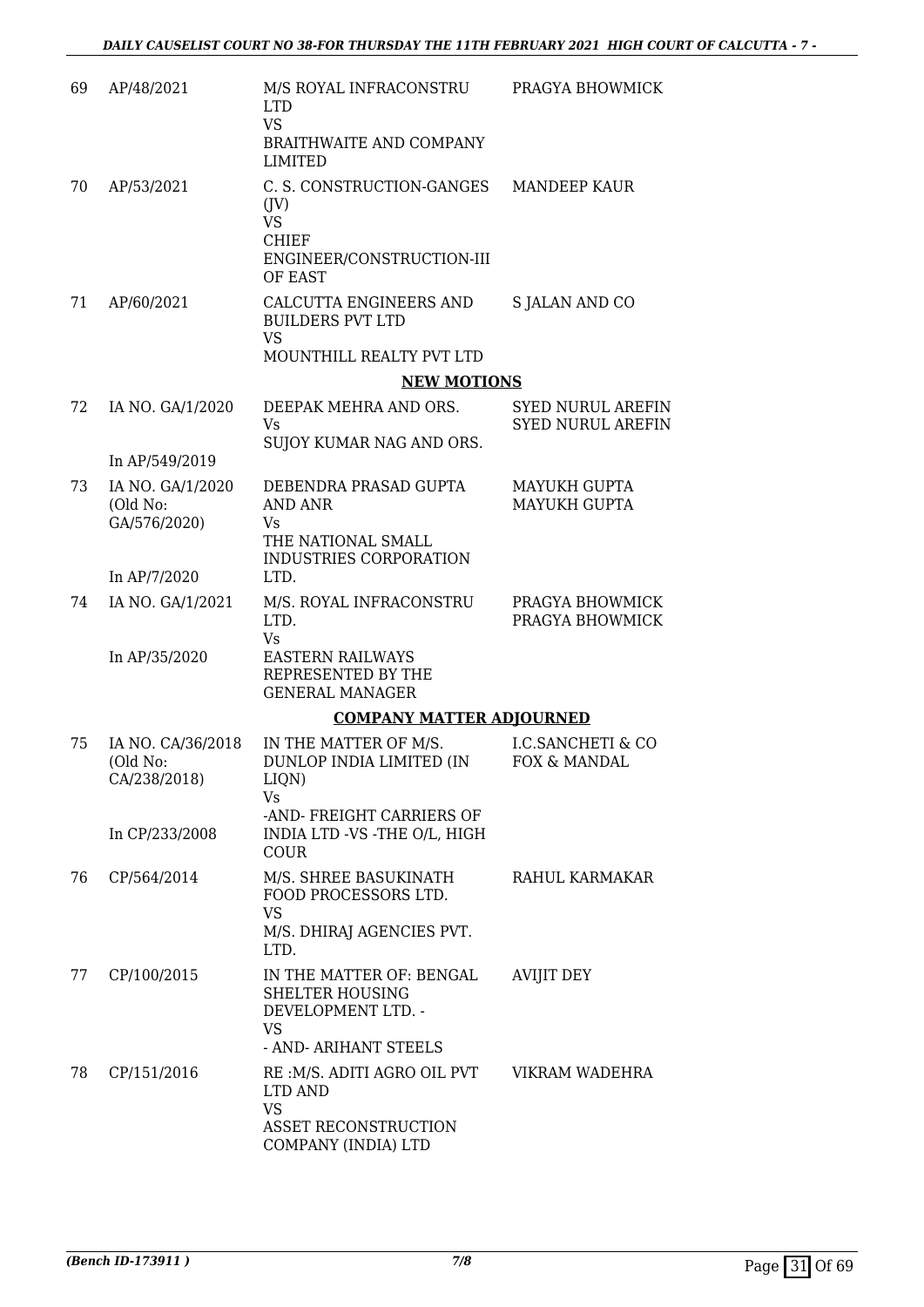| 79 | CP/152/2016      | RE : M/S ADITI OIL<br>EXTRACTION PVT LTD AND<br><b>VS</b><br>ASSET RECONSTRUCTION<br>COMPANY (INDIA) LTD                            | VIKRAM WADEHRA                                |                                              |
|----|------------------|-------------------------------------------------------------------------------------------------------------------------------------|-----------------------------------------------|----------------------------------------------|
| 80 | CP/1069/2016     | RE: MCNALLY BHARAT<br>ENGINEERING COMPANY<br>LIMITED - AND-<br>VS<br>AASRA MARTECH PRIVATE<br>LIMITED                               | <b>CHAKRABORTY &amp;</b><br><b>ASSOCIATES</b> |                                              |
|    |                  | <b>ADJOURNED MOTION (SECTION-11)</b>                                                                                                |                                               |                                              |
| 81 | AP/361/2019      | RELIANCE COMMERCIAL<br>FINANCE LIMITED<br><b>VS</b><br><b>AXIS BANK LIMITED</b>                                                     | ABM ASSOCIATES                                | <b>AMRIN KHATOON</b>                         |
| 82 | AP/499/2019      | DEBABRATA MAJUMDER<br><b>VS</b><br>DEY ENTERPRISE AND ANR.                                                                          | <b>SUTANU</b><br><b>CHAKRABARTI</b>           | SWARVANU SAHA                                |
| 83 | AP/251/2020      | <b>BLA PROJECTS PRIVATE</b><br><b>LIMITED</b><br><b>VS</b><br><b>WEST BENGAL POWER</b><br>DEVELOPMENT<br><b>CORPORATION LIMITED</b> | DEBDEEP SINHA                                 |                                              |
| 84 | AP/283/2020      | INDWELL CONSTRUCTIONS<br>PVT. LIMITED<br><b>VS</b><br><b>BHARAT HEAVY ELECTRICALS</b><br>LIMITED (BHEL)                             | PAL CHOUDHURI<br>AND CO.                      |                                              |
| 85 | AP/318/2020      | <b>LAXMI PAT SURANA</b><br><b>VS</b><br><b>FUTURE ENTERPRISES</b><br><b>LIMITED AND ANR</b>                                         | <b>ARINDAM PAUL</b>                           |                                              |
|    |                  | <b>NEW MOTIONS(2)</b>                                                                                                               |                                               |                                              |
| 86 | IA NO. GA/6/2021 | AJAY KUMAR AGARWAL<br>Vs<br>GREEN CONCRETEX GLOBAL                                                                                  | I.C. SANCHETI AND<br>CO.<br>I.C. SANCHETI AND | <b>DWIP RAJ BASU</b><br><b>DWIP RAJ BASU</b> |
|    | In CS/286/2013   | <b>LTD</b>                                                                                                                          | CO.                                           |                                              |
|    |                  | <b>ADJOURNED MOTION</b>                                                                                                             |                                               |                                              |
| 87 | AP/143/2020      | MAHENDRA KUMAR AGARWAL<br>AND SONS, HUF<br><b>VS</b><br>OARSMAN CREDIT PVT LTD.<br>AND ANR                                          | <b>CHAKRABORTY AND</b><br><b>ASSOCIATES</b>   | ADITYA KANODIA<br>(FOR RES.1)                |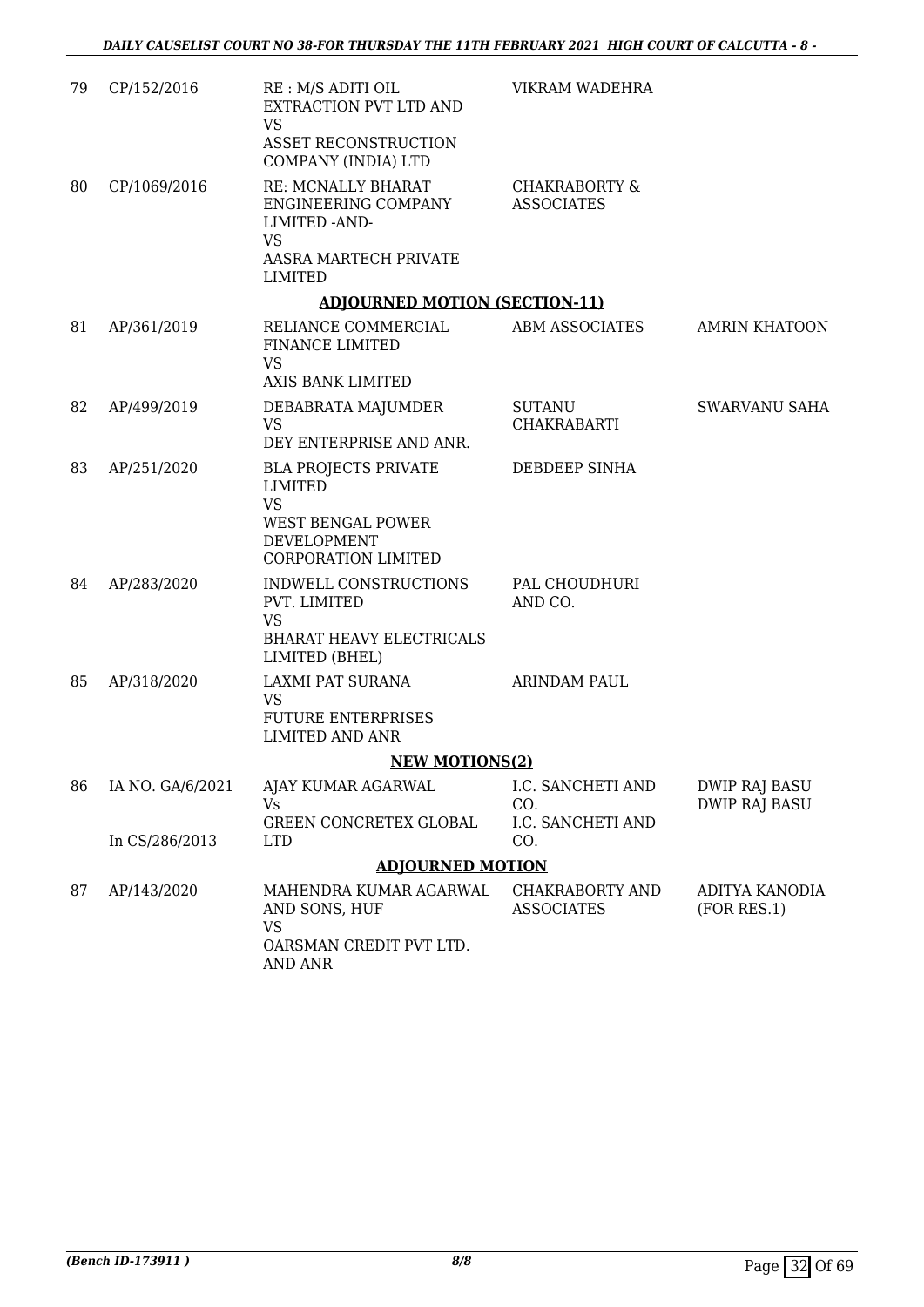

## **Original Side**

**DAILY CAUSELIST For Thursday The 11th February 2021**

**COURT NO. 36 SINGLE BENCH (SB-I,COMMERCIAL BENCH) AT 10:45 AM HON'BLE JUSTICE DEBANGSU BASAK (VIA VIDEO CONFERENCE)**

**NOTE:MATTERS WILL BE TAKEN UP THROUGH PHYSICAL HEARING ONLY WHEN BOTH THE PARTIES ARE AGREED.**

#### **FOR JUDGEMENT**

| $\mathbf{1}$ | RVWO/6/2020                                   | IMPERIAL TUBES PRIVATE<br><b>LIMITED</b><br><b>VS</b><br>RAMESH CO.              | KHAITAN AND CO.                                                              |
|--------------|-----------------------------------------------|----------------------------------------------------------------------------------|------------------------------------------------------------------------------|
|              |                                               | IA NO: GA/1/2020(Old No:GA/901/2020), GA/2/2020(Old No:GA/902/2020)              |                                                                              |
|              |                                               |                                                                                  | <b>CHAMBER APPLICATION FOR FINAL DISPOSAL(UNDER COMMERCIAL DIVISION)</b>     |
| 2            | IA NO. GA/4/2019<br>(Old No:<br>GA/1490/2019) | LAXMI POLYFAB PVT LTD<br><b>Vs</b><br>EDEN REALTY VENTURES<br>PVT LTD AND ANR    | <b>ABHIRUP</b><br><b>CHAKRABORTY</b><br><b>ABHIRUP</b><br><b>CHAKRABORTY</b> |
|              | In CS/213/2018                                |                                                                                  |                                                                              |
| 3            | IA NO. GA/3/2019<br>(Old No:<br>GA/1179/2019) | LAXMI POLYFAB PVT LTD<br>Vs<br>EDEN REALTY VENTURES<br>PVT LTD AND ANR           | <b>ABHIRUP</b><br><b>CHAKRABORTY</b><br><b>ABHIRUP</b><br><b>CHAKRABORTY</b> |
|              | In CS/213/2018                                |                                                                                  |                                                                              |
|              |                                               | <b>ADJOURNED MOTION (UNDER COMMERCIAL DIVISION)</b>                              |                                                                              |
| 4            | IA NO. GA/2/2020                              | BALAJI MULTIPLEX PRIVATE RAHUL AUDDY AND<br><b>LIMITED</b><br>Vs                 | CO.<br>RAHUL AUDDY AND                                                       |
|              | In CS/47/2019                                 | <b>GARUDA INVESTMENT</b><br>(PVT.) LIMITED                                       | CO.                                                                          |
| 5            | IA NO. GA/1/2020<br>(Old No:<br>GA/12/2020)   | <b>IVL DHUNSERI</b><br>PETROCHEM INDUSTRIES<br>PVT. LTD.<br><b>V<sub>S</sub></b> | KHAITAN AND CO.<br>KHAITAN AND CO.                                           |

EPITOME PETROCHEMICAL

PVT. LTD.

In CS/257/2019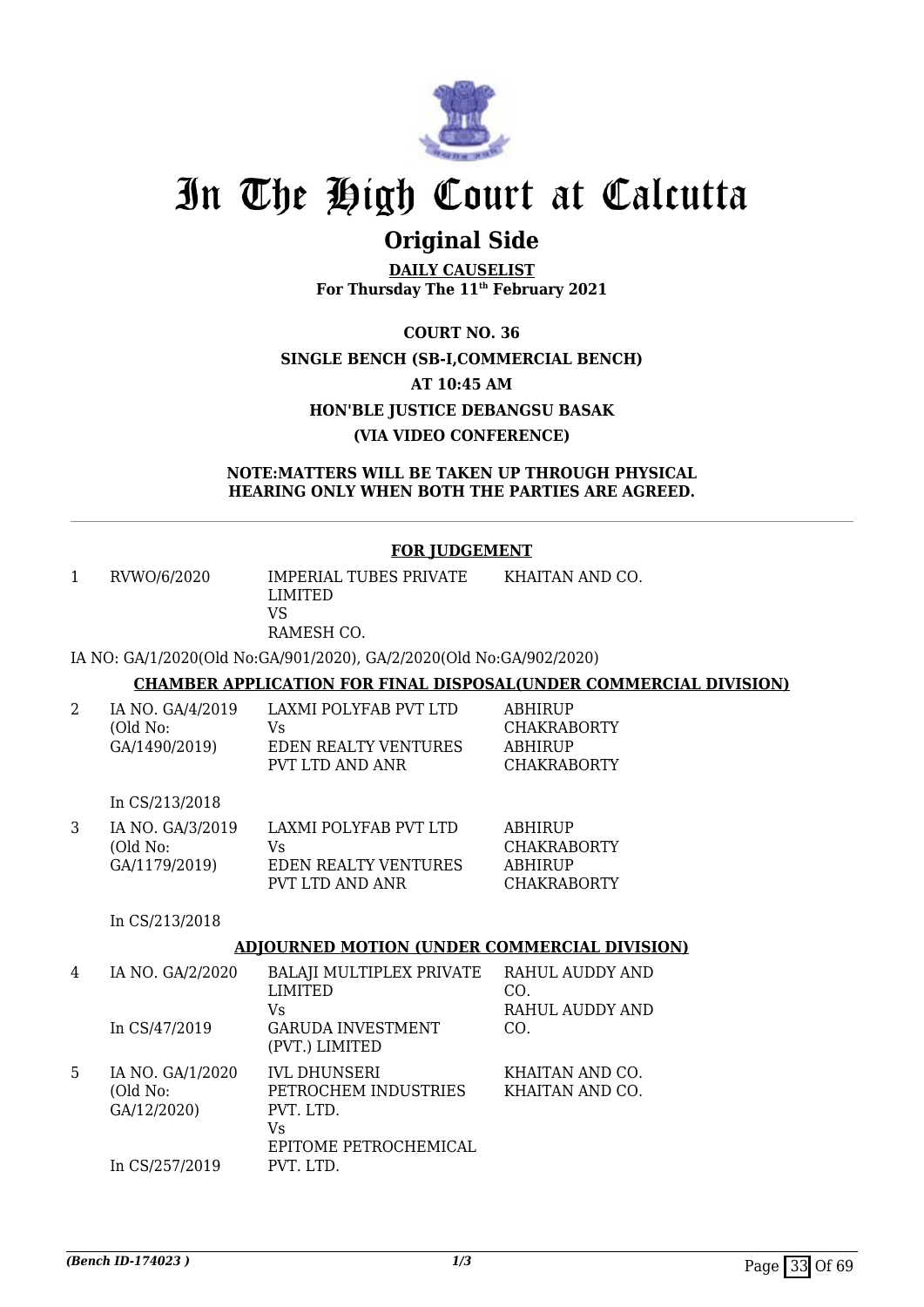| 6  | IA NO. GA/2/2021 | M/S. SLS BEARINGS (S) PTE<br>LIMITED<br>Vs                                                                          | ANUJIT MOOKHERJI<br><b>ANUJIT MOOKHERJI</b>      |
|----|------------------|---------------------------------------------------------------------------------------------------------------------|--------------------------------------------------|
|    | In CS/118/2020   | <b>SATYENDERA</b><br><b>JHUNJHUNWALA</b>                                                                            |                                                  |
|    |                  | (FROM 2:00 P.M.)                                                                                                    |                                                  |
|    |                  | <b>NEW MOTION (UNDER COMMERCIAL DIVISION)</b>                                                                       |                                                  |
| 7  | IA NO. GA/1/2021 | PAPINDRA SINGH<br>Vs.                                                                                               | MUKHERJE<br><b>ASSOCIATES</b>                    |
|    | In APO/18/2021   | M/S. CHOLAMANDALAM<br><b>INVESTMENT AND</b><br>FINANCE COMPANY<br><b>LIMITED</b>                                    | MUKHERJE<br><b>ASSOCIATES</b>                    |
| 8  | IA NO. GA/1/2021 | SMT. MADHABI MONDAL<br>AND ANR.<br>Vs                                                                               | MUKHERJE<br><b>ASSOCIATES</b><br>MUKHERJE        |
|    | In APO/19/2021   | M/S. CHOLAMANDALAM<br><b>INVESTMENT AND</b><br>FINANCE COMPANY<br>LIMITED                                           | <b>ASSOCIATES</b>                                |
| 9  | IA NO. GA/1/2021 | AMIYA SEN AND ANR.<br><b>Vs</b><br>M/S. CHOLAMANDALAM                                                               | MUKHERJE<br><b>ASSOCIATES</b><br>MUKHERJE        |
|    | In APO/20/2021   | <b>INVESTMENT AND</b><br>FINANCE COMPANY<br><b>LIMITED</b>                                                          | <b>ASSOCIATES</b>                                |
| 10 | IA NO. GA/1/2021 | RANJIT KUMAR MONDAL<br><b>Vs</b><br>M/S. CHOLAMANDALAM                                                              | MUKHERJE<br><b>ASSOCIATES</b><br>MUKHERJE        |
|    | In APO/21/2021   | <b>INVESTMENT AND</b><br>FINANCE COMPANY<br><b>LIMITED</b>                                                          | <b>ASSOCIATES</b>                                |
| 11 | IA NO. GA/1/2021 | NITYANANDA ROY AND<br>ANR.<br>Vs                                                                                    | MUKHERJE<br><b>ASSOCIATES</b><br>MUKHERJE        |
|    | In APO/22/2021   | M/S. CHOLAMANDALAM<br><b>INVESTMENT AND</b><br>FINANCE COMPANY<br><b>LIMITED</b>                                    | <b>ASSOCIATES</b>                                |
| 12 | IA NO. GA/1/2021 | MD. SABIB SAIKH AND ANR.<br>Vs.<br>M/S. CHOLAMANDALAM                                                               | <b>MUKHERJE</b><br><b>ASSOCIATES</b><br>MUKHERJE |
|    | In APO/23/2021   | <b>INVESTMENT AND</b><br>FINANCE COMPANY<br>LIMITED                                                                 | <b>ASSOCIATES</b>                                |
| 13 | AP/37/2021       | TATA CAPITAL FINANCIAL<br><b>SERVICES LTD</b><br><b>VS</b><br><b>SKBM MINING PROJECTS</b><br><b>PVT LTD AND ANR</b> | <b>ABM ASSOCIATES</b>                            |
| 14 | AP/38/2021       | TATA CAPITAL FINANCIAL<br><b>SERVICES LTD</b><br><b>VS</b><br><b>SKBM MINING PROJECTS</b><br>PVT LTD AND ANR        | <b>ABM ASSOCIATES</b>                            |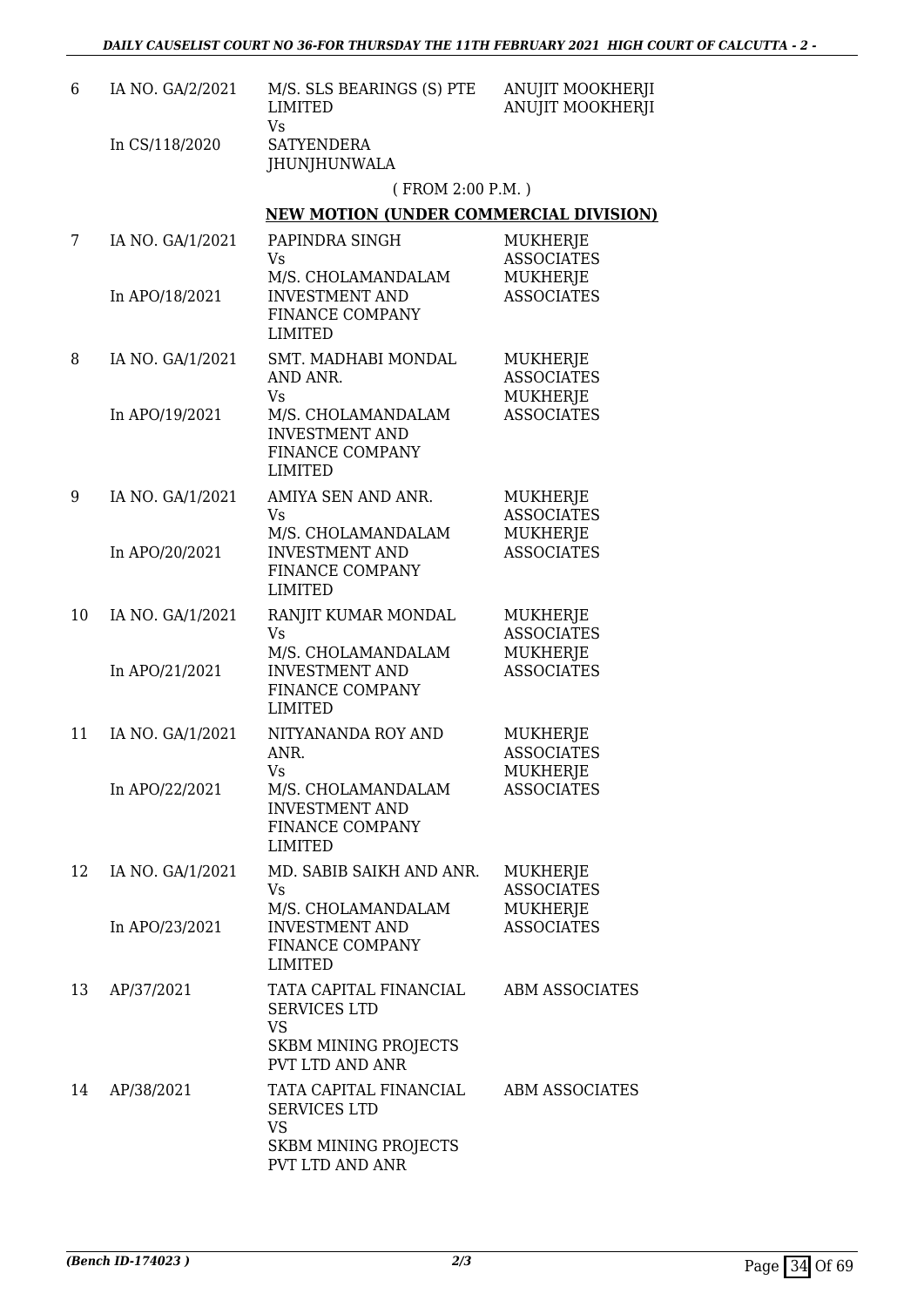| 15 | AP/73/2021 | M/S KARTHIK EXPORTS<br>VS        |
|----|------------|----------------------------------|
|    |            | M/S D. MONALISA IMPEX<br>AND ANR |

V. BHATIA AND ASSOCIATES

#### **NEW CHAMBER APPLICATION(UNDER COMMERCIAL DIVISION)**

16 IA NO. GA/4/2021 In CS/116/2019 AMITA DANI AND ORS Vs SUDHA KANKARIA CHOUDHURY AND CO CHOUDHURY AND CO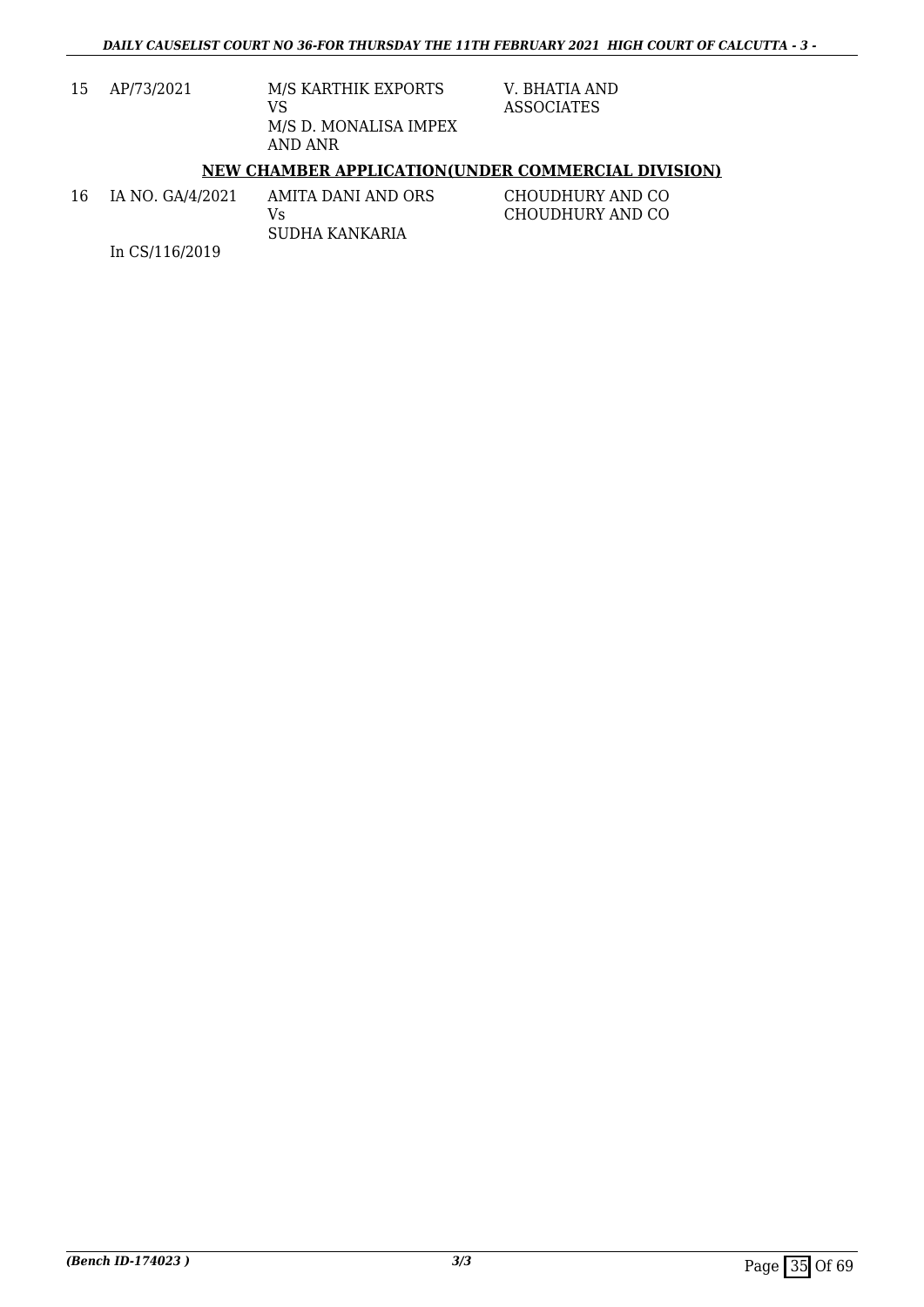

## **Original Side**

**DAILY CAUSELIST For Thursday The 11th February 2021**

### **COURT NO. 36 SINGLE BENCH (SB-I) AT 10:45 AM HON'BLE JUSTICE DEBANGSU BASAK (VIA VIDEO CONFERENCE)**

#### **NOTE:MATTERS WILL BE TAKEN UP THROUGH PHYSICAL HEARING ONLY WHEN BOTH THE PARTIES ARE AGREED.**

#### **CHAMBER APPLICATIONS FOR FINAL DISPOSAL**

| $\mathbf{1}$ | IA NO. GA/4/2020<br>In CS/120/2010            | RAJ KUMARI VERMA @<br><b>BHAMA @ SONI</b><br>Vs<br>SAMPAT DEVI KULTHIA &                   | <b>SUNITA AGARWAL</b><br><b>SUNITA AGARWAL</b>                         |
|--------------|-----------------------------------------------|--------------------------------------------------------------------------------------------|------------------------------------------------------------------------|
| 2            | IA NO. GA/4/2019<br>(Old No:<br>GA/1709/2019) | ANR.<br><b>MAHESH PROPERTIES</b><br>PRIVATE LIMITED<br>Vs<br>PARTHA PRATIM MAZRA &<br>ANR. | SHAILENDRA KUMAR<br><b>MISHRA</b><br>SHAILENDRA KUMAR<br><b>MISHRA</b> |
|              | In CS/265/2016                                |                                                                                            |                                                                        |
| 3            | IA NO. GA/2/2018<br>(Old No:<br>GA/1833/2018) | <b>FAIR DEAL SUPPLIES</b><br><b>LIMITED</b><br>Vs.<br><b>ALLAHABAD BANK &amp; ANR</b>      | V. RAJA RAO<br>KAUSHIK BANERJEE                                        |
|              | In CS/195/2017                                |                                                                                            |                                                                        |
| 4            | IA NO. GA/4/2021                              | IN THE GOODS OF : P. K.<br>DUTTA @ PRADYUT KUMAR<br>DUTTA (DEC)                            | AJAY GAGGAR                                                            |
|              | In PLA/276/2017                               | Vs<br>N                                                                                    |                                                                        |
| 5            | IA NO. GA/1/2018<br>(Old No:<br>GA/2282/2018) | RELIABLE ROADWINGS PVT<br><b>LTD</b><br>Vs.<br>BEVCON WAYORS PVT LTD<br>& ORS              | SUNITA AGARWAL<br>SUNITA AGARWAL                                       |
|              | In CS/40/2018                                 |                                                                                            |                                                                        |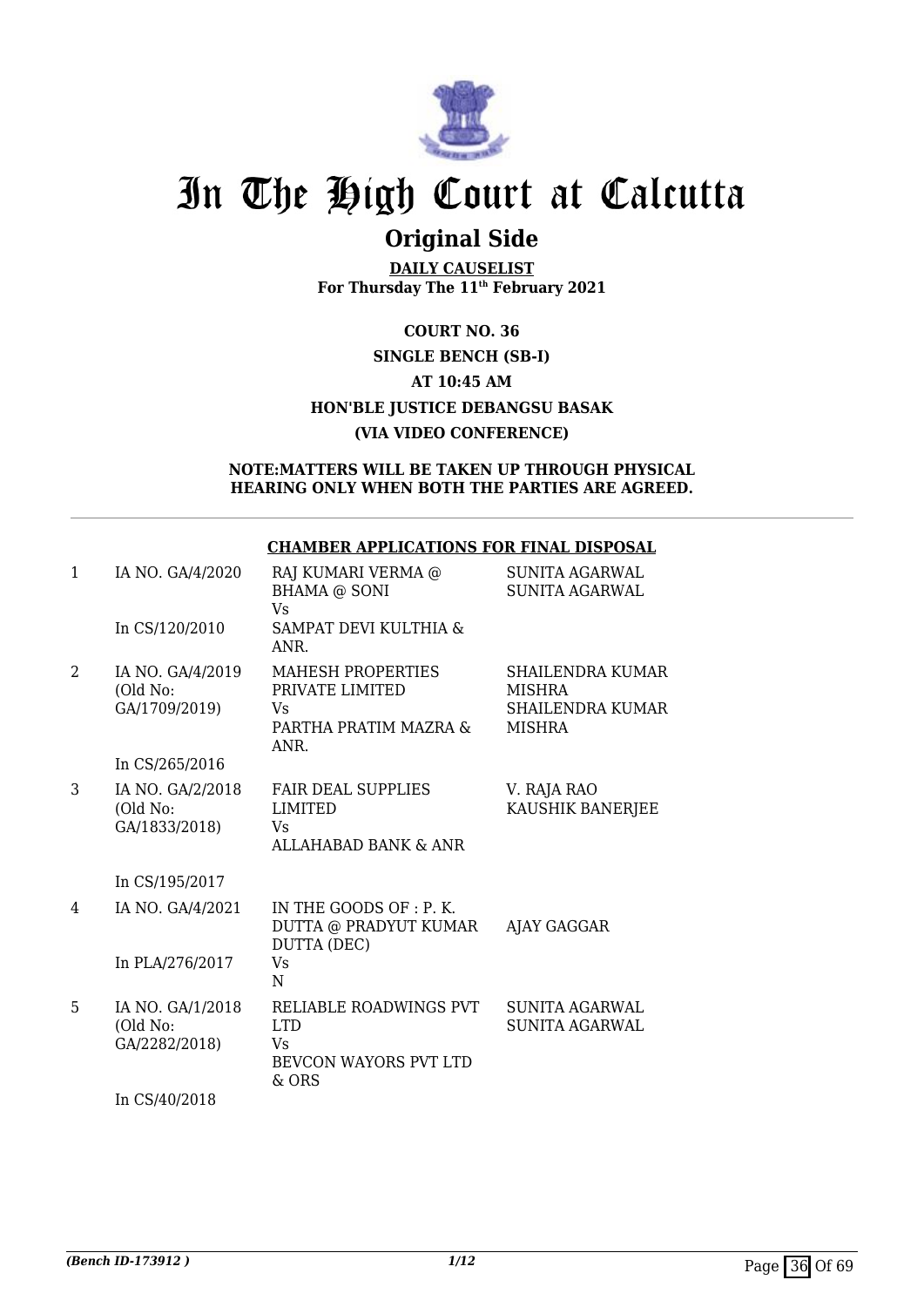| 6  | IA NO. GA/2/2018<br>(Old No:<br>GA/3106/2018) | RELIABLE ROADWINGS PVT<br><b>LTD</b><br>Vs.<br>BEVCON WAYORS PVT LTD<br>& ORS                   | <b>AVIJIT DEY</b><br>SUNITA AGARWAL        |                |
|----|-----------------------------------------------|-------------------------------------------------------------------------------------------------|--------------------------------------------|----------------|
|    | In CS/40/2018                                 |                                                                                                 |                                            |                |
| 7  | IA NO. GA/3/2021                              | P C CHANDRA & COMPANY<br>PRIVATE LIMITED<br>Vs                                                  | S. KAKRANIA<br>S. KAKRANIA & CO.           |                |
|    | In CS/158/2018                                | <b>BHARAT CHEMICALS &amp;</b><br><b>PAINTS</b>                                                  |                                            |                |
| 8  | IA NO. GA/3/2021                              | MITTAL PORTFOLIOS PVT.<br>LTD.<br><b>Vs</b>                                                     | ANS ASSOCIATES<br>ANS ASSOCIATES           |                |
|    | In CS/238/2018                                | SUBIR KUMAR DAS & ORS.                                                                          |                                            |                |
| 9  | IA NO. GA/2/2019<br>(Old No:<br>GA/1921/2019) | JYOTSNA KUMARI MOGHA<br><b>Vs</b><br>MUKESH MOGHA                                               | <b>JOYDEEP GUHA</b><br><b>JOYDEEP GUHA</b> |                |
|    |                                               |                                                                                                 |                                            |                |
|    | In EC/85/2019                                 |                                                                                                 |                                            |                |
| 10 | EC/155/2019                                   |                                                                                                 | ANIKET CHAUDHURY                           | SANDIP KR.     |
|    |                                               | RAJENDRA KUMAR PODDAR<br><b>VS</b><br><b>SHIRLEY BENNO</b><br><b>SEBASTIAN</b>                  |                                            | DATTA(FOR J/D) |
|    | IA NO: GA/1/2020(Old No:GA/488/2020)          |                                                                                                 |                                            |                |
| 11 | IA NO. GA/2/2020<br>(Old No:<br>GA/411/2020)  | SRI SRI LAKSHMI<br><b>THAKURANI</b><br>Vs<br>TRISHNA DEY                                        | LALRATAN MANDAL<br>LALRATAN MANDAL         |                |
|    | In CS/207/2019                                |                                                                                                 |                                            |                |
| 12 | IA NO. GA/1/2020<br>(Old No:<br>GA/1074/2020) | <b>EVERGREEN DEALER</b><br>PRIVATE LIMITED<br>Vs.<br>BINOD KUMAR SINGHAL,<br>PROP. OF M/S. SHRI | RAJESH UPADHYAY<br>RAJESH UPADHYAY         |                |
|    | In CS/264/2019                                | LAKSHMI STEEL SUPPLIERS                                                                         |                                            |                |
| 13 | EC/288/2019                                   | JAIN INFRAPROJECTS LTD<br>VS<br>THE KOLKATA MUNICIPAL<br>CORPORATION                            | PUSHAN MAJUMDAR                            |                |
| 14 | EC/361/2019                                   | M/S. TECHMA<br>ENGINEERING ENTERPRISE<br>PRIVATE LIMITED<br><b>VS</b><br>UNION OF INDIA         | <b>SURANA AND</b><br><b>CHOUDHURY</b>      |                |
| 15 | EC/196/2020                                   | SRILA DATTA AND ANR<br>VS<br>KANTA DEVI BHUTORIA<br>AND ORS                                     | A K AWASTHI                                |                |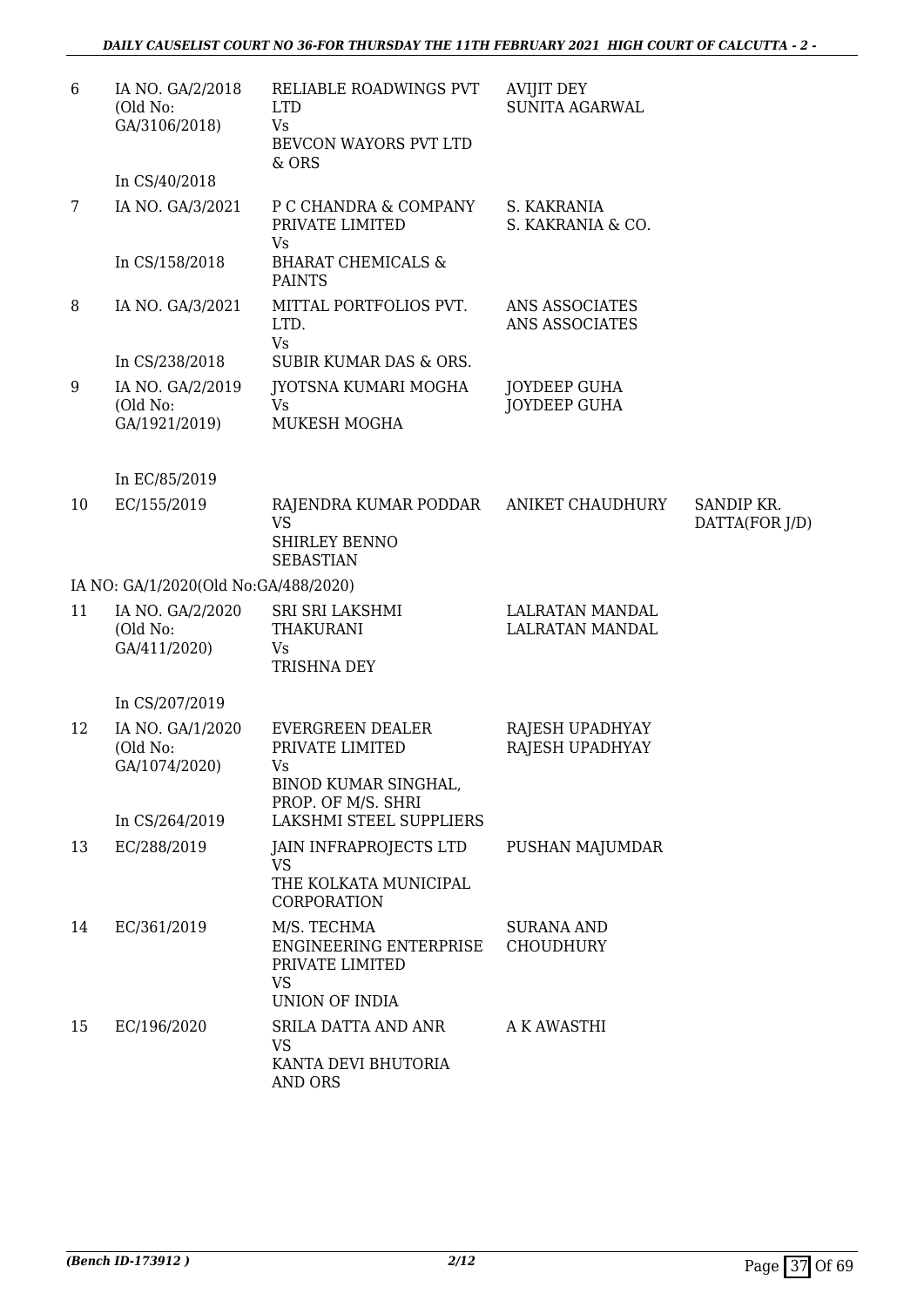| 16 | EC/282/2020                                                      | MESSERS ASHOKA<br><b>TUBEWELL AND</b><br>ENGINEERING<br>CORPORATION<br><b>VS</b><br>UNION OF INDIA     | AMIT KUMAR NAG                                          |                                                                                                                             |
|----|------------------------------------------------------------------|--------------------------------------------------------------------------------------------------------|---------------------------------------------------------|-----------------------------------------------------------------------------------------------------------------------------|
| 17 | EC/288/2020                                                      | TCI FINANCE LIMITED<br><b>VS</b><br>GODAVARI COMMERCIAL<br><b>SERVICES PRIVATE</b><br>LIMITED AND ORS. | <b>ABHIJIT SARKAR</b>                                   |                                                                                                                             |
|    |                                                                  | <b>ADJOURNED MOTION</b>                                                                                |                                                         |                                                                                                                             |
| 18 | IA NO. GA/16/2018<br>(Old No:<br>GA/3209/2018)                   | RADHESHYAM BHARTIA<br>Vs<br>MANJU BHARTIA & ORS.                                                       | SANJAY KUMAR BAID<br>M/S JALAN & CO.                    | JHARNA GHOSH, D.<br>MITRA, PRAMOD<br><b>KUMAR KEDIA</b>                                                                     |
|    | In CS/100038/1995                                                |                                                                                                        |                                                         |                                                                                                                             |
| 19 | IA NO. GA/35/2021                                                | PRADEEP KUMAR SARAFF<br>Vs                                                                             | <b>TAPAN KUMAR</b><br>MUKHOPADHYAY                      | <b>SAYANTAN</b><br><b>BOSE, DEBRAJ</b>                                                                                      |
|    | In CS/3/2010                                                     | SMT.BINA DEVI SARAFF<br>AND ORS.                                                                       | <b>TAPAN KUMAR</b><br>MUKHOPADHYAY                      | DE(DEF.NO.4),<br>PRADEEP KUMAR<br>(DEF. 8)<br><b>SAYANTAN</b><br>BOSE, DEBRAJ<br>DE(DEF.NO.4),<br>PRADEEP KUMAR<br>(DEF. 8) |
| 20 | IA NO. GA/2/2013<br>(Old No:<br>GA/3099/2013)                    | ANIL KUMAR PATODIA &<br>ANR.<br>Vs.<br><b>SUNIL KUMAR PATODIA &amp;</b><br>ORS.                        | <b>ASHISH</b><br>CHIRANEWALA<br>SHARMA KAJARIA &<br>CO. | <b>ASOK BHAUMICK</b><br>(RES.9,40 IN GA<br>3099/13)                                                                         |
|    | In CS/338/2013                                                   |                                                                                                        |                                                         |                                                                                                                             |
| 21 | IA NO. GA/7/2021                                                 | RE : PASHUPATI ROY & ORS<br><b>Vs</b>                                                                  | DIBANATH DEY<br>DIBANATH DEY                            |                                                                                                                             |
|    | In ACR/2/2014                                                    |                                                                                                        |                                                         |                                                                                                                             |
| 22 | IA NO. GA/39/2020                                                | JASPER MOTORS PRIVATE<br>LIMITED AND ANR<br><b>Vs</b>                                                  | KANISHK SINHA<br><b>BHASKAR SENGUPTA</b>                | <b>SOUVIK MAZUMDAR</b><br>(134, 139)<br><b>SOUVIK MAZUMDAR</b>                                                              |
|    | In CS/388/2014                                                   | <b>BASANTEE ECODRIVE</b><br>PRIVATE LIMITED & ORS.                                                     |                                                         | $(134, 139 \& 145)$                                                                                                         |
| 23 | IA NO. GA/17/2020<br>(Old No:<br>GA/1194/2020)<br>In CS/199/2015 | <b>BALARAM DEVELOPERS</b><br>PVT. LTD. & ANR.<br>Vs<br>MANIKLAL CHOWDHURY<br>AND ORS.                  | <b>DWIP RAJ BASU</b><br><b>DWIP RAJ BASU</b>            | SINTHIA BALA (For<br>12 to 18 AND 23 to<br>24)<br>SINTHIA BALA (For<br>12 to 18 AND 23 to<br>24)                            |
| 24 | IA NO. GA/1/2019<br>(Old No:<br>GA/519/2019)                     | CIC SOCIETY<br><b>Vs</b><br>SUJATA GUPTA WINFIELD<br>AND ORS.                                          | A K GANDHI<br>A K GANDHI                                | AWANI KR. RAY(FOR<br>RES.2,3,5,7                                                                                            |

In EC/1016/2015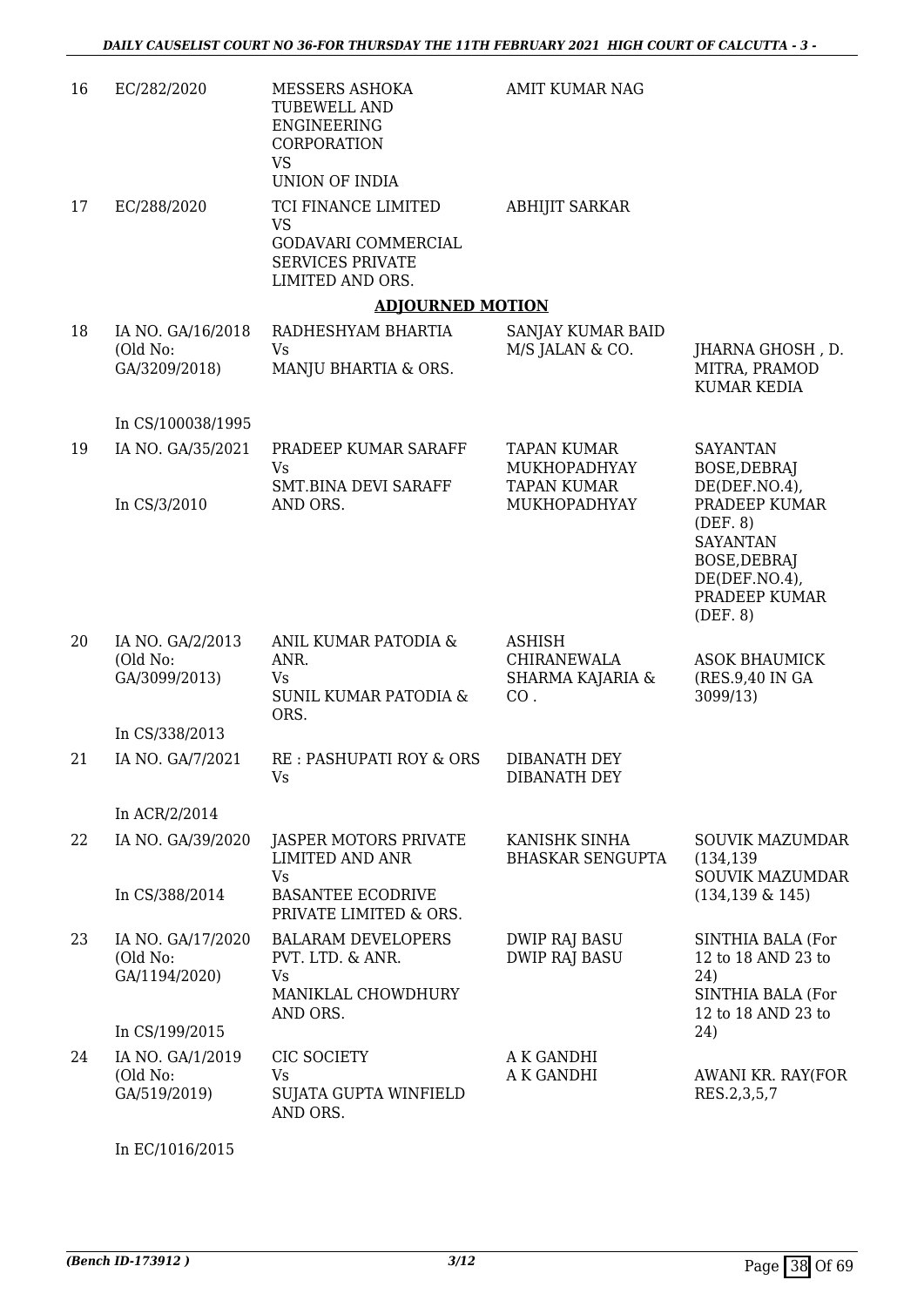| 25 | IA NO. GA/4/2018<br>(Old No:<br>GA/1746/2018) | GOPI DAS MIMANI & ORS.<br>Vs<br>MONIKA DAW & ORS.                                                          | T. C. RAY & CO.<br>T. C. RAY & CO.       | AMIT KR.<br>RAIDANI(DEF.7)                                                           |
|----|-----------------------------------------------|------------------------------------------------------------------------------------------------------------|------------------------------------------|--------------------------------------------------------------------------------------|
|    | In CS/244/2016                                |                                                                                                            |                                          |                                                                                      |
| 26 | IA NO. GA/6/2018<br>(Old No:<br>GA/1271/2018) | IN THE GOODS OF:<br>PRANATI GHOSAL,<br>DECEASED -AND-<br>Vs                                                | SINHA & CO.<br>RANJIT KUMAR BASU         |                                                                                      |
|    | [S.A.]<br>In TS/22/2017                       | NIRMALYA KUMAR GHOSAL<br>-VS- PRAKRITI MALHOTRA                                                            |                                          |                                                                                      |
| 27 | IA NO. GA/3/2017<br>(Old No:<br>GA/3759/2017) | IN THE GOODS OF:<br>PRANATI GHOSAL,<br>DECEASED -AND-<br><b>Vs</b>                                         | VICTOR MOSES & CO.<br>RANJIT KUMAR BASU  |                                                                                      |
|    | [S.A.]<br>In TS/22/2017                       | NIRMALYA KUMAR GHOSAL<br>-VS- PRAKRITI MALHOTRA                                                            |                                          |                                                                                      |
| 28 | IA NO. GA/2/2019<br>(Old No:<br>GA/1714/2019) | VIJAI SHREE PRIVATE<br><b>LIMITED</b><br><b>Vs</b><br><b>BOARD OF TRUSTEES OF</b><br>THE PORT OF KOLKATA & | ANIRUDDHA SINHA                          |                                                                                      |
|    | In WPO/533/2017                               | ORS.                                                                                                       |                                          |                                                                                      |
| 29 | ATA/7/2018<br>[S.A.]                          | DIPAK KORURI & ANR.<br><b>VS</b><br>ARABINDA PRASAD KARURI<br>& ORS.                                       | <b>SUNITI CHATTERJEE</b>                 | <b>ANUP</b><br>MUKHOPADHYAY<br>(RES.1)                                               |
|    |                                               | IA NO: GA/1/2019, GA/2/2019, GA/3/2019, GA/4/2019(Old No:GA/2430/2019)                                     |                                          |                                                                                      |
| 30 | IA NO. GA/1/2018<br>(Old No:<br>GA/2940/2018) | SPX FLOW TECHNOLOGY<br>SINGAPORE PTE LTD<br><b>Vs</b><br>SANJAY JAIN                                       | FOX & MANDAL<br>FOX & MANDAL             |                                                                                      |
|    | In RVWO/33/2018                               |                                                                                                            |                                          |                                                                                      |
| 31 | IA NO. GA/1/2018<br>(Old No:<br>GA/1518/2018) | <b>SHAMBHU NATH &amp;</b><br><b>BROTHERS &amp; ORS.</b><br>Vs<br>PARAS NATH SHARRAF                        | SOURAV JANA<br><b>SOURAV JANA</b>        | PARASHAR BAIDYA                                                                      |
|    | In CS/114/2018                                |                                                                                                            |                                          |                                                                                      |
| 32 | IA NO. GA/1/2018<br>(Old No:<br>GA/3286/2018) | <b>ABHISHEK BANERJEE</b><br>Vs<br>KAILASH VIJAYVARGIYA                                                     | <b>SANJAY BASU</b><br><b>SANJAY BASU</b> | NIKUNJ BERLIA                                                                        |
|    | In CS/243/2018                                |                                                                                                            |                                          |                                                                                      |
| 33 | IA NO. GA/1/2018<br>(Old No:<br>GA/3520/2018) | MANMATHA NATH GHOSH<br>& ANR<br>Vs<br>RAMKRISHNA DAS & ORS                                                 | VICTOR MOSES & CO<br>VICTOR MOSES & CO   | <b>SOUMITRA</b><br><b>GANGULY FOR RES 4</b><br>IN GA 3520 OF 2018,<br>KOUSHIK BHATTA |
|    | In CS/252/2018                                |                                                                                                            |                                          | FOR DEF 1,2,3                                                                        |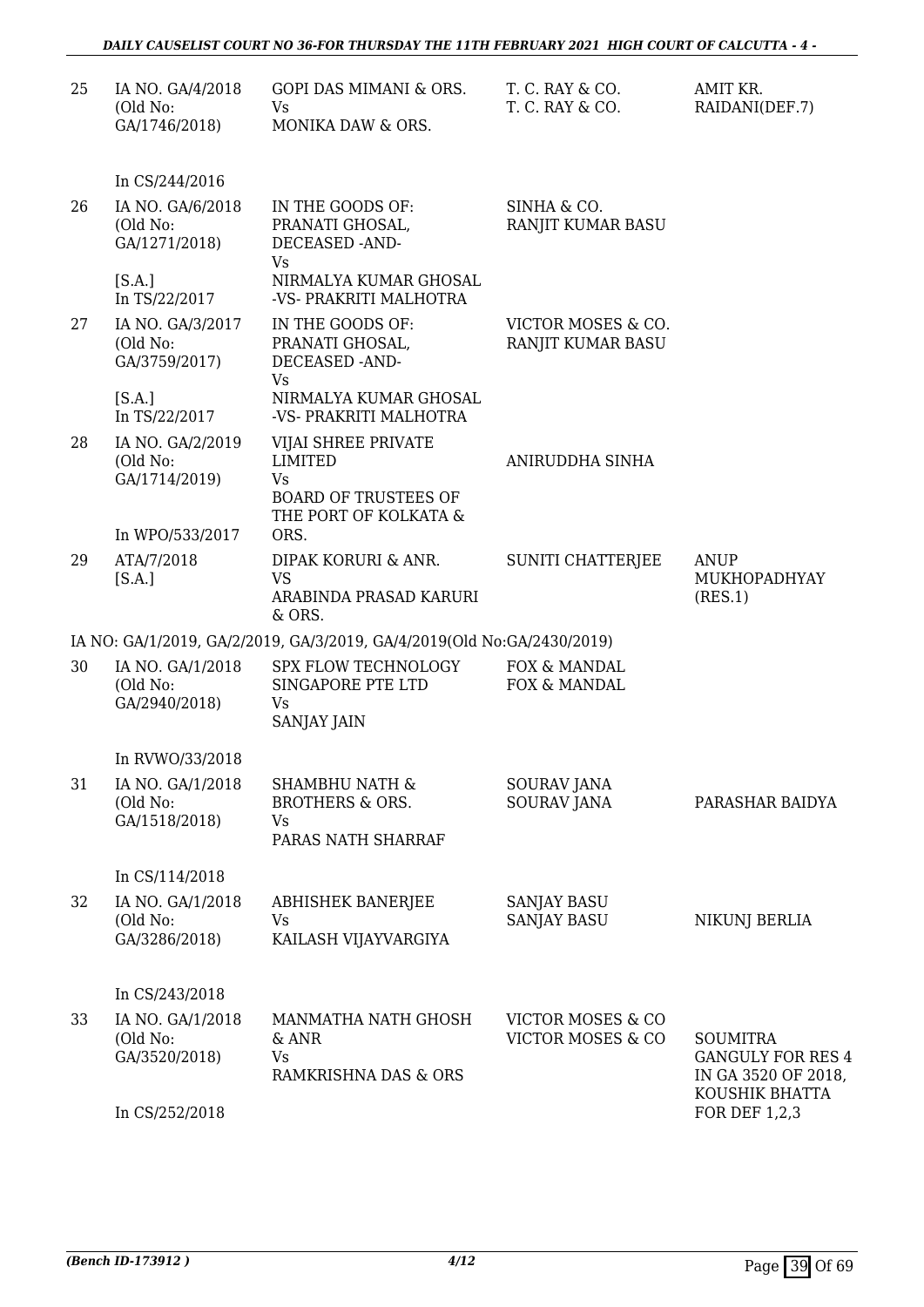| 34 | IA NO. GA/4/2020<br>(Old No:<br>GA/273/2020)<br>In CS/252/2018 | MANMATHA NAH GHOSH &<br><b>ANR</b><br>Vs.<br>RAMKRISHNA DAS AND amp<br><b>ORS</b>                            | <b>VICTOR MOSES</b><br><b>VICTOR MOSES &amp; CO</b>                 | <b>SOUMITRA</b><br><b>GANGULY FOR RES 4</b><br>IN GA 3520 OF 2018,<br>KOUSHIK BHATTA<br>FOR DEF 1,2,3<br><b>SOUMITRA</b><br><b>GANGULY FOR RES 4</b><br>IN GA 3520 OF 2018,<br>KOUSHIK BHATTA |
|----|----------------------------------------------------------------|--------------------------------------------------------------------------------------------------------------|---------------------------------------------------------------------|-----------------------------------------------------------------------------------------------------------------------------------------------------------------------------------------------|
| 35 | AID/1/2019                                                     | CROCS INC.<br><b>VS</b><br>THE CONTROLLER OF<br>PATENTS AND DESIGNS<br><b>AND ORS</b>                        | <b>TANMOY ROY</b>                                                   | FOR DEF 1,2,3<br><b>HARSH SHUKLA</b><br>(FOR RES.3)                                                                                                                                           |
| 36 | AID/2/2019                                                     | UST GLOBAL (SINGAPORE)<br>PTE LTD<br><b>VS</b><br>THE CONTROLLER OF<br>PATENTS AND DESIGNS<br><b>AND ANR</b> | YASH VARDHAN<br><b>DEORA</b>                                        |                                                                                                                                                                                               |
| 37 | IA NO. GA/2/2020<br>(Old No:<br>GA/585/2020)                   | BINA DAS @ BINA HALDER<br>Vs<br>KAKDWIP COURT BAR<br><b>ASSOCIATION AND ORS</b>                              | SANTANU<br><b>CHATTERJEE</b><br><b>SANTANU</b><br><b>CHATTERJEE</b> | <b>ANINDYA HALDER</b><br>ANINDYA HALDER                                                                                                                                                       |
|    | In ALP/9/2019                                                  |                                                                                                              |                                                                     |                                                                                                                                                                                               |
| 38 | IA NO. GA/3/2019<br>(Old No:<br>GA/2117/2019)<br>In CS/19/2019 | <b>JAI BALAJI INDUSTRIES</b><br><b>LIMITED</b><br>Vs<br><b>CALDERYS INDIA</b><br>REFRACTORIES LTD            | SHARMA KAJARIA<br>AND CO<br><b>SHARMA KAJARIA</b><br>AND CO         | <b>RAHUL AUDDY AND</b><br>CO.<br>RAHUL AUDDY AND<br>CO.                                                                                                                                       |
| 39 | IA NO. GA/4/2020<br>(Old No:<br>GA/91/2020)<br>In CS/19/2019   | <b>JAI BALAJI INDUSTRIES</b><br><b>LIMITED</b><br>Vs —<br>CALDERYS INDIA<br>REFRACTORIES LTD                 | SHARMA KAJARIA<br>AND CO<br><b>SHARMA KAJARIA</b><br>AND CO         | <b>RAHUL AUDDY AND</b><br>CO.<br>RAHUL AUDDY AND<br>CO.                                                                                                                                       |
| 40 | IA NO. GA/2/2019<br>(Old No:<br>GA/1258/2019)                  | <b>JAI BALAJI INDUSTRIES</b><br>LIMITED<br>Vs<br><b>CALDERYS INDIA</b><br>REFRACTORIES LTD                   | SHARMA KAJARIA<br>AND CO<br>SHARMA KAJARIA<br>AND CO                | <b>RAHUL AUDDY AND</b><br>CO.                                                                                                                                                                 |
|    | In CS/19/2019                                                  |                                                                                                              |                                                                     |                                                                                                                                                                                               |
| 41 | IA NO. GA/1/2020<br>(Old No:<br>GA/511/2020)                   | KRISHNA LAL SHARMA<br>Vs<br>EMILY SINGHA BRISHOBHA<br><b>AND ANR</b>                                         | KUSHAGRA SHAH<br>KUSHAGRA SHAH                                      |                                                                                                                                                                                               |

In CC/51/2019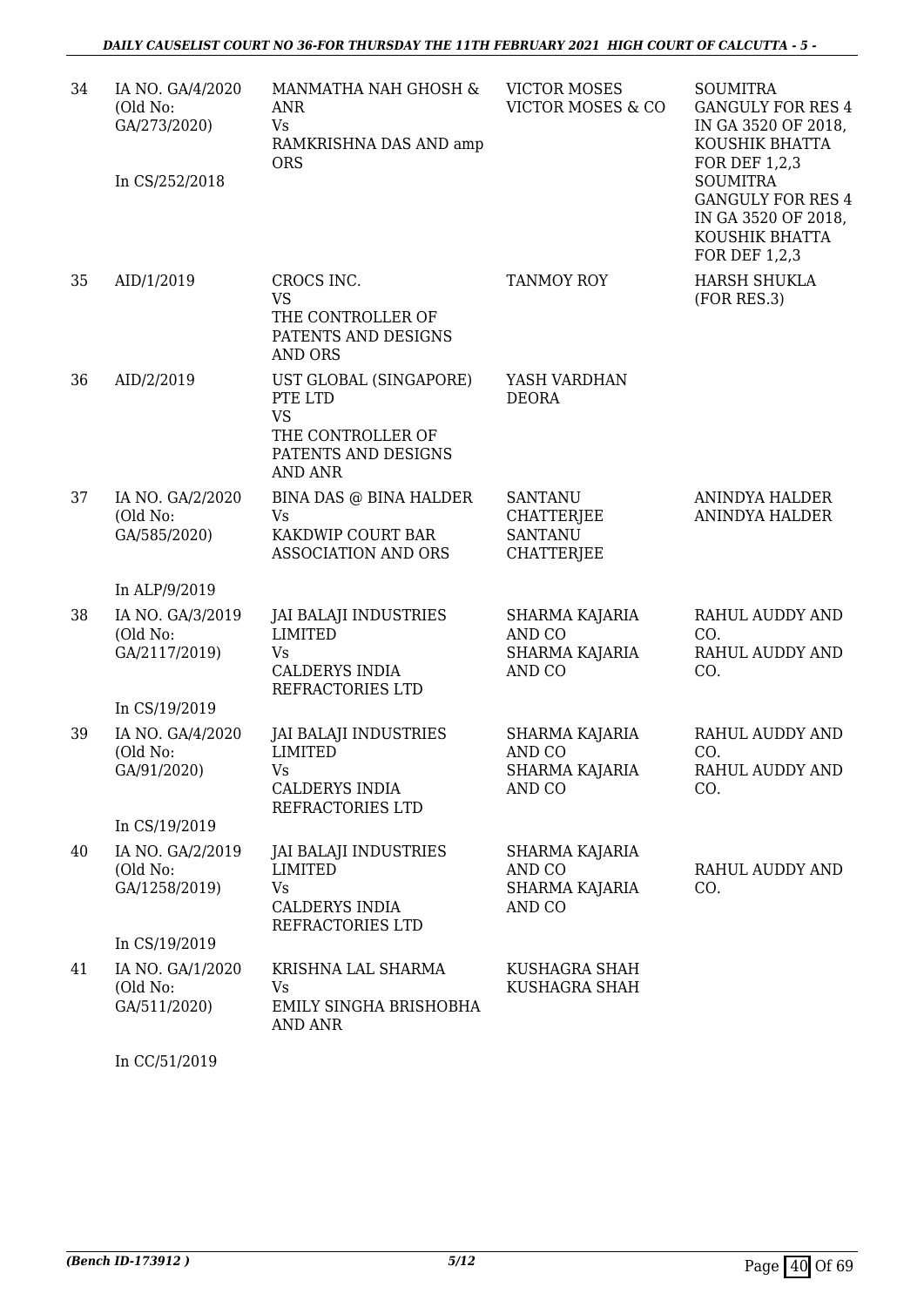#### *DAILY CAUSELIST COURT NO 36-FOR THURSDAY THE 11TH FEBRUARY 2021 HIGH COURT OF CALCUTTA - 6 -*

| 42 | IA NO. GA/3/2020<br>(Old No:<br>GA/156/2020)  | <b>MERAJ RASHID</b><br><b>Vs</b><br>MD. NASIM                                                               | SWARVANU SAHA<br>SWARVANU SAHA                                                     | PANKAJ LADIA                                                                                  |
|----|-----------------------------------------------|-------------------------------------------------------------------------------------------------------------|------------------------------------------------------------------------------------|-----------------------------------------------------------------------------------------------|
|    | In CS/53/2019                                 |                                                                                                             |                                                                                    |                                                                                               |
| 43 | IA NO. GA/2/2020<br>(Old No:<br>GA/584/2020)  | HARISH CHANDRA JAISWAL<br><b>Vs</b><br>RAM CHANDRA SHAW AND<br>ORS.                                         | <b>AMRIN KHATOON</b><br><b>AMRIN KHATOON</b>                                       | <b>ARHAT BISWAS(FOR</b><br>PROFORMA DEF.<br>NO.5)<br><b>ARHAT BISWAS(FOR</b><br>PROFORMA DEF. |
|    | In CS/123/2019                                |                                                                                                             |                                                                                    | NO.5)                                                                                         |
| 44 | IA NO. GA/1/2019<br>(Old No:<br>GA/2521/2019) | ERA BANTHIA<br><b>Vs</b><br>M/S. SHIVSONS AND ORS.                                                          | SANWAL TIBREWAL<br>SANWAL TIBREWAL                                                 | <b>SUDIP BANERJEE</b><br>(FOR RES.4 IN GA<br>2521/19)                                         |
|    | In CS/193/2019                                |                                                                                                             |                                                                                    |                                                                                               |
| 45 | IA NO. GA/1/2019<br>(Old No:<br>GA/2358/2019) | KAILASH KUMAR TIBREWAL<br>Vs<br>AJAY JAIN AND ORS                                                           | L.P. AGARWALLA AND<br>CO.<br>L.P. AGARWALLA AND<br>CO.                             | C.K. JAIN & CO. (FOR<br>RES.3, IN GA<br>2358/2019)                                            |
|    | In CS/210/2019                                |                                                                                                             |                                                                                    |                                                                                               |
| 46 | IA NO. GA/1/2019<br>(Old No:<br>GA/2583/2019) | <b>GYAN TRADERS LIMITED</b><br><b>Vs</b><br>MAHENDRA KUMAR<br><b>AGARWAL</b>                                | <b>CHOUDHURYS LAW</b><br><b>OFFICES</b><br><b>CHOUDHURYS LAW</b><br><b>OFFICES</b> | <b>ABHIJIT SARKAR (IN</b><br>GA 2583/19)                                                      |
|    | In CS/233/2019                                |                                                                                                             |                                                                                    |                                                                                               |
| 47 | IA NO. GA/1/2019<br>(Old No:<br>GA/2525/2019) | RAHUL SHARMA<br>Vs<br>RAVI SHARMA AND ORS                                                                   | RAJESH UPADHYAY<br>RAJESH UPADHYAY                                                 | <b>ASHOK SHARMA (IN</b><br>GA 2525/19)                                                        |
|    | In CS/239/2019                                |                                                                                                             |                                                                                    |                                                                                               |
| 48 | IA NO. GA/1/2019<br>(Old No:<br>GA/2536/2019) | FIS PAYMENT SOLUTIONS<br>AND SERVICES INDIA PVT<br><b>LTD</b><br>Vs<br>ALL BENGAL CONTRACT                  | KHAITAN AND CO.<br>KHAITAN AND CO.                                                 | <b>SUPREEM NASKAR</b><br>(FOR RES.5 IN GA<br>2536/19)                                         |
|    | In CS/250/2019                                | <b>SECURITY WORKMEN S</b><br><b>UNION AND ORS</b>                                                           |                                                                                    |                                                                                               |
| 49 | AP/262/2019                                   | ALEXY VANIJYA PRIVATE<br>LIMITED AND ORS.<br><b>VS</b><br>ARCH INFRA PROPERTIES<br>PRIVATE LIMITED AND ORS. | DSP LAW<br><b>ASSOCIATES</b>                                                       |                                                                                               |
|    |                                               | IA NO: GA/1/2019(Old No:GA/1473/2019), GA/2/2019(Old No:GA/1710/2019)                                       |                                                                                    |                                                                                               |
| 50 | IA NO. GA/7/2020                              | SHANKAR LAL BAGRI AND<br>ANR.<br>Vs                                                                         | MEGHAJIT<br>MUKHERJEE<br>MEGHAJIT                                                  |                                                                                               |
|    | In CS/276/2019                                | SRI AVANI BALLYGUNJ<br><b>OWNERS ASSOCIATION</b><br>AND ORS                                                 | MUKHERJEE                                                                          |                                                                                               |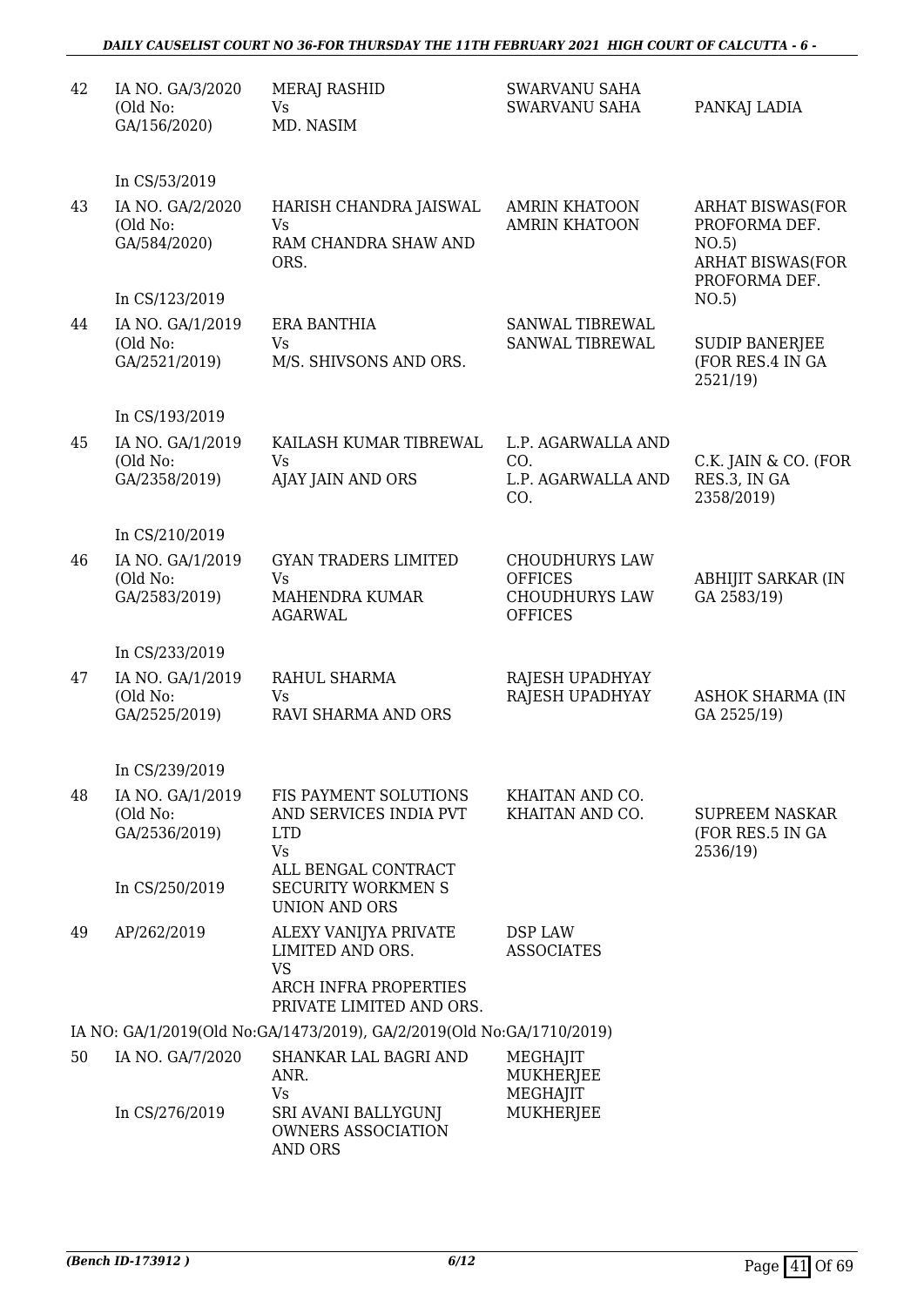| 51 | IA NO. GA/1/2021                              | NUVOCO VISTAS<br>CORPORATION LIMITED<br>Vs                                                                   | SRIVASTAVA AND CO.<br>SRIVASTAVA AND CO.                     |                                  |
|----|-----------------------------------------------|--------------------------------------------------------------------------------------------------------------|--------------------------------------------------------------|----------------------------------|
|    | In AP/278/2019                                | UNION OF INDIA                                                                                               |                                                              |                                  |
| 52 | IA NO. GA/1/2019                              | KALYAN KUMAR MAHAJAN                                                                                         | A N BHATTACHARYYA                                            |                                  |
|    | (Old No:<br>GA/2896/2019)                     | Vs<br>TAPATI MAHAJAN AND ORS                                                                                 | AND CO<br>A N BHATTACHARYYA<br>AND CO                        |                                  |
|    | In CS/282/2019                                |                                                                                                              |                                                              |                                  |
| 53 | IA NO. GA/1/2019<br>(Old No:<br>GA/2548/2019) | <b>SPX FLOW TECHNOLOGY</b><br>SINGAPORE PTE LTD<br><b>Vs</b><br>SANJAY JAIN                                  | RAJASHREE<br><b>KUNDALIA</b><br>RAJASHREE<br><b>KUNDALIA</b> |                                  |
|    | In EC/324/2019                                |                                                                                                              |                                                              |                                  |
| 54 | AID/1/2020                                    | SHRISTHI ELECTROMECH<br>PRIVATE LIMITED<br><b>VS</b><br><b>CONTROLLER OF PATENTS</b><br>AND DESIGNS AND ORS. | <b>ABHIRUP</b><br><b>CHAKRABORTY</b>                         |                                  |
| 55 | AID/3/2020                                    | ERBE ELEKTROMEDIZIN<br><b>GMBH</b><br>VS                                                                     | <b>UDITA SARAF</b>                                           |                                  |
|    |                                               | THE CONTROLLER OF<br>PATENTS AND DESIGNS                                                                     |                                                              |                                  |
| 56 | ALP/10/2020                                   | E D ENTERPRISES PVT LTD<br><b>VS</b><br>KAISER BEGUM AND ANR                                                 | <b>SHIVANGI THARD</b>                                        | C.K. SAHA (FOR<br>RES.2)         |
| 57 | IA NO. GA/1/2020                              | RAM NATH SINGH AND ORS                                                                                       | <b>DALIA</b>                                                 |                                  |
|    | (Old No:<br>GA/512/2020)                      | Vs<br>JASPAL SINGH CHANDHOK<br><b>AND ORS</b>                                                                | <b>BHATTACHERJEE</b><br><b>DALIA</b><br><b>BHATTACHERJEE</b> |                                  |
|    | In CS/12/2020                                 |                                                                                                              |                                                              |                                  |
| 58 | AP/16/2020                                    | CRESCENT CONSTRUCTION<br>VS<br>MOSAMMAT NUR AUNGREJ<br>BIBI AND ORS.                                         | <b>SUMAN BANERJEE</b>                                        | <b>VICTOR MOSES &amp;</b><br>CO. |
| 59 | IA NO. GA/1/2020<br>(Old No:<br>GA/523/2020)  | <b>BALARAM DEVELOPERS</b><br>PRIVATE LIMITED AND<br>ANR.<br><b>Vs</b>                                        | <b>DWIP RAJ BASU</b><br><b>DWIP RAJ BASU</b>                 |                                  |
|    |                                               | RAJESH SONKAR AND ORS.                                                                                       |                                                              |                                  |
|    | In CS/31/2020                                 |                                                                                                              |                                                              |                                  |
| 60 | CC/45/2020                                    | RINGTONG TEA CO PVT LTD<br><b>AND ORS</b><br><b>VS</b><br>THE RESERVE BANK OF                                | <b>BIMALENDU DAS</b>                                         |                                  |
|    |                                               | <b>INDIA AND OTHERS</b>                                                                                      |                                                              |                                  |
| 61 | IA NO. GA/1/2020                              | ANJAN KUMAR ROY<br>Vs                                                                                        | VICTOR MOSES AND<br>CO                                       |                                  |
|    | In CS/88/2020                                 | CHAITALI ROY AND ANR                                                                                         | VICTOR MOSES AND<br>CO                                       |                                  |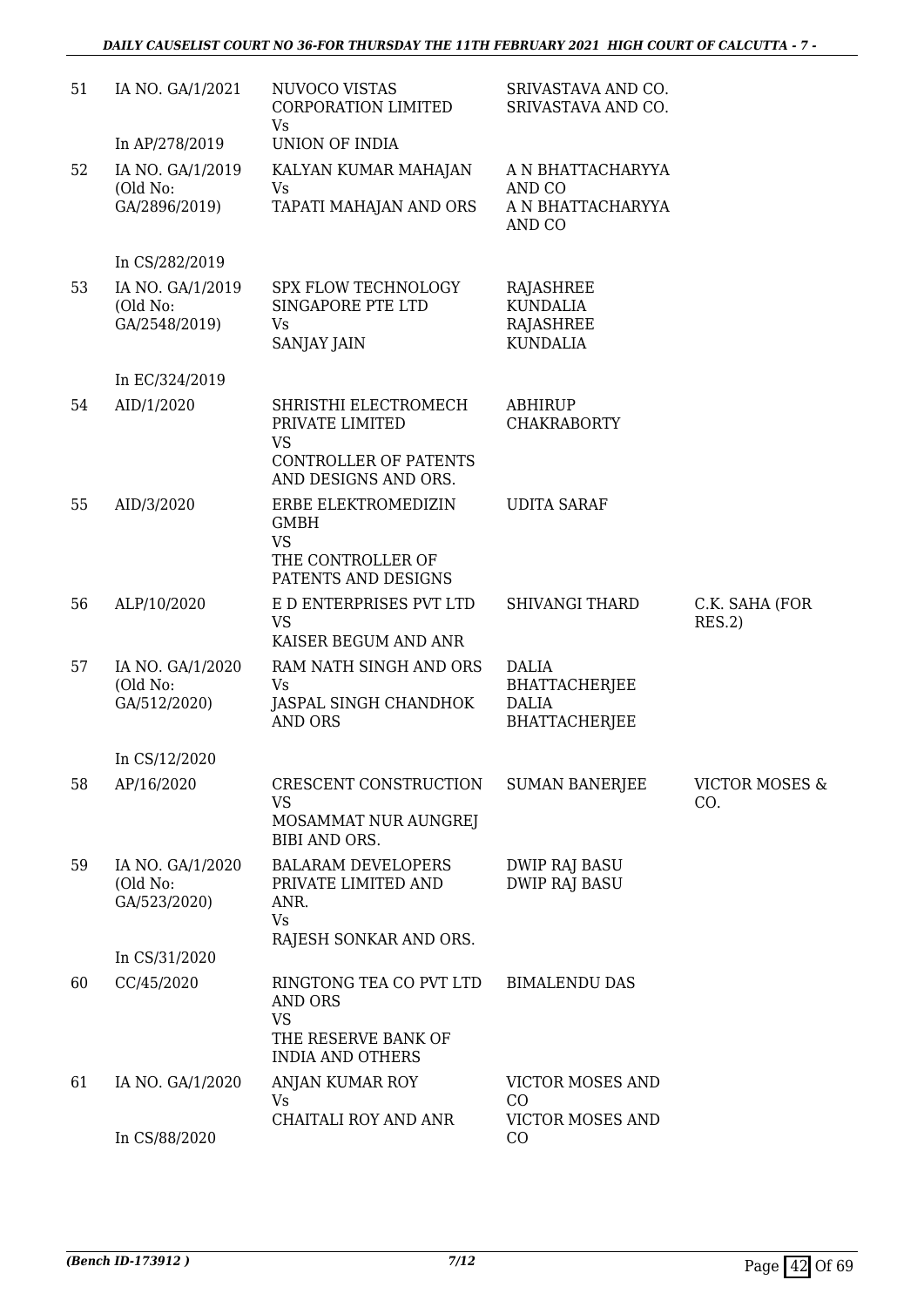| 62 | IA NO. GA/3/2020      | ANJAN KUMAR ROY<br>Vs                                                                                      | <b>VICTOR MOSES AND</b><br>CO                  |                             |
|----|-----------------------|------------------------------------------------------------------------------------------------------------|------------------------------------------------|-----------------------------|
|    | In CS/88/2020         | <b>CHAITALI ROY AND ANR</b>                                                                                | <b>VICTOR MOSES AND</b><br>CO                  |                             |
| 63 | IA NO. GA/2/2020      | IN THE GOODS OF-<br>MAHESH KUMAR AGARWAL<br>(DEC.)                                                         | YASH VARDHAN<br><b>DEORA</b><br>YASH VARDHAN   |                             |
|    | In PLA/101/2020       | Vs<br>NA                                                                                                   | <b>DEORA</b>                                   |                             |
| 64 | IA NO. GA/1/2020      | NAGENDRA KUMAR RATHI<br>AND ORS<br><b>Vs</b>                                                               | VICTOR MOSES AND<br>CO<br>VICTOR MOSES AND     |                             |
|    | In CS/120/2020        | RAJENDRA KUMAR RATHI<br><b>AND ORS</b>                                                                     | CO                                             |                             |
| 65 | IA NO. GA/1/2020      | E. D. ENTERPRISES<br>PRIVATE LIMITED<br>Vs                                                                 | <b>SHIVANGI THARD</b><br><b>SHIVANGI THARD</b> |                             |
|    | In CS/136/2020        | KAISER BEGUM AND ANR.                                                                                      |                                                |                             |
| 66 | IA NO. GA/1/2021      | MD. HUMAYUN KABIR<br><b>Vs</b><br>SK. ARIF ALI AND ANR                                                     | ANIRUDDHA SINHA<br>ANIRUDDHA SINHA             |                             |
|    | In CS/166/2020        |                                                                                                            |                                                |                             |
| 67 | AP/185/2020           | SREI EQUIPMENT FINANCE<br>LIMITED<br><b>VS</b><br><b>SEIRRA INFRAVENTURE</b><br>PRIVATE LIMITED            | SINHA AND CO.                                  |                             |
| 68 | AP/215/2020           | PAPILLON DEVELOPERS<br>LLP<br><b>VS</b><br>DEBJYOTI PAUL AND ANR                                           | DSP LAW<br><b>ASSOCIATES</b>                   |                             |
|    | IA NO: GA/1/2020      |                                                                                                            |                                                |                             |
| 69 | AP/231/2020           | <b>SRI NAWALGARH</b><br>VIDYALAYA COMMITTEE<br>VS<br><b>JIVEM EDUCATION PVT LTD</b>                        | CHOUDHURY AND CO                               |                             |
|    |                       | <b>AND ORS</b>                                                                                             |                                                |                             |
| 70 | AP/310/2020           | K. R. ASHOK KUMAR<br><b>VS</b><br><b>SKG PULP AND PAPER</b><br>MILLS PRIVATE LIMITED                       | FOX AND MANDAL                                 | <b>SUTANU KARMAKAR</b>      |
| 71 | AP/351/2020<br>[S.A.] | KOLKATA METROPOLITAN<br>DEVELOPMENT AUTHORITY<br><b>VS</b><br>SOUTH CITY PROJECTD<br>(KOLKATA) LTD AND ANR | <b>SANCHARI</b><br><b>CHAKRABORTY</b>          | SAPTARSHI<br>DATTA(RES.2,1) |
| 72 | AP/382/2020           | FERTILIZER CORPORATION<br>OF INDIA LIMITED<br><b>VS</b><br>BALMER LAWRIE AND CO.<br>LTD.                   | FOX AND MANDAL                                 |                             |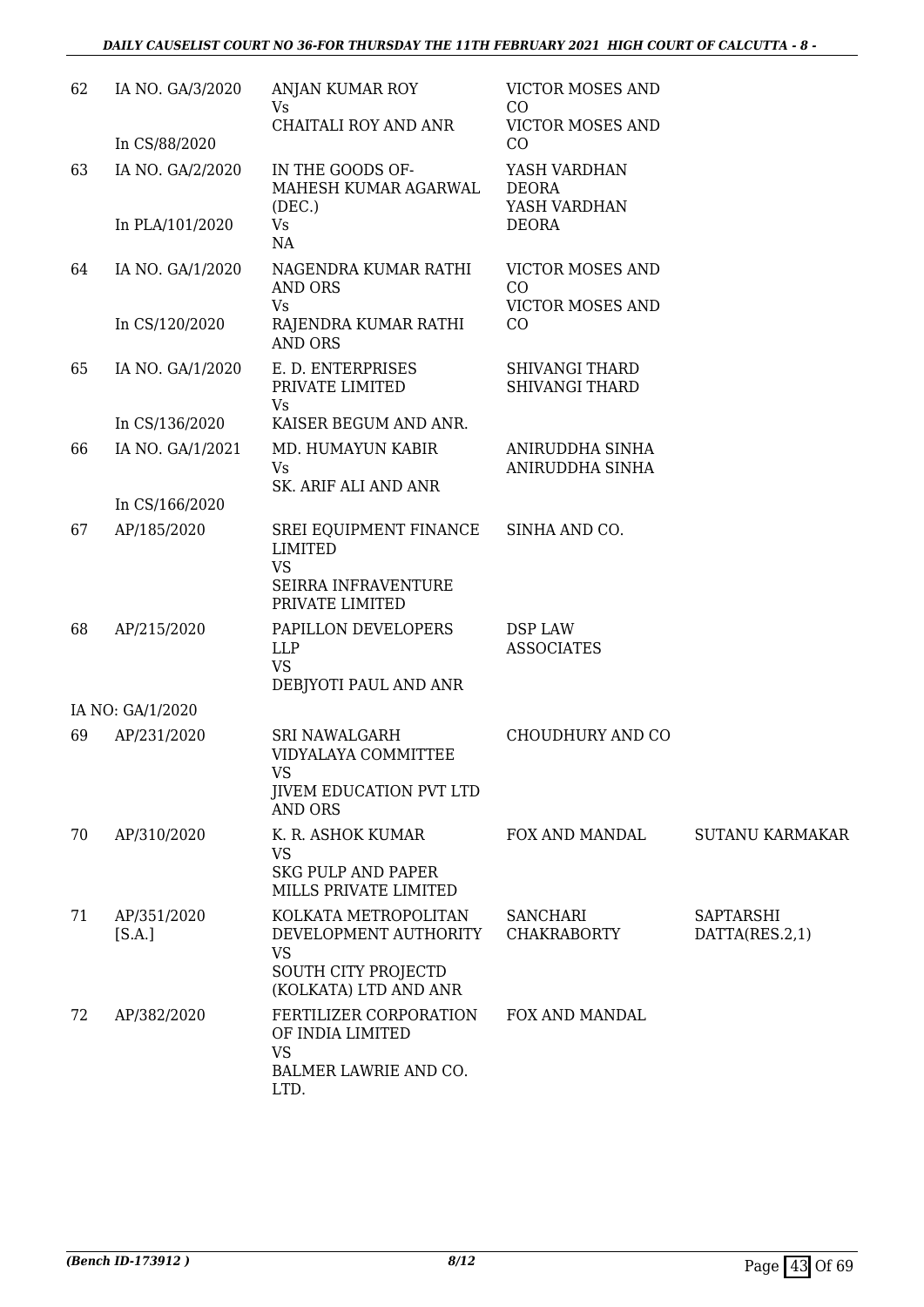| 73 | AP/383/2020<br>[S.A.]               | M/S SOUTH CITY PROJECTS<br>KOLKATA LIMITED AND<br>ANR<br><b>VS</b><br>KOLKATA MUNICIPAL<br>DEVELOPMENT AUTHORITY | SAPTARSHI DATTA                                              |                                                  |
|----|-------------------------------------|------------------------------------------------------------------------------------------------------------------|--------------------------------------------------------------|--------------------------------------------------|
| 74 | AP/26/2021                          | <b>MAHADEB PAN</b><br><b>VS</b><br>SASANKA SEKHAR PAN AND<br><b>ORS</b>                                          | ARIJIT BHOWMICK                                              |                                                  |
|    |                                     | (FROM 2:00 P.M.)                                                                                                 |                                                              |                                                  |
|    |                                     | <b>TO BE MENTIONED</b>                                                                                           |                                                              |                                                  |
| 75 | PLA/220/2017<br>[FOR<br>WITHDRAWAL] | IN THE GOODS OF: ARUN<br>KUMAR DATTA (DEC.)<br><b>VS</b>                                                         | SANANDA GANGULI                                              |                                                  |
|    |                                     | <b>NEW MOTIONS</b>                                                                                               |                                                              |                                                  |
| 76 | IA NO. GA/20/2021                   | PARAMANAND AGARWAL &<br>ORS.                                                                                     | U.S.MENON, J.KAR<br>U.S.MENON, J.KAR                         | <b>KHANNA</b><br>KHANNA & CO.,                   |
|    | In CS/601/1989                      | Vs<br>ABL INTERNATIONAL LTD &<br><b>ANR</b>                                                                      |                                                              | S.SINGHVI,                                       |
| 77 | IA NO. GA/8/2021                    | EIC HOLDINGS LIMITED<br><b>Vs</b><br>UNION OF INDIA                                                              | <b>MEHARIA AND</b><br><b>COMPANY</b><br><b>MEHARIA &amp;</b> |                                                  |
|    | In CS/37/2009                       |                                                                                                                  | <b>COMPANY</b>                                               |                                                  |
| 78 | IA NO. GA/1/2020                    | PAM DEVELOPMENTS<br>PRIVATE LIMITED                                                                              | <b>AMRITAM MANDAL</b><br>AMRITAM MANDAL                      |                                                  |
|    | [S.A.]<br>In AP/973/2017            | Vs<br>STATE OF WEST BENGAL &<br>ANR                                                                              |                                                              |                                                  |
| 79 | IA NO. GA/2/2021                    | KANAI LAL BASAK<br><b>Vs</b>                                                                                     | <b>SUDESHNA BASU</b><br><b>THAKUR</b>                        | <b>MADAM MOHAN RAY</b><br><b>MADAM MOHAN RAY</b> |
|    | In CS/1/2018                        | <b>GOUR GOPAL BASAK</b>                                                                                          | PURNENDU DAS                                                 |                                                  |
| 80 | IA NO. GA/1/2021                    | SREI EQUIPMENT FINANCE<br><b>LIMITED</b>                                                                         | <b>SUBHANKAR</b><br><b>CHAKRABORTY</b>                       |                                                  |
|    | In AP/497/2019                      | <b>Vs</b><br>BHARATBHAI RANABHAI<br><b>BHARVAD</b>                                                               | <b>SUBHANKAR</b><br><b>CHAKRABORTY</b>                       |                                                  |
|    |                                     | <b>COMPANY MATTER (NEW)</b>                                                                                      |                                                              |                                                  |
| 81 | IA NO. CA/13/2021                   | RAJ KUMAR & CO PVT. LTD.<br>(IN LIQN.)                                                                           | <b>VICTOR MOSSES &amp;</b>                                   | ARUP BASU. J                                     |
|    | [S.A.]<br>In CP/269/1968            | Vs<br><b>GANGES ROLLING</b><br>INDUSTRIES PVT. LTD. - VS-<br>THE O/L                                             | CO.                                                          | GUPTA.                                           |
|    |                                     | <b>NEW CHAMBER APPLICATIONS</b>                                                                                  |                                                              |                                                  |
| 82 | IA NO. GA/24/2021                   | IN THE GOODS OF SUBODH<br>GOPAL BOSE (DEC) - AND-<br><b>BHARATI DAS</b>                                          | <b>DEY</b><br>DEY & ASSOCIATES                               | N.K.BASU                                         |
|    | In PLA/88/1976                      | Vs                                                                                                               |                                                              |                                                  |

In PLA/88/1976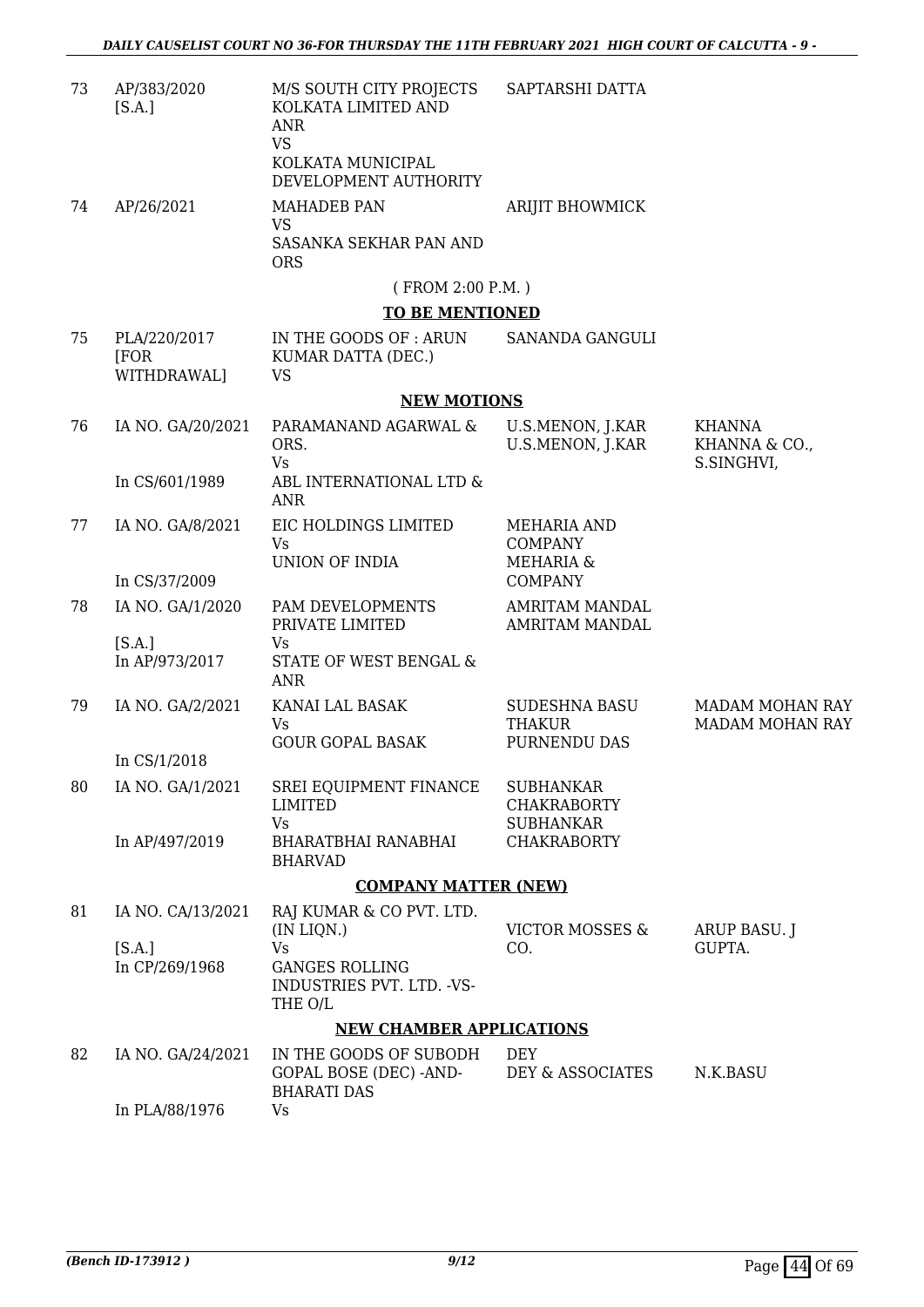| 83 | IA NO. GA/9/2021                              | MADAN CHOWDHURY<br>Vs                                                    | DIPAK KUMAR<br>MOOKERJEE                                                                                     | <b>BIDYUT KUMAR</b>                   |
|----|-----------------------------------------------|--------------------------------------------------------------------------|--------------------------------------------------------------------------------------------------------------|---------------------------------------|
|    | In CS/14/2007                                 | <b>SHRI .PALLAB KUMAR</b><br>CHOWDHURY & ORS.                            | MR. ANUP<br>MUKHOPADHYAY                                                                                     | <b>BANERJEE, DEB</b><br>KUMAR CHANDRA |
| 84 | IA NO. GA/9/2021                              | SRI SUPRAKASH NUNDY<br>Vs                                                | <b>TANOY</b><br>CHAKRABORTY, deb                                                                             |                                       |
|    | In CS/91/2013                                 | SRI PROSANTO NUNDY &<br>ORS.                                             | kumar chandra<br>(plaintiff no. 2)<br><b>TANOY</b><br>CHAKRABORTY, deb<br>kumar chandra<br>(plaintiff no. 2) |                                       |
| 85 | IA NO. GA/3/2019<br>(Old No:<br>GA/2725/2019) | IN THE GOODS OF :<br>CHANDUR LEKHRAJ<br>SIPAHIMALANI (DEC.)<br><b>Vs</b> | NILADRI BANERJEE                                                                                             |                                       |
|    | In PLA/252/2017                               |                                                                          |                                                                                                              |                                       |
| 86 | IA NO. GA/1/2021                              | IN THE GOODS OF:<br>RAMESH CHANDRA DEB (<br>DECED)                       | RAJ DIP ROY                                                                                                  |                                       |
|    | In PLA/354/2017                               | <b>Vs</b>                                                                |                                                                                                              |                                       |
| 87 | IA NO. GA/2/2021                              | IN THE GOODS OF : RAJAN<br>KUMAR (DEC)<br><b>Vs</b>                      | <b>SANCHARI</b><br><b>CHAKRABORTY</b><br><b>SANCHARI</b>                                                     |                                       |
|    | In PLA/366/2018                               |                                                                          | <b>CHAKRABORTY</b>                                                                                           |                                       |
| 88 | IA NO. GA/2/2021                              | AYESA INGENIERIA Y<br>ARQUITECHYURA S.A.U<br>Vs                          | SAILESH MISHRA<br>SAILESH MISHRA                                                                             |                                       |
|    | In EC/367/2018                                | KALINDEE RAIL NIRMAN-<br>RAHEE INFRATECH JV                              |                                                                                                              |                                       |
| 89 | IA NO. GA/2/2021                              | IN THE GOODS OF :<br>RESHMA KUMARI SINGH &<br>RESHMA SINGH (DEC)         | <b>SANCHARI</b><br><b>CHJAKROBORTY</b><br><b>SANCHARI</b>                                                    |                                       |
|    | In PLA/368/2018                               | Vs                                                                       | <b>CHJAKROBORTY</b>                                                                                          |                                       |
| 90 | IA NO. GA/4/2021                              | IN THE GOODS OF - ANIL<br>KUMAR CHATTOPADHYAY<br>(DECEASED)-AND-ATANU    | M/S DUBE AND<br><b>COMPANY</b><br>M/S DUBE AND                                                               |                                       |
|    | In TS/9/2019                                  | CHATTERJEE<br>Vs<br><b>GORA CHATTERJEE</b>                               | <b>COMPANY</b>                                                                                               |                                       |
| 91 | IA NO. GA/1/2021                              | IN THE GOODS OF BAKUL<br>DEB (DEC)<br>Vs                                 | DILIP KUMAR SAHA                                                                                             |                                       |
|    | In PLA/122/2019                               | N/A                                                                      |                                                                                                              |                                       |
| 92 | IA NO. GA/1/2021                              | IN THE GOODS OF<br>ANNAPURNA DATTA (DEC)<br>Vs                           | KRISHNENDU BERA<br>KRISHNENDU BERA                                                                           |                                       |
|    | In PLA/222/2019                               | NA                                                                       |                                                                                                              |                                       |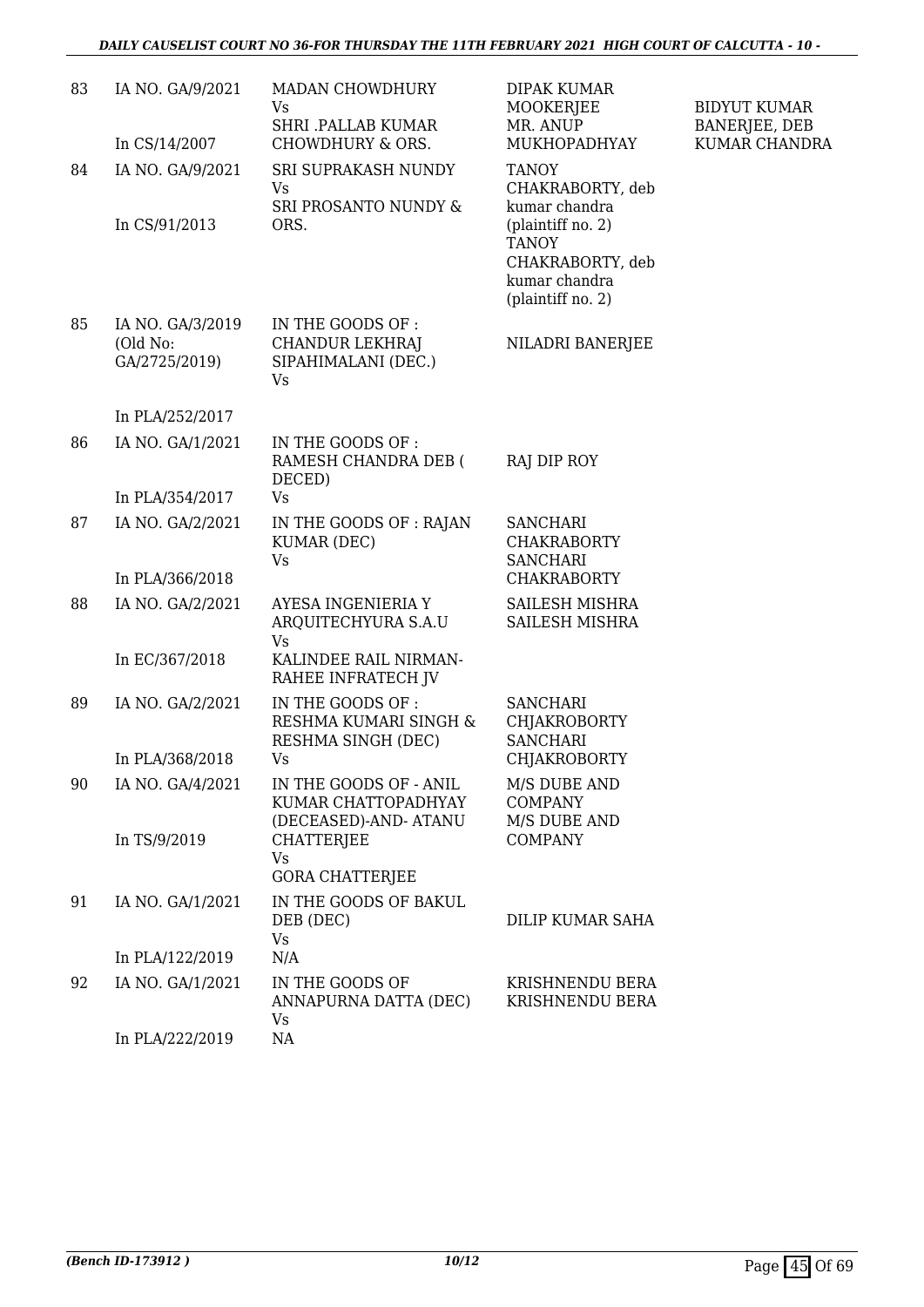| 93  | IA NO. GA/3/2021                                  | FIS PAYMENT SOLUTIONS<br>AND SERVICES INDIA PVT<br><b>LTD</b>                                 | KHAITAN AND CO.<br>KHAITAN AND CO.                                 | <b>SUPREEM NASKAR</b><br>(FOR RES.5 IN GA<br>2536/19) |
|-----|---------------------------------------------------|-----------------------------------------------------------------------------------------------|--------------------------------------------------------------------|-------------------------------------------------------|
|     | In CS/250/2019                                    | Vs<br>ALL BENGAL CONTRACT<br><b>SECURITY WORKMEN S</b><br><b>UNION AND ORS</b>                |                                                                    | <b>SUPREEM NASKAR</b><br>(FOR RES.5 IN GA<br>2536/19) |
| 94  | IA NO. GA/4/2021                                  | AMIT NEWAR AND ANR.<br>Vs<br>MD. ISLAM                                                        | <b>SUMAN MAJUMDER</b><br><b>SUMAN MAJUMDER</b>                     |                                                       |
|     | In CS/51/2020                                     |                                                                                               |                                                                    |                                                       |
| 95  | IA NO. GA/3/2021                                  | IN THE GOODS OF-<br><b>BASUDEV MUKHERJEE</b><br>(DEC.)<br>Vs                                  | DIPENDRA NATH<br><b>CHUNDER</b><br>DIPENDRA NATH<br><b>CHUNDER</b> |                                                       |
| 96  | In PLA/99/2020<br>EC/304/2020                     | RAJ SINGH CHOPRA                                                                              | MULLICK AND CO.                                                    |                                                       |
|     |                                                   | <b>VS</b>                                                                                     |                                                                    |                                                       |
|     |                                                   | JAGAT SINGH CHOPRA AND<br>ANR.                                                                |                                                                    |                                                       |
|     | wt97 EC/145/2018                                  | RAJ SINGH CHOPRA<br><b>VS</b>                                                                 | MULLICK & CO.                                                      | <b>ANIRBAN</b><br>PRAMANIK(RES.1,2)                   |
|     |                                                   | JAGAT SINGH CHOPRA &<br>ANR.                                                                  |                                                                    |                                                       |
|     | IA NO: GA/1/2019                                  |                                                                                               |                                                                    |                                                       |
|     | wt98 EC/281/2017                                  | SRI JAGAT SINGH CHOPRA<br>& ANR.<br><b>VS</b><br>RAJ SINGH CHOPRA                             | <b>ANIRBAN</b><br><b>PRAMANICK</b>                                 | MULLICK & CO.                                         |
|     |                                                   | IA NO: GA/1/2019, GA/2/2019, GA/3/2020(Old No:GA/226/2020)                                    |                                                                    |                                                       |
| 99  | EC/7/2021                                         | M/S. LALJI SINGH<br><b>VS</b>                                                                 | MADHUSHRI DUTTA                                                    |                                                       |
|     |                                                   | HINDUSTAN CABLES                                                                              |                                                                    |                                                       |
|     |                                                   | <b>SPECIALLY FIXED MATTERS</b>                                                                |                                                                    |                                                       |
|     | 100 IA NO. GA/2/2020<br>(Old No:<br>GA/1013/2020) | <b>GODREJ PROJECTS</b><br>DEVELOPMENT LTD<br>Vs<br><b>SIMOCO</b><br><b>TELECOMMUNICATIONS</b> | CHOUDHURY<br><b>CHOUDHURY'S LAW</b><br><b>OFFICES</b>              |                                                       |
|     | In AP/25/2016                                     | (SOUTH ASIA) LTD AND ANR                                                                      |                                                                    |                                                       |
| 101 | IA NO. GA/2/2020                                  | TALAT AHMED & ORS.<br>Vs                                                                      | SINHA<br><b>SINHA &amp; CO</b>                                     | SANDIP KR.<br>DATTA(RES.4,5)                          |
|     | In EC/243/2017                                    | PRABHADEEP<br>CONSTRUCTION PV T LTD &<br>ORS.                                                 |                                                                    | SANDIP KR.<br>DATTA(RES.4,5)                          |
| 102 | IA NO. GA/2/2021                                  | E. D. ENTERPRISES<br>PRIVATE LIMITED<br>Vs                                                    | <b>SHIVANGI THARD</b><br><b>SHIVANGI THARD</b>                     |                                                       |
|     | In CS/136/2020                                    | KAISER BEGUM AND ANR.                                                                         |                                                                    |                                                       |
| 103 | CS/150/2020                                       | KRISHNA KUMAR BHATTER<br>VS<br>SUDHA KANKARIA                                                 | <b>ASIF SOHAIL</b><br><b>TARAFDAR</b>                              |                                                       |
|     | $T_A N_A \cap A$ $A$ $B$                          |                                                                                               |                                                                    |                                                       |

IA NO: GA/1/2021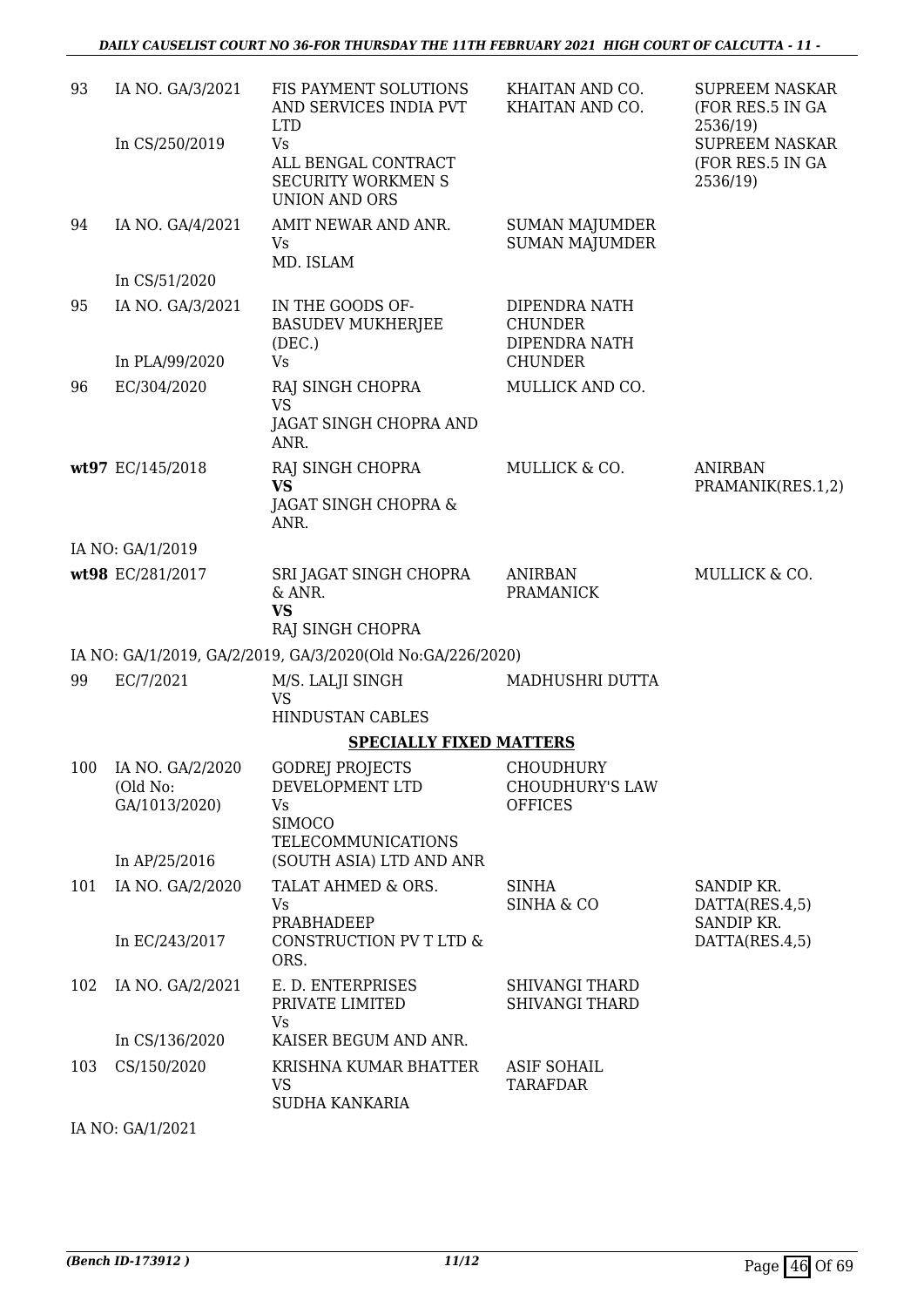104 AP/223/2020 MOHAN MOTOR BUSINESS PVT LTD AND ORS VS MAGMA FINCORP LIMITED

SAYANTAN BOSE SINHA AND CO.(FOR RES.1)

IA NO: GA/1/2020(Old No:GA/1064/2020)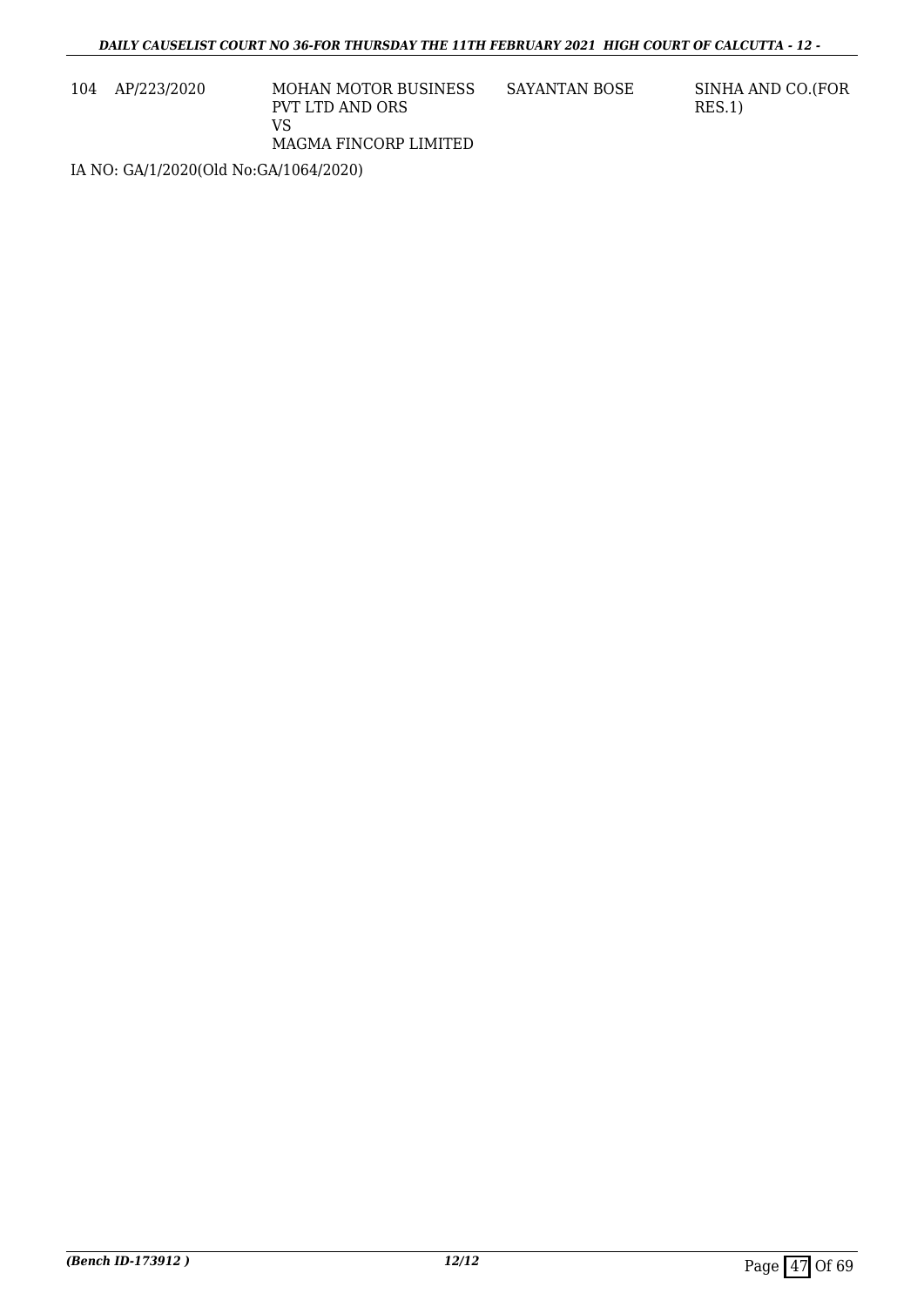

## **Original Side**

**DAILY CAUSELIST For Thursday The 11th February 2021**

### **COURT NO. 9 SINGLE BENCH () AT 11:00 AM HON'BLE JUSTICE SHIVAKANT PRASAD (VIA VIDEO CONFERENCE)**

#### **NOTE:MATTERS WILL BE TAKEN UP THROUGH PHYSICAL HEARING ONLY WHEN BOTH THE PARTIES ARE AGREED.**

#### **FOR JUDGEMENT**

| IA NO. GA/6/2019 | SUNRIT DEB       |             |
|------------------|------------------|-------------|
| (Old No:         | Vs.              | K. H. DASAN |
| GA/351/2019)     | SUDIP DEB & ORS. |             |

In CSOS/5/2008

2 IA NO. GA/3/2019 (Old No: GA/350/2019) SUNRIT DEB Vs DEBASISH DEB & ORS.

K. H. DASAN ARNAB MUKHERJEE

In CSOS/4/2010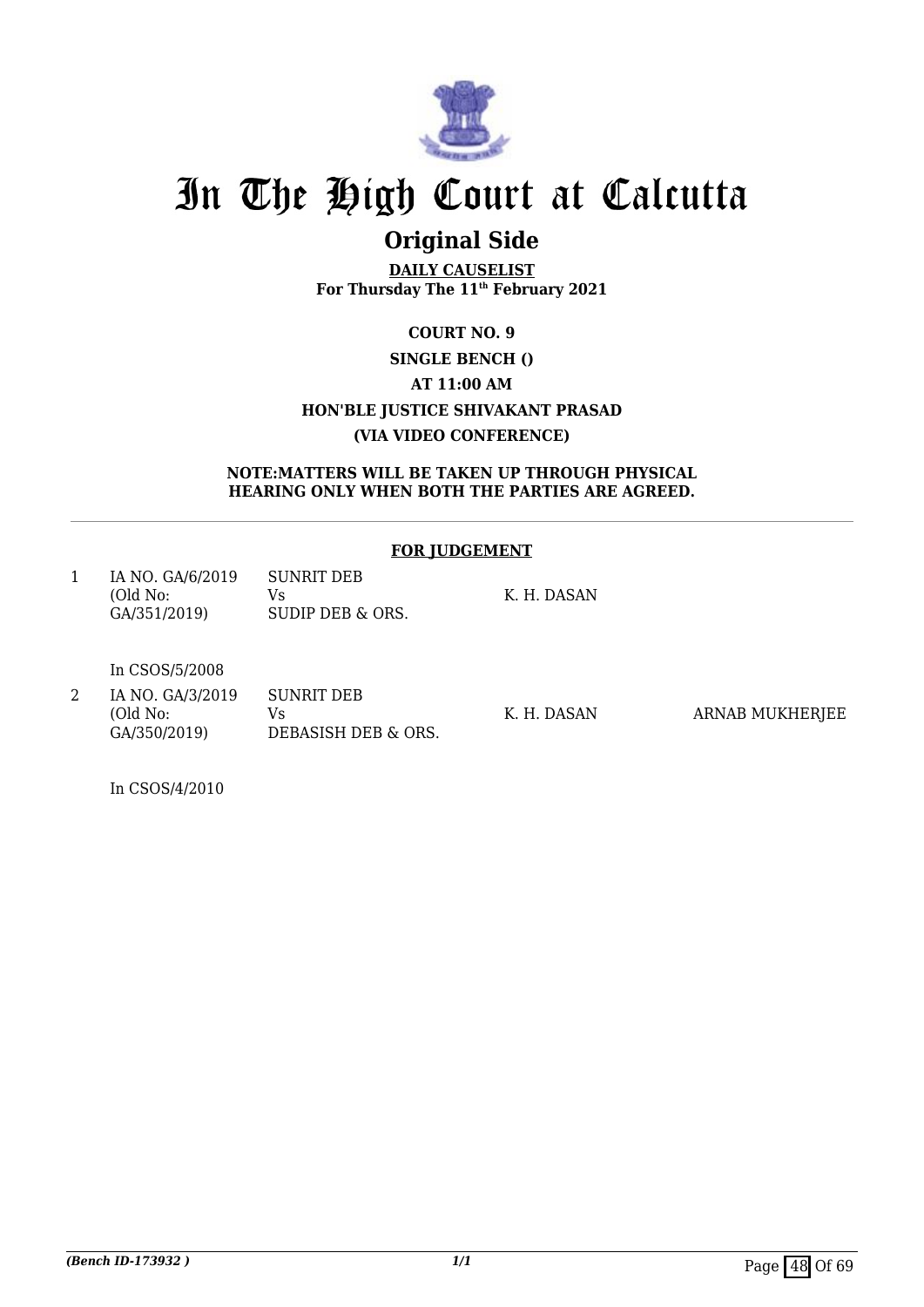

### **Original Side**

**DAILY CAUSELIST For Thursday The 11th February 2021**

**COURT NO. 13 SINGLE BENCH (SB-III ) AT 2:00 PM HON'BLE JUSTICE RAJASEKHAR MANTHA (VIA VIDEO CONFERENCE)**

**MATTERS WILL BE TAKEN UP THROUGH PHYSICAL HEARING ONLY WHEN BOTH THE PARTIES ARE AGREED.**

**ON TUESDAY AND FRIDAY ORIGINAL SIDE MATTERS WILL BE TAKEN UP FROM 2:00 P.M ------------------------------------------------------------------------------------------------------------------------------**

**ON AND FROM MONDAY, THE 11TH JANUARY, 2021 MATTERS (MOTION AND HEARING ) UNDER ARTICLE 226 OF THE CONSTITUTION RELATING TO SERVICE UNDER GROUP - VI AND APPLICATIONS CONNECTED THERETO;MATTERS(MOTION AND HEARING) UNDER ARTICLE 226 OF THE CONSTITUTION RELATING TO ALL SERVICE MATTERS RELATING TO PANCHAYATS AND CO-OPERATIVE SOCIETIES UNDER GROUP - V AND APPLICATIONS CONNECTED THERETO;HEARING OF WRIT PETITIONS IRRESPECTIVE OF CLASSIFICATIONS AND APPLICATIONS CONNECTED THERETO.**

**ORIGINAL SIDE MENTIONING WILL BE ALLOWED UPON BEING LISTED AS "TO BE MENTIONED" OF EVERY TUESDAY & FRIDAY AT 2:00 P.M. ONLY IN THE VIRTUAL MODE AS PER NOTIFICATION NO. 4286-RG, DATED 27.11.2020 FOLLOWING THE PRESCRIBED PROCEDURE.ALL THE LISTED MATTERS WILL BE TAKEN UP SERIALLY, UNLESS OTHERWISE FIXED.**

**------------------------------------------------------------------------------------------------------------------------------**

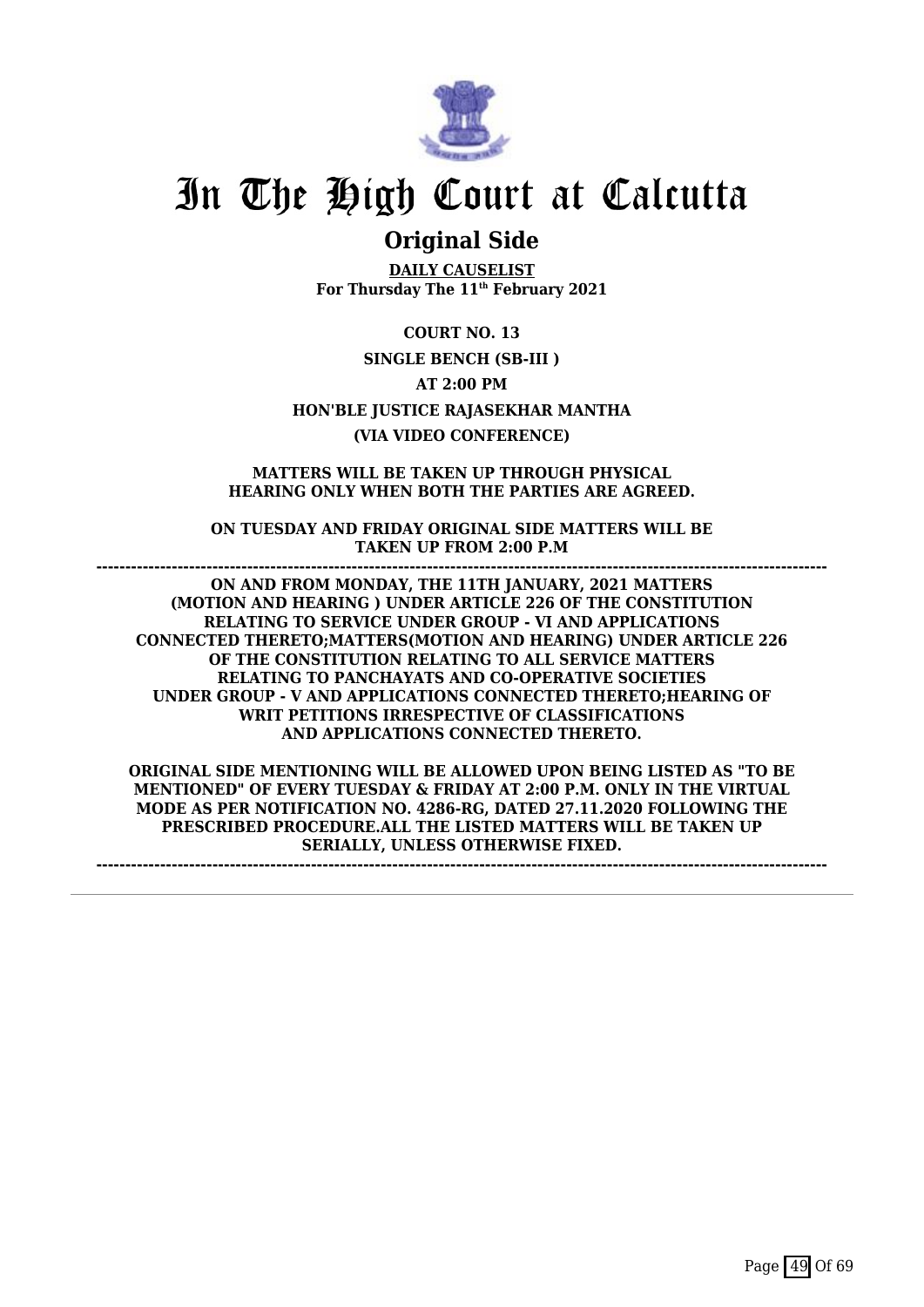

### **Original Side**

**DAILY CAUSELIST For Thursday The 11th February 2021**

#### **COURT NO. 8**

#### **SINGLE BENCH (SB-IV)**

#### **AT 10:45 AM**

#### **HON'BLE JUSTICE SABYASACHI BHATTACHARYYA (VIA VIDEO CONFERENCE)**

#### **NOTE:MATTERS WILL BE TAKEN UP THROUGH PHYSICAL HEARING ONLY WHEN BOTH THE PARTIES ARE AGREED;**

#### **NOTE: (I) ORIGINAL SIDE MATTERS WILL BE TAKEN UP FROM 10:45 A.M. UPTO RECESS ONLY ON TUESDAYS AND THURSDAYS;**

#### **(II) APPELLATE SIDE MATTERS WILL BE TAKEN UP FROM 2:00 P.M. ONWARD OR IMMEDIATELY AFTER COMPLETION OF ORIGINAL SIDE MATTERS, WHICHEVER IS EARLIER, ON TUESDAYS AND THURSDAYS;**

#### **(III) ON MONDAYS, WEDNESDAYS AND FRIDAYS, APPELLATE SIDE MATTERS WILL BE TAKEN UP THROUGHOUT THE DAY.**

#### **(IV) MENTIONING WILL BE ALLOWED ONLY AT THE FIRST SITTING OF COURT ON THE FIRST WORKING DAY OF EVERY WEEK.**

**V) FROM MONDAY (18/01/2021)**

**---------------------------------------------**

**LEARNED ADVOCATES APPEARING IN MATTERS PERTAINING TO -----------------------------------------------------------------------------------------------**

**DIN (COMPANIES ACT, 2013) ARE REQUESTED TO HAND OVER**

**-------------------------------------------------------------------------------------------- THE DETAILS (NUMBER/ITEM NO. .... ETC.) TO THE COURT OFFICER**

**---------------------------------------------------------------------------------------------------**

#### **FOR BEING CLUBBED TOGETHER FOR HEARING.**

**-------------------------------------------------------------------**

#### **COURT APPLICATIONS UNDER ART.226**

1 WPO/53/2021 [TOP]

HEMANTA KUMAR BANKA  $V<sub>S</sub>$ UNION OF INDIA AND ORS ARNAB SARDAR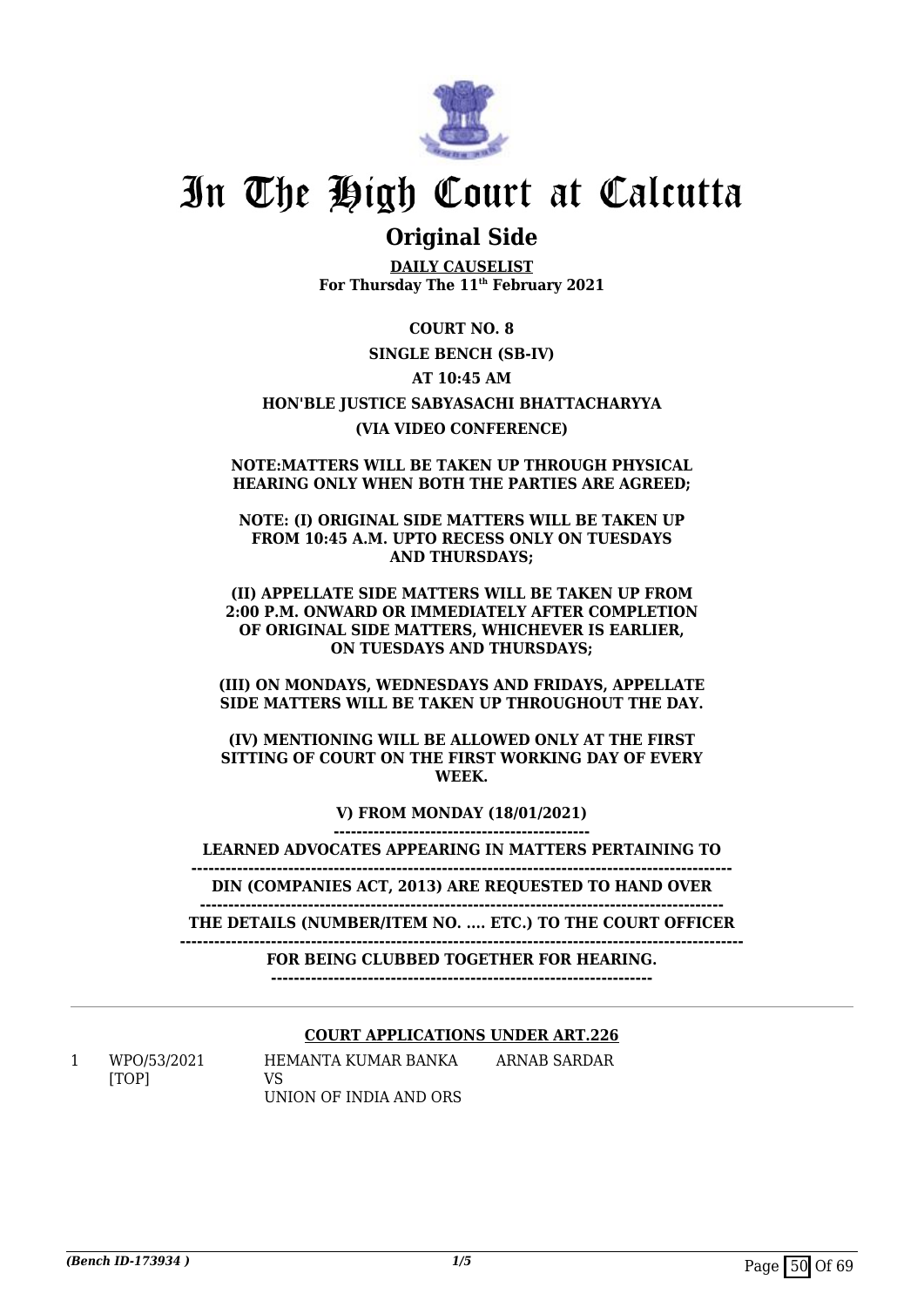| 2  | WPO/262/2020                          | <b>GUNJROK MATSHAJIBI</b><br>SAMABAY SAMITY AND ANR<br><b>VS</b><br>THE STATE OF WEST<br><b>BENGAL ANR ORS</b> | ANJAN BHATTACHARYA             |
|----|---------------------------------------|----------------------------------------------------------------------------------------------------------------|--------------------------------|
|    | IA NO: GA/1/2020(Old No:GA/1187/2020) |                                                                                                                |                                |
| 3  | WPO/343/2020                          | <b>SUSIT KUMAR BISWAS</b><br><b>VS</b><br>PINJAB NATIONAL BANK<br><b>AND ORS</b>                               | <b>ARINDAM PAUL</b>            |
| 4  | WPO/8/2021                            | M/S ADL PROPERTIES AND<br><b>ORS</b><br><b>VS</b><br>THE BANK OF BARODA AND<br><b>ORS</b>                      | ABHIMANYU BANERJEE             |
| 5  | WPO/11/2021                           | D AND I TAXCON SERVICES<br><b>PVT LTD</b><br><b>VS</b><br>NCLT AND ANR                                         | MRITUNJOY HALDER               |
| 6  | WPO/14/2021                           | MINISTRY OF CORPORATE<br>AFFAIRS, NEW DELHI<br><b>VS</b><br>M/S JAI JUTE AND<br><b>INDUSTRIES LIMITED</b>      | <b>SLAMBA</b>                  |
| 7  | WPO/22/2021                           | <b>TAPAS DUTTA</b><br><b>VS</b><br>STATE OF WEST BENGAL<br><b>AND 3 OTHERS</b>                                 | MRITUNJOY HALDER               |
| 8  | WPO/28/2021                           | M/S PLAUDIT TECHNO<br><b>INDIA PRIVATE LIMITED</b><br>VS<br>UNION OF INDIA AND ORS                             | ADITYA DUTTA                   |
| 9  | WPO/32/2021                           | <b>SONU SHARMA</b><br><b>VS</b><br>THE STATE OF WEST<br><b>BENGAL AND ORS</b>                                  | ANJAN BHATTACHARYA             |
| 10 | WPO/36/2021                           | <b>BISWAJIT GOSWAMI</b><br><b>VS</b><br>STATE OF WEST BENGAL<br>AND 4 ORS                                      | MRITUNJOY HALDER               |
| 11 | WPO/38/2021                           | <b>UAL INDUSTRIES LIMITED</b><br>AND ANR<br>VS<br>STATE OF WEST BENGAL<br>AND ANR                              | <b>VICTOR MOSES AND</b><br>CO. |
| 12 | WPO/41/2021                           | ANANYA WOOD PVT. LTD.<br>AND ANR.<br><b>VS</b><br>UNION OF INDIA AND ORS.                                      | MULLICK AND CO.                |
| 13 | WPO/51/2021                           | SMT. PADMABATI SHAW<br>VS.<br>THE STATE OF WEST<br><b>BENGAL AND 5 ORS</b>                                     | SANKAR KUMAR<br><b>SAMANTA</b> |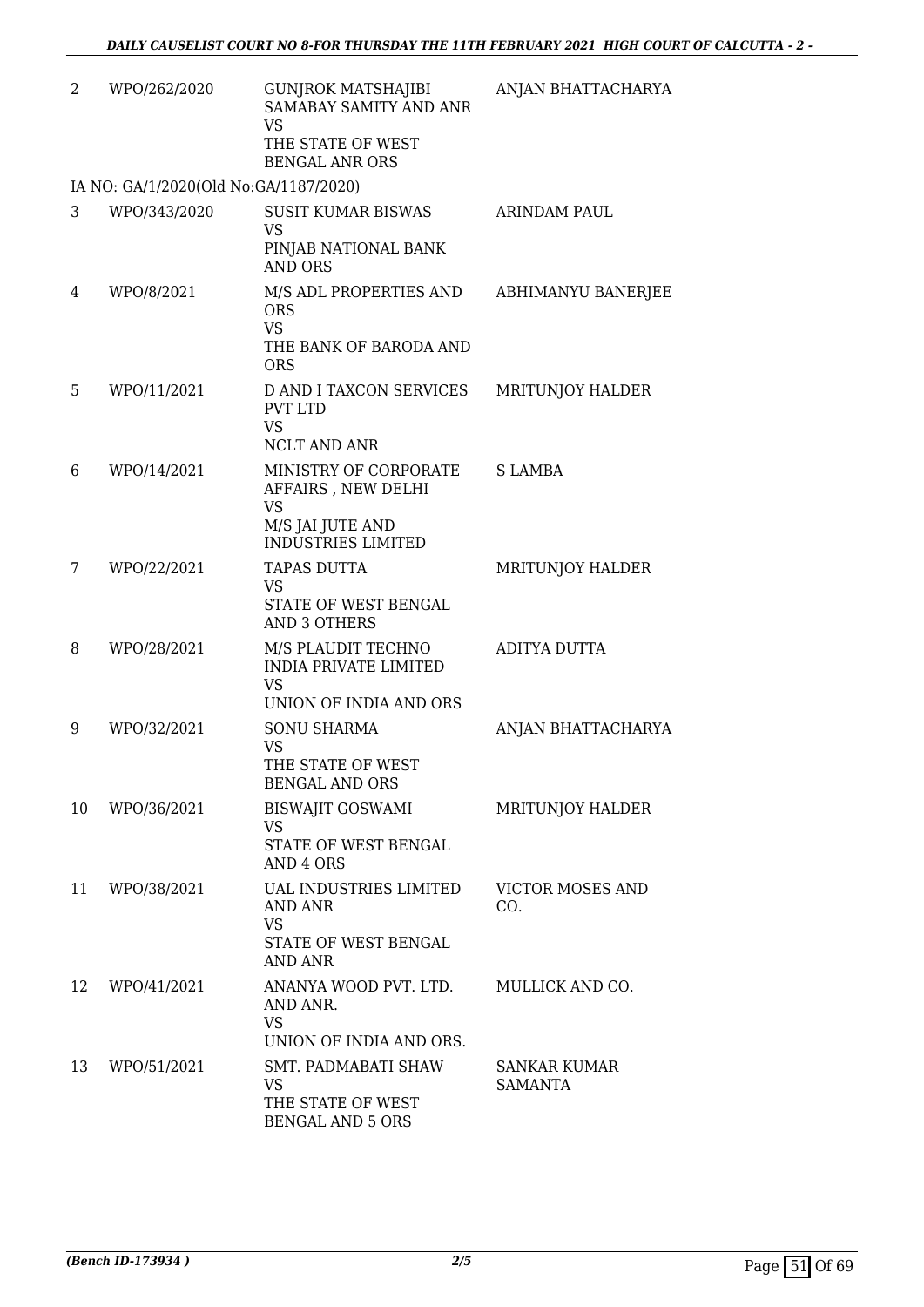| 14 | WPO/56/2021                          | SK AMAN NAWAZ @ SK<br><b>SAMIR</b><br><b>VS</b><br>THE STATE OF WEST<br><b>BENGAL AND ORS</b>                           | SANTANU CHATTERJEE                    |                                                     |
|----|--------------------------------------|-------------------------------------------------------------------------------------------------------------------------|---------------------------------------|-----------------------------------------------------|
| 15 | WPO/71/2021                          | MADHO DAS MUNDHRA<br>VS<br>RAILTEL CORPORATION OF<br>INDIA LIMITED AND ANR.                                             | MUKHERJEE PRASAD<br>AND ASSOCIATES    |                                                     |
| 16 | WPO/72/2021                          | BRITTIMULAK SANGRAMI<br>MANCHA AND ANR<br><b>VS</b><br>THE STATE OF WEST<br><b>BENGAL AND ORS</b>                       | ANJAN BHATTACHARYA                    |                                                     |
|    |                                      | <b>FOR HEARING</b>                                                                                                      |                                       |                                                     |
| 17 | WPO/424/2020<br>[Pt.Hd.]             | DEBABRATA CHAKRABORTY<br><b>AND ORS</b><br><b>VS</b><br>TEH STATE BANK OF INDIA<br>AND ANR                              | DEBASHIS SARKAR                       |                                                     |
| 18 | WPO/3/2019                           | DR. KUNAL SAHA<br><b>VS</b><br>THE STATE CONSUMER<br>DISPUTES REDRESSAL                                                 | SRIKANTA DUTTA                        |                                                     |
|    |                                      | COMMISSION & ORS.                                                                                                       |                                       |                                                     |
|    | IA NO: GA/2/2021                     |                                                                                                                         |                                       |                                                     |
| 19 | WPO/177/2019<br>WPA 11842(W)/2019 VS | <b>SUMANA BHOWMICK</b><br>THE UNION OF INDIA AND<br>ORS.                                                                | <b>SHUVANIL</b><br><b>CHAKRABORTY</b> | TANMOY ROY (FOR<br>RES.8), KUSHAGRA<br>SHAH(RES. 3) |
| 20 | WPO/185/2019                         | RANJIT KUMAR PAUL AND<br>ORS.<br><b>VS</b><br>HINDUSTAN PETROLEUM<br><b>CORPORATION AND ORS</b>                         | MULLICK AND CO.                       | <b>PRASUN</b><br>MUKHERJEE(RES.1)                   |
| 21 | WPO/323/2019                         | DONALD AND MACARTHY<br>PTE. LTD.<br><b>VS</b><br>UNION OF INDIA AND 2<br><b>OTHERS</b>                                  | A.K. DEY AND<br><b>ASSOCIATES</b>     |                                                     |
| 22 | WPO/398/2019                         | <b>HOOGHLY EXTRUSIONS</b><br>LTD AND ANR<br><b>VS</b><br>THE GOVERNMENT OF<br><b>WEST BENGAL AND 3</b><br><b>OTHERS</b> | <b>SAMRAT DEY PAUL</b>                |                                                     |
| 23 | WPO/491/2019                         | BLUEDIAMOND TRACOM<br>PVT LTD AND ANR<br><b>VS</b><br>ALLAHABAD BANK AND ORS                                            | SHARMA KAJARIA AND<br>CO              |                                                     |
| 24 | WPO/508/2019                         | NAND LAL SHAW<br><b>VS</b><br>UNION OF INDIA AND ORS                                                                    | PROTYUSHCHATTERJEE                    |                                                     |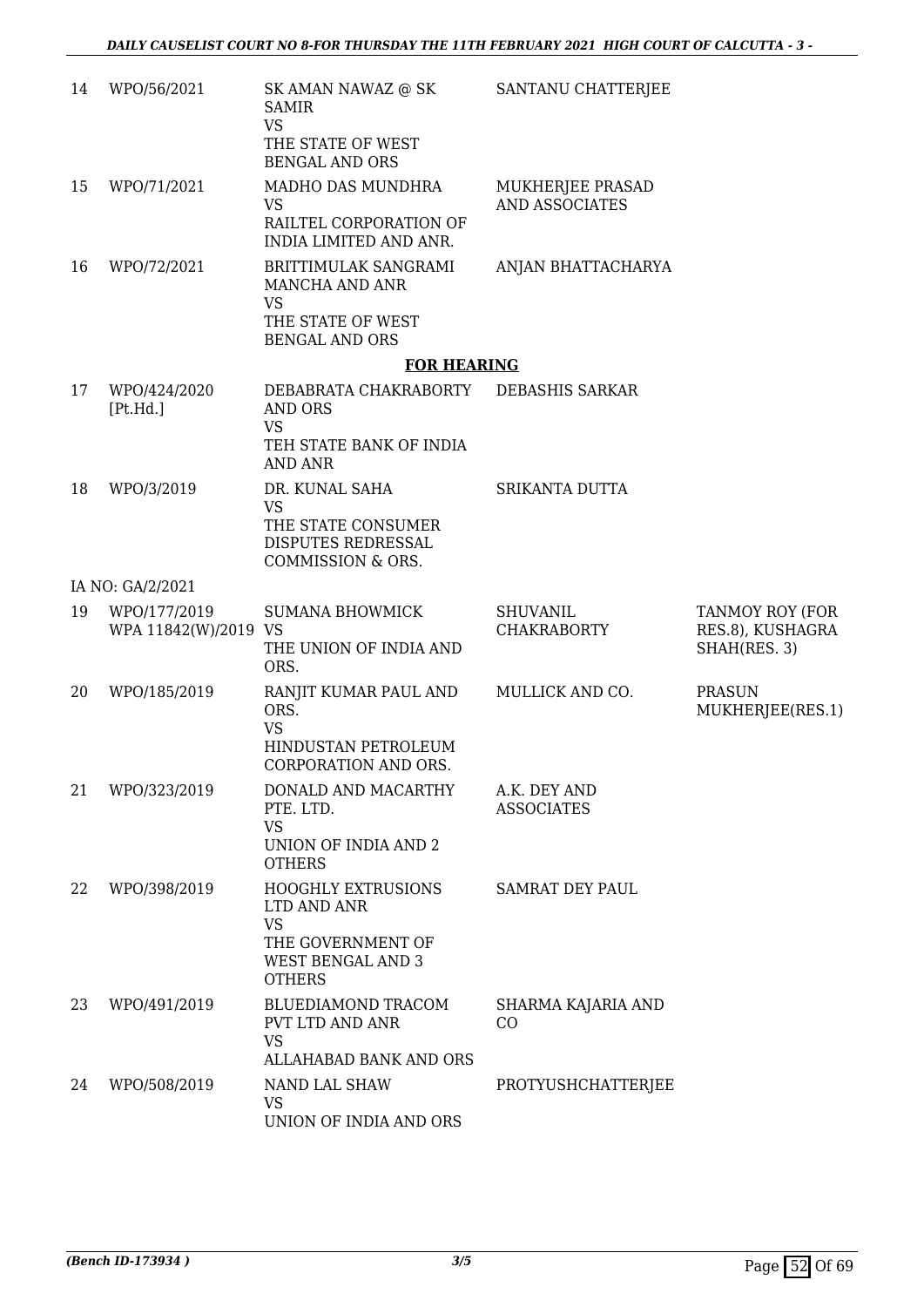| 25 | WPO/524/2019 | <b>GLACIER ENGINEERING CO</b><br>AND ORS<br><b>VS</b><br>STATE OF WEST BENGAL<br><b>AND ORS</b>                                             | <b>SINTHIA BALA</b>                  |                |
|----|--------------|---------------------------------------------------------------------------------------------------------------------------------------------|--------------------------------------|----------------|
| 26 | WPO/541/2019 | <b>JAJU BROTHERS</b><br><b>VS</b><br>THE BOARD OF TRUSTEES<br>FOR KOLKATA PORT TRUST                                                        | SHREYASI SANYAL                      |                |
| 27 | WPO/550/2019 | <b>AND ORS</b><br><b>BRGK PROPERTIES LLP</b><br>(BRGK PROPERTIES PVT<br>LTD) AND ANR<br><b>VS</b><br>THE REGISTRAR OF<br>ASSURANCES KOLKATA | CHOUDHURY AND CO                     |                |
| 28 | WPO/100/2020 | <b>B S CONFIN PVT LTD AND</b><br>ANR<br><b>VS</b><br>ALLAHABAD BANK AND ORS                                                                 | SHARMA KAJARIA AND<br>CO             | OM NARAYAN RAI |
| 29 | WPO/101/2020 | HIGH TIME HOLDINGS PVT<br>LTD AND ANR<br><b>VS</b><br>ALLAHABAD BANK AND ORS                                                                | SHARMA KAJARIA AND<br>CO             | OM NARAYAN RAI |
| 30 | WPO/102/2020 | NAIRIT TIE-UP PRIVATE<br>LIMITED AND ANR.<br><b>VS</b><br>ALLAHABAD BANK AND ORS                                                            | SHARMA KAJARIA AND<br>CO.            | OM NARAYAN RAI |
| 31 | WPO/103/2020 | PROCHETA CONSULTANTS<br>PRIVATE LIMITED<br><b>VS</b><br>ALLAHABAD BANK AND ORS                                                              | SHARMA KAJARIA AND<br>CO.            | OM NARAYAN RAI |
| 32 | WPO/104/2020 | DEVESH ADVISORY<br>SERVICES PVT LTD AND<br><b>ANR</b><br><b>VS</b>                                                                          | SHARMA KAJARIA AND<br>CO             | OM NARAYAN RAI |
| 33 | WPO/106/2020 | ALLAHABAD BANK AND ORS<br>KAMYABI VANIJYA PVT LTD<br><b>AND ANR</b><br><b>VS</b><br><b>ALLAHABAD BANK OF ORS</b>                            | SHARMA KAJARIA AND<br><b>COMPANY</b> | OM NARAYAN RAI |
| 34 | WPO/107/2020 | SANEE CAPITAL AND<br>LEASING PRIVATE LIMITED<br>AND ANR<br><b>VS</b><br>ALLAHABAD BANK AND ORS                                              | SHARMA KAJARIA AND<br><b>COMPANY</b> | OM NARAYAN RAI |
| 35 | WPO/108/2020 | <b>ILEX PVT LTD AND ANR</b><br><b>VS</b><br>ALLAHABAD BANK AND ORS                                                                          | SHARMA KAJARIA AND<br><b>COMPANY</b> | OM NARAYAN RAI |
| 36 | WPO/109/2020 | SUYASH FINOVEST PRIVATE<br>LIMITED AND ANR<br>VS<br>ALLAHABAD BANK AND ORS                                                                  | SHARMA KAJARIA AND<br><b>COMPANY</b> | OM NARAYAN RAI |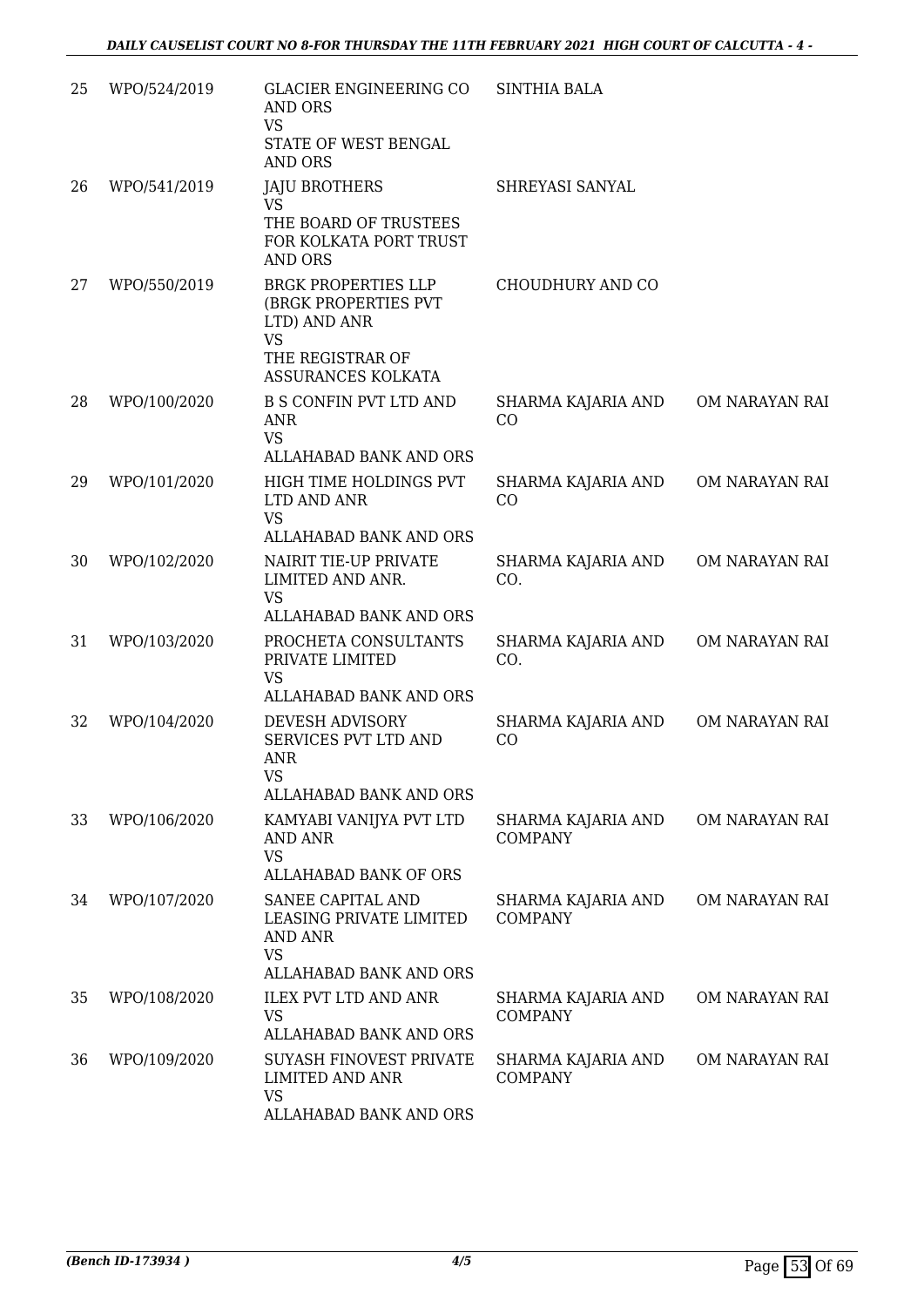| 37 | WPO/111/2020     | NIVEDAN VYAPAAR<br>PRIVATE LIMITED AND ANR.<br><b>VS</b><br>ALLAHABAD BANK AND<br>ORS.                    | SHARMA KAJARIA AND<br>CO. | OM NARAYAN RAI |
|----|------------------|-----------------------------------------------------------------------------------------------------------|---------------------------|----------------|
| 38 | WPO/112/2020     | SAMPAT MARKETING<br><b>COMPANY PRIVATE</b><br>LIMITED AND ANR.<br><b>VS</b><br>ALLAHABAD BANK AND<br>ORS. | SHARMA KAJARIA AND<br>CO. | OM NARAYAN RAI |
| 39 | WPO/146/2020     | BMW INDUSTRIES LTD.<br><b>VS</b><br>UCO BANK AND ORS.                                                     | <b>BHASKAR GHOSH</b>      |                |
| 40 | WPO/252/2020     | M/S R P TECHVISION PVT<br>LTD AND ANR<br><b>VS</b>                                                        | RAJESH UPADHYAY           |                |
|    |                  | CANARA BANK AND ORS                                                                                       |                           |                |
| 41 | WPO/253/2020     | M/S. R P VYAPAAR PVT<br><b>LIMITED AND ANR</b><br><b>VS</b><br>CANARA BANK AND ORS                        | RAJESH UPADHYAY           |                |
| 42 | WPO/274/2020     | M/S ALOM POLY<br>EXTRUSIONS LTD AND ANR<br><b>VS</b><br>STATE OF WEST BENGAL<br><b>AND ORS</b>            | NILADRI KHANRA            |                |
| 43 | WPO/278/2020     | MONISHA GROVER<br><b>VS</b><br>UNION OF INDIA AND ANR                                                     | AMALAKSHA JANA            |                |
|    | IA NO: GA/1/2020 |                                                                                                           |                           |                |
| 44 | WPO/369/2020     | ASHA EXPO AND CO. LTD.<br><b>VS</b><br><b>UCO BANK</b>                                                    | ANURAG BAGARIA            |                |
|    | 45 WPO/383/2020  | CHEVIOT FOUNDATION<br>VS<br>STATE BANK OF INDIA AND<br><b>ORS</b>                                         | VISHWARUP ACHARYYA        |                |
|    |                  | <b>CONTEMPT MATTERS</b>                                                                                   |                           |                |
| 46 | CC/27/2020       | TAMAL DAS<br><b>VS</b><br>MR. G. M. P. REDDY                                                              | <b>MRITUNJOY HALDER</b>   |                |
| 47 | CC/58/2020       | DEBASHIS CHAKRABORTY<br><b>VS</b><br>MR KHALI AIZAZ ANWAR<br><b>AND ANR</b>                               | SAKTI PADA JANA           |                |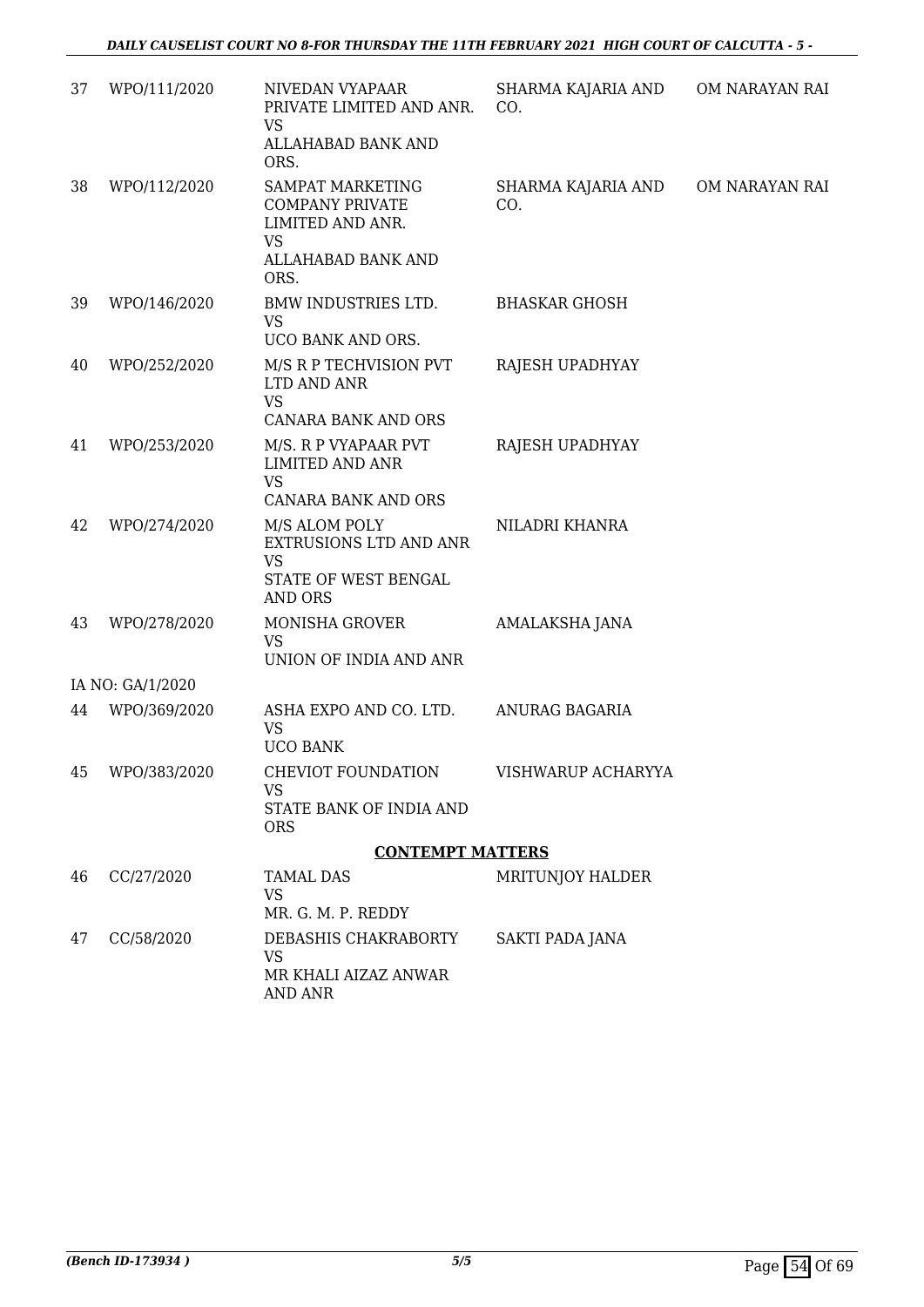

### **Original Side**

**DAILY CAUSELIST For Thursday The 11th February 2021**

**COURT NO. 26 SINGLE BENCH (SB-VI) AT 3:00 PM HON'BLE JUSTICE SHEKHAR B. SARAF (VIA VIDEO CONFERENCE)**

#### **NOTE:MATTERS WILL BE TAKEN UP THROUGH PHYSICAL HEARING ONLY WHEN BOTH THE PARTIES ARE AGREED.**

#### **NOTE : 1) EVERYDAY ORIGINAL SIDE MATTERS WILL BE TAKEN UP IMMEDIATELY AFTER THE COMPLETION OF THE APPELLATE SIDE MATTERS OR AT 3:00 P.M. WHICHEVER IS EARLIER.**

#### **2) ORIGINAL SIDE MENTIONING WILL BE ALLOWED IMMEDIATELY BEFORE THE ORIGINAL SIDE MATTERS ARE TAKEN UP.**

**: 3) MENTIONING FOR INCLUSION IN THE LIST SHALL BE ENTERTAINED ONLY UPON PROPER NOTICE.**

#### **FOR JUDGEMENT**

| WPO/119/2020 | <b>SUSMITA GAYEN</b> | ANIAN               |
|--------------|----------------------|---------------------|
|              | VS.                  | <b>BHATTACHARYA</b> |
|              | THE STATE OF WEST    |                     |
|              | BENGAL AND ORS       |                     |
|              |                      |                     |

#### **NEW APPLICATIONS**

| 2 | IA NO. GA/1/2020 | <b>DEEPA BASU</b>      | SAKTI PADA JANA      |
|---|------------------|------------------------|----------------------|
|   |                  | Vs                     | SAKTI PADA JANA      |
|   |                  | THE STATE OF WEST      |                      |
|   | In WPO/306/2020  | <b>BENGAL AND ORS</b>  |                      |
| 3 | IA NO. GA/1/2020 | AJAY SHANKAR UPADHAY & | <b>FIRDOUS SAMIM</b> |
|   | (Old No:         | <b>ANR</b>             | <b>FIRDOUS SAMIM</b> |
|   | GA/607/2020)     | Vs                     |                      |
|   |                  | THE STATE OF WEST      |                      |
|   |                  | BENGAL & ORS.          |                      |
|   | In WPO/714/2017  |                        |                      |

#### **COURT APPLICATIONS UNDER ART.226**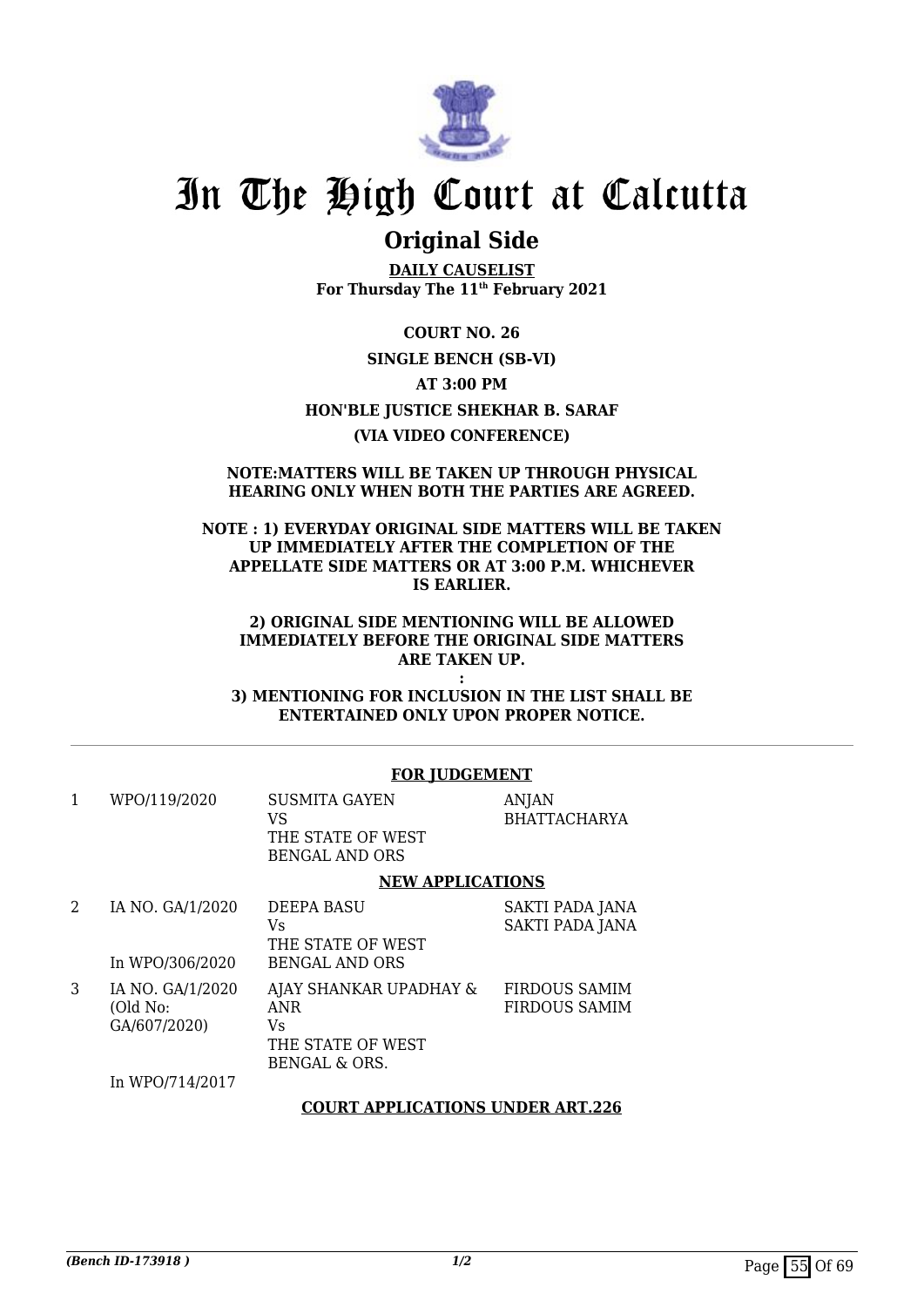| 4 | WPO/135/2020 | KAMALA PRADHAN<br>VS<br>THE STATE OF WEST<br><b>BENGAL AND 5 OTHERS</b>                                     | <b>SYED SHAMSUL</b><br>AREFIN |
|---|--------------|-------------------------------------------------------------------------------------------------------------|-------------------------------|
| 5 | WPO/136/2020 | HARIPRIYA GIRI<br>VS<br>THE STATE OF WEST<br>BENGAL AND 5 OTHERS<br><b>APPLICATION FOR RULE IN CONTEMPT</b> | <b>SYED SHAMSUL</b><br>AREFIN |

| 6 | CC/7/2021        | SHIVA SHAKTI SECURITY | <b>FASIUR RAHMAN</b> |
|---|------------------|-----------------------|----------------------|
|   | WITH CP/985/2014 | <b>SERVICES</b>       | MOLLA                |
|   | CA/12/2020       | VS                    |                      |
|   |                  | RAKESH SHARMA AND 2   |                      |
|   |                  | ORS                   |                      |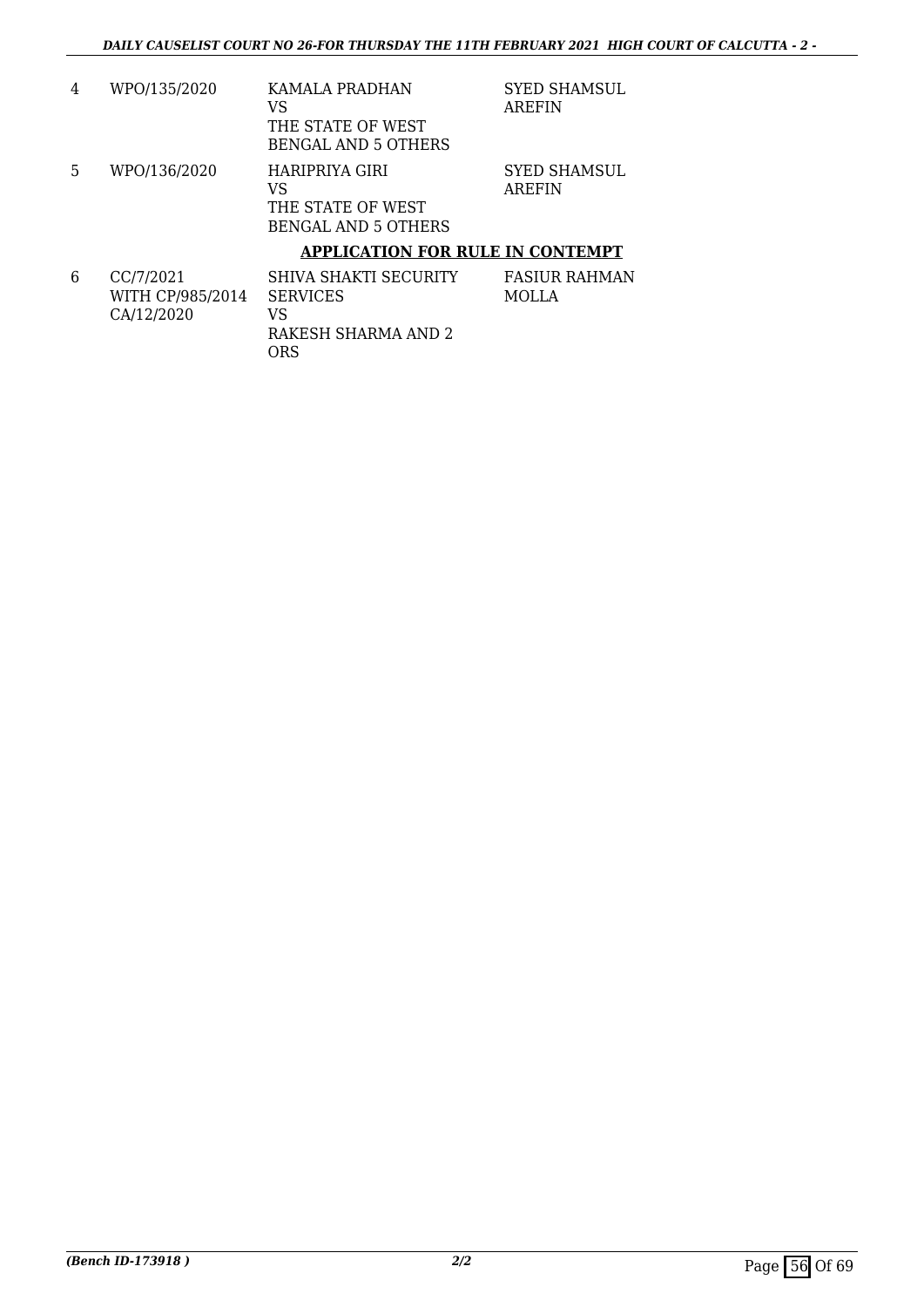

### **Original Side**

**DAILY CAUSELIST For Thursday The 11th February 2021**

**COURT NO. 15 SINGLE BENCH (SB-VII) AT 10:45 AM HON'BLE JUSTICE RAJARSHI BHARADWAJ (VIA VIDEO CONFERENCE)**

**NOTE:MATTERS WILL BE TAKEN UP THROUGH PHYSICAL HEARING ONLY WHEN BOTH THE PARTIES ARE AGREED.**

**NOTE: ON FRIDAY (12/02/2021) ORIGINAL SIDE MATTERS WILL BE TAKEN UP AT 10:45 A.M.**

**AFTER COMPLETION OF ORIGINAL SIDE MATTERS, APPELLATE SIDE MATTERS WILL BE TAKEN UP.**

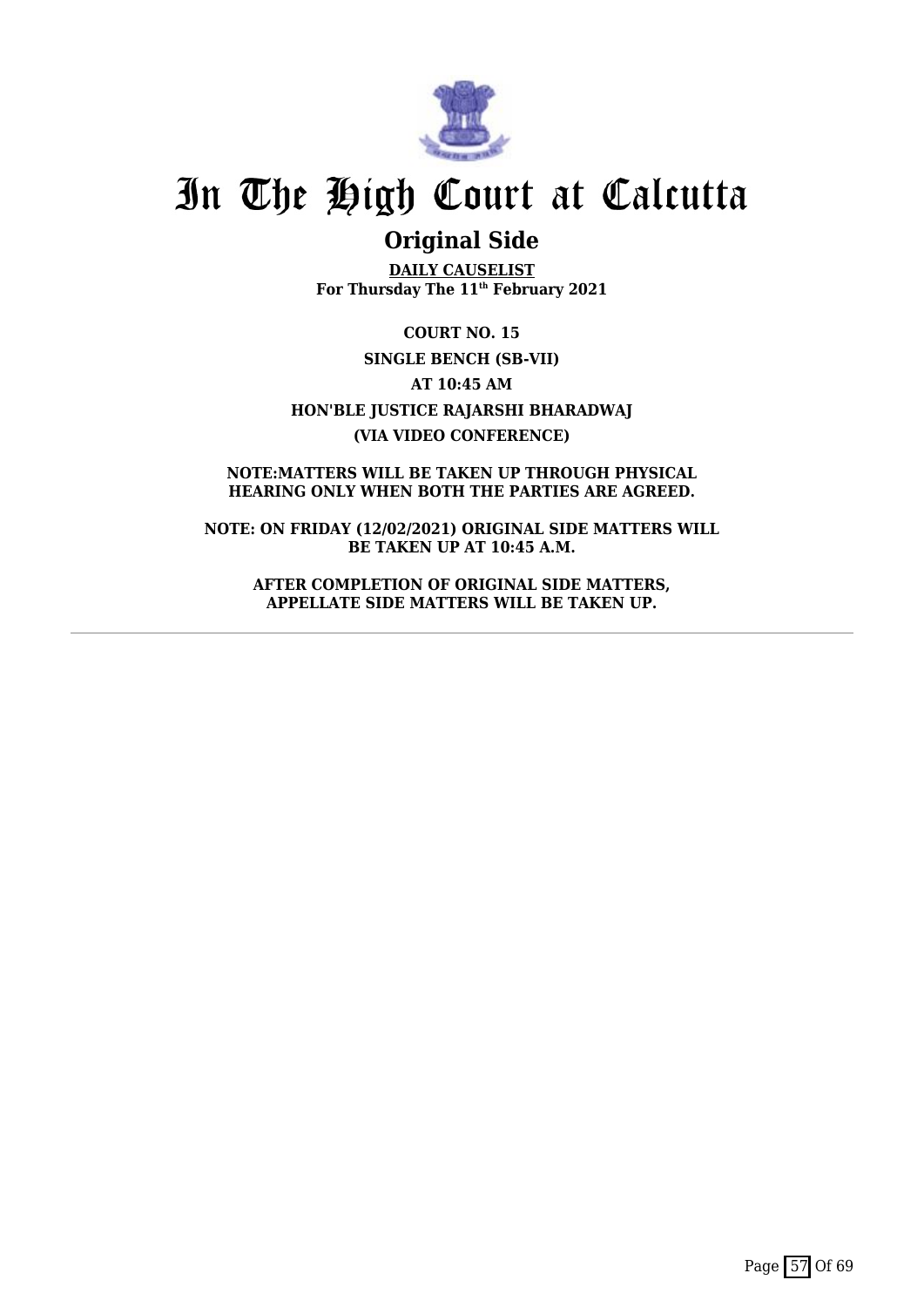

### **Original Side**

**DAILY CAUSELIST For Thursday The 11th February 2021**

**COURT NO. 39**

**SINGLE BENCH (SB-IX)**

**AT 10:45 AM**

**HON'BLE JUSTICE RAVI KRISHAN KAPUR**

**ON AND FROM MONDAY, 1ST FEBRUARY, 2021 TO FRIDAY, 12TH FEBRUARY, 2021 - WILL TAKE, IN ADDITION TO HIS OWN LIST AND DETERMINATION, THE LIST AND DETERMINATION OF HON'BLE JUSTICE MOUSHUMI BHATTACHARYA.**

#### **(VIA VIDEO CONFERENCE)**

**NOTE:MATTERS WILL BE TAKEN UP THROUGH PHYSICALHEARING ONLY WHEN BOTH THE PARTIES ARE AGREED.**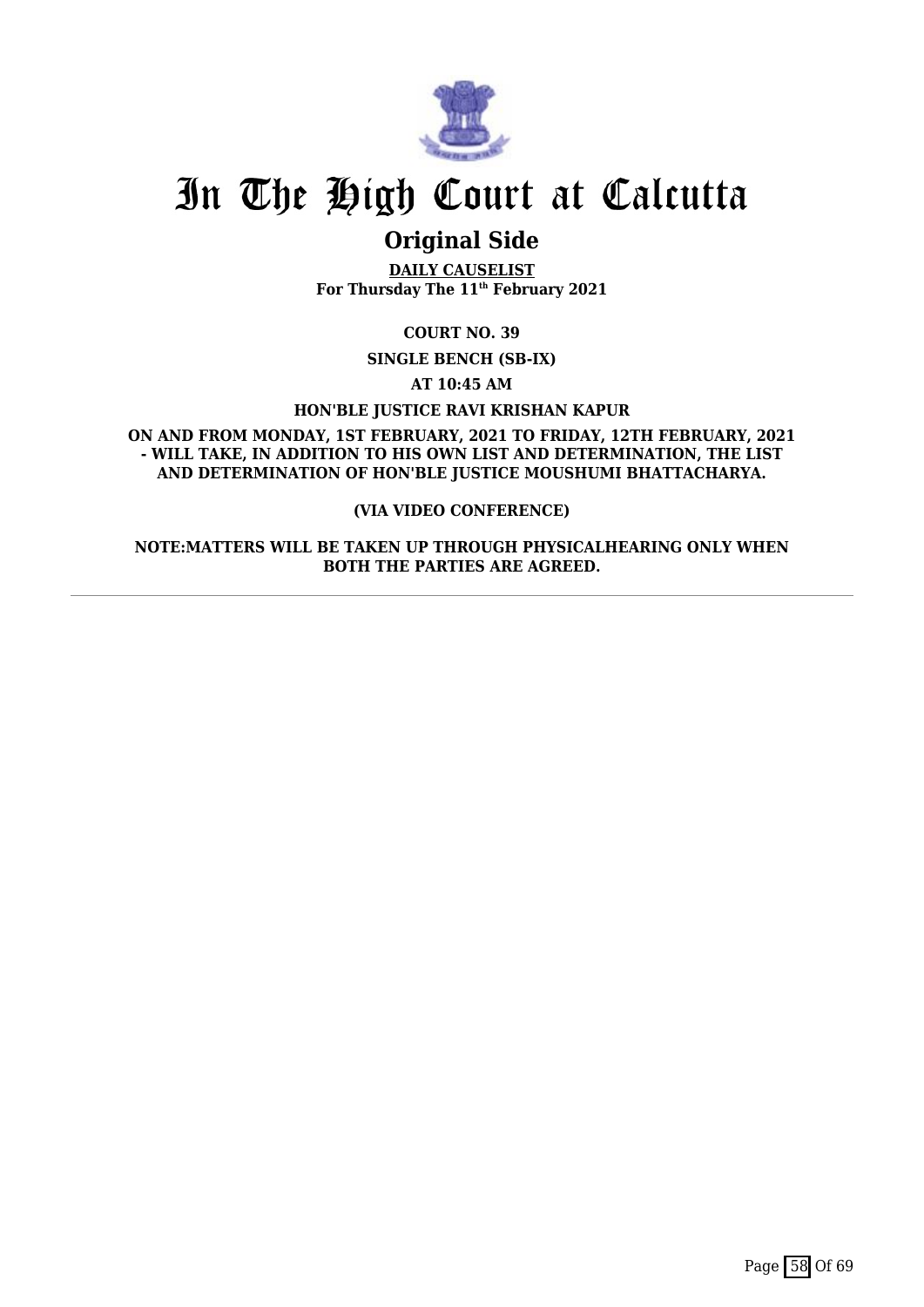

### **Original Side**

**DAILY CAUSELIST For Thursday The 11th February 2021**

**COURT NO. 10**

**SINGLE BENCH (SB-IX)**

**AT 10:45 AM**

#### **HON'BLE JUSTICE RAVI KRISHAN KAPUR**

**ON AND FROM MONDAY, 1ST FEBRUARY, 2021 TO FRIDAY, 12TH FEBRUARY, 2021 - WILL TAKE, IN ADDITION TO HIS OWN LIST AND DETERMINATION, THE LIST AND DETERMINATION OF HON'BLE JUSTICE MOUSHUMI BHATTACHARYA.**

#### **(VIA VIDEO CONFERENCE)**

**NOTE:MATTERS WILL BE TAKEN UP THROUGH PHYSICALHEARING ONLY WHEN BOTH THE PARTIES ARE AGREED.**

> **NOTE: (I) ORIGINAL SIDE MENTIONING EVERY WEDNESDAY AND THURSDAY AT 10:45 A.M.**

**(II) ORIGINAL SIDE MATTERS WILL BE TAKEN UP EVERY WEDNESDAY AND THURSDAY AT 10:45 A.M. BEFORE APPELLATE SIDE MATTERS.**

**AFTER COMPLETION OF ORIGINAL SIDE MATTERS, APPELLATE SIDE MATTERS WILL BE TAKEN UP**

#### **TO BE MENTIONED**

| 1 | WPO/2/2018   | BARUN DEB GHOSH & ORS.<br>VS<br>THE STATE OF WEST<br>BENGAL & ORS.            | <b>SUSANTA PAL</b> |                                                  |
|---|--------------|-------------------------------------------------------------------------------|--------------------|--------------------------------------------------|
|   |              | <b>SPECIALLY FIXED MATTERS</b>                                                |                    |                                                  |
| 2 | WPO/245/2019 | PRADIP AGARWAL AND<br>ORS.<br>VS<br>KOLKATA MUNICIPAL<br>CORPORATION AND ORS. | AJAY GAGGAR        | CHOUDHURY'S LAW<br><b>OFFICES (FOR</b><br>RES.4) |
| 3 | WPO/353/2019 | ASHOK AGARWAL<br>VS<br>KOLKATA MUNICIPAL<br>CORPORATION AND ORS.              | POULOMI BANERJEE   | CHOUDHURI S LAW<br><b>OFFICES (FOR</b><br>RES.4) |
|   |              |                                                                               |                    |                                                  |

#### **FOR HEARING (OLD MATTER)**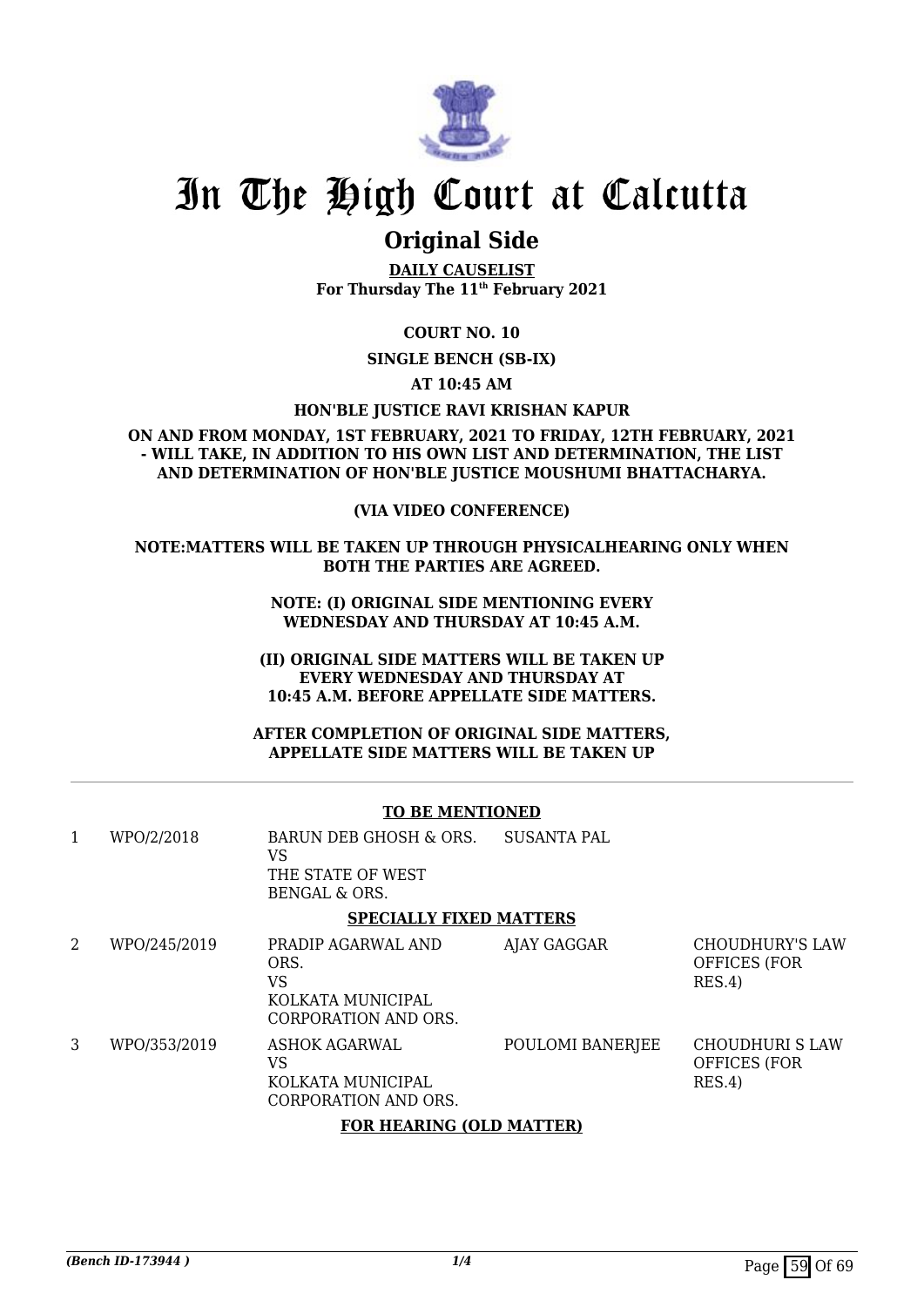| 4  | IA NO. GA/2/2007<br>(Old No:<br>GA/2648/2007) | SILVER BLAZE & ANR.<br>Vs<br>W.B.INDUSTRIES<br>CORPN.LTD.                             | S.R.GHOSH                                        |
|----|-----------------------------------------------|---------------------------------------------------------------------------------------|--------------------------------------------------|
|    | In WPO/2641/1998                              |                                                                                       |                                                  |
| 5  | IA NO. GA/1/2007<br>(Old No:<br>GA/2647/2007) | SILVER BLAZE & ANR.<br>Vs<br><b>W.B.INDUSTRIES</b><br>CORPN.LTD.                      | S.R.GHOSH                                        |
|    | In WPO/2641/1998                              |                                                                                       |                                                  |
| 6  | IA NO. GA/2/2007<br>(Old No:<br>GA/2705/2007) | JECVO VETCHEM (P) LTD. &<br><b>ANR</b><br>Vs.<br>ASSTT. COMMISSIONER,<br>COM. TAXES,  | RAJARSHI<br><b>BHARADWAJ</b>                     |
|    | In WPO/810/2001                               |                                                                                       |                                                  |
| 7  | IA NO. GA/1/2007<br>(Old No:<br>GA/2704/2007) | JECVO VETCHEM (P) LTD. &<br><b>ANR</b><br>Vs<br>ASSTT. COMMISSIONER,<br>COM. TAXES,   | RAJARSHI<br><b>BHARADWAJ</b>                     |
|    | In WPO/810/2001                               |                                                                                       |                                                  |
| 8  | IA NO. GA/1/2007<br>(Old No:<br>GA/2581/2007) | M.K. AGENCY<br><b>V<sub>S</sub></b><br><b>UNION OF INDIA</b>                          | <b>B. BASU MALLICK</b>                           |
|    | In WPO/932/2006                               |                                                                                       |                                                  |
| 9  | IA NO. GA/1/2007<br>(Old No:<br>GA/2523/2007) | DRISTI FIRE BRICKS MFG.<br>OF HIGH QUALITY & ANR.<br>Vs<br>COAL INDIA LTD. & ORS.     | SHAMBHU NATH<br><b>DUTA</b>                      |
|    | In WPO/2025/2006                              |                                                                                       |                                                  |
| 10 | IA NO. GA/1/2008<br>(Old No:<br>GA/1831/2008) | THE BENGAL FREEMASONS<br>TRUST ASSOCIATION &<br>ANR.<br>Vs                            | DEBJYOTI BASU                                    |
|    | In WPO/324/2007                               | THE KOLKATA MUNICIPAL<br><b>CORPORATION &amp; ORS.</b>                                |                                                  |
| 11 | IA NO. GA/1/2008<br>(Old No:<br>GA/10/2008)   | M/S. SAI (INDIA) SERVICES<br>$&$ ANR.<br><b>Vs</b><br>UNION OF INDIA & ORS.           | SUBHAYU BANERJEE,<br>$C/O$ S.N.<br>BHATTACHARJYA |
|    | In WPO/1066/2007                              |                                                                                       |                                                  |
| 12 | IA NO. GA/1/2008<br>(Old No:<br>GA/131/2008)  | TANTIA CONSTRUCTION &<br>ORS.<br>Vs<br>THE MAYOR-IN-COUNCIL,<br>THE KOLKATA MUNICIPAL | M/S. L. P. TIWARI &<br>CO.                       |
|    | In WPO/1137/2007                              | <b>CORPORATION &amp; OR</b>                                                           |                                                  |

#### **FOR HEARING**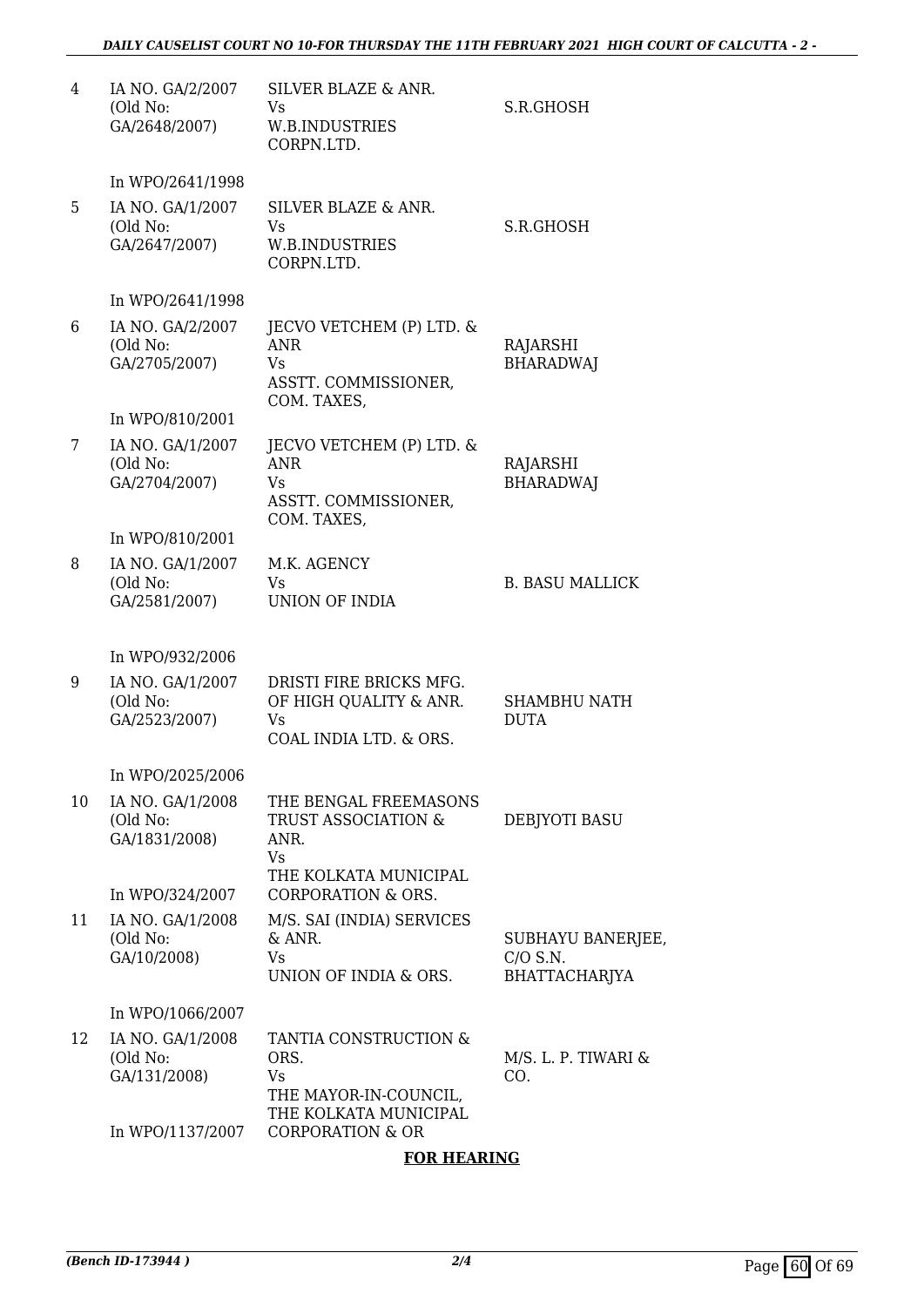| 13 | WPO/438/2012                         | MD. TARIQUE JAMAL<br><b>VS</b><br>STATE OF WEST BENGAL &<br>ORS.                                     | <b>NURUL ISLAM</b><br><b>MONDAL</b>  |
|----|--------------------------------------|------------------------------------------------------------------------------------------------------|--------------------------------------|
| 14 | WPO/35/2013                          | SKYLARK FISCAL SERVICES<br>(P) LTD AND ANR<br><b>VS</b><br>UNION BANK OF INDIA AND<br><b>ORS</b>     | A.V. ASSOCIATES                      |
| 15 | WPO/551/2013                         | SUSHIL KUMAR MONDAL<br><b>AND ORS</b><br><b>VS</b><br>STATE OF WEST BENGAL<br><b>AND ORS</b>         | <b>SUMOULI SARKAR</b>                |
| 16 | WPO/406/2015                         | <b>BIMALA AGARWAL &amp; ORS.</b><br><b>VS</b><br>KOLKATA MUNICIPAL<br><b>CORPORATION &amp; ORS.</b>  | <b>SOMA KAR GHOSH</b>                |
| 17 | WPO/126/2016                         | SEKENDAR SK.<br><b>VS</b><br>THE STATE OF WEST<br><b>BENGAL &amp; ORS.</b>                           | <b>SYED SHAMSUL</b><br><b>AREFIN</b> |
| 18 | WPO/306/2016                         | <b>BIMAN KUMAR GHOSH</b><br><b>VS</b><br>STATE OF WEST BENGAL &<br>ORS.                              | VICTOR CHATTERJEE                    |
| 19 | WPO/740/2016                         | <b>CHINTAMONI SAH</b><br><b>VS</b><br>THE STATE OF WEST<br><b>BENGAL &amp; ORS.</b>                  | <b>SYED SHAMSUL</b><br><b>AREFIN</b> |
|    | IA NO: GA/1/2020(Old No:GA/205/2020) |                                                                                                      |                                      |
| 20 | WPO/983/2016                         | BROADWAY CENTRE & ANR.<br><b>VS</b><br>KOLKATA MUNICIPAL<br><b>CORPORATION &amp; ORS.</b>            | <b>SUMAN MAJUMDER</b>                |
| 21 | WPO/998/2016                         | DILIP KUMAR GHOSH<br><b>VS</b><br>STATE OF WEST BENGAL &<br><b>ORS</b>                               | <b>SYED SHAMSUL</b><br><b>AREFIN</b> |
| 22 | WPO/1018/2016                        | PIJUSKANTI<br>BHATTACHERJEE AND ANR.<br><b>VS</b><br>KOLKATA MUNICIPAL<br><b>CORPORATION AND ORS</b> | <b>SUVAM SINHA</b>                   |
| 23 | WPO/1135/2016                        | DEBOBRATA SENGUPTA<br><b>VS</b><br>THE UNION OF INDIA &<br><b>ORS</b>                                | RAHUL KARMAKAR                       |
| 24 | WPO/37/2017                          | <b>SUVRA KUMAR DEY</b><br><b>VS</b><br>THE STATE OF WEST<br><b>BENGAL &amp; ORS</b>                  | DEBDUTTA BASU                        |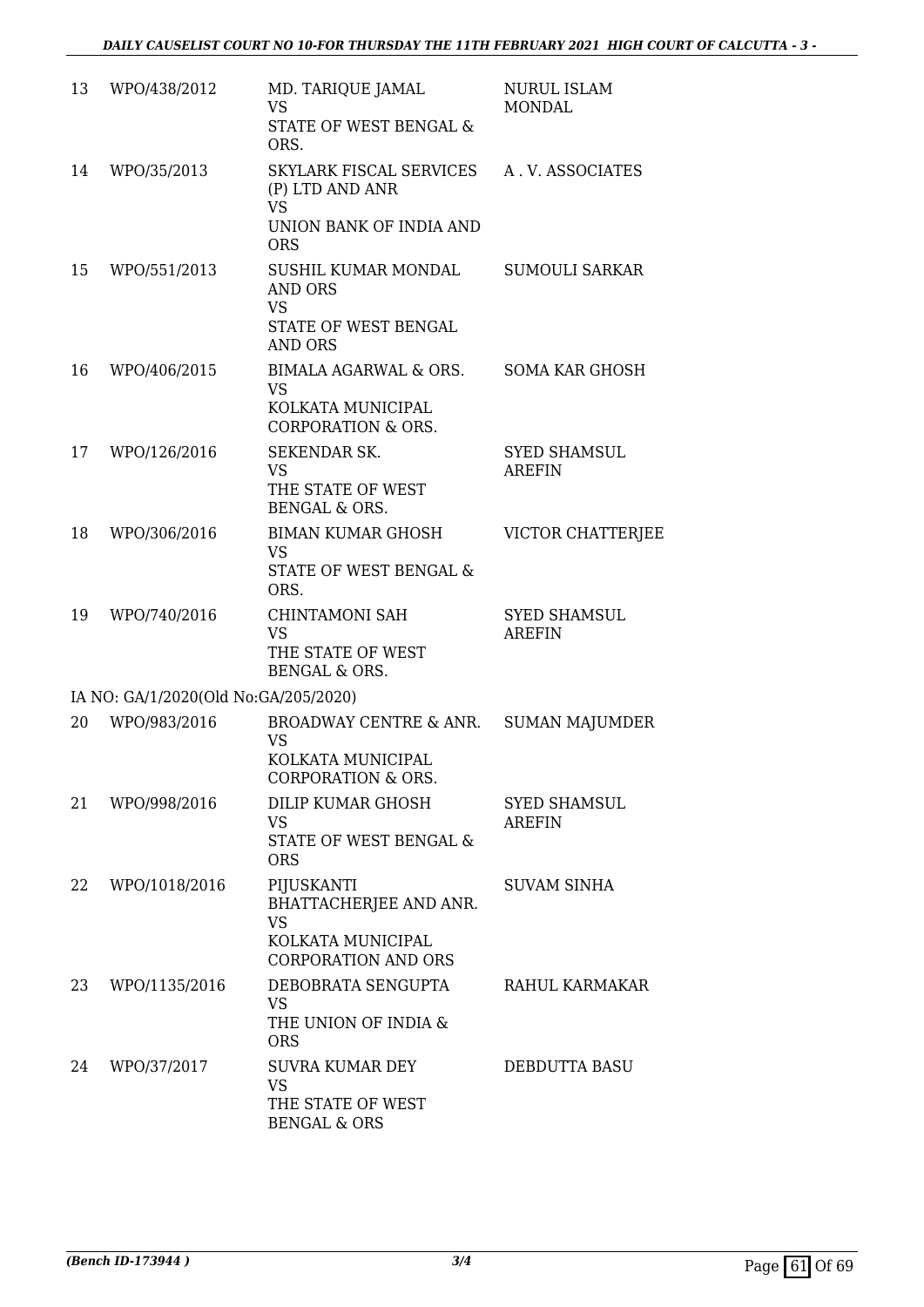#### *DAILY CAUSELIST COURT NO 10-FOR THURSDAY THE 11TH FEBRUARY 2021 HIGH COURT OF CALCUTTA - 4 -*

| 25 | WPO/59/2017  | PRANAB KUMAR ROY<br>VS<br>UNITED BANK OF INDIA &<br>ORS.                  | <b>TIRTHANKAR DEY</b> |                              |
|----|--------------|---------------------------------------------------------------------------|-----------------------|------------------------------|
| 26 | WPO/613/2017 | BHARAT PODDAR & ORS.<br>VS<br>THE KOLKATA MUNICIPAL<br>CORPORATION & ORS. | J.P.TIBREWAL & CO.    |                              |
| 27 | WPO/170/2018 | PAPIA DAW<br>VS<br>KOLKATA MUNICIPAL<br>CORPORATION & ORS.                | TARUNJYOTI TEWARI     | ASIT KR.<br>CHOUDHURY(RES.6) |
| 28 | WPO/9/2019   | AMIT SHAW<br>VS<br>THE STATE OF WEST<br>BENGAL & ORS                      | SAKTI PADA JANA       |                              |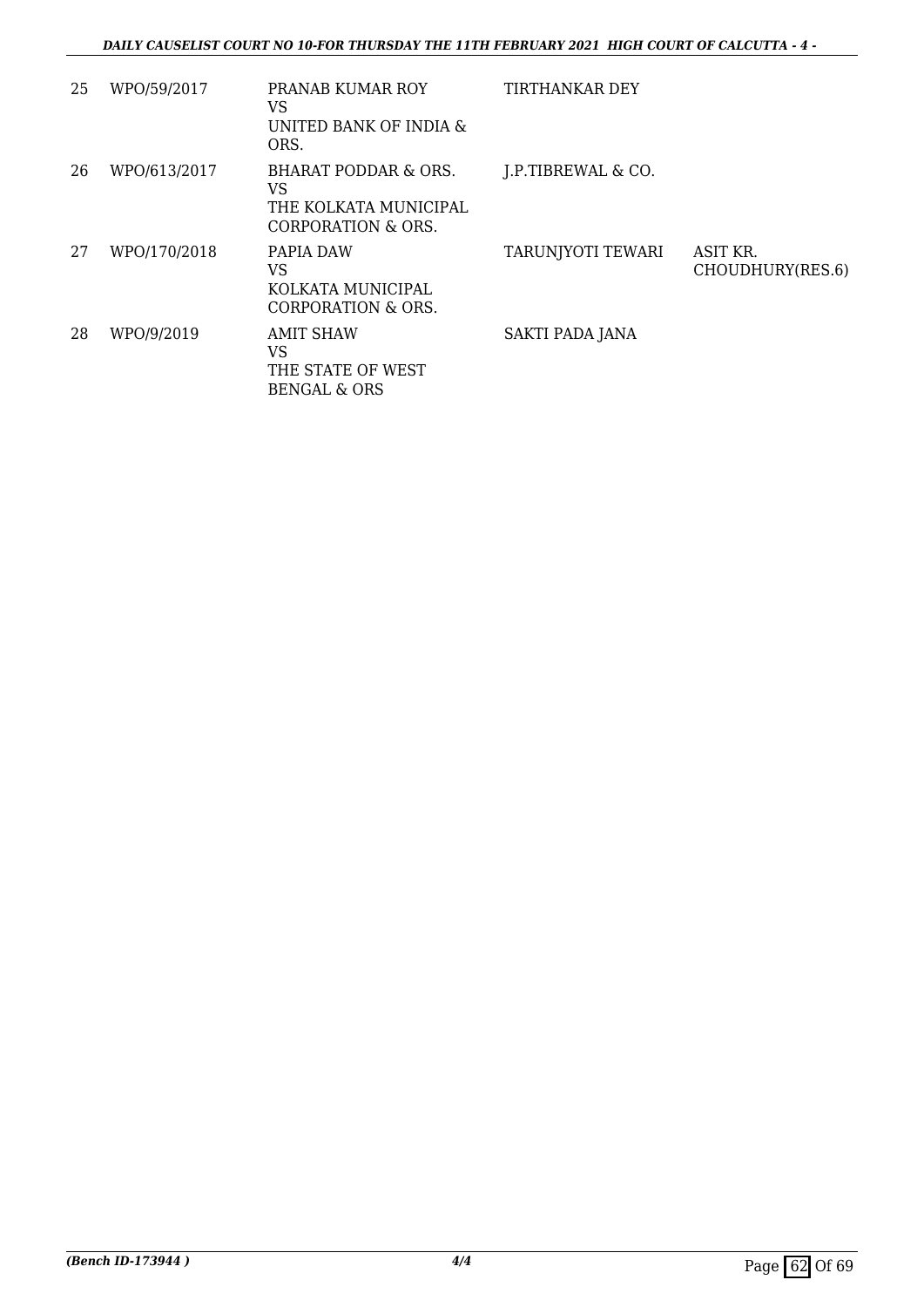

### **Original Side**

**DAILY CAUSELIST For Thursday The 11th February 2021**

**COURT NO. 23 SINGLE BENCH (SB-X) AT 2:00 PM HON'BLE JUSTICE ARINDAM MUKHERJEE (VIA VIDEO CONFERENCE)**

#### **NOTE:MATTERS WILL BE TAKEN UP THROUGH PHYSICAL HEARING ONLY WHEN BOTH THE PARTIES ARE AGREED.**

#### **NOTE: 1) ORIGINAL SIDE MATTERS SHALL BE TAKEN UP EVERYDAY AT 2:00 P.M.**

**2) ORDINARILY, SPECIALLY ASSIGNED MATTERS SHALL BE TAKEN UP ON FRIDAY AT 2:00 P.M.**

**3) AFTER COMPLETION OF ORIGINAL SIDE MATTERS, IF TIME PERMITS, APPELLATE SIDE MATTERS SHALL BE AGAIN TAKEN UP.**

#### **COURT APPLICATIONS UNDER ART.226**

| 1 | WPO/583/2019 | LORDS DISTILLERY LTD<br>VS<br>ASST. COMMISSIONER OF<br>INCOME TAX CIRCLE 15(1)<br><b>KOL AND ORS</b>                           | <b>NILANJANA</b><br><b>BANERJEE PAL</b> |
|---|--------------|--------------------------------------------------------------------------------------------------------------------------------|-----------------------------------------|
| 2 | WPO/75/2020  | <b>SHRI GOUTAM</b><br><b>CHAKRABORTY</b><br>VS<br>THE ASSISTANT<br><b>COMMISSIONER OF</b><br>INCOME TAX CIRCLE-44,<br>KOLKATA  | <b>SUTAPA</b><br>ROYCHOUDHURY           |
| 3 | WPO/124/2020 | MURARI LAL MURARKA<br>VS<br>UNION OF INDIA AND ANR                                                                             | <b>PROTYUSH</b><br><b>CHATTERJEE</b>    |
| 4 | WPO/69/2021  | PRATEEK MINES AND<br>MINERALS PVT LTD AND<br>ANR<br>VS<br>DEPUTY DIRECTOR<br><b>GENERAL OF FOREIGN</b><br><b>TRADE AND ORS</b> | <b>SHARMA KAJARIA</b><br>AND CO         |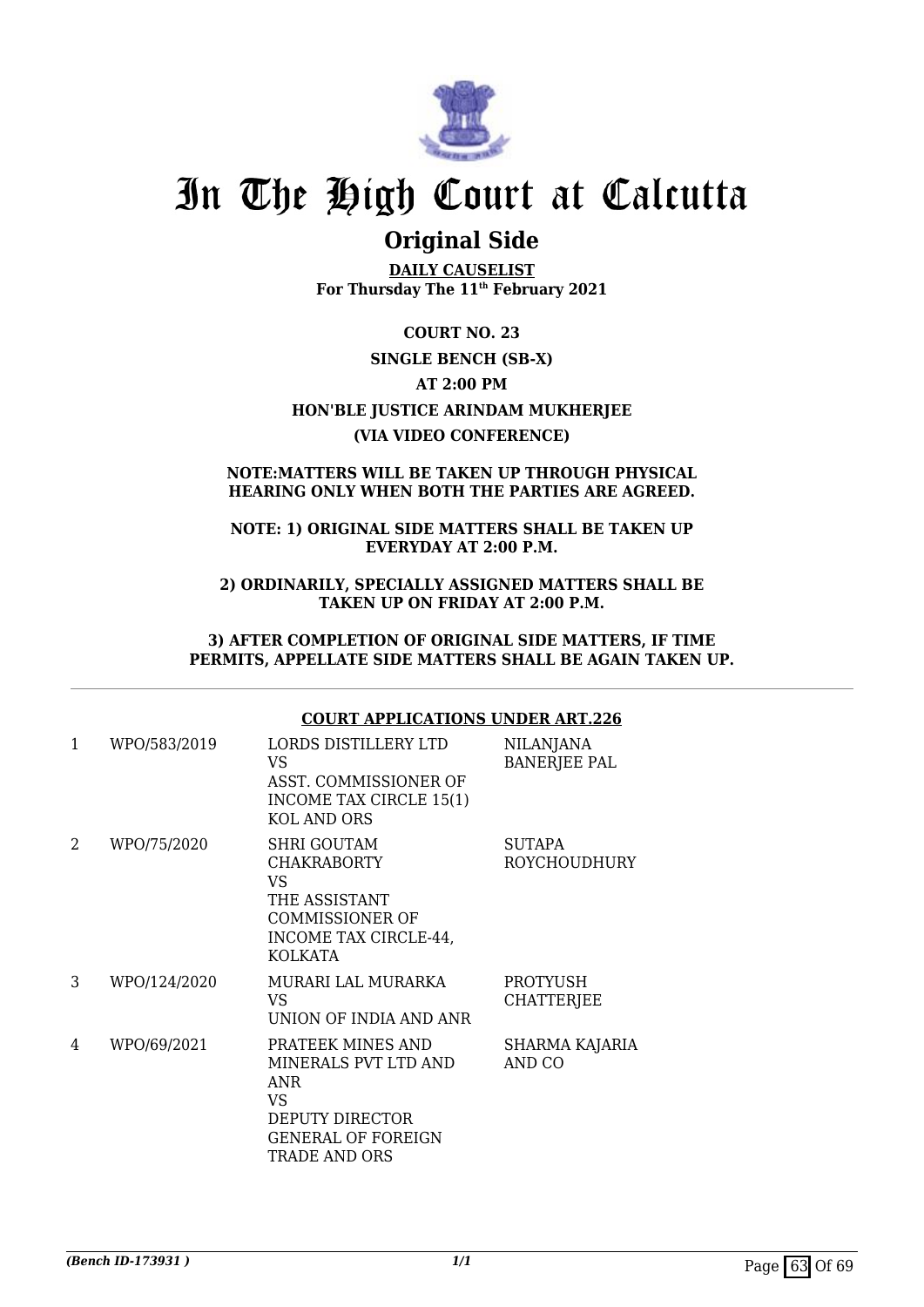

## **Original Side**

**DAILY CAUSELIST For Thursday The 11th February 2021**

**COURT NO. 18 SINGLE BENCH (SB-XI) AT 10:45 AM HON'BLE JUSTICE BISWAJIT BASU (VIA VIDEO CONFERENCE)**

**NOTE:MATTERS WILL BE TAKEN UP THROUGH PHYSICAL HEARING ONLY WHEN BOTH THE PARTIES ARE AGREED.**

**NOTE: ORIGINAL SIDE MENTIONING WILL BE TAKEN UP AT 10:45 A.M**

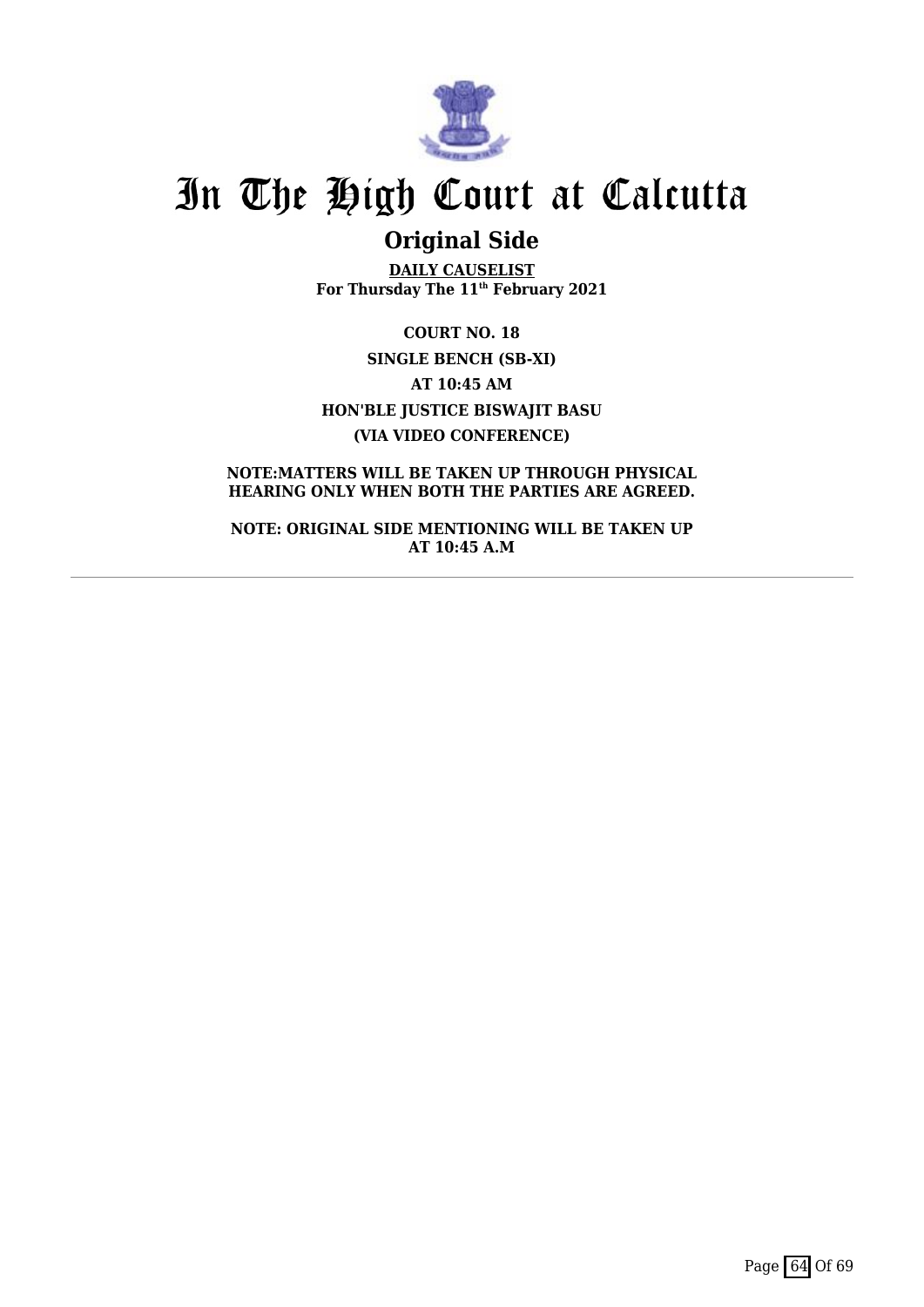

### **Original Side**

**DAILY CAUSELIST For Thursday The 11th February 2021**

**COURT NO. 24 SINGLE BENCH (SB- XIII) AT 10:45 AM HON'BLE JUSTICE AMRITA SINHA (VIA VIDEO CONFERENCE)**

#### **NOTE:MATTERS WILL BE TAKEN UP THROUGH PHYSICAL HEARING ONLY WHEN BOTH THE PARTIES ARE AGREED.**

#### **NOTE: ORIGINAL SIDE MATTERS WILL BE TAKEN UP AT THE FIRST SITTING OF THE COURT.**

#### **AFTER COMPLETION OF ORIGINAL SIDE MATTERS; APPELLATE SIDE MATTERS WILL BE TAKEN UP.**

**NO PHYSICAL MENTIONING IN COURT.**

#### **CONTEMPT MATTERS**

| 1              | CC/46/2019<br>WITH WPO/25/2019 VS                          | GOUR CHANDRA MITRA<br>MANOJ BAG, SENIOR<br>ASSISTANT FINANCIAL<br><b>ADVISOR (PENSION) AND 2</b><br><b>OTHERS</b> | ABHISHEK AGARWAL                                                            | <b>MOUMITA GHOSH</b><br>(RES.NO.3)                |  |
|----------------|------------------------------------------------------------|-------------------------------------------------------------------------------------------------------------------|-----------------------------------------------------------------------------|---------------------------------------------------|--|
| $\overline{2}$ | CC/63/2019<br>WPO 346/2014                                 | SUVRA KUMAR DEY<br>VS.<br>RAJANVIR SINGH KAPUR,<br>MANAGING DIRECTOR OF<br>THE W.B.TRANSPORT CORP.<br>LTD.        | DEBDUTTA BASU                                                               |                                                   |  |
|                | <b>COURT APPLICATIONS UNDER ART.226</b>                    |                                                                                                                   |                                                                             |                                                   |  |
| 3              | IA NO. GA/1/2020<br>(Old No:<br>GA/1007/2020)<br>GA 2/2020 | ALTABUR RAHAMAN<br>MOLLAH AND ANR.<br>Vs<br>MAYOR IN COUNCIL AND<br>ORS.                                          | SANDERSONS AND<br><b>MORGANS</b><br><b>SANDERSONS AND</b><br><b>MORGANS</b> |                                                   |  |
|                | In WPO/379/2019                                            |                                                                                                                   |                                                                             |                                                   |  |
| 4              | WPO/606/2019                                               | ABDUL KADER AND ORS.<br><b>VS</b><br>KOLKATA MUNICIPAL<br>CORPORATION AND ORS.                                    | SK. REAZUL ISLAM                                                            | SABYASACHI<br><b>BHATTACHARJEE</b><br>(PVT. RES.) |  |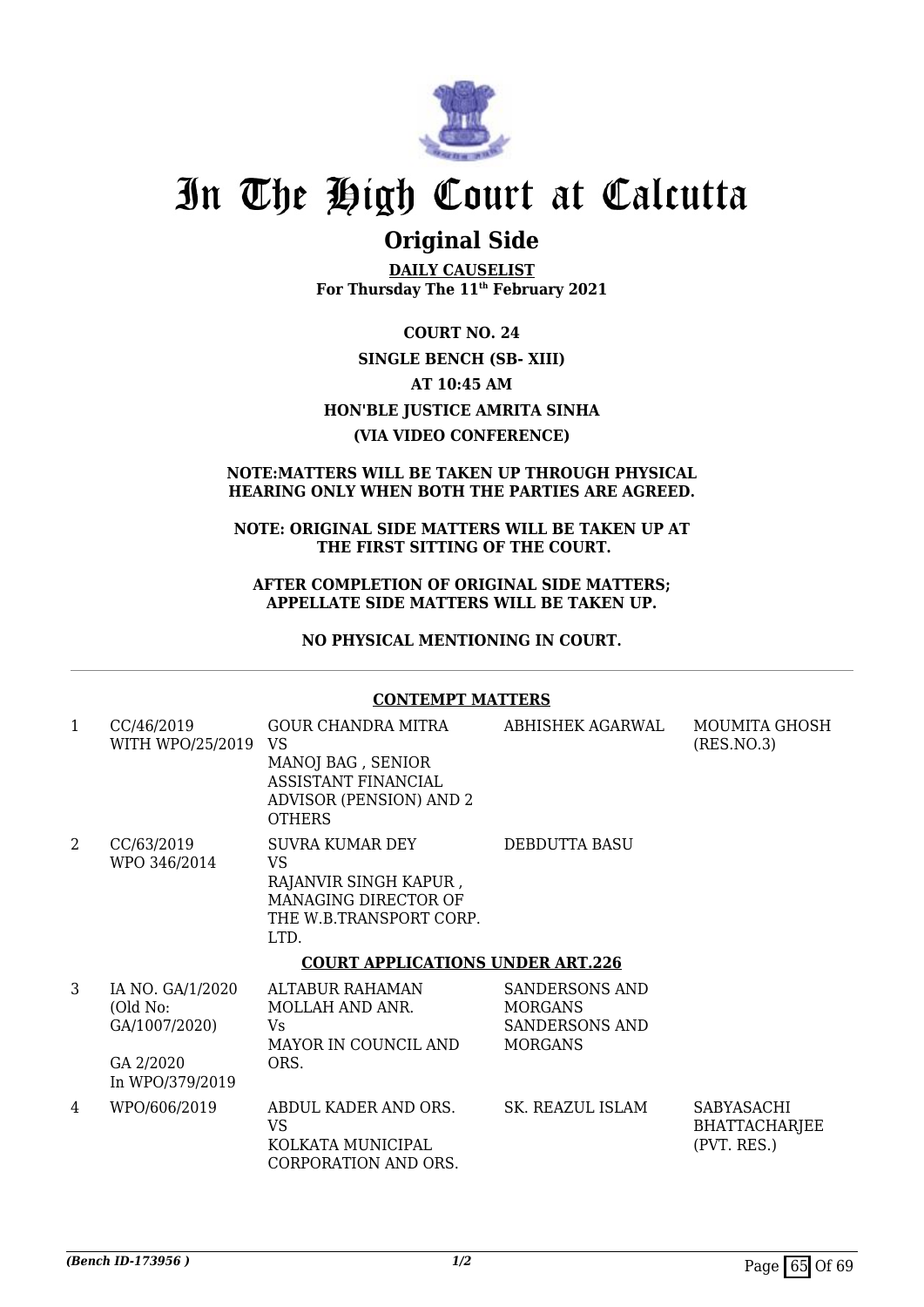| 5 | WPO/646/2019 | RATAN SINGH<br>VS<br>THE KOLKATA MUNICIPAL<br>CORPORATION AND ORS.                              | ARPITA BASU       |
|---|--------------|-------------------------------------------------------------------------------------------------|-------------------|
| 6 | WPO/61/2021  | DR. PRAKASH CHANDRA<br>KESHARI AND ANR<br>VS<br>KOLKATA MUNICIPAL<br><b>CORPORATION AND ORS</b> | DEEPAK KUMAR JAIN |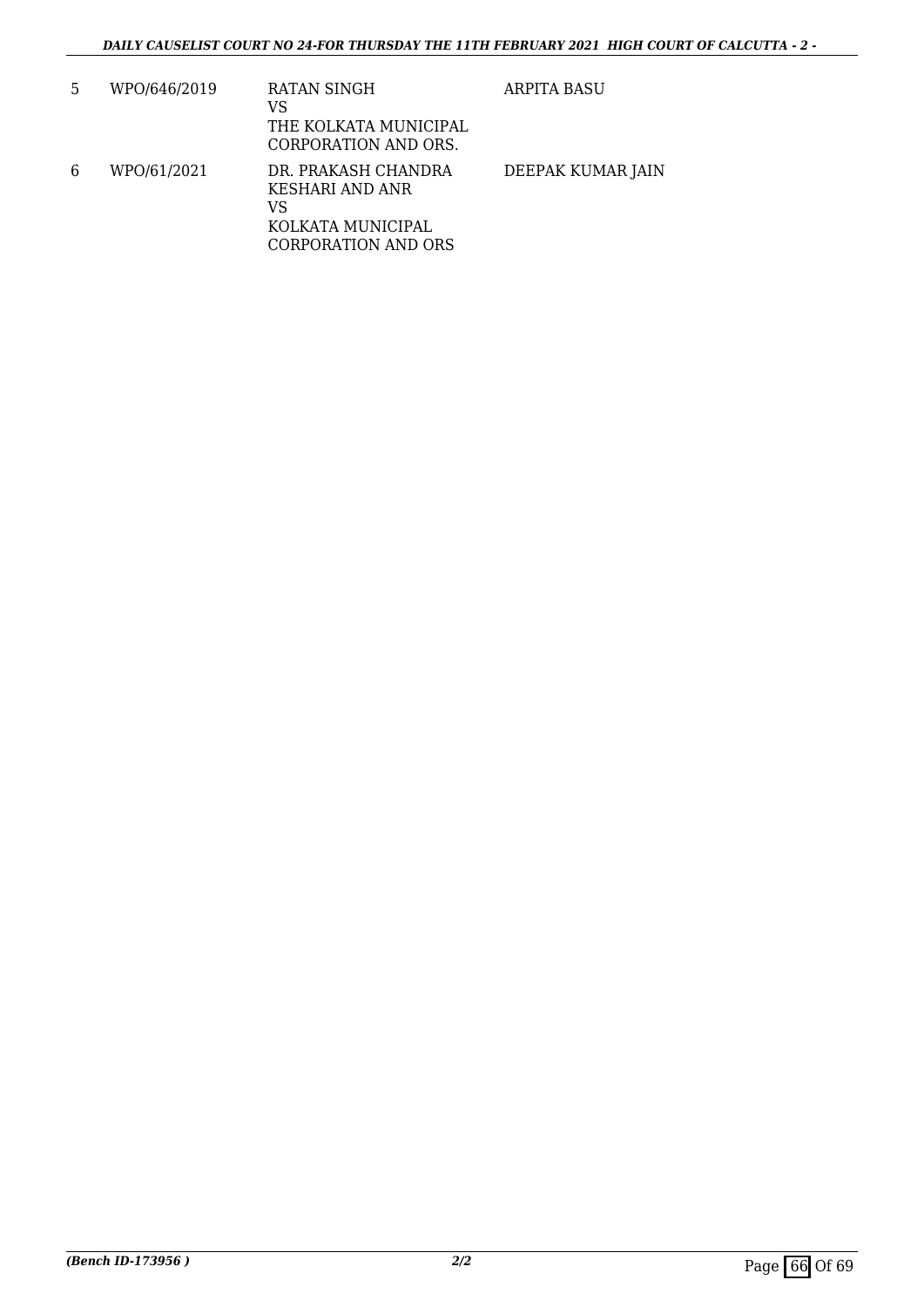

### **Original Side**

**DAILY CAUSELIST For Thursday The 11th February 2021**

**COURT NO. 22**

#### **SINGLE BENCH (SB-XIII)**

#### **AT 3:30 PM**

#### **HON'BLE JUSTICE ABHIJIT GANGOPADHYAY**

#### **(VIA VIDEO CONFERENCE) NOTE:MATTERS WILL BE TAKEN UP THROUGH PHYSICAL HEARING ONLY WHEN BOTH THE PARTIES ARE AGREED.**

#### **SPECIAL NOTE.: IF ON ANY TUESDAY OR THURSDAY THERE IS A RESOLUTION FOR COURT RISING AT 3:30 P.M., ORIGINAL SIDE WILL SIT AT 3:00 P.M. INSTEAD OF 3:30 P.M.**

#### **NOTE: 1) ORIGINAL SIDE MATTERS WILL BE TAKEN UP EVERY TUESDAY AND THURSDAY AT 3:30 P.M.**

#### **2) MENTIONING ON THE ORIGINAL SIDE WILL BE ALLOWED EVERY TUESDAY AND THURSDAY AT 3:30 P.M**

#### **COURT APPLICATIONS UNDER ART.226**

| 1 | WPO/167/2020 | SISIR KUMAR ADAK<br>VS.<br>THE STATE OF WEST<br><b>BENGAL AND ORS</b>                             | SK. SAMIM AKHTAR   |
|---|--------------|---------------------------------------------------------------------------------------------------|--------------------|
| 2 | WPO/387/2020 | MANOJ KUMAR DWIBEDI<br>VS.<br>THE STATE OF WEST<br><b>BENGAL AND ORS</b>                          | SK. SAMIM AKHTER   |
| 3 | WPO/44/2021  | <b>MEHERAJ ALI</b><br>VS<br><b>STATE OF WEST BENGAL</b><br>AND 4 ORS                              | SK. SAMIM AKHTAR   |
| 4 | WPO/49/2021  | ALOKE KUMAR GOSWAMI<br>VS.<br>THE STATE OF WEST<br>BENGAL AND ORS.                                | SK. SAMIM AKHTAR   |
| 5 | WPO/62/2021  | HINDUSTHAN INDUSTRIES<br>AND MINING<br><b>CORPORATION AND ORS</b><br>VS<br>UNION OF INDIA AND ORS | <b>AVISHEK DAS</b> |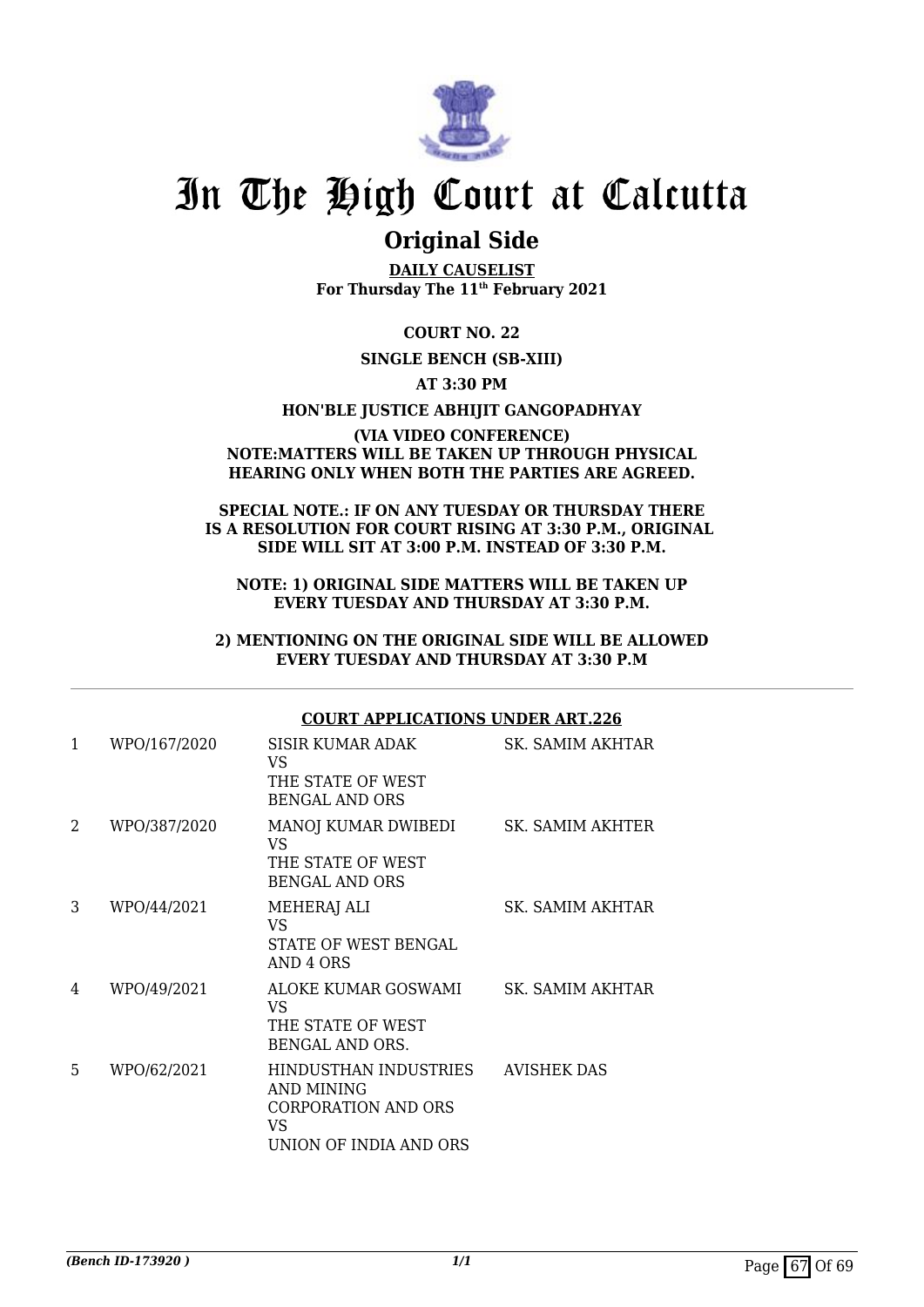

## **Original Side**

**DAILY CAUSELIST For Thursday The 11th February 2021**

**COURT NO. CHAMBER**

**SINGLE BENCH ()**

**AT 12:00 PM**

#### **THE LEARNED MASTER & OFFICIAL REFEREE**

#### **FOR DIRECTIONS**

| $\mathbf{1}$ | IA NO. GA/2/2020<br>(Old No:<br>GA/767/2020)<br>In CS/120/2017 | <b>MADHAV PRASAD</b><br>PRIYAMVADA BIRLA APEX<br><b>CHARITABLE TRUST &amp; ORS</b><br><b>Vs</b><br>THE PEERLESS GENERAL<br>FINANCE & INVESTMENT<br>CO LIMITED & ANR | <b>FOX</b><br>FOX & MANDAL                               |
|--------------|----------------------------------------------------------------|---------------------------------------------------------------------------------------------------------------------------------------------------------------------|----------------------------------------------------------|
| 2            | IA NO. GA/4/2020<br>(Old No:<br>GA/698/2020)                   | <b>JAYANTA SAHA</b><br><b>Vs</b><br><b>JANKI BHAGWAN</b><br><b>DANSINGANI</b>                                                                                       | A.K. ACHARYYA<br>A.K. ACHARYYA                           |
|              | In CS/125/2017                                                 |                                                                                                                                                                     |                                                          |
| 3            | IA NO. GA/4/2020<br>(Old No:<br>GA/504/2020)                   | M/S. BALAJI ADS<br>Vs<br>G.C.J. INFRASTRUCTURE<br>PVT. LTD. & ORS.                                                                                                  | MULLICK AND CO.<br>MULLICK AND CO.                       |
|              | In CS/169/2017                                                 |                                                                                                                                                                     |                                                          |
| 4            | IA NO. GA/2/2020                                               | SIDDHARTHA INSURANCE<br><b>LIMITED</b><br>Vs                                                                                                                        | <b>VICTOR MOSES AND</b><br>CO<br><b>VICTOR MOSES AND</b> |
|              | In AS/6/2019                                                   | THE OWNERS AND PARTIES<br><b>INTERESTEDIN THE</b><br>VESSEL M.V VSL SSL<br><b>KOLKATA</b>                                                                           | CO                                                       |
| 5            | IA NO. GA/2/2020                                               | <b>IME GENERAL INSURANCE</b><br><b>LIMITED</b>                                                                                                                      | <b>VICTOR MOSES AND</b><br>CO                            |
|              | In AS/7/2019                                                   | <b>Vs</b><br>THE O AND P INTERESTED<br>IN THE VESSEL M V VSL<br><b>SSL KOLKATA AND ORS</b>                                                                          | <b>VICTOR MOSES AND</b><br>CO                            |